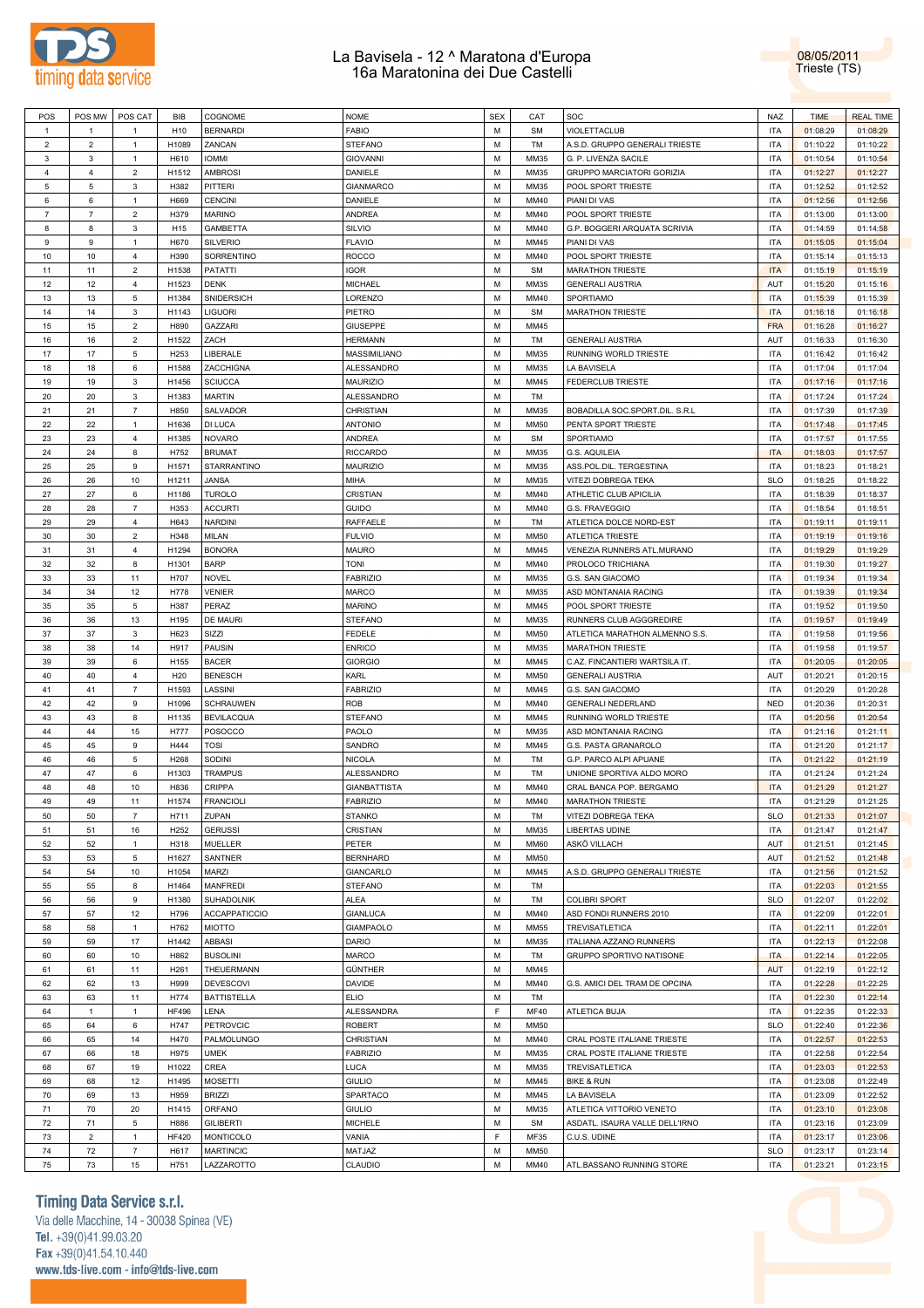

POS |POS MW |POS CAT | BIB |COGNOME NOME | NOME | SEX | CAT |SOC NAZ NAZ NAZ | TIME | REALTIME | REALTIME | REALTIME 76 | 74 | 14 |H1499 MOCAVERO |ALESSANDRO | M | MM45 |ASD SPORTIAMO | ITA | 01:23:27 | 01:23:24 77 | 75 | 21 | H1658 |MOCELLIN | ALESSANDRO | M | MM35 |G.A. BASSANO | ITA | 01:23:32 | 01:23:27

08/05/2011 Trieste (TS)

| 78                                     | 76             | 15                      | H674            | VANIN              | ROBERTO            | М | MM45        | <b>ESSETRE RUNNING</b>         | ITA        | 01:23:34 | 01:23:27 |
|----------------------------------------|----------------|-------------------------|-----------------|--------------------|--------------------|---|-------------|--------------------------------|------------|----------|----------|
| 79                                     | 77             | 6                       | H338            | <b>MERZARIO</b>    | PAOLO              | M | <b>SM</b>   | ATL. LECCO-COLOMBO COSTRUZ     | <b>ITA</b> | 01:23:40 | 01:23:35 |
| 80                                     | 78             | 16                      | H819            | <b>TURCHET</b>     | <b>PIERGIORGIO</b> | М | MM40        | PODISTI CORDENONS              | <b>ITA</b> | 01:23:43 | 01:23:35 |
|                                        |                |                         |                 |                    |                    |   |             |                                |            |          |          |
| 81                                     | 79             | 22                      | H1664           | <b>VEHOVAR</b>     | ANDRAZ             | M | MM35        |                                | <b>SLO</b> | 01:23:54 | 01:23:47 |
| 82                                     | 3              | $\overline{\mathbf{c}}$ | <b>HF548</b>    | <b>TRAMOY</b>      | SYLVIE             | F | MF35        | LC VILLACH                     | <b>FRA</b> | 01:23:55 | 01:23:51 |
| 83                                     | 80             | 23                      | H2              | WEGER              | ROMAN              | M | MM35        | LC VILLACH                     | AUT        | 01:23:55 | 01:23:52 |
| 84                                     | 81             | 24                      | H835            | <b>FERRO</b>       | OMAR               | M | MM35        |                                | <b>ITA</b> | 01:23:59 | 01:23:50 |
| 85                                     | 82             | 8                       | H758            | PELUSI             | <b>FULVIO</b>      | M | MM50        | SPORTIAMO                      | <b>ITA</b> | 01:24:01 | 01:23:58 |
|                                        |                |                         |                 |                    |                    |   |             |                                |            |          |          |
| 86                                     | 83             | 25                      | H1158           | <b>SURIAN</b>      | ALESSANDRO         | М | MM35        |                                | <b>ITA</b> | 01:24:02 | 01:24:01 |
| 87                                     | 84             | $\overline{7}$          | H <sub>12</sub> | <b>DONATO</b>      | DAVIDE             | M | <b>SM</b>   | ATL. PIACENZA                  | <b>ITA</b> | 01:24:05 | 01:23:42 |
| 88                                     | 85             | 26                      | H1633           | <b>CIMAROSTI</b>   | CARLOS ATILIO      | М | MM35        |                                | <b>ITA</b> | 01:24:29 | 01:24:03 |
| 89                                     | 86             | 12                      | H572            | <b>BOBOLANOVIC</b> | <b>TIHOMIR</b>     | M | TM          | <b>RSD ULJANIK</b>             | <b>CRO</b> | 01:24:34 | 01:24:34 |
| 90                                     | $\overline{4}$ | $\overline{\mathbf{c}}$ | <b>HF25</b>     | CAPELLI            | MONIA              | F | <b>MF40</b> | ATLETICA VITTORIO VENETO       | <b>ITA</b> | 01:24:35 | 01:24:35 |
|                                        |                |                         |                 |                    |                    |   |             |                                |            |          |          |
| 91                                     | 87             | 13                      | H1198           | NARDUZZI           | LUCA               | M | TM          | C.U.S. UDINE                   | <b>ITA</b> | 01:24:36 | 01:24:27 |
| 92                                     | 88             | 16                      | H1060           | <b>MOGNATO</b>     | LORIS              | М | MM45        | <b>GENERALI RUNNERS</b>        | <b>ITA</b> | 01:24:49 | 01:24:45 |
| 93                                     | 89             | 27                      | H85             | <b>BEVILACQUA</b>  | <b>GIOVANNI</b>    | M | MM35        | FINCANTIERI ATL. MONFALCONE    | <b>ITA</b> | 01:24:53 | 01:24:46 |
| 94                                     | 90             | 14                      | H642            | <b>MESSERE</b>     | MATTEO             | М | TM          | ATLETICA DOLCE NORD-EST        | <b>ITA</b> | 01:24:55 | 01:24:37 |
| 95                                     | 91             | 28                      | H654            | ANTONIUTTI         | CLAUDIO            | M | MM35        | C.R.S. VIGILI DEL FUOCO TS     | <b>ITA</b> | 01:25:03 | 01:25:02 |
|                                        |                |                         |                 |                    |                    |   |             |                                |            |          |          |
| 96                                     | 92             | 17                      | H187            | <b>BELLISSIMO</b>  | ADRIANO            | M | MM40        | RUNNERS CLUB AGGGREDIRE        | <b>ITA</b> | 01:25:09 | 01:25:01 |
| 97                                     | 93             | 18                      | H1208           | <b>SZOLIL</b>      | MICHELE            | M | MM40        |                                | <b>ITA</b> | 01:25:15 | 01:25:04 |
| 98                                     | 94             | 17                      | H815            | <b>GIORGI</b>      | MARCO              | M | MM45        | SPORTIAMO                      | <b>ITA</b> | 01:25:16 | 01:25:13 |
| 99                                     | 95             | 15                      | H1366           | <b>RADO</b>        | ANDREA             | M | TM          | ATLETICA FIAMME CREMISI        | <b>ITA</b> | 01:25:20 | 01:25:04 |
| 100                                    | 96             | 18                      | H566            | CALVETTI           | ANDREA             | M | MM45        |                                | <b>ITA</b> | 01:25:20 | 01:24:55 |
|                                        |                |                         |                 |                    |                    |   |             |                                |            |          |          |
| 101                                    | 97             | 19                      | H551            | LAVEZZI            | <b>GIAN MARCO</b>  | M | MM45        | G.P.A. SAN MARINO              | <b>ITA</b> | 01:25:24 | 01:24:59 |
| 102                                    | 98             | 16                      | H637            | <b>SCARPA</b>      | SIMONE             | М | TM          | POL.BIANCAZZURRA PETTINELLI    | <b>ITA</b> | 01:25:26 | 01:25:21 |
| 103                                    | 99             | 9                       | H384            | <b>BEVILACQUA</b>  | <b>ANTONIO</b>     | M | <b>MM50</b> | POOL SPORT TRIESTE             | <b>ITA</b> | 01:25:39 | 01:25:39 |
| 104                                    | 100            | 17                      | H220            | <b>TOMBA</b>       | ANDREA             | М | TM          | G. S. ALPINI UDINE             | <b>ITA</b> | 01:25:42 | 01:25:34 |
| 105                                    | 101            | 20                      | H1195           | SOLDATI            | <b>ALFREDO</b>     | M | MM45        | C.U.S. UDINE                   | <b>ITA</b> | 01:25:56 | 01:25:43 |
|                                        |                |                         |                 |                    |                    |   |             |                                |            |          |          |
| 106                                    | 5              | 1                       | <b>HF26</b>     | <b>GOLIN</b>       | MARA               | F | SF          | ATLETICA VITTORIO VENETO       | <b>ITA</b> | 01:25:59 | 01:25:57 |
| 107                                    | 102            | 18                      | H1445           | LEROSE             | LUIGI              | M | TM          |                                | <b>ITA</b> | 01:26:08 | 01:25:31 |
| 108                                    | 103            | 21                      | H419            | CATTARUZZI         | DANIELE            | М | MM45        | <b>KEEP MOVING</b>             | <b>ITA</b> | 01:26:09 | 01:25:54 |
| 109                                    | 6              | $\mathbf{1}$            | <b>HF140</b>    | <b>DRIUTTI</b>     | JULIANA            | F | TF          | <b>LIBERTAS UDINE</b>          | <b>ITA</b> | 01:26:23 | 01:26:13 |
|                                        | 104            | 19                      | H641            |                    |                    | М | TM          |                                | <b>ITA</b> |          |          |
| 110                                    |                |                         |                 | <b>MACORIGH</b>    | CHRISTIAN          |   |             | ATLETICA DOLCE NORD-EST        |            | 01:26:23 | 01:26:05 |
| 111                                    | 105            | 20                      | H327            | <b>POIANA</b>      | ANDREA             | M | TM          | INTREPIDA MARIANO              | <b>ITA</b> | 01:26:27 | 01:26:17 |
| 112                                    | 106            | 29                      | H1539           | DI GIROLAMO        | <b>EMILIANO</b>    | М | MM35        | G.S. AMICI DEL TRAM DE OPCINA  | <b>ITA</b> | 01:26:32 | 01:26:26 |
| 113                                    | 107            | 21                      | H484            | ZULIANI            | VANNI              | M | TM          | PODISMO BUTTRIO                | <b>ITA</b> | 01:26:39 | 01:26:21 |
| 114                                    | 108            | 22                      | H1220           | <b>NONINO</b>      | MATTIA             | М | TM          | OLIMPIA TERENZANO              | <b>ITA</b> | 01:26:42 | 01:26:32 |
| 115                                    | 109            | 19                      | H283            | <b>PEDITTO</b>     | <b>GIOVANNI</b>    | M | MM40        |                                | <b>ITA</b> | 01:26:43 | 01:26:32 |
|                                        |                |                         |                 |                    |                    |   |             |                                |            |          |          |
| 116                                    | 110            | 10                      | H935            | <b>PASTORI</b>     | ROBERTO            | M | MM50        | G.S.D. VAL ROSANDRA TRIESTE    | <b>ITA</b> | 01:26:47 | 01:26:35 |
| 117                                    | 111            | 20                      | H831            | SANTINI            | LUCA               | M | MM40        | POL. DIL. OMEGA.COM            | <b>ITA</b> | 01:26:48 | 01:26:29 |
| 118                                    | 112            | 11                      | H438            | LAZZARI            | LUIGI              | M | MM50        | RUNNING CLUB 2 MONFALCONE      | <b>ITA</b> | 01:26:51 | 01:26:51 |
| 119                                    | 113            | 30                      | H579            | PASIAN             | <b>MERIS</b>       | M | MM35        | PODISTI CORDENONS              | <b>ITA</b> | 01:26:52 | 01:26:44 |
| 120                                    | 114            | 22                      | H1111           | FAZZI              | DONATO             | M | MM45        | G. M. UDINESI UOEI             | <b>ITA</b> | 01:27:01 | 01:26:18 |
|                                        |                |                         |                 |                    |                    |   |             |                                |            |          |          |
| 121                                    | 115            | $\overline{\mathbf{c}}$ | H538            | <b>FERRARI</b>     | FRANCO             | M | MM55        | GRUPPO MARCIATORI GORIZIA      | <b>ITA</b> | 01:27:06 | 01:26:59 |
| 122                                    | 116            | 21                      | H1372           | CAVERZAN           | MASSIMO            | M | MM40        |                                | <b>ITA</b> | 01:27:11 | 01:26:54 |
| 123                                    | 117            | 12                      | H802            | VALANT             | <b>FRENK</b>       | M | MM50        | AD RIBNO                       | <b>SLO</b> | 01:27:13 | 01:27:10 |
| 124                                    | 118            | 3                       | H667            | <b>GULLI</b>       | WALTER             | M | <b>MM55</b> | G.S. SAN GIACOMO               | <b>ITA</b> | 01:27:14 | 01:27:11 |
| 125                                    | 119            | 23                      | H86             | <b>HABER</b>       | BEN                | M | TM          |                                | <b>USA</b> | 01:27:16 | 01:26:26 |
|                                        |                |                         |                 |                    |                    |   |             |                                |            |          |          |
| 126                                    | $\overline{7}$ | 3                       | <b>HF245</b>    | <b>MARTINELLI</b>  | EMANUELA           | F | MF40        | ATL. SESTINI                   | <b>ITA</b> | 01:27:18 | 01:27:01 |
| 127                                    | 120            | 24                      | H1083           | <b>TESSAROTTO</b>  | <b>MAURIZIO</b>    | M | TM          | <b>GENERALI RUNNERS</b>        | <b>ITA</b> | 01:27:19 | 01:27:08 |
| 128                                    | 121            | 25                      | H1169           | ZINGONE            | LUCA               | м | TM          | RUNNING CLUB 2 MONFALCONE      | ITA        | 01:27:20 | 01:27:14 |
| 129                                    | 122            | 22                      | H373            | GRANZOTTO          | <b>MORENO</b>      | М | MM40        | ATLETICA INSIEL TRIESTE        | <b>ITA</b> | 01:27:22 | 01:27:13 |
| 130                                    | 123            | 23                      | H1427           | <b>FERLIZZA</b>    | MAURO              | М | MM40        | ATLETICA DOLCE NORD-EST        | <b>ITA</b> | 01:27:23 | 01:26:59 |
|                                        | 124            |                         |                 | ZANDONELLA         | CHRISTIAN          |   | MM40        |                                | <b>ITA</b> |          | 01:27:04 |
| 131                                    |                | 24                      | H1299           |                    |                    | М |             |                                |            | 01:27:23 |          |
| 132                                    |                |                         |                 |                    |                    |   |             |                                |            |          |          |
|                                        | 125            | 23                      | H733            | <b>SPECCHIA</b>    | ALDO               | М | MM45        |                                | <b>ITA</b> | 01:27:24 | 01:27:08 |
| 133                                    | 126            | 25                      | H1489           | <b>FLAPP</b>       | <b>GIOVANNI</b>    | М | MM40        |                                | <b>ITA</b> | 01:27:29 | 01:27:12 |
| 134                                    | 127            | 31                      | H127            | CRAGNOLINI         | <b>FABRIZIO</b>    | М | MM35        | ATLETICA BUJA                  | <b>ITA</b> | 01:27:30 | 01:26:59 |
|                                        |                |                         |                 |                    |                    |   |             |                                |            |          |          |
| 135                                    | 128            | 26                      | H515            | <b>RISITI</b>      | CIRO               | М | TM          |                                | <b>ITA</b> | 01:27:35 | 01:27:19 |
| 136                                    | 129            | 32                      | H1048           | <b>GIOSTRA</b>     | CARLO              | М | MM35        | A.S.D. GRUPPO GENERALI TRIESTE | <b>ITA</b> | 01:27:37 | 01:27:12 |
| 137                                    | 130            | 24                      | H1471           | <b>FAVARO'</b>     | <b>GIUSTO</b>      | М | MM45        | ITALIANA AZZANO RUNNERS        | <b>ITA</b> | 01:27:39 | 01:27:33 |
| 138                                    | 131            | 26                      | H1616           | ZECCHIN            | MASSIMO            | М | MM40        | CRAL POSTE ITALIANE TRIESTE    | <b>ITA</b> | 01:27:49 | 01:27:44 |
| 139                                    | 132            | 25                      | H388            | <b>BRAVIN</b>      | GIANCARLO          | М | MM45        | POOL SPORT TRIESTE             | <b>ITA</b> | 01:27:50 | 01:27:45 |
| 140                                    |                |                         |                 |                    |                    |   |             | RUNNERS CLUB AGGGREDIRE        | <b>ITA</b> |          |          |
|                                        | 133            | 33                      | H204            | <b>BRAGATO</b>     | MANUEL             | М | MM35        |                                |            | 01:27:53 | 01:27:32 |
|                                        | 134            | $\overline{4}$          | H1375           | <b>VIDOTTO</b>     | PIETRO             | М | MM55        | SPORTIAMO                      | <b>ITA</b> | 01:27:56 | 01:27:56 |
|                                        | 135            | 5                       | H993            | AMENTA             | SALVATORE          | М | MM55        | G.S. AMICI DEL TRAM DE OPCINA  | <b>ITA</b> | 01:28:08 | 01:28:03 |
|                                        | 136            | 27                      | H965            | PALMOLUNGO         | MARCO              | М | MM40        |                                | <b>ITA</b> | 01:28:09 | 01:28:05 |
|                                        | 137            | 13                      | H468            | <b>POIANI</b>      | RENZO              | М | <b>MM50</b> | CRAL POSTE ITALIANE TRIESTE    | ITA        | 01:28:09 | 01:28:05 |
|                                        | 138            | 28                      | H472            | <b>PUTELLI</b>     | Luigino            | М | MM40        |                                | <b>ITA</b> |          | 01:27:49 |
|                                        |                |                         |                 |                    |                    |   |             | PODISMO BUTTRIO                |            | 01:28:11 |          |
| 141<br>142<br>143<br>144<br>145<br>146 | 139            | 29                      | H1020           | CERESER            | ANDREA             | М | MM40        | ATLETICA FIAMME CREMISI        | <b>ITA</b> | 01:28:16 | 01:27:43 |
|                                        | 140            | 26                      | H495            | <b>MARTIGNANI</b>  | PARIDE             | М | MM45        | G.S. SAN GIACOMO               | <b>ITA</b> | 01:28:21 | 01:28:18 |
| 147<br>148                             | 141            | 34                      | H698            | <b>DESIDERIO</b>   | <b>ALBERTO</b>     | М | MM35        |                                | <b>ITA</b> | 01:28:26 | 01:27:55 |
| 149                                    | 142            | 27                      | H748            | PETRONIO           | <b>GIACOMO</b>     | М | TM          | GRUPPO MARCIATORI TEENAGER     | <b>ITA</b> | 01:28:28 | 01:28:05 |
| 150                                    | 143            | 27                      | H168            | DONA'              | LUCA               | М | MM45        | PERCORRERE IL SILE             | <b>ITA</b> | 01:28:28 | 01:27:38 |
| 151                                    | 144            | 35                      | H656            | <b>VISINTIN</b>    | ANDREA             | М | MM35        | G.S. SAN GIACOMO               | <b>ITA</b> | 01:28:28 | 01:28:16 |

### **Timing Data Service s.r.l.**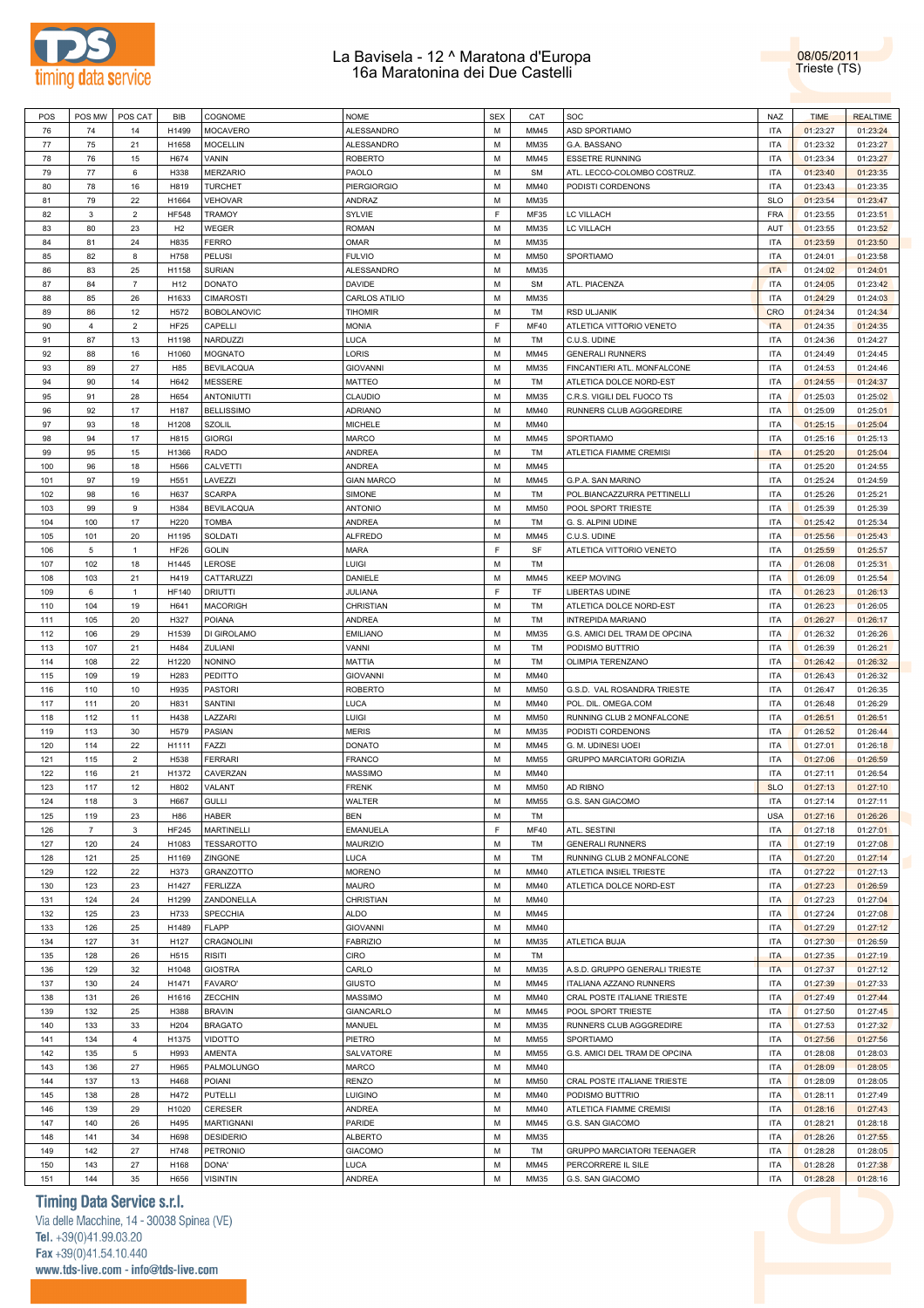



| POS        | POS MW     | POS CAT        | <b>BIB</b>       | COGNOME                      | <b>NOME</b>        | <b>SEX</b> | CAT          | SOC                                              | NAZ                      | <b>TIME</b>          | <b>REALTIME</b>      |
|------------|------------|----------------|------------------|------------------------------|--------------------|------------|--------------|--------------------------------------------------|--------------------------|----------------------|----------------------|
|            |            |                |                  |                              |                    |            |              |                                                  |                          |                      |                      |
| 152        | 145        | 36             | H1180            | WADE                         | <b>MARK</b>        | М          | MM35         |                                                  | <b>GBR</b>               | 01:28:38             | 01:28:18             |
| 153        | 146        | 30             | H814             | LAKOVIC                      | PAOLO              | М          | MM40         | <b>GRUPPO MARCIATORI GORIZIA</b>                 | ITA                      | 01:28:40             | 01:28:40             |
| 154        | 8          | 4              | HF311            | <b>OLIVIERI</b>              | <b>LUCIA</b>       | F          | MF40         | <b>GRUPPO MARCIATORI GORIZIA</b>                 | <b>ITA</b>               | 01:28:40             | 01:28:39             |
| 155        | 147        | 37             | H1042            | <b>CRASNICH</b>              | <b>FABIANO</b>     | м          | MM35         | A.S.D. GRUPPO GENERALI TRIESTE                   | ITA                      | 01:28:42             | 01:28:27             |
| 156        | 148        | 38             | H1487            | CAMPIGOTTO                   | <b>FRANCESCO</b>   | М          | MM35         |                                                  | <b>ITA</b>               | 01:28:45             | 01:28:16             |
|            |            |                |                  |                              |                    |            |              |                                                  |                          |                      |                      |
| 157        | 149        | 28             | H625             | <b>PIROLA</b>                | <b>GERMANO</b>     | М          | MM45         | ATLETICA MARATHON ALMENNO S.S.                   | ITA                      | 01:28:48             | 01:28:41             |
| 158        | 150        | 28             | H1240            | <b>BURELLO</b>               | MANUEL             | М          | TM           | MARATONINA UDINESE                               | <b>ITA</b>               | 01:29:00             | 01:28:50             |
| 159        | 151        | 14             | H <sub>167</sub> | ZULIANI                      | <b>WERTHER</b>     | М          | MM50         |                                                  | <b>ITA</b>               | 01:29:03             | 01:27:50             |
| 160        | 152        | 39             | H361             | <b>BASSAN</b>                | LUCA               | M          | MM35         |                                                  | <b>ITA</b>               | 01:29:06             | 01:28:33             |
| 161        | 153        | 15             | H693             | <b>SISINO</b>                | CARMELO            | М          | MM50         | ATLETICA ALTOPIANO TRIESTE                       | <b>ITA</b>               | 01:29:07             | 01:29:01             |
|            |            |                |                  |                              |                    |            |              |                                                  |                          |                      |                      |
| 162        | 154        | 29             | H1189            | CASARSA                      | <b>DENIS</b>       | М          | TM           | C.U.S. UDINE                                     | <b>ITA</b>               | 01:29:09             | 01:28:45             |
| 163        | 155        | 6              | H451             | <b>MION</b>                  | <b>SEVERINO</b>    | м          | MM55         | ATL. SAN MARTINO COOP CASARSA                    | ITA                      | 01:29:09             | 01:28:39             |
| 164        | 156        | 31             | H1653            | LASAPONARA                   | <b>MARCO LUIGI</b> | М          | MM40         | G. P. LIVENZA SACILE                             | ITA                      | 01:29:10             | 01:28:58             |
| 165        | 157        | 30             | H189             | VIANELLO                     | ANDREA             | М          | TM           |                                                  | <b>ITA</b>               | 01:29:11             | 01:29:04             |
| 166        | 158        | 32             | H859             | PREDONZANI                   | <b>FABIO</b>       | М          | MM40         | RUNNING WORLD TRIESTE                            | <b>ITA</b>               | 01:29:12             | 01:29:07             |
|            |            |                |                  |                              |                    |            |              |                                                  |                          |                      |                      |
| 167        | 159        | 33             | H1536            | <b>BELICH</b>                | <b>MORENO</b>      | М          | MM40         | PODISTICA FIAMMA TRIESTE                         | ITA                      | 01:29:15             | 01:28:56             |
| 168        | 160        | 40             | H1369            | CERMELJ                      | VALTER             | М          | MM35         |                                                  | <b>SLO</b>               | 01:29:22             | 01:28:55             |
| 169        | 161        | 31             | H812             | <b>CLAUßEN</b>               | JONAS              | М          | TM           | <b>SCHWIMM AKTIV CLUB</b>                        | <b>GER</b>               | 01:29:29             | 01:28:32             |
| 170        | 162        | 34             | H892             | <b>MININ</b>                 | <b>STEFANO</b>     | M          | MM40         | PODISMO BUTTRIO                                  | <b>ITA</b>               | 01:29:30             | 01:29:09             |
| 171        | 163        | 29             | H1469            | <b>STARNONI</b>              | <b>MAURO</b>       | М          | MM45         | G.S. AZZANO RUNNERS METALLUX                     | ITA                      | 01:29:32             | 01:29:26             |
|            |            |                |                  |                              |                    |            |              |                                                  |                          |                      |                      |
| 172        | 164        | 16             | H1332            | <b>GAVAGNIN</b>              | <b>MAURIZIO</b>    | M          | <b>MM50</b>  | VENEZIA RUNNERS ATL.MURANO                       | <b>ITA</b>               | 01:29:34             | 01:29:21             |
| 173        | 165        | 30             | H423             | <b>ROSAFIO</b>               | <b>ROBERTO</b>     | М          | MM45         | <b>KEEP MOVING</b>                               | ITA                      | 01:29:36             | 01:29:23             |
| 174        | 166        | 41             | H1389            | <b>GIARETTA</b>              | <b>IVAN</b>        | М          | MM35         | GS.TORTELLINI VOLTAN MARTELLAG                   | <b>ITA</b>               | 01:29:37             | 01:29:20             |
| 175        | 167        | 32             | H174             | <b>DEGRASSI</b>              | DAVIDE             | М          | TM           | C.AZ. FINCANTIERI WARTSILA IT.                   | <b>ITA</b>               | 01:29:37             | 01:29:20             |
| 176        | 168        | 33             | H385             | <b>REMUALDO</b>              | <b>RICCARDO</b>    | М          | TM           | POOL SPORT TRIESTE                               | <b>ITA</b>               | 01:29:40             | 01:29:34             |
|            |            |                |                  |                              |                    |            |              |                                                  |                          |                      |                      |
| 177        | 169        | 31             | H907             | <b>BOMMARCO</b>              | <b>GIORGIO</b>     | М          | MM45         | <b>MARATHON TRIESTE</b>                          | ITA                      | 01:29:40             | 01:29:35             |
| 178        | 170        | 42             | H668             | ZANIER                       | LUCIANO            | М          | MM35         | PIANI DI VAS                                     | <b>ITA</b>               | 01:29:41             | 01:29:40             |
| 179        | 171        | 43             | H849             | <b>BAGGIO</b>                | MARCO              | М          | MM35         | G.S. AVIS VITTORIO VENETO                        | <b>ITA</b>               | 01:29:42             | 01:29:20             |
| 180        | 172        | 35             | H539             | <b>MORUZZI</b>               | <b>ANDREA</b>      | M          | MM40         | AMATORI ATL.CHIRIGNAGO                           | <b>ITA</b>               | 01:29:43             | 01:29:35             |
|            | 173        | 34             |                  | <b>STELL</b>                 |                    | М          |              |                                                  |                          |                      |                      |
| 181        |            |                | H1194            |                              | CRISTIAN           |            | TM           | C.U.S. UDINE                                     | ITA                      | 01:29:44             | 01:29:31             |
| 182        | 174        | 36             | H1411            | PARAVANO                     | <b>GABRIELE</b>    | M          | MM40         | PODISMO BUTTRIO                                  | <b>ITA</b>               | 01:29:45             | 01:29:19             |
| 183        | 175        | 37             | H887             | <b>TREVISAN</b>              | <b>FEDERICO</b>    | М          | MM40         | G.S. AMICI DEL TRAM DE OPCINA                    | ITA                      | 01:29:48             | 01:29:44             |
| 184        | 176        | 35             | H273             | COLLOVATI                    | <b>ROBERTO</b>     | М          | TM           | FINCANTIERI ATL. MONFALCONE                      | <b>ITA</b>               | 01:29:48             | 01:29:41             |
| 185        | 177        | 44             | H1401            | METZ                         | <b>GIANLUCA</b>    | М          | MM35         | ATLETICA FIAMME CREMISI                          | ITA                      | 01:29:51             | 01:29:20             |
|            |            | 38             |                  | <b>FARESE</b>                |                    | М          |              |                                                  | <b>ITA</b>               |                      |                      |
| 186        | 178        |                | H609             |                              | <b>EDOARDO</b>     |            | MM40         | POL.BIANCAZZURRA PETTINELLI                      |                          | 01:29:52             | 01:29:31             |
| 187        | 179        | 36             | H843             | DEL GAUDIO                   | <b>EGIDIO</b>      | М          | TM           | ATLETICA CORREREPOLLINO                          | ITA                      | 01:29:54             | 01:29:47             |
| 188        | 180        | 37             | H129             | <b>CUSCINI</b>               | <b>FABRIZIO</b>    | М          | TM           |                                                  | <b>ITA</b>               | 01:29:56             | 01:29:49             |
| 189        | 181        | 39             | H1339            | DEL GALLO                    | LINO               | М          | MM40         | <b>GRUPPO MARCIATORI TEENAGER</b>                | <b>ITA</b>               | 01:29:58             | 01:29:34             |
| 190        | 182        | 45             | H1620            | <b>DOLES</b>                 | DAVID              | M          | MM35         | G.S. AMICI DEL TRAM DE OPCINA                    | <b>ITA</b>               | 01:29:58             | 01:29:50             |
| 191        | 183        | 38             | H1497            | COMPAGNONE                   | <b>DANIELE</b>     | М          | TM           | ASD BIKE&RUN GORIZIA                             | ITA                      | 01:30:02             | 01:29:44             |
|            |            |                |                  |                              |                    |            |              |                                                  |                          |                      |                      |
|            |            |                |                  |                              |                    |            |              |                                                  |                          |                      |                      |
| 192        | 184        | 32             | H1302            | <b>POMA</b>                  | PAOLO              | M          | MM45         | RUNNERS BERGAMO                                  | <b>ITA</b>               | 01:30:04             | 01:29:57             |
| 193        | 185        | 40             | H381             | <b>MAGRIN</b>                | GABRIELE           | М          | MM40         | POOL SPORT TRIESTE                               | ITA                      | 01:30:07             | 01:30:00             |
| 194        | 186        | 33             | H452             | <b>NOSELLI</b>               | <b>MARCO</b>       | М          | MM45         | ATLETICA BUJA                                    | <b>ITA</b>               | 01:30:11             | 01:29:55             |
|            |            |                |                  |                              |                    |            |              |                                                  |                          |                      |                      |
| 195        | 187        | 41             | H <sub>163</sub> | DI SANZO                     | <b>FRANCESCO</b>   | М          | MM40         | <b>ESSETRE RUNNING</b>                           | ITA                      | 01:30:12             | 01:29:55             |
| 196        | 188        | 42             | H588             | <b>DIETRICHSTEINER</b>       | PETER              | М          | MM40         |                                                  | AUT                      | 01:30:14             | 01:30:03             |
| 197        | 189        | 46             | H910             | <b>DETONI</b>                | PIERO              | м          | MM35         | <b>MARATHON TRIESTE</b>                          | ITA                      | 01:30:18             | 01:30:04             |
| 198        | 190        | 43             | H331             | SOMMER                       | <b>MARCO</b>       | М          | MM40         | MARATONA MAGNANO                                 | <b>ITA</b>               | 01:30:20             | 01:30:00             |
| 199        | 191        | 39             | H607             | <b>ROMANO</b>                | SIMONE             | M          | TM           | <b>LIBERTAS UDINE</b>                            | <b>ITA</b>               | 01:30:21             | 01:30:04             |
| 200        | 192        | 40             | H896             | <b>BALABANIC</b>             | <b>DAMIAN</b>      | M          | TM           | <b>TEKASKI FORUM</b>                             | <b>SLO</b>               | 01:30:24             | 01:29:14             |
|            |            |                |                  |                              |                    |            |              |                                                  |                          |                      |                      |
| 201        | 193        | 47             | H1513            | LONIE                        | <b>JASON</b>       | M          | MM35         | CRAL POSTE ITALIANE TRIESTE                      | <b>USA</b>               | 01:30:24             | 01:30:19             |
| 202        | 194        | $\overline{7}$ | H1007            | PAGANELLA                    | <b>MAURO</b>       | М          | <b>MM55</b>  | AMICI DEL TRAM DE OPCINA                         | <b>ITA</b>               | 01:30:29             | 01:30:21             |
| 203        | 195        | 41             | H721             | <b>RUPIL</b>                 | CHRISTIAN          | М          | TM           |                                                  | <b>ITA</b>               | 01:30:30             | 01:29:45             |
| 204        | 196        | 48             | H342             | KOZMAN                       | <b>IGOR</b>        | М          | MM35         | PODISTICA FIAMMA TRIESTE                         | <b>ITA</b>               | 01:30:33             | 01:30:20             |
| 205        | 197        | 34             | H319             | <b>RUEDIGER</b>              | <b>AUGUSTIN</b>    | М          | MM45         |                                                  | AUT                      | 01:30:33             | 01:30:22             |
|            |            |                |                  |                              |                    |            |              |                                                  |                          |                      |                      |
| 206        | 198        | 35             | H107             | VILLA                        | LUCA               | М          | MM45         | MARATHON LEGNAGO                                 | <b>ITA</b>               | 01:30:34             | 01:30:28             |
| 207        | 199        | 42             | H1387            | PAOLETTI                     | <b>EMILIANO</b>    | М          | TM           |                                                  | <b>ITA</b>               | 01:30:38             | 01:29:31             |
| 208        | 200        | 43             | H191             | <b>BERTOSSI</b>              | DANIELE            | M          | TM           | G.S. JALMICCO CORSE                              | <b>ITA</b>               | 01:30:39             | 01:30:15             |
| 209        | 201        | 44             | H1570            | <b>DUDDLES</b>               | <b>JEREMY</b>      | М          | TM           |                                                  | <b>USA</b>               | 01:30:46             | 01:30:30             |
| 210        | 202        | 45             | H293             | <b>GRBEC</b>                 | <b>LEO</b>         | M          | TM           | A.S.D. SATURNIA                                  | <b>ITA</b>               | 01:30:49             | 01:30:40             |
|            |            |                |                  |                              |                    |            |              |                                                  |                          |                      |                      |
| 211        | 203        | 46             | H532             | MAIORANO                     | DANIEL             | м          | TM           | G.S. SAN GIACOMO                                 | <b>ITA</b>               | 01:30:54             | 01:30:42             |
| 212        | 204        | 44             | H1300            | NEGRELLO                     | <b>LUCA</b>        | М          | MM40         |                                                  | <b>ITA</b>               | 01:30:56             | 01:30:37             |
| 213        | 205        | 36             | H413             | <b>PASARIT</b>               | MARCO              | М          | MM45         | G.S. SAN GIACOMO                                 | ITA                      | 01:31:01             | 01:30:56             |
| 214        | 206        | 45             | H655             | <b>DEYME</b>                 | PAOLO              | М          | MM40         | C.R.S. VIGILI DEL FUOCO TS                       | <b>ITA</b>               | 01:31:03             | 01:30:32             |
| 215        | 207        | 47             | H513             | <b>FOLLA</b>                 | CARLO ALBERTO      | М          | TM           | G.S. AQUILEIA                                    | <b>ITA</b>               | 01:31:06             | 01:30:47             |
|            |            |                |                  |                              |                    |            |              |                                                  |                          |                      |                      |
| 216        | 208        | 48             | H1090            | <b>KERKHOF</b>               | <b>JORIS</b>       | M          | TM           | GENERALI VERZEKERINGSGROEP (NL)                  | <b>NED</b>               | 01:31:06             | 01:30:45             |
| 217        | 209        | 46             | H264             | COLETTA                      | <b>GIOVANNI</b>    | M          | MM40         | LA BAVISELA                                      | <b>ITA</b>               | 01:31:08             | 01:31:05             |
| 218        | 210        | 37             | H254             | SALTARINI                    | MASSIMILIANO       | M          | MM45         | LIBERTAS UDINE                                   | <b>ITA</b>               | 01:31:08             | 01:30:34             |
| 219        | 211        | 38             | H869             | <b>TOMADONI</b>              | <b>GIOVANNI</b>    | M          | MM45         | GRUPPO MARCIATORI GORIZIA                        | <b>ITA</b>               | 01:31:08             | 01:31:03             |
| 220        | 212        | 17             | H652             | <b>WINTER</b>                | PAOLO              | M          | <b>MM50</b>  | RUNNING WORLD TRIESTE                            | <b>ITA</b>               | 01:31:09             | 01:30:29             |
|            |            |                |                  |                              |                    |            |              |                                                  |                          |                      |                      |
| 221        | 213        | 49             | H1252            | PASSARELLA                   | <b>MAURO</b>       | M          | MM35         | ATL.PONZANO G.R.AUTOTRASPORTI                    | <b>ITA</b>               | 01:31:10             | 01:31:01             |
| 222        | 214        | 18             | H106             | <b>FURLANETTO</b>            | <b>GIOVANNI</b>    | М          | <b>MM50</b>  |                                                  | <b>ITA</b>               | 01:31:15             | 01:30:46             |
| 223        | 215        | 39             | H672             | <b>PUZIOL</b>                | <b>ROBERTO</b>     | М          | MM45         | POL.BIANCAZZURRA PETTINELLI                      | <b>ITA</b>               | 01:31:21             | 01:31:13             |
| 224        | 216        | 19             | H1402            | SIMI                         | <b>MAURIZIO</b>    | М          | MM50         | LIVORNO TEAM RUNNING                             | <b>ITA</b>               | 01:31:22             | 01:30:54             |
|            |            |                |                  |                              |                    | М          | TM           |                                                  |                          |                      |                      |
| 225        | 217        | 49             | H1587            | SINATRA                      | LUCA               |            |              |                                                  | <b>ITA</b>               | 01:31:26             | 01:31:17             |
| 226<br>227 | 218<br>219 | 47<br>40       | H942<br>H317     | <b>VISINTINI</b><br>BRAGANO' | ANDREA<br>ANGELO   | М<br>М     | MM40<br>MM45 | G.S.D. VAL ROSANDRA TRIESTE<br>OLIMPIA TERENZANO | <b>ITA</b><br><b>ITA</b> | 01:31:27<br>01:31:29 | 01:31:20<br>01:31:12 |

## **Timing Data Service s.r.l.**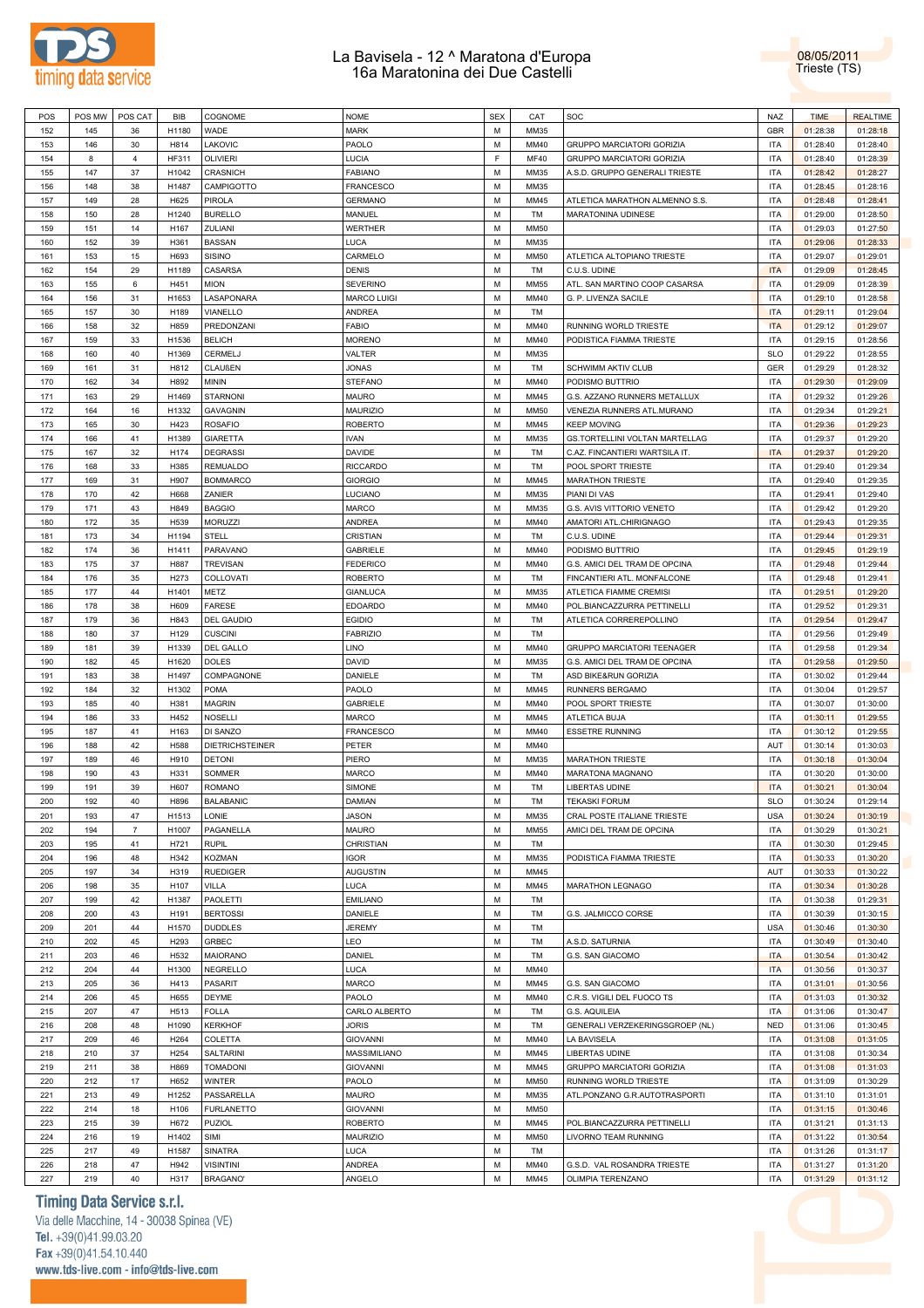



| POS | POS MW | POS CAT        | BIB              | COGNOME            | <b>NOME</b>               | <b>SEX</b> | CAT         | SOC                                 | <b>NAZ</b> | <b>TIME</b> | <b>REALTIME</b> |
|-----|--------|----------------|------------------|--------------------|---------------------------|------------|-------------|-------------------------------------|------------|-------------|-----------------|
| 228 | 220    | 41             | H1348            | <b>PLONER</b>      | <b>MARKUS</b>             | M          | MM45        | A.S.V. NIEDERDORF RAIFFEISEN        | <b>ITA</b> | 01:31:35    | 01:31:19        |
| 229 | 9      | $\overline{2}$ | <b>HF489</b>     | <b>PICCIONI</b>    | SARA                      | F          | TF          | CRAL BANCA POP. BERGAMO             | <b>ITA</b> | 01:31:38    | 01:31:02        |
| 230 | 221    | 42             | H <sub>26</sub>  | PERIC              | <b>ELVIS</b>              | M          | MM45        | LA BAVISELA                         | <b>ITA</b> | 01:31:41    | 01:31:23        |
| 231 | 222    | 43             | H156             | DI CORATO          | <b>ANDREA</b>             | M          | MM45        | ATLETICA COGNE AOSTA                | <b>ITA</b> | 01:31:41    | 01:31:31        |
| 232 | 223    | 48             | H <sub>221</sub> | <b>MARANGI</b>     | VALERIO                   | M          | MM40        | G.S. AMICI DEL TRAM DE OPCINA       | <b>ITA</b> | 01:31:44    | 01:31:38        |
| 233 | 224    | 50             | H720             | DE VECCHI          | CARLO                     | M          | TM          | G.S. SAN GIACOMO                    | <b>ITA</b> | 01:31:45    | 01:31:02        |
| 234 | 225    | 51             | H1463            | <b>PANTECA</b>     | <b>ROSARIO</b>            | M          | TM          |                                     | <b>ITA</b> | 01:31:46    | 01:31:37        |
| 235 | 226    | 50             | H1354            | <b>SANDRI</b>      | <b>CRISTIAN</b>           | M          | MM35        | LA BAVISELA                         | <b>ITA</b> | 01:31:49    | 01:31:23        |
| 236 | 227    | $\overline{1}$ | H1129            | <b>BELLAN</b>      | <b>ALDO</b>               | M          | MM65        | GA ARISTIDE COIN VENEZIA 1949       | <b>ITA</b> | 01:31:54    | 01:31:32        |
| 237 | 228    | 49             | H478             | SOLDATI            | PIERANTONIO               | M          | MM40        | PODISMO BUTTRIO                     | <b>ITA</b> | 01:32:00    | 01:31:29        |
| 238 | 229    | 51             | H523             | <b>BELLONI</b>     | ALESSANDRO                | M          | MM35        |                                     | <b>ITA</b> | 01:32:02    | 01:30:59        |
| 239 | 230    | 44             | H964             | ZANUTTIGH          | <b>MARINO</b>             | M          | MM45        | LA BAVISELA                         | <b>ITA</b> | 01:32:03    | 01:31:26        |
| 240 | 231    | 45             | H414             | <b>SABADIN</b>     | DANIELE                   | M          | MM45        | G.S. SAN GIACOMO                    | <b>ITA</b> | 01:32:03    | 01:31:56        |
| 241 | 232    | 50             | H1197            | <b>BOLZON</b>      | <b>MAURIZIO</b>           | M          | MM40        | C.U.S. UDINE                        | <b>ITA</b> | 01:32:07    | 01:31:54        |
| 242 | 10     | 3              | <b>HF170</b>     | <b>DELLA ZONCA</b> | <b>GIULIA</b>             | F          | TF          | POOL SPORT TRIESTE                  | <b>ITA</b> | 01:32:07    | 01:32:02        |
| 243 | 233    | 46             | H1323            | <b>BELLINI</b>     | <b>STEFANO</b>            | M          | MM45        | OLIMPIA TERENZANO                   | <b>ITA</b> | 01:32:12    | 01:32:04        |
| 244 | 234    | 51             | H685             | <b>GRAMOLA</b>     | MASSIMILIANO              | M          | MM40        |                                     | <b>ITA</b> | 01:32:14    | 01:30:56        |
| 245 | 235    |                | H1027            | SIGNORILE          | LEONARDO                  | M          | MM45        |                                     | <b>ITA</b> |             |                 |
|     |        | 47<br>52       |                  |                    |                           | M          |             | ATL. CASSANO D'ADDA                 |            | 01:32:14    | 01:31:59        |
| 246 | 236    |                | H1225            | CAPOLINGUA         | <b>GIUSEPPE</b>           |            | MM40        | <b>MENSANA</b>                      | <b>ITA</b> | 01:32:19    | 01:32:09        |
| 247 | 11     | $\mathbf{1}$   | <b>HF376</b>     | <b>MOLIN</b>       | <b>MARCELLA</b>           | F          | MF45        | <b>TREVISATLETICA</b>               | <b>ITA</b> | 01:32:20    | 01:32:11        |
| 248 | 237    | 20             | H1079            | <b>SCROBOGNA</b>   | <b>GIORGIO</b>            | M          | <b>MM50</b> | A.S.D. GRUPPO GENERALI TRIESTE      | <b>ITA</b> | 01:32:23    | 01:32:07        |
| 249 | 238    | 52             | H1074            | <b>SANTON</b>      | <b>ANDREA</b>             | M          | TM          | A.S.D. GRUPPO GENERALI TRIESTE      | <b>ITA</b> | 01:32:24    | 01:32:10        |
| 250 | 239    | 52             | H476             | DI PALMA           | ARMANDO                   | M          | MM35        | PODISMO BUTTRIO                     | <b>ITA</b> | 01:32:29    | 01:30:35        |
| 251 | 240    | 53             | H294             | CARRARO            | <b>FILIPPO</b>            | M          | MM35        | <b>IDEALDOOR LIBERTAS S. BIAGIO</b> | <b>ITA</b> | 01:32:33    | 01:32:03        |
| 252 | 241    | 21             | H828             | MIANI              | CESARE                    | M          | <b>MM50</b> |                                     | <b>ITA</b> | 01:32:36    | 01:32:11        |
| 253 | 242    | 53             | H1578            | <b>BRANDOLISIO</b> | PAOLO                     | M          | MM40        | BLADE RUNNERS MANIAGO               | <b>ITA</b> | 01:32:38    | 01:31:32        |
| 254 | 243    | 22             | H906             | <b>BENUSSI</b>     | <b>ALBERTO</b>            | M          | <b>MM50</b> | <b>MARATHON TRIESTE</b>             | <b>ITA</b> | 01:32:41    | 01:32:37        |
| 255 | 244    | 48             | H143             | <b>FAZIO</b>       | MASSIMILIANO              | M          | MM45        | FINCANTIERI ATL. MONFALCONE         | <b>ITA</b> | 01:32:43    | 01:32:37        |
| 256 | 245    | 54             | H391             | SAPONARO           | GIUSEPPE                  | M          | MM40        | POOL SPORT TRIESTE                  | <b>ITA</b> | 01:32:45    | 01:32:39        |
| 257 | 246    | 54             | H1493            | <b>BENES</b>       | <b>DIMITRI</b>            | M          | MM35        | FINCANTIERI ATL. MONFALCONE         | <b>ITA</b> | 01:32:45    | 01:32:38        |
| 258 | 247    | 55             | H750             | CREBEL             | SIMONE                    | M          | MM35        |                                     | <b>ITA</b> | 01:32:49    | 01:32:34        |
| 259 | 248    | 56             | H1159            | <b>ROSATI</b>      | VALERIO                   | M          | MM35        | VIGILI DEL FUOCO VENEZIA            | <b>ITA</b> | 01:32:49    | 01:32:38        |
| 260 | 249    | 49             | H1057            | <b>MENEGAZZI</b>   | <b>MICHELE</b>            | M          | MM45        | <b>GENERALI RUNNERS</b>             | <b>ITA</b> | 01:32:54    | 01:32:19        |
| 261 | 250    | 53             | H276             | LIZZUL             | <b>NICOLA</b>             | M          | TM          | PODISTICA FIAMMA TRIESTE            | <b>ITA</b> | 01:32:57    | 01:32:01        |
| 262 | 251    | 50             | H448             | <b>TESTA</b>       | <b>FABRIZIO</b>           | M          | MM45        | <b>KEEP MOVING</b>                  | <b>ITA</b> | 01:33:02    | 01:32:51        |
| 263 | 252    | $\overline{2}$ | H985             | PALUELLO           | <b>ROBERTO</b>            | M          | <b>MM60</b> | TRIESTE TRASPORTI CRAL ATL.GIO      | <b>ITA</b> | 01:33:04    | 01:33:00        |
| 264 | 253    | 51             | H415             | PAGLIARO           | LUCIO                     | M          | MM45        | G.S. SAN GIACOMO                    | <b>ITA</b> | 01:33:05    | 01:32:57        |
| 265 | 254    | 23             | H1063            | <b>NUMI</b>        | <b>MAURO</b>              | M          | <b>MM50</b> | <b>GENERALI RUNNERS</b>             | <b>ITA</b> | 01:33:05    | 01:32:29        |
| 266 | 255    | 3              | H1649            | <b>SIVEC</b>       | <b>EDVARD</b>             | M          | <b>MM60</b> |                                     | <b>SLO</b> | 01:33:06    | 01:32:15        |
| 267 | 12     | 5              | <b>HF157</b>     | PIZZINO            | <b>MARIA</b>              | F          | <b>MF40</b> | A.S.D. PAVANELLO                    | <b>ITA</b> | 01:33:07    | 01:32:36        |
| 268 | 256    | 52             | H1449            | <b>PALUSA</b>      | <b>SERGIO</b>             | M          | MM45        | ATLETICA INSIEL TRIESTE             | <b>ITA</b> | 01:33:09    | 01:32:45        |
| 269 | 257    | 55             | H557             | TRIVANOVIC         | <b>DRAGAN</b>             | M          | MM40        |                                     | CRO        | 01:33:12    | 01:32:57        |
| 270 | 258    | 56             | H1085            | <b>VENICA</b>      | PAOLO                     | M          | MM40        | A.S.D. GRUPPO GENERALI TRIESTE      | <b>ITA</b> | 01:33:16    | 01:33:01        |
| 271 | 259    | 57             | H863             | <b>GALANTE</b>     | <b>ANDREA</b>             | M          | MM35        |                                     | <b>ITA</b> | 01:33:22    | 01:31:40        |
| 272 | 260    | 24             | H1126            | LAZZARO            | <b>GIORGIO</b>            | M          | <b>MM50</b> | POL.BIANCAZZURRA                    | <b>ITA</b> | 01:33:26    | 01:33:03        |
| 273 | 261    | 25             | H1181            | <b>MAROLT</b>      | DARKO                     | M          | <b>MM50</b> |                                     | <b>SLO</b> | 01:33:29    | 01:33:03        |
| 274 | 262    | 58             | H932             | MANGIONE           | MARCELLO                  | M          | MM35        | G.S.D. VAL ROSANDRA TRIESTE         | <b>ITA</b> | 01:33:30    | 01:33:18        |
| 275 | 263    | 57             | H1265            | <b>FLAJS</b>       | DAG                       | M          | MM40        |                                     | <b>SLO</b> | 01:33:30    | 01:33:16        |
| 276 | 264    | 53             | H889             | GAZZARI            | <b>DAMIANO</b>            | M          | MM45        |                                     | <b>ITA</b> | 01:33:30    | 01:33:11        |
| 277 | 265    | 58             | H915             | LUBIANA            | PAOLO                     | M          | MM40        | <b>MARATHON TRIESTE</b>             | <b>ITA</b> | 01:33:33    | 01:33:12        |
| 278 | 266    | 59             | H1443            | <b>VEHAR</b>       | TONE                      | M          | MM35        |                                     | <b>SLO</b> | 01:33:36    | 01:31:35        |
| 279 | 267    | 59             | H1112            | <b>MARCHIOL</b>    | <b>ANDREA</b>             | M          | MM40        | G. M. UDINESI UOEI                  | <b>ITA</b> | 01:33:37    | 01:32:22        |
| 280 | 268    | 60             | H713             | <b>MESSANA</b>     | <b>FRANCESCO</b>          | M          | MM40        | <b>LIBERTAS UDINE</b>               | <b>ITA</b> | 01:33:38    | 01:33:31        |
| 281 | 269    | 26             | H1215            | <b>CEJ</b>         | <b>VINICIO</b>            | M          | <b>MM50</b> |                                     | <b>ITA</b> | 01:33:39    | 01:32:29        |
| 282 | 270    | 54             | H1319            | AMADUZZI           | <b>GIAN PAOLO</b>         | M          | MM45        | C.U.S. UDINE                        | <b>ITA</b> | 01:33:43    | 01:33:32        |
| 283 | 271    | 54             | H246             | <b>TOSCANO</b>     | <b>ANTONIO</b>            | M          | TM          |                                     | <b>ITA</b> | 01:33:44    | 01:33:12        |
| 284 | 272    | 27             | H498             | WEGER              | <b>BERNHARD</b>           | M          | <b>MM50</b> |                                     | AUT        | 01:33:44    | 01:33:33        |
| 285 | 273    | 55             | H1406            | CENDOU             | MATTIA                    | M          | TM          | GRUPPO SPORTIVO NATISONE            | <b>ITA</b> | 01:33:47    | 01:32:09        |
| 286 | 274    | 60             | H364             |                    | <b>FEDERICO</b>           | M          | MM35        | PODISMO BUTTRIO                     | <b>ITA</b> |             |                 |
|     |        |                |                  | <b>MARTON</b>      |                           |            |             |                                     |            | 01:33:51    | 01:33:30        |
| 287 | 275    | 55             | H801             | ZENTILIN           | <b>GIANANTONIO</b>        | M          | MM45        | BLADE RUNNERS MANIAGO               | <b>ITA</b> | 01:33:52    | 01:32:46        |
| 288 | 276    | 61             | H1191            | <b>PERESSUTTI</b>  | <b>FABIO</b>              | M          | MM35        | C.U.S. UDINE                        | <b>ITA</b> | 01:33:53    | 01:33:42        |
| 289 | 13     | $\overline{2}$ | <b>HF406</b>     | <b>RICCIARDI</b>   | MANUELA                   | F          | MF45        | <b>MARATHON TRIESTE</b>             | <b>ITA</b> | 01:33:54    | 01:33:44        |
| 290 | 277    | 56             | H525             | <b>BUSINARO</b>    | ALESSANDRO                | M          | MM45        |                                     | <b>ITA</b> | 01:33:59    | 01:33:50        |
| 291 | 278    | 61             | H290             | <b>VOLARIC</b>     | <b>DARJO</b>              | M          | MM40        |                                     | <b>SLO</b> | 01:34:01    | 01:32:24        |
| 292 | 279    | 62             | H1530            | <b>TUMA</b>        | <b>BORUT</b>              | M          | MM40        | LETECI KAJAKASI                     | <b>SLO</b> | 01:34:01    | 01:33:48        |
| 293 | 280    | 28             | H974             | MILANI             | <b>GIANFRANCO</b>         | M          | <b>MM50</b> | CRAL POSTE ITALIANE TRIESTE         | <b>ITA</b> | 01:34:02    | 01:33:58        |
| 294 | 281    | 63             | H1519            | <b>AGNOLETTO</b>   | <b>FULVIO</b>             | M          | MM40        | G.S. SAN GIACOMO                    | <b>ITA</b> | 01:34:03    | 01:33:52        |
| 295 | 282    | 29             | H453             | <b>BAZZONI</b>     | <b>GIANLUIGI ALESSAND</b> | M          | <b>MM50</b> | G.S. AMICI PODISTI BS               | <b>ITA</b> | 01:34:05    | 01:34:00        |
| 296 | 283    | 56             | H102             | <b>SKOCAJ</b>      | LUKA                      | M          | TM          |                                     | <b>SLO</b> | 01:34:08    | 01:33:36        |
| 297 | 284    | 62             | H383             | ORLANDO            | LUIGI                     | M          | MM35        | POOL SPORT TRIESTE                  | <b>ITA</b> | 01:34:10    | 01:34:05        |
| 298 | 285    | 57             | H807             | ZANCHETTA          | <b>MORENO</b>             | M          | MM45        | LIBERTAS UDINE                      | <b>ITA</b> | 01:34:13    | 01:33:40        |
| 299 | 286    | 30             | H471             | <b>TREBIAN</b>     | <b>DIEGO</b>              | M          | <b>MM50</b> | CRAL POSTE ITALIANE TRIESTE         | <b>ITA</b> | 01:34:16    | 01:34:11        |
| 300 | 287    | 57             | H1674            | <b>BOSICH</b>      | ALEX                      | M          | TM          |                                     | <b>ITA</b> | 01:34:18    | 01:33:14        |
| 301 | 288    | 64             | H916             | <b>MAIERON</b>     | PAOLO                     | M          | MM40        | MARATHON TRIESTE                    | <b>ITA</b> | 01:34:19    | 01:34:16        |
| 302 | 14     | $\mathbf{1}$   | <b>HF231</b>     | <b>WILSON</b>      | <b>VIRGINIA</b>           | F          | $\sim$      |                                     | <b>USA</b> | 01:34:19    | 01:33:27        |
| 303 | 289    | 58             | H165             | PAGLIETTI          | <b>FEDERICO</b>           | M          | TM          |                                     | <b>ITA</b> | 01:34:22    | 01:33:08        |

## **Timing Data Service s.r.l.**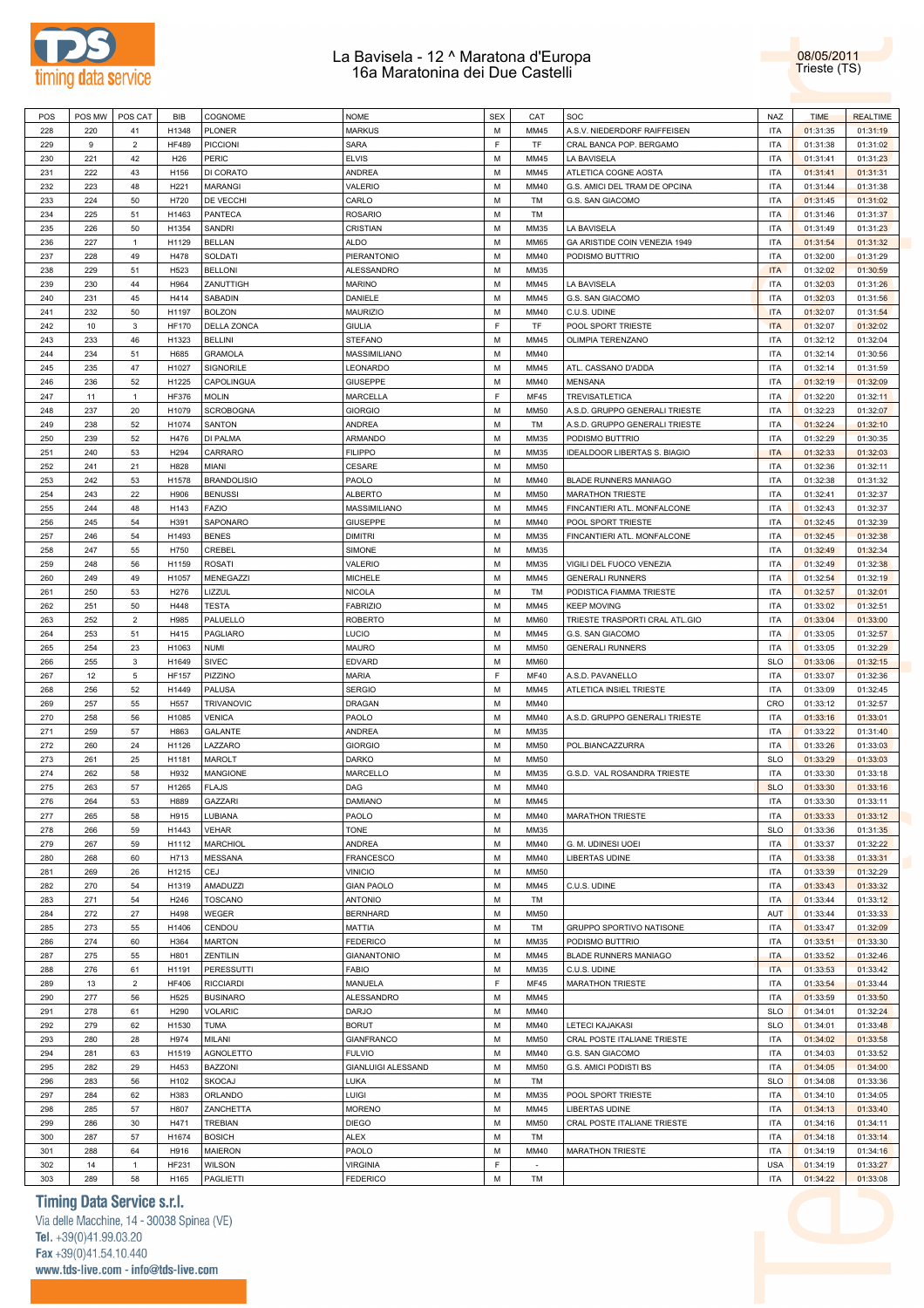



| POS | POS MW | POS CAT        | BIB          | COGNOME              | <b>NOME</b>           | <b>SEX</b> | CAT         | SOC                              | <b>NAZ</b> | <b>TIME</b> | <b>REALTIME</b> |
|-----|--------|----------------|--------------|----------------------|-----------------------|------------|-------------|----------------------------------|------------|-------------|-----------------|
| 304 | 290    | 59             | H410         | PEZZETTA             | <b>PIERLUIGI</b>      | M          | TM          | NIU' TEAM                        | <b>ITA</b> | 01:34:24    | 01:34:12        |
|     |        |                |              |                      |                       |            |             |                                  |            |             |                 |
| 305 | 291    | 60             | H1641        | <b>ROVATTINI</b>     | <b>GIULIANO</b>       | M          | <b>TM</b>   |                                  | <b>ITA</b> | 01:34:26    | 01:33:04        |
| 306 | 292    | 31             | H462         | <b>ARUFFO</b>        | <b>ALBERTO</b>        | M          | <b>MM50</b> | CRAL POSTE ITALIANE TRIESTE      | <b>ITA</b> | 01:34:29    | 01:34:04        |
| 307 | 293    | 32             | H1473        | RAMBALDINI           | LORIS PAOLO           | M          | <b>MM50</b> | ITALIANA AZZANO RUNNERS          | <b>ITA</b> | 01:34:30    | 01:34:01        |
| 308 | 294    | 65             | H309         | <b>MASIN</b>         | <b>DOMENICO</b>       | M          | MM40        |                                  | <b>ITA</b> | 01:34:32    | 01:34:02        |
| 309 | 295    | 66             | H1008        | <b>LA FATA</b>       | <b>UGO</b>            | M          | MM40        | G.S. AMICI DEL TRAM DE OPCINA    | <b>ITA</b> | 01:34:37    | 01:33:57        |
|     |        |                |              |                      |                       |            |             |                                  |            |             |                 |
| 310 | 296    | 33             | H605         | CELIO                | <b>MASSIMO</b>        | M          | <b>MM50</b> |                                  | <b>ITA</b> | 01:34:39    | 01:33:17        |
| 311 | 297    | 63             | H1177        | CERO                 | <b>ANDREA</b>         | M          | MM35        |                                  | <b>ITA</b> | 01:34:39    | 01:34:05        |
| 312 | 15     | $\overline{4}$ | <b>HF188</b> | <b>GASPARINI</b>     | VALERIA               | F          | TF          |                                  | <b>ITA</b> | 01:34:40    | 01:34:36        |
| 313 | 298    | 61             | H429         | LA SALANDRA          | <b>ANTHONY</b>        | M          | TM          | ATL C.R.C. CA'FOSCARI            | <b>ITA</b> | 01:34:40    | 01:34:36        |
|     | 299    | 64             | H644         | <b>GRANDO</b>        | <b>CRISTIAN</b>       | M          | MM35        | ATLETICA DOLCE NORD-EST          | <b>ITA</b> | 01:34:45    |                 |
| 314 |        |                |              |                      |                       |            |             |                                  |            |             | 01:34:02        |
| 315 | 300    | 67             | H1255        | ALBANESE             | <b>LUCIANO</b>        | M          | MM40        | ATL. CIBENO                      | <b>ITA</b> | 01:34:48    | 01:33:32        |
| 316 | 301    | 58             | H1201        | TROVARELLI           | <b>ALESSANDRO</b>     | M          | MM45        | C.U.S. UDINE                     | <b>ITA</b> | 01:34:50    | 01:34:25        |
| 317 | 302    | 65             | H202         | MOMENTE'             | <b>MARCO</b>          | M          | MM35        | RUNNERS CLUB AGGGREDIRE          | <b>ITA</b> | 01:34:58    | 01:34:37        |
| 318 | 303    | 59             | H324         | COSSON               | ANDREA                | M          | MM45        | OLIMPIA TERENZANO                | <b>ITA</b> | 01:34:58    | 01:34:40        |
|     |        |                |              |                      |                       |            |             |                                  |            |             |                 |
| 319 | 304    | 68             | H638         | <b>PISTOLATO</b>     | LUCA                  | M          | MM40        | POL.BIANCAZZURRA PETTINELLI      | <b>ITA</b> | 01:34:59    | 01:33:57        |
| 320 | 16     | 6              | <b>HF509</b> | <b>BAF</b>           | <b>MICHELA</b>        | E          | <b>MF40</b> | <b>EVINRUDE</b>                  | <b>ITA</b> | 01:34:59    | 01:34:45        |
| 321 | 305    | 8              | H1006        | <b>PETRINI</b>       | <b>GIAMPAOLO</b>      | M          | <b>MM55</b> | G.S. AMICI DEL TRAM DE OPCINA    | <b>ITA</b> | 01:35:00    | 01:34:57        |
| 322 | 306    | 66             | H1035        | <b>BONAVIDA</b>      | <b>ORAZIO</b>         | M          | MM35        | <b>GENERALI RUNNERS</b>          | <b>ITA</b> | 01:35:11    | 01:34:56        |
| 323 | 307    | 60             | H1605        | <b>FRANFORTE</b>     | <b>MICHELE</b>        | M          | MM45        | ATLETICA INSIEL TRIESTE          | <b>ITA</b> | 01:35:13    | 01:35:03        |
|     |        |                |              |                      |                       |            |             |                                  |            |             |                 |
| 324 | 308    | 69             | H1044        | DE LUCIA             | ENZO                  | M          | MM40        | A.S.D. GRUPPO GENERALI TRIESTE   | <b>ITA</b> | 01:35:15    | 01:34:53        |
| 325 | 17     | $\mathbf{3}$   | <b>HF189</b> | VIDOZ                | <b>SUSANNA</b>        | F          | <b>MF45</b> | HAPPY RUNNER CLUB                | <b>ITA</b> | 01:35:16    | 01:35:09        |
| 326 | 309    | 67             | H37          | <b>BIANCHI</b>       | SIMONE                | M          | MM35        | AZZURRA GARBAGNATE M.SE          | <b>ITA</b> | 01:35:20    | 01:35:07        |
| 327 | 310    | 61             | H520         | PECILE               | <b>GIULIO</b>         | M          | MM45        | G.M. G.S. AQUILE FRIULANE        | <b>ITA</b> | 01:35:20    | 01:34:47        |
| 328 | 311    | 62             | H99          | LUNARDI              | <b>MARCO</b>          | M          | MM45        |                                  | <b>ITA</b> | 01:35:21    | 01:35:06        |
|     |        |                |              |                      |                       |            |             |                                  |            |             |                 |
| 329 | 312    | 70             | H181         | <b>VISENTIN</b>      | VASCO                 | M          | MM40        | RUNNERS CLUB AGGGREDIRE          | <b>ITA</b> | 01:35:22    | 01:34:50        |
| 330 | 313    | 62             | H1432        | <b>BARTUCCI</b>      | <b>ALESSANDRO</b>     | M          | TM          | A.S.D. MARCIACARATESI            | <b>ITA</b> | 01:35:23    | 01:34:50        |
| 331 | 314    | 63             | H1598        | <b>RAZMAN</b>        | <b>MARKO</b>          | M          | TM          |                                  | CRO        | 01:35:24    | 01:34:48        |
| 332 | 315    | 68             | H80          | <b>VERUCCHI</b>      | PAOLO                 | M          | MM35        | ATLETICA INSIEL TRIESTE          | <b>ITA</b> | 01:35:24    | 01:35:13        |
|     | 316    |                | H619         | DE MARZO             | <b>FEDERICO</b>       | M          | MM40        |                                  | <b>ITA</b> |             | 01:34:52        |
| 333 |        | 71             |              |                      |                       |            |             |                                  |            | 01:35:25    |                 |
| 334 | 317    | 64             | H1420        | <b>BUKAVEC</b>       | SANDOR                | M          | TM          | RUNNING WORLD TRIESTE            | <b>ITA</b> | 01:35:27    | 01:34:32        |
| 335 | 318    | 72             | H1269        | <b>ANTONELLI</b>     | <b>DOMENICO</b>       | M          | MM40        | FOOTWORKS SPORTING TEAM ROMA     | <b>ITA</b> | 01:35:27    | 01:34:27        |
| 336 | 319    | 69             | H767         | <b>DEL MONTE</b>     | PIERO                 | M          | MM35        |                                  | <b>ITA</b> | 01:35:28    | 01:35:01        |
| 337 | 320    | 65             | H42          | <b>NORDIO</b>        | <b>ANDREA</b>         | M          | TM          | <b>BREMA RUNNING TEAM</b>        | <b>ITA</b> | 01:35:29    | 01:33:47        |
| 338 | 18     | 5              | <b>HF95</b>  | DI CRISTOFARO        | ANGELA                | F          | <b>TF</b>   | <b>RUNNERS TERMOLI</b>           | <b>ITA</b> |             |                 |
|     |        |                |              |                      |                       |            |             |                                  |            | 01:35:30    | 01:35:00        |
| 339 | 321    | 63             | H914         | LONGO                | <b>MICHELE</b>        | M          | MM45        | <b>MARATHON TRIESTE</b>          | <b>ITA</b> | 01:35:31    | 01:34:21        |
| 340 | 322    | 70             | H193         | CASTREZZATI          | CHRISTIAN             | M          | MM35        | ATL. CELLATICA                   | <b>ITA</b> | 01:35:31    | 01:35:14        |
| 341 | 323    | 64             | H712         | <b>FILIPAZ</b>       | <b>FRANCO</b>         | M          | MM45        | G.S. AMICI DEL TRAM DE OPCINA    | <b>ITA</b> | 01:35:31    | 01:35:03        |
| 342 | 324    | $\overline{4}$ | H258         | SILLI                | <b>ROBERTO</b>        | M          | <b>MM60</b> | <b>GRUPPO MARCIATORI GORIZIA</b> | <b>ITA</b> | 01:35:31    | 01:34:56        |
| 343 | 325    | 65             | H121         | MEULLI               | <b>ERMES</b>          | M          | MM45        | OLIMPIA TERENZANO                | <b>ITA</b> | 01:35:33    | 01:34:50        |
|     |        |                |              |                      |                       |            |             |                                  |            |             |                 |
| 344 | 326    | 66             | H1584        | ZOLIA                | <b>MATTEO</b>         | M          | TM          | G.S.D. VAL ROSANDRA TRIESTE      | <b>ITA</b> | 01:35:36    | 01:34:32        |
| 345 | 327    | 66             | H848         | CHIAPOLINI           | PAOLO                 | M          | MM45        | ATLETICA BUJA                    | <b>ITA</b> | 01:35:36    | 01:34:57        |
| 346 | 328    | 71             | H732         | PENNA                | LUCA                  | M          | MM35        | G.S. SAN GIACOMO                 | <b>ITA</b> | 01:35:37    | 01:35:17        |
| 347 | 329    | 72             | H630         | URLI                 | <b>ALBERTO</b>        | M          | MM35        |                                  | <b>ITA</b> | 01:35:40    | 01:34:52        |
| 348 | 19     | $\mathbf{1}$   | HF321        | <b>IVANCIC</b>       | <b>BERNARDA</b>       | F          | <b>MF50</b> | <b>TEKASKI FORUM</b>             | <b>SLO</b> | 01:35:40    | 01:35:29        |
|     |        |                |              |                      |                       |            |             |                                  |            |             |                 |
| 349 | 330    | 67             | H1438        | <b>FRANZOLINI</b>    | <b>GIUSEPPE</b>       | M          | MM45        |                                  | <b>ITA</b> | 01:35:42    | 01:33:58        |
| 350 | 20     | $\overline{4}$ | <b>HF556</b> | <b>STURM SAVIANO</b> | DENISE                | F          | <b>MF45</b> |                                  | <b>ITA</b> | 01:35:44    | 01:35:39        |
| 351 | 331    | 73             | H509         | CALLIGARO            | LINO                  | M          | MM40        | <b>KEEP MOVING</b>               | <b>ITA</b> | 01:35:47    | 01:35:31        |
| 352 | 332    | 74             | H875         | VIGNANDO             | <b>GRAZIANO</b>       | M          | MM40        | ATHLETIC CLUB APICILIA           | <b>ITA</b> | 01:35:47    | 01:35:21        |
|     | 333    |                | H1444        | <b>RACCA</b>         | SIMONE                | M          | TM          |                                  | <b>ITA</b> |             | 01:35:24        |
| 353 |        | 67             |              |                      |                       |            |             |                                  |            | 01:35:47    |                 |
| 354 | 334    | 68             | H1619        | <b>GRENDENE</b>      | <b>MATTEO</b>         | M          | TM          |                                  | ITA        | 01:35:48    | 01:35:11        |
| 355 | 21     | $\overline{7}$ | <b>HF276</b> | LIZIER               | LAURA                 | F          | <b>MF40</b> |                                  | <b>ITA</b> | 01:35:48    | 01:35:20        |
| 356 | 335    | 75             | H512         | <b>CANTARUTTI</b>    | DAMIANO               | M          | MM40        |                                  | ITA        | 01:35:50    | 01:35:12        |
| 357 | 336    | 76             | H737         | <b>PERTOLDI</b>      | <b>RICCARDO</b>       | M          | MM40        | <b>MARIO TOSI TARVISIO</b>       | <b>ITA</b> | 01:35:52    | 01:35:08        |
| 358 | 337    | 34             | H1257        | SARACINO             | <b>FEDELE</b>         | M          | <b>MM50</b> | ATL. CIBENO                      | ITA        | 01:35:54    | 01:34:38        |
|     |        |                |              |                      |                       |            |             |                                  |            |             |                 |
| 359 | 338    | 35             | H134         | <b>GIURCO</b>        | <b>FULVIO</b>         | M          | <b>MM50</b> | AMICI TRAM DE OPCINA             | <b>ITA</b> | 01:35:55    | 01:34:18        |
| 360 | 339    | 36             | H389         | SAVIANO              | <b>GIUSEPPE</b>       | M          | <b>MM50</b> | POOL SPORT TRIESTE               | ITA        | 01:35:55    | 01:35:52        |
| 361 | 340    | 37             | H600         | VESPIGNANI           | <b>ANTONIO</b>        | M          | <b>MM50</b> | VENEZIA RUNNERS ATL.MURANO       | <b>ITA</b> | 01:35:59    | 01:35:41        |
| 362 | 341    | 77             | H841         | <b>PERTOT</b>        | <b>ANDREA</b>         | M          | MM40        |                                  | ITA        | 01:36:00    | 01:35:14        |
|     |        |                |              |                      |                       |            |             |                                  |            |             |                 |
| 363 | 342    | 38             | H1554        | <b>MEZZENA LONA</b>  | ALESSANDRO            | M          | <b>MM50</b> |                                  | <b>ITA</b> | 01:36:01    | 01:35:27        |
| 364 | 343    | 73             | H992         | PENCO                | <b>GIUSEPPE MARIA</b> | M          | MM35        | G.S. AMICI DEL TRAM DE OPCINA    | <b>ITA</b> | 01:36:03    | 01:35:24        |
| 365 | 22     | $\overline{2}$ | HF361        | SAIN                 | TIZIANA               | F          | <b>MF50</b> | CRAL POSTE ITALIANE TRIESTE      | <b>ITA</b> | 01:36:03    | 01:35:58        |
| 366 | 344    | 78             | H1160        | PISTAMIGLIO          | <b>MARCO</b>          | M          | MM40        |                                  | ITA        | 01:36:04    | 01:35:39        |
| 367 | 345    | 79             | H1161        | <b>DONDENA</b>       | <b>FEDERICO</b>       | M          | MM40        |                                  | ITA        | 01:36:05    | 01:35:40        |
|     |        |                |              |                      |                       |            |             |                                  |            |             |                 |
| 368 | 346    | 74             | H1185        | <b>MORET</b>         | <b>FABIO</b>          | M          | MM35        | G.S. AVIS VITTORIO VENETO        | ITA        | 01:36:05    | 01:35:43        |
| 369 | 347    | 80             | H366         | <b>FERRO</b>         | LUCA                  | M          | MM40        | NIU' TEAM                        | <b>ITA</b> | 01:36:06    | 01:35:26        |
| 370 | 348    | 69             | H1095        | <b>HENNEKE</b>       | <b>MARTIN</b>         | M          | TM          | <b>GENERALI NEDERLAND</b>        | <b>NED</b> | 01:36:06    | 01:34:11        |
| 371 | 349    | 75             | H503         | <b>BOSCH</b>         | MASSIMILIANO          | M          | MM35        | INTREPIDA MARIANO                | <b>ITA</b> | 01:36:15    | 01:35:00        |
| 372 | 350    | 70             | H730         | <b>KAPUN</b>         | <b>JERNEJ</b>         | M          | TM          |                                  | ITA        | 01:36:17    | 01:35:22        |
|     |        |                |              |                      |                       |            |             |                                  |            |             |                 |
| 373 | 351    | 39             | H1141        | ZOPPOLATO            | PIETRO                | M          | <b>MM50</b> | RUNNING WORLD TRIESTE            | <b>ITA</b> | 01:36:18    | 01:36:11        |
| 374 | 352    | 76             | H1542        | VASCOTTO             | <b>MARCO</b>          | M          | MM35        |                                  | ITA        | 01:36:20    | 01:35:39        |
| 375 | 353    | 81             | H888         | DEL PICCOLO          | MASSIMILIANO          | M          | MM40        | G.S. JALMICCO ASD                | <b>ITA</b> | 01:36:22    | 01:35:37        |
| 376 | 354    | 40             | H1414        | LAPOVICH             | ANGELO                | M          | <b>MM50</b> | GRUPPO MARCIATORI GORIZIA        | ITA        | 01:36:22    | 01:35:47        |
|     |        |                |              |                      |                       |            |             |                                  |            |             |                 |
| 377 | 355    | 71             | H1393        | CAPPELLARI           | LORENZO               | M          | TM          |                                  | ITA        | 01:36:24    | 01:35:48        |
| 378 | 356    | 68             | H673         | <b>STEFANI</b>       | <b>MASSIMO</b>        | M          | MM45        | ESSETRE RUNNING                  | ITA        | 01:36:25    | 01:36:17        |
| 379 | 357    | 82             | H689         | <b>URSIC</b>         | ALBERTO               | М          | MM40        |                                  | ITA        | 01:36:25    | 01:35:24        |

## **Timing Data Service s.r.l.**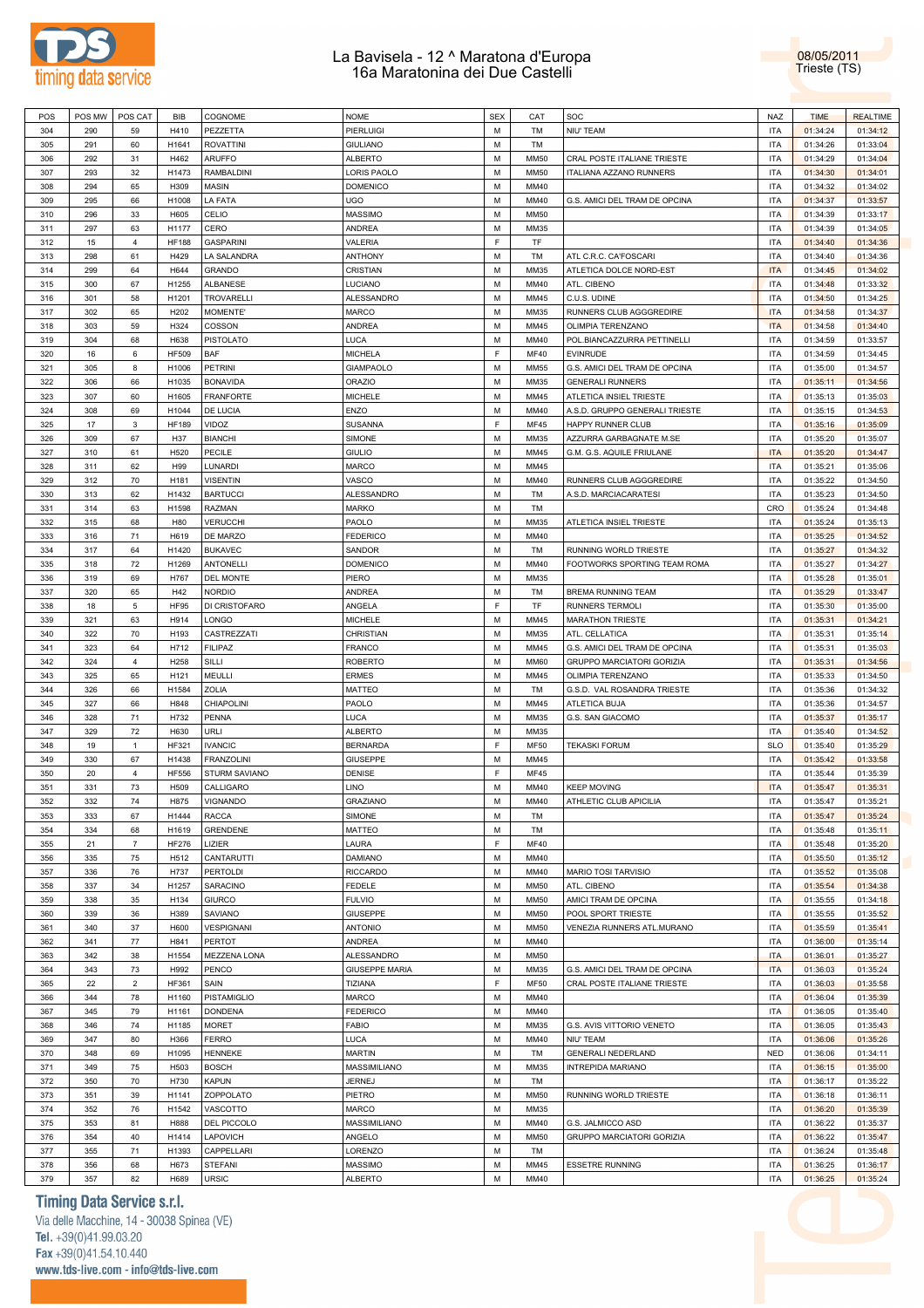



| POS | POS MW | POS CAT    | <b>BIB</b>   | COGNOME            | <b>NOME</b>        | <b>SEX</b> | CAT         | SOC                               | <b>NAZ</b> | <b>TIME</b> | <b>REALTIME</b> |
|-----|--------|------------|--------------|--------------------|--------------------|------------|-------------|-----------------------------------|------------|-------------|-----------------|
| 380 | 358    | 69         | H1005        | ZANGRILLI          | <b>MAURIZIO</b>    | M          | MM45        | G.S. AMICI DEL TRAM DE OPCINA     | <b>ITA</b> | 01:36:26    | 01:36:11        |
|     |        |            |              |                    |                    |            |             |                                   |            |             |                 |
| 381 | 359    | 41         | H1563        | <b>CINI</b>        | <b>MARINO</b>      | M          | <b>MM50</b> |                                   | <b>ITA</b> | 01:36:29    | 01:36:05        |
| 382 | 23     | 8          | <b>HF192</b> | <b>FERRARI</b>     | <b>FEDERICA</b>    | F          | <b>MF40</b> | G.S.PASTA GRANAROLO BOLOGNA       | ITA        | 01:36:30    | 01:35:55        |
| 383 | 360    | 72         | H688         | SCOLZ              | LUCA               | M          | TM          |                                   | <b>ITA</b> | 01:36:31    | 01:35:44        |
| 384 | 361    | 42         | H494         | <b>TROIAN</b>      | CLAUDIO            | M          | <b>MM50</b> | MARATONINA UDINESE                | <b>ITA</b> | 01:36:32    | 01:35:50        |
| 385 | 362    | 73         | H844         | GAROFALO           | AMADEO             | M          | TM          | ATLETICA CORREREPOLLINO           | <b>ITA</b> | 01:36:33    | 01:36:30        |
|     |        |            |              |                    |                    |            |             |                                   |            |             |                 |
| 386 | 363    | 77         | H1629        | <b>ELLERO</b>      | <b>STEFANO</b>     | M          | MM35        |                                   | <b>ITA</b> | 01:36:33    | 01:36:10        |
| 387 | 364    | 70         | H332         | VALVASON           | CARLO              | M          | MM45        | MARATONA MAGNANO                  | <b>ITA</b> | 01:36:33    | 01:36:13        |
| 388 | 365    | 43         | H865         | <b>SECCO</b>       | <b>ROBERTO</b>     | M          | <b>MM50</b> | GRUPPO MARCIATORI GORIZIA         | <b>ITA</b> | 01:36:36    | 01:36:21        |
| 389 | 366    | 71         | H1468        | <b>BENOLICH</b>    | DARIO              | M          | MM45        |                                   | <b>ITA</b> | 01:36:37    | 01:35:50        |
|     |        |            |              |                    |                    |            |             |                                   |            |             |                 |
| 390 | 367    | 72         | H1251        | DE LORENZI         | <b>ADRIANO</b>     | M          | MM45        | ATHLETIC CLUB APICILIA            | <b>ITA</b> | 01:36:40    | 01:36:13        |
| 391 | 368    | 73         | H933         | MILLO              | <b>MAURIZIO</b>    | M          | MM45        | G.S.D. VAL ROSANDRA TRIESTE       | ITA        | 01:36:42    | 01:35:25        |
| 392 | 369    | 83         | H335         | DE GIORGIO         | LUCA               | M          | MM40        | MARATONA MAGNANO                  | ITA        | 01:36:42    | 01:36:14        |
| 393 | 370    | 74         | H568         | <b>SALIOLA</b>     | <b>EMILIANO</b>    | M          | TM          | OLIMPICAORLE                      | <b>ITA</b> | 01:36:43    | 01:35:47        |
|     |        |            |              |                    |                    | M          |             |                                   |            |             |                 |
| 394 | 371    | 9          | H878         | <b>DEGRASSI</b>    | <b>GIULIANO</b>    |            | <b>MM55</b> | C.AZ. FINCANTIERI WARTSILA IT.    | <b>ITA</b> | 01:36:46    | 01:36:28        |
| 395 | 372    | 44         | H1575        | COSULICH DE PECINE | <b>GUIDO</b>       | M          | <b>MM50</b> | <b>MARATHON TRIESTE</b>           | <b>ITA</b> | 01:36:47    | 01:36:20        |
| 396 | 373    | $\sqrt{5}$ | H1136        | <b>SUPLINA</b>     | GIUSEPPE           | M          | <b>MM60</b> | RUNNING WORLD TRIESTE             | <b>ITA</b> | 01:36:51    | 01:36:48        |
| 397 | 374    | 10         | H540         | <b>FURLAN</b>      | <b>ROBERTO</b>     | M          | <b>MM55</b> | <b>ATLETICA TRIESTE</b>           | <b>ITA</b> | 01:36:51    | 01:36:24        |
| 398 | 375    | 74         | H858         | <b>MORETTO</b>     | PAOLO              | M          | MM45        |                                   | <b>ITA</b> | 01:36:53    | 01:36:21        |
|     |        |            |              |                    |                    |            |             |                                   |            |             |                 |
| 399 | 376    | 84         | H201         | <b>VISENTIN</b>    | <b>ERGAS</b>       | M          | MM40        | RUNNERS CLUB AGGGREDIRE           | <b>ITA</b> | 01:36:54    | 01:34:38        |
| 400 | 377    | 45         | H198         | <b>SERAFINI</b>    | <b>STEFANO</b>     | M          | <b>MM50</b> | GRUPPO SPORTIVO NATISONE          | <b>ITA</b> | 01:36:54    | 01:35:40        |
| 401 | 378    | 75         | H1296        | AMADI              | <b>FABIANO</b>     | M          | MM45        | <b>VENEZIA RUNNERS ATL.MURANO</b> | <b>ITA</b> | 01:36:56    | 01:36:43        |
| 402 | 379    | 46         | H257         | POZZOBON           | CARLO              | M          | <b>MM50</b> | HAPPY RUNNER CLUB                 | <b>ITA</b> | 01:36:56    | 01:36:13        |
|     |        |            |              |                    |                    |            |             |                                   |            |             |                 |
| 403 | 380    | 76         | H222         | PARONUZZI          | <b>GUIDO</b>       | M          | MM45        | <b>ATLETICA TRIESTE</b>           | <b>ITA</b> | 01:36:57    | 01:36:26        |
| 404 | 381    | 75         | H1312        | <b>TORRESAN</b>    | <b>DIEGO</b>       | M          | TM          |                                   | ITA        | 01:37:00    | 01:36:10        |
| 405 | 382    | 78         | H708         | <b>BARBARO</b>     | ALESSANDRO         | M          | MM35        | G.P. VALCHIAVENNA                 | ITA        | 01:37:00    | 01:36:34        |
| 406 | 383    | 77         | H1086        | <b>VENTURI</b>     | <b>VITTORIO</b>    | M          | MM45        | A.S.D. GRUPPO GENERALI TRIESTE    | ITA        | 01:37:01    | 01:36:22        |
|     |        |            |              |                    |                    |            |             |                                   |            |             |                 |
| 407 | 384    | 76         | H714         | ZOFFI              | FRANCESCO GIUSEPPE | M          | TM          | SCI CLUB M.TE ZONCOLAN            | ITA        | 01:37:03    | 01:34:19        |
| 408 | 385    | 77         | H31          | VANNI              | LUCA               | M          | TM          | ROAD RUNNERS CLUB MILANO          | ITA        | 01:37:04    | 01:36:24        |
| 409 | 386    | 79         | H1336        | <b>GUARISE</b>     | <b>MORENO</b>      | M          | MM35        | ATLETICA BUJA                     | <b>ITA</b> | 01:37:04    | 01:36:41        |
| 410 | 387    | 85         | H92          | CIRELLO            | <b>FABIO</b>       | M          | MM40        |                                   | <b>ITA</b> | 01:37:05    | 01:36:59        |
| 411 | 388    | 80         | H846         |                    |                    | M          | MM35        |                                   | <b>ITA</b> |             |                 |
|     |        |            |              | <b>DOMENIS</b>     | <b>FABRIZIO</b>    |            |             |                                   |            | 01:37:06    | 01:36:21        |
| 412 | 389    | 86         | H1573        | <b>MILCOVICH</b>   | <b>MARCO</b>       | M          | MM40        | AMICI DEL PORTO DI TRIESTE        | <b>ITA</b> | 01:37:06    | 01:35:57        |
| 413 | 390    | 78         | H1327        | <b>BOLDRINI</b>    | DANIELE            | M          | TM          |                                   | <b>ITA</b> | 01:37:08    | 01:36:13        |
| 414 | 391    | 78         | H456         | <b>VITALE</b>      | LORENZO            | M          | MM45        | CIRCOLO RIC. UNIVERSITARIO TS     | <b>ITA</b> | 01:37:09    | 01:36:29        |
| 415 | 392    | 87         | H1314        | <b>BERTONI</b>     | <b>ANTONIO</b>     | M          | MM40        |                                   | <b>ITA</b> |             |                 |
|     |        |            |              |                    |                    |            |             |                                   |            | 01:37:09    | 01:35:50        |
| 416 | 393    | 79         | H741         | CASANOVA           | ANDREA IMLER       | M          | TM          |                                   | <b>ITA</b> | 01:37:09    | 01:36:52        |
| 417 | 394    | 88         | H265         | CASSANELLA         | <b>STEFANO</b>     | M          | MM40        | PODISTICA FIAMMA TRIESTE          | <b>ITA</b> | 01:37:10    | 01:36:31        |
| 418 | 395    | 47         | H148         | ZAGO               | <b>EUGENIO</b>     | M          | <b>MM50</b> | RUNNERS CLUB AGGGREDIRE           | <b>ITA</b> | 01:37:11    | 01:36:51        |
| 419 | 396    | 81         | H648         | <b>FUMIS</b>       | <b>IVAN</b>        | M          | MM35        |                                   | <b>ITA</b> | 01:37:12    | 01:36:25        |
|     |        |            |              |                    |                    |            |             |                                   |            |             |                 |
| 420 | 397    | 89         | H900         | <b>PREMRL</b>      | LOJZE              | M          | MM40        | <b>TEKASKI FORUM</b>              | <b>SLO</b> | 01:37:16    | 01:37:05        |
| 421 | 398    | 90         | H1606        | <b>KOMPARE</b>     | ALESSANDRO         | M          | MM40        | RUNNING WORLD TRIESTE             | <b>ITA</b> | 01:37:16    | 01:37:03        |
| 422 | 399    | 91         | H1613        | <b>BAISSERO</b>    | ANDREA             | M          | MM40        | MARATHON TRIESTE U.O.E.I.         | <b>ITA</b> | 01:37:17    | 01:35:55        |
| 423 | 400    | 92         | H466         | <b>GARBASSI</b>    | ANDREA             | M          | MM40        | CRAL POSTE ITALIANE TRIESTE       | <b>ITA</b> | 01:37:18    | 01:36:58        |
| 424 | 401    | 82         | H739         | <b>MARESCHI</b>    | TIZIANO            | M          | MM35        |                                   | <b>ITA</b> | 01:37:19    | 01:36:29        |
|     |        |            |              |                    |                    |            |             |                                   |            |             |                 |
| 425 | 402    | 48         | H1548        | <b>JAVOR</b>       | NEDEGKO            | M          | <b>MM50</b> |                                   | CRO        | 01:37:20    | 01:37:02        |
| 426 | 403    | 93         | H196         | PAOLOZZA           | LEONARDO           | M          | MM40        | RUNNERS CLUB AGGGREDIRE           | <b>ITA</b> | 01:37:23    | 01:36:49        |
| 427 | 404    | 49         | H795         | <b>BATTISTON</b>   | CLAUDIO            | M          | <b>MM50</b> | PODISTI CORDENONS                 | <b>ITA</b> | 01:37:23    | 01:36:50        |
| 428 | 405    | 50         | H206         | ZATTI              | CLAUDIO            | M          | <b>MM50</b> |                                   | <b>ITA</b> | 01:37:24    | 01:36:57        |
|     |        |            |              | <b>CERULLI</b>     | <b>STEFANO</b>     | M          |             |                                   |            |             |                 |
| 429 | 406    | 79         | H852         |                    |                    |            | MM45        | A.S.D. ATLETICA HERMADA           | <b>ITA</b> | 01:37:24    | 01:37:12        |
| 430 | 407    | 94         | H565         | <b>KOREN</b>       | WOLFGANG           | M          | MM40        |                                   | AUT        | 01:37:25    | 01:36:43        |
| 431 | 408    | 80         | H773         | <b>DEGRASSI</b>    | DAVIDE             | M          | TM          |                                   | <b>ITA</b> | 01:37:26    | 01:37:09        |
| 432 | 409    | 80         | H783         | <b>AMBROSINI</b>   | <b>STEFANO</b>     | M          | MM45        | OLIMPIA TERENZANO                 | <b>ITA</b> | 01:37:28    | 01:37:08        |
| 433 | 410    | 81         | H727         | ORLANDO            | STEEVE             | M          | TM          |                                   | <b>ITA</b> | 01:37:29    | 01:36:29        |
|     |        |            |              |                    |                    |            |             |                                   |            |             |                 |
| 434 | 411    | 81         | H460         | <b>FACCHINI</b>    | RAFFAELE           | M          | MM45        | C.AZ. FINCANTIERI WARTSILA IT.    | <b>ITA</b> | 01:37:30    | 01:37:00        |
| 435 | 412    | 95         | H640         | PAISSAN            | MICHELE            | M          | MM40        | G.S. FRAVEGGIO                    | <b>ITA</b> | 01:37:30    | 01:37:05        |
| 436 | 413    | 82         | H208         | <b>REBULLA</b>     | <b>RENATO</b>      | M          | MM45        | LA BAVISELA                       | <b>ITA</b> | 01:37:32    | 01:36:52        |
| 437 | 414    | 83         | H1595        | <b>VITRANI</b>     | ALESSANDRO         | M          | MM45        |                                   | <b>ITA</b> | 01:37:33    | 01:36:34        |
|     |        |            |              |                    |                    |            |             |                                   |            |             |                 |
| 438 | 24     | 9          | <b>HF159</b> | <b>BROCHETTA</b>   | MERY               | F          | <b>MF40</b> | ATHLETIC CLUB APICILIA            | <b>ITA</b> | 01:37:34    | 01:37:06        |
| 439 | 415    | 82         | H514         | <b>GAMBAROTTO</b>  | MAURO              | M          | TM          |                                   | <b>ITA</b> | 01:37:35    | 01:37:01        |
| 440 | 416    | 83         | H1422        | <b>MACORATTI</b>   | ANDREA             | M          | MM35        | HAPPY RUNNER CLUB                 | <b>ITA</b> | 01:37:35    | 01:36:53        |
| 441 | 417    | 83         | H729         | KANTE              | ALEXANDER          | M          | TM          |                                   | ITA        | 01:37:36    | 01:36:40        |
|     |        |            |              |                    |                    |            |             |                                   |            |             |                 |
| 442 | 418    | 84         | H104         | <b>ALTOBELLI</b>   | <b>GIUSEPPE</b>    | M          | MM45        | ATLETICA BUJA                     | ITA        | 01:37:37    | 01:37:13        |
| 443 | 419    | 51         | H1635        | <b>FAUSTOFERRI</b> | <b>SERGIO</b>      | M          | <b>MM50</b> | <b>MARATHON TRIESTE</b>           | ITA        | 01:37:40    | 01:37:02        |
| 444 | 420    | 52         | H986         | <b>MARINUZZI</b>   | GIUSEPPE           | M          | <b>MM50</b> | TRIESTE TRASPORTI CRAL ATL.GIO    | ITA        | 01:37:42    | 01:37:26        |
| 445 | 421    | 85         | H599         | <b>GLANTSCHNIG</b> | GERALD             | M          | MM45        |                                   | AUT        | 01:37:44    | 01:36:49        |
|     |        |            |              |                    |                    |            |             |                                   |            |             |                 |
| 446 | 422    | 53         | H225         | <b>ALESSIO</b>     | <b>ALBERTO</b>     | M          | <b>MM50</b> | ATLETICA INSIEL TRIESTE           | ITA        | 01:37:44    | 01:37:34        |
| 447 | 423    | 84         | H1437        | PIZZUTI            | <b>GIAN MARCO</b>  | M          | MM35        | ROAD RUNNERS CLUB MILANO          | <b>ITA</b> | 01:37:45    | 01:37:12        |
| 448 | 424    | 96         | H981         | PLET               | STEFANO            | M          | MM40        | TRIESTE TRASPORTI CRAL ATL.GIO    | <b>ITA</b> | 01:37:46    | 01:37:32        |
| 449 | 425    | 84         | H696         | <b>TUDOROV</b>     | <b>GIORGIO</b>     | M          | TM          |                                   | <b>ITA</b> | 01:37:46    | 01:36:31        |
|     |        |            |              |                    |                    | M          |             |                                   |            |             |                 |
| 450 | 426    | 86         | H1398        | <b>DANESIO</b>     | <b>ANTONIO</b>     |            | MM45        | PODISTICA VALTENNA                | ITA        | 01:37:47    | 01:37:11        |
| 451 | 427    | 85         | H1273        | <b>DISTANTE</b>    | <b>GIORGIO</b>     | M          | TM          | G.P. TURRISTI AVIS AIDO           | <b>ITA</b> | 01:37:50    | 01:37:23        |
| 452 | 428    | 97         | H1503        | <b>GERBI</b>       | RAFFAELE           | M          | MM40        | <b>MAPEI SPORT</b>                | ITA        | 01:37:51    | 01:37:13        |
| 453 | 429    | 98         | H76          | <b>BLASI</b>       | <b>GRAZIANO</b>    | M          | MM40        | VIGILI DEL FUOCO TRIESTE          | ITA        | 01:37:52    | 01:37:08        |
| 454 | 430    | 85         | H1502        |                    | DARIO              | M          | MM35        | <b>MAPEI SPORT</b>                | ITA        |             | 01:37:16        |
|     |        |            |              | <b>STEPCICH</b>    |                    |            |             |                                   |            | 01:37:53    |                 |
| 455 | 431    | 54         | H508         | <b>BERTOCCHI</b>   | PIERO              | M          | <b>MM50</b> | AMICI DEL PORTO DI TRIESTE        | ITA        | 01:37:56    | 01:37:14        |

## **Timing Data Service s.r.l.**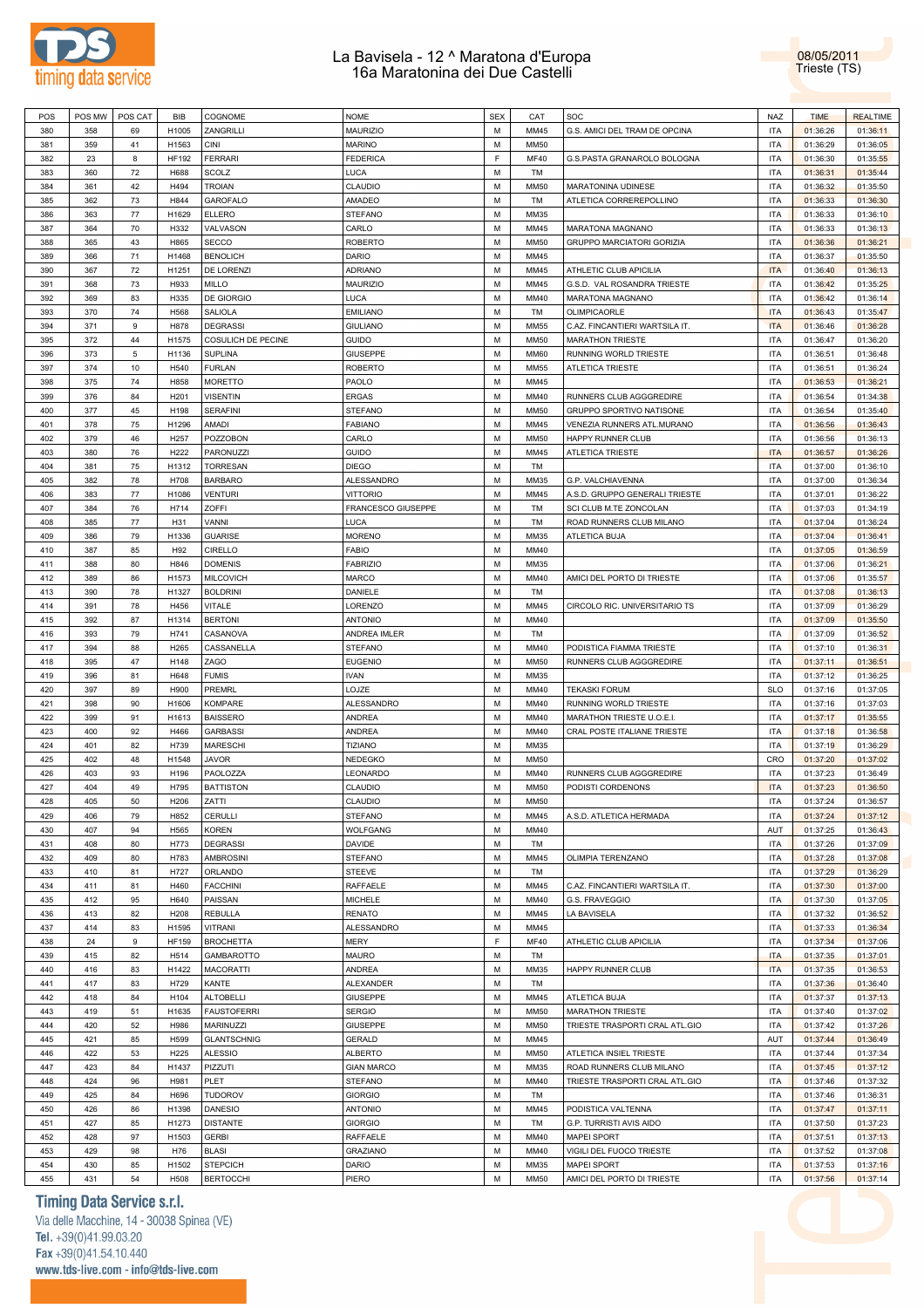

08/05/2011 Trieste (TS)

| POS        | POS MW     | POS CAT        | <b>BIB</b>      | COGNOME                  | <b>NOME</b>        | <b>SEX</b> | CAT               | SOC                             | <b>NAZ</b>               | <b>TIME</b>          | <b>REALTIME</b>      |  |
|------------|------------|----------------|-----------------|--------------------------|--------------------|------------|-------------------|---------------------------------|--------------------------|----------------------|----------------------|--|
| 456        | 432        | 87             | H611            | <b>BOFFA</b>             | <b>TIZIANO</b>     | M          | MM45              | OLIMPIA TERENZANO               | <b>ITA</b>               | 01:38:00             | 01:37:28             |  |
| 457        | 433        | 88             | H612            | <b>VIZINTIN</b>          | <b>EVGEN</b>       | M          | MM45              | <b>MBK ?RNI VRH</b>             | <b>SLO</b>               | 01:38:03             | 01:38:03             |  |
| 458        | 434        | 55             | H1665           | <b>OCVIRK</b>            | <b>MOJMIR</b>      | M          | <b>MM50</b>       |                                 | <b>SLO</b>               | 01:38:03             | 01:37:49             |  |
|            |            |                |                 |                          |                    |            |                   |                                 |                          |                      |                      |  |
| 459        | 435        | 11             | H435            | THEUERMANN               | <b>ERWIN</b>       | M          | <b>MM55</b>       | TRI4EVER MILLSTÄTTER SEE        | AUT                      | 01:38:10             | 01:38:01             |  |
| 460        | 436        | 89             | H1253           | COMAND                   | SANDRO             | M          | MM45              |                                 | <b>ITA</b>               | 01:38:14             | 01:37:38             |  |
| 461        | 437        | 86             | H <sub>25</sub> | <b>FRANCIOLI</b>         | <b>FABIO</b>       | M          | MM35              | <b>MARATHON TRIESTE</b>         | <b>ITA</b>               | 01:38:15             | 01:37:46             |  |
| 462        | 438        | 99             | H1067           | PRESSELLO                | MASSIMILIANO       | M          | MM40              | A.S.D. GRUPPO GENERALI TRIESTE  | <b>ITA</b>               | 01:38:19             | 01:37:40             |  |
| 463        | 439        | 56             | H1645           | ZAJKOVSKI                | LJUBO              | M          | <b>MM50</b>       | RSD ULJANIK PULA                | CRO                      | 01:38:21             | 01:37:21             |  |
|            |            |                |                 |                          |                    |            |                   |                                 |                          |                      |                      |  |
| 464        | 440        | 100            | H1474           | <b>GRIZON</b>            | SEBASTIANO         | M          | MM40              |                                 | <b>ITA</b>               | 01:38:21             | 01:37:35             |  |
| 465        | 441        | 86             | H1221           | DEL LUCCHESE             | <b>MARCO</b>       | M          | TM                | ASD PODISTI MARATONA DI ROMA    | <b>ITA</b>               | 01:38:22             | 01:37:25             |  |
| 466        | 442        | 90             | H1661           | <b>GARBIN</b>            | <b>MASSIMO</b>     | M          | MM45              | MARATHON CLUB SEVESO            | <b>ITA</b>               | 01:38:23             | 01:38:06             |  |
| 467        | 443        | 91             | H510            | <b>MOROSO</b>            | <b>STEFANO</b>     | M          | MM45              | <b>KEEP MOVING</b>              | <b>ITA</b>               | 01:38:24             | 01:38:14             |  |
| 468        | 444        | 92             | H575            | <b>MALATTIA</b>          | <b>ROBERTO</b>     | M          | MM45              | ITALIANA AZZANO RUNNERS         | <b>ITA</b>               | 01:38:25             | 01:38:23             |  |
|            |            |                |                 |                          |                    |            |                   |                                 |                          |                      |                      |  |
| 469        | 25         | $\mathbf{3}$   | <b>HF419</b>    | POZZI                    | CLAUDIA            | E          | MF35              | C.U.S. UDINE                    | <b>ITA</b>               | 01:38:25             | 01:38:12             |  |
| 470        | 445        | 101            | H1188           | <b>AZZANO</b>            | <b>BRUNO</b>       | M          | MM40              | C.U.S. UDINE                    | <b>ITA</b>               | 01:38:28             | 01:38:14             |  |
| 471        | 446        | 12             | H516            | <b>GEROMETTA</b>         | LUIGI              | M          | <b>MM55</b>       | OLIMPIA TERENZANO               | <b>ITA</b>               | 01:38:29             | 01:37:57             |  |
| 472        | 447        | 93             | H740            | <b>MARINO</b>            | <b>GIOVANNI</b>    | M          | MM45              |                                 | <b>ITA</b>               | 01:38:30             | 01:37:15             |  |
| 473        | 448        | 87             | H1386           | LEITER                   | ANDREAS M.         | M          | TM                | <b>SSV BRUNECK</b>              | <b>ITA</b>               | 01:38:30             | 01:38:03             |  |
|            |            |                |                 |                          |                    |            |                   |                                 |                          |                      |                      |  |
| 474        | 449        | 88             | H1318           | <b>PERTOLDI</b>          | SIMONE             | M          | TM                | C.U.S. UDINE                    | <b>ITA</b>               | 01:38:31             | 01:38:02             |  |
| 475        | 450        | 94             | H72             | <b>MRAMOR</b>            | MARJAN             | M          | MM45              | <b>MDM</b>                      | <b>SLO</b>               | 01:38:32             | 01:37:10             |  |
| 476        | 451        | 87             | H164            | <b>FOSCHIATTI</b>        | <b>MORENO</b>      | M          | MM35              | G.S. AQUILEIA                   | <b>ITA</b>               | 01:38:32             | 01:38:02             |  |
| 477        | 452        | 88             | H1093           | RABEN                    | <b>RUTGER</b>      | M          | MM35              | <b>GENERALI NEDERLAND</b>       | <b>NED</b>               | 01:38:33             | 01:36:41             |  |
| 478        | 453        | 89             | H166            | <b>BISARO</b>            | <b>RUDY</b>        | M          | TM                |                                 | <b>ITA</b>               | 01:38:34             | 01:37:20             |  |
|            |            |                |                 |                          |                    |            |                   |                                 |                          |                      |                      |  |
| 479        | 454        | 90             | H1099           | <b>NAUDIN</b>            | LAMBERT            | M          | TM                | <b>GENERALI NEDERLAND</b>       | <b>NED</b>               | 01:38:34             | 01:36:38             |  |
| 480        | 455        | 89             | H112            | <b>INCATASCIATO</b>      | EMMANUEL           | M          | MM35              | MARATHON CLUB CRAL MPS          | <b>ITA</b>               | 01:38:35             | 01:37:47             |  |
| 481        | 456        | 13             | H33             | <b>RYEN</b>              | MAURIZIO FABIO     | M          | <b>MM55</b>       |                                 | <b>NOR</b>               | 01:38:37             | 01:38:17             |  |
| 482        | 457        | 102            | H705            | <b>BELTRAME</b>          | CLAUDIO            | M          | MM40              | BLADE RUNNERS MANIAGO           | <b>ITA</b>               | 01:38:38             | 01:37:33             |  |
| 483        | 458        | 95             | H325            | <b>GIOIA</b>             | <b>GIUSEPPE</b>    | M          | MM45              | G.M. G.S. AQUILE FRIULANE       | <b>ITA</b>               | 01:38:40             | 01:38:21             |  |
|            |            |                |                 |                          |                    |            |                   |                                 |                          |                      |                      |  |
| 484        | 459        | $\mathbf{1}$   | H496            | <b>MARTIGNANI</b>        | <b>GABRIELE</b>    | M          | <b>PM</b>         | G.S. SAN GIACOMO                | <b>ITA</b>               | 01:38:43             | 01:38:31             |  |
| 485        | 26         | $\mathbf{3}$   | <b>HF505</b>    | <b>BUSSOLINI</b>         | ANNA               | E          | <b>MF50</b>       |                                 | <b>ITA</b>               | 01:38:44             | 01:37:24             |  |
| 486        | 460        | 96             | H1117           | <b>URSIC</b>             | <b>ALEKSANDER</b>  | M          | MM45              |                                 | <b>SLO</b>               | 01:38:45             | 01:38:06             |  |
| 487        | 461        | 103            | H665            | STEFANUTO                | CLAUDIO            | M          | MM40              | GS LA PIAVE 2000                | <b>ITA</b>               | 01:38:48             | 01:38:22             |  |
| 488        | 27         | 10             | <b>HF246</b>    | <b>TURRINI</b>           | RAFFAELLA          | E          | MF40              |                                 | <b>ITA</b>               | 01:38:49             | 01:38:00             |  |
|            |            |                |                 |                          |                    |            |                   |                                 |                          |                      |                      |  |
| 489        | 462        | 8              | H1429           | D'ALESSANDRO             | ANIELLO            | M          | <b>SM</b>         | GRUPPO CITTA' DI GENOVA         | <b>ITA</b>               | 01:38:52             | 01:38:45             |  |
| 490        | 28         | $\overline{4}$ | <b>HF98</b>     | <b>GASPARINI</b>         | MARIATERESA        | E          | MF35              | GRUPPO ATLETICA VEDELAGO        | <b>ITA</b>               | 01:38:53             | 01:38:19             |  |
| 491        | 463        | 104            | H1324           | GOZZI                    | <b>MASSIMO</b>     | M          | MM40              | A.S.D. MARCIACARATESI           | <b>ITA</b>               | 01:38:53             | 01:38:17             |  |
| 492        | 464        | 90             | H564            | <b>GUERRA</b>            | LORIS              | M          | MM35              | <b>NIU' TEAM</b>                | <b>ITA</b>               | 01:38:53             | 01:38:21             |  |
|            |            |                |                 |                          |                    |            |                   |                                 |                          |                      |                      |  |
|            |            |                |                 |                          |                    |            |                   |                                 |                          |                      |                      |  |
| 493        | 465        | 91             | H211            | ZULIANI                  | <b>NICOLA</b>      | M          | TM                |                                 | <b>ITA</b>               | 01:38:55             | 01:37:43             |  |
| 494        | 466        | 57             | H628            | <b>CECUTTI</b>           | PAOLO              | M          | <b>MM50</b>       | HAPPY RUNNER CLUB               | <b>ITA</b>               | 01:38:57             | 01:38:15             |  |
| 495        | 467        | 92             | H1228           | <b>BOLTRUKEVICH</b>      | VYACHESLAV         | M          | TM                |                                 | <b>RUS</b>               | 01:38:59             | 01:36:46             |  |
| 496        | 468        | 91             | H759            | <b>OZEBEK</b>            | SIMON              | M          | MM35              | <b>CLUB FOCUS</b>               | <b>SLO</b>               | 01:39:00             | 01:38:40             |  |
| 497        | 469        | 105            | H1461           | PATUANELLI               | PAOLO              | M          | MM40              |                                 | <b>ITA</b>               | 01:39:01             | 01:37:59             |  |
|            |            |                |                 |                          |                    |            |                   |                                 |                          |                      |                      |  |
| 498        | 470        | 58             | H822            | <b>BRIGNOLA</b>          | <b>NICOLA</b>      | M          | <b>MM50</b>       | <b>GRUPPO SPORTIVO NATISONE</b> | <b>ITA</b>               | 01:39:01             | 01:37:47             |  |
| 499        | 471        | 97             | H738            | VITAGLIANO               | <b>ANTONIO</b>     | M          | MM45              | MARIO TOSI TARVISIO             | <b>ITA</b>               | 01:39:03             | 01:37:12             |  |
| 500        | 472        | 98             | H1289           | <b>PICCIN</b>            | MAURIZIO           | M          | MM45              |                                 | <b>ITA</b>               | 01:39:05             | 01:38:41             |  |
| 501        | 29         | 6              | <b>HF241</b>    | DEL ZOTTO                | MAIDA              | E          | TF                | G. P. LIVENZA SACILE            | <b>ITA</b>               | 01:39:05             | 01:38:16             |  |
| 502        | 473        | 106            | H173            | <b>DEGANO</b>            | <b>STEPHANO</b>    | M          | MM40              | ATLETICA BUJA                   | <b>ITA</b>               | 01:39:05             | 01:38:25             |  |
|            |            |                |                 |                          |                    |            |                   |                                 |                          |                      |                      |  |
| 503        | 474        | 59             | H441            | PASCOLINI                | <b>FAUSTO</b>      | M          | <b>MM50</b>       | <b>LIBERTAS UDINE</b>           | <b>ITA</b>               | 01:39:06             | 01:38:32             |  |
| 504        | 475        | 99             | H190            | <b>BANDERA</b>           | ANDREA             | M          | MM45              |                                 | <b>ITA</b>               | 01:39:06             | 01:37:25             |  |
| 505        | 30         | 5              | HF214           | GARGIULO                 | <b>MARIA</b>       | F          | MF45              | C.U.S. LECCE                    | <b>ITA</b>               | 01:39:07             | 01:38:27             |  |
| 506        | 476        | 60             | H1131           | <b>RUZZIER</b>           | <b>GIORGIO</b>     | M          | <b>MM50</b>       | LA BAVISELA                     | <b>ITA</b>               | 01:39:07             | 01:38:29             |  |
| 507        | 477        | 61             | H876            | ZAMBURLINI               | <b>RENATO</b>      | M          | <b>MM50</b>       | ATHLETIC CLUB APICILIA          | <b>ITA</b>               | 01:39:08             | 01:38:27             |  |
| 508        | 478        | 107            | H571            | BARAZZUOL                | ANDREA             | M          | MM40              |                                 | <b>ITA</b>               | 01:39:09             | 01:38:31             |  |
|            |            |                |                 |                          |                    |            |                   |                                 |                          |                      |                      |  |
| 509        | 479        | 93             | H1050           | <b>IOPPI</b>             | <b>STEFANO</b>     | M          | TM                | <b>GENERALI RUNNERS</b>         | <b>ITA</b>               | 01:39:10             | 01:37:36             |  |
| 510        | 480        | 100            | H1276           | DASSI                    | LUCIO              | M          | MM45              | PIANI DI VAS                    | <b>ITA</b>               | 01:39:11             | 01:38:13             |  |
| 511        | 481        | 108            | H728            | <b>VIGNANDO</b>          | <b>MICHELE</b>     | M          | MM40              | G. P. LIVENZA SACILE            | <b>ITA</b>               | 01:39:17             | 01:38:29             |  |
| 512        | 31         | $\overline{7}$ | <b>HF423</b>    | <b>SEGATTI</b>           | <b>ERIKA</b>       | F          | TF                | <b>NIU' TEAM</b>                | <b>ITA</b>               | 01:39:17             | 01:38:53             |  |
| 513        | 482        | 62             | H239            | CALOGERO                 | PIETRO             | M          | <b>MM50</b>       |                                 | <b>ITA</b>               | 01:39:19             | 01:39:13             |  |
|            |            |                |                 |                          |                    |            |                   |                                 |                          |                      |                      |  |
| 514        | 483        | 63             | H620            | CORTELLESSA              | <b>ADRIANO</b>     | M          | <b>MM50</b>       | A.S.D. FARNESE VINI PE          | <b>ITA</b>               | 01:39:23             | 01:38:42             |  |
| 515        | 484        | 92             | H1065           | <b>PISCANC</b>           | MASSIMILIANO       | M          | MM35              | A.S.D. GRUPPO GENERALI TRIESTE  | <b>ITA</b>               | 01:39:24             | 01:38:06             |  |
| 516        | 485        | 93             | H899            | PIVEC                    | <b>ANTON</b>       | M          | MM35              | <b>TEKASKI FORUM</b>            | <b>SLO</b>               | 01:39:26             | 01:39:13             |  |
| 517        | 486        | 94             | H1549           | MATAN                    | <b>KRISTIJAN</b>   | M          | TM                |                                 | CRO                      | 01:39:31             | 01:39:13             |  |
| 518        | 487        | 95             | H1199           | MELILLO                  | <b>MICHELE</b>     | M          | TM                | C.U.S. UDINE                    | <b>ITA</b>               | 01:39:31             | 01:39:11             |  |
|            |            |                |                 |                          |                    |            |                   |                                 |                          |                      |                      |  |
| 519        | 488        | 101            | H1482           | <b>ORIANI</b>            | <b>FEDERICO</b>    | M          | MM45              |                                 | <b>ITA</b>               | 01:39:31             | 01:38:54             |  |
| 520        | 489        | 102            | H1233           | CLAUT                    | <b>ELVIO</b>       | M          | MM45              |                                 | <b>ITA</b>               | 01:39:32             | 01:38:17             |  |
| 521        | 32         | 8              | <b>HF313</b>    | LESA                     | <b>STEFANIA</b>    | E          | TF                | <b>INTREPIDA MARIANO</b>        | <b>ITA</b>               | 01:39:34             | 01:38:18             |  |
| 522        | 490        | 94             | H1223           | COSSAR                   | <b>FRANCESCO</b>   | M          | MM35              | G.S. AQUILEIA                   | <b>ITA</b>               | 01:39:34             | 01:38:44             |  |
| 523        | 491        | 103            | H857            | <b>BUSATO</b>            | LORIS              | M          | MM45              | ATL.MIRAFIORI                   | <b>ITA</b>               | 01:39:36             | 01:39:30             |  |
|            |            |                |                 |                          |                    |            |                   |                                 |                          |                      |                      |  |
| 524        | 492        | 14             | H1003           | <b>GALIANO</b>           | ENZO               | M          | <b>MM55</b>       | G.S. AMICI DEL TRAM DE OPCINA   | <b>ITA</b>               | 01:39:37             | 01:39:18             |  |
| 525        | 493        | 15             | H1206           | <b>STRLE</b>             | <b>BOZO</b>        | M          | <b>MM55</b>       |                                 | <b>SLO</b>               | 01:39:37             | 01:39:11             |  |
| 526        | 494        | 104            | H603            | <b>KOSMAC</b>            | <b>MARKO</b>       | M          | MM45              |                                 | <b>SLO</b>               | 01:39:38             | 01:38:54             |  |
| 527        | 495        | 109            | H <sub>22</sub> | <b>DONHAUSER</b>         | <b>JOSEF</b>       | M          | MM40              | <b>GENERALI AUSTRIA</b>         | AUT                      | 01:39:41             | 01:39:31             |  |
|            |            |                |                 |                          |                    |            |                   |                                 |                          |                      |                      |  |
| 528        | 496        | 110            | H226            | <b>TROTTA</b>            | PIERANGELO         | M          | MM40              |                                 | <b>ITA</b>               | 01:39:42             | 01:39:06             |  |
| 529        | 497        | 95             | H675            | VIOTTO                   | EMANUELE           | M          | MM35              |                                 | <b>ITA</b>               | 01:39:43             | 01:39:01             |  |
| 530<br>531 | 498<br>499 | 96<br>64       | H574<br>H973    | <b>FARINA</b><br>SAVIANO | RAFFAELE<br>SANDRO | M<br>M     | TM<br><b>MM50</b> | CRAL POSTE ITALIANE TRIESTE     | <b>ITA</b><br><b>ITA</b> | 01:39:43<br>01:39:45 | 01:39:25<br>01:39:21 |  |

## **Timing Data Service s.r.l.**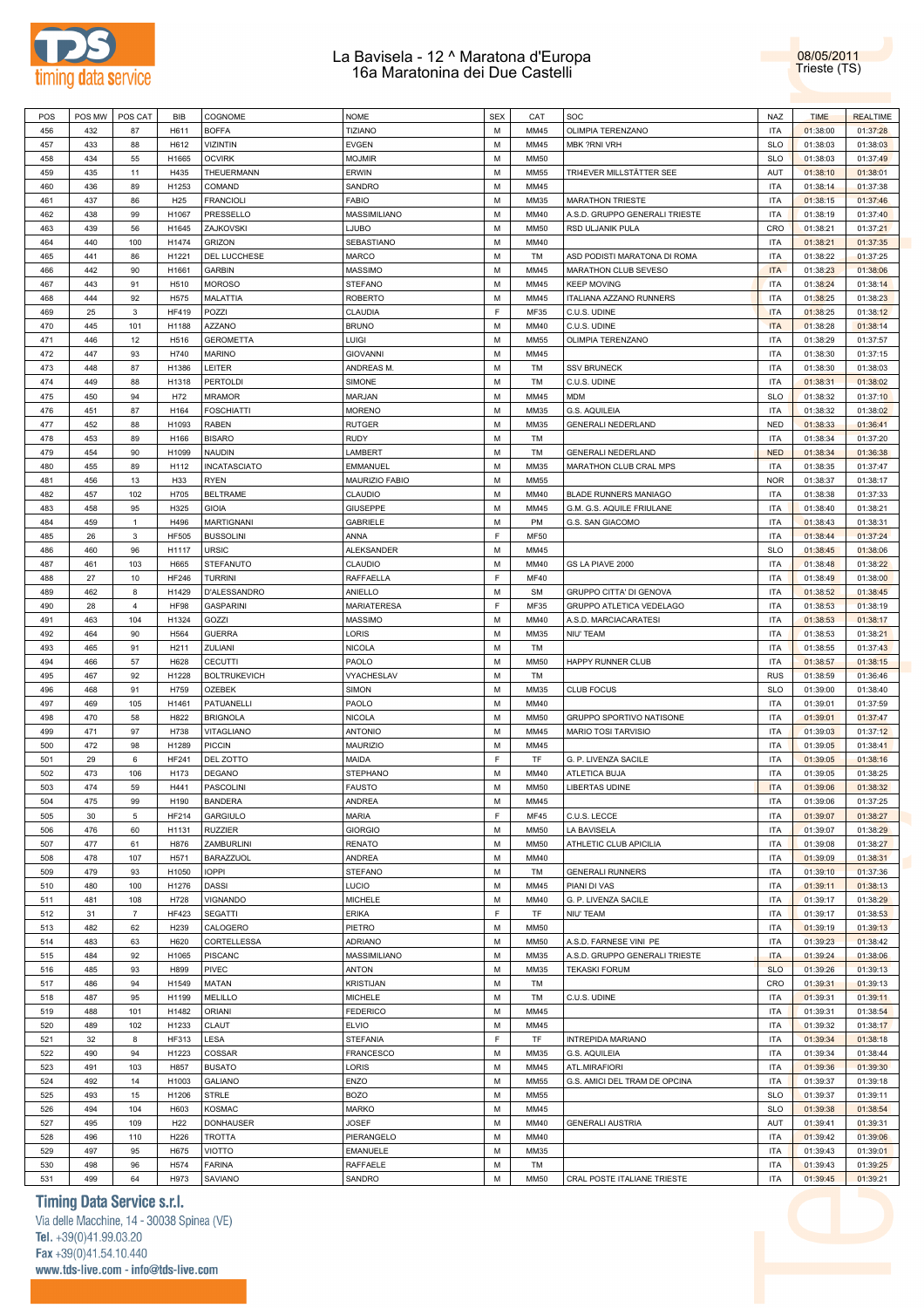

08/05/2011 Trieste (TS)

| POS | POS MW | POS CAT        | <b>BIB</b>   | COGNOME             | <b>NOME</b>      | <b>SEX</b> | CAT         | <b>SOC</b>                     | <b>NAZ</b> | <b>TIME</b> | <b>REALTIME</b> |
|-----|--------|----------------|--------------|---------------------|------------------|------------|-------------|--------------------------------|------------|-------------|-----------------|
| 532 | 500    | 111            | H1272        | MALISANO            | PAOLO            | M          | MM40        | MARATONINA UDINESE             | <b>ITA</b> | 01:39:45    | 01:37:52        |
| 533 | 501    | 65             | H963         | <b>VIRGINIO</b>     | <b>EUGENIO</b>   | M          | <b>MM50</b> | LA BAVISELA                    | <b>ITA</b> | 01:39:46    | 01:39:19        |
| 534 | 502    | 96             | H341         | <b>SCLAUNICH</b>    | <b>DIEGO</b>     | M          | MM35        |                                | <b>ITA</b> | 01:39:48    | 01:39:06        |
|     |        |                |              |                     |                  |            |             |                                |            |             |                 |
| 535 | 503    | 97             | H1533        | LAZZARA             | <b>ANDREA</b>    | M          | MM35        | ATLETICA FIAMME CREMISI        | <b>ITA</b> | 01:39:49    | 01:39:16        |
| 536 | 504    | 112            | H1371        | <b>ROSA</b>         | TIZIANO          | M          | MM40        |                                | <b>ITA</b> | 01:39:49    | 01:39:17        |
| 537 | 505    | 98             | H1428        | <b>GORELLA</b>      | CRISTIAN         | M          | MM35        | PODISTICA FIAMMA TRIESTE       | <b>ITA</b> | 01:39:53    | 01:39:36        |
| 538 | 506    | 105            | H1184        | <b>REGINI</b>       | <b>DIDIER</b>    | M          | MM45        | ATLETICA FIAMME CREMISI        | <b>ITA</b> | 01:39:56    | 01:39:25        |
| 539 | 507    | 113            | H631         | <b>FONTANIN</b>     | <b>MICHELE</b>   | M          | <b>MM40</b> | <b>INTREPIDA MARIANO</b>       | <b>ITA</b> | 01:40:01    | 01:38:45        |
| 540 | 508    | 66             | H365         | <b>CRAIEVICH</b>    | <b>FRANCO</b>    | M          | <b>MM50</b> | POLISPORTIVA TRIVENETO TRIESTE | <b>ITA</b> | 01:40:01    | 01:39:45        |
|     | 509    | 97             | H1203        |                     |                  | M          | TM          | <b>SCHWIMM AKTIV CLUB</b>      | <b>AUT</b> |             |                 |
| 541 |        |                |              | <b>FINDENIG</b>     | <b>GEORG</b>     |            |             |                                |            | 01:40:03    | 01:38:06        |
| 542 | 33     | 6              | <b>HF427</b> | <b>DROSGHIG</b>     | <b>ORIANA</b>    | E          | <b>MF45</b> | GRUPPO SPORTIVO NATISONE       | <b>ITA</b> | 01:40:05    | 01:39:12        |
| 543 | 510    | $\overline{2}$ | H1029        | <b>UGRIN</b>        | <b>RICCARDO</b>  | M          | ×.          |                                | <b>ITA</b> | 01:40:06    | 01:38:43        |
| 544 | 511    | 114            | H157         | SAIRU               | <b>MARCO</b>     | M          | MM40        |                                | <b>ITA</b> | 01:40:07    | 01:39:45        |
| 545 | 512    | 115            | H274         | <b>BATTISTELLO</b>  | LUCA             | M          | MM40        |                                | <b>ITA</b> | 01:40:07    | 01:39:45        |
| 546 | 513    | 116            | H1435        | DE MARZO            | ALESSANDRO       | M          | MM40        |                                | <b>ITA</b> | 01:40:07    | 01:39:33        |
| 547 | 514    | 106            | H367         | ANASTASIA           | <b>MARINO</b>    | M          | MM45        | ATHLETIC CLUB APICILIA         | <b>ITA</b> | 01:40:08    | 01:39:42        |
| 548 |        | 67             | H724         | <b>BAUCI</b>        |                  | M          | <b>MM50</b> | A.R.A.C.                       | <b>ITA</b> | 01:40:10    |                 |
|     | 515    |                |              |                     | LORENZO          |            |             |                                |            |             | 01:39:36        |
| 549 | 516    | 98             | H1673        | <b>MOSER</b>        | <b>MATTHIAS</b>  | M          | TM          |                                | <b>ITA</b> | 01:40:11    | 01:39:44        |
| 550 | 34     | $\,$ 5 $\,$    | <b>HF300</b> | <b>MARCHI</b>       | <b>ELENA</b>     | E          | MF35        | <b>BIKE &amp; RUN</b>          | <b>ITA</b> | 01:40:12    | 01:39:13        |
| 551 | 517    | 107            | H116         | PLAISANT            | PAOLO            | M          | MM45        | C.AZ. FINCANTIERI WARTSILA IT. | <b>ITA</b> | 01:40:13    | 01:39:43        |
| 552 | 35     | $\overline{7}$ | HF365        | <b>FLEGO</b>        | VANIA            | E          | <b>MF45</b> | G.S. AMICI DEL TRAM DE OPCINA  | <b>ITA</b> | 01:40:13    | 01:39:39        |
| 553 | 518    | 99             | H791         | <b>IULIANO</b>      | <b>ANDREA</b>    | M          | MM35        | C. AZ. FINCANTIERI/WARTSILA    | <b>ITA</b> | 01:40:14    | 01:39:11        |
| 554 | 519    | 99             | H1237        | <b>BANELLO</b>      | DANIELE          | M          | TM          | MARATONINA UDINESE             | <b>ITA</b> | 01:40:16    | 01:37:34        |
|     |        |                |              |                     |                  |            |             |                                |            |             |                 |
| 555 | 520    | 68             | H233         | <b>PICCOLO</b>      | ANGELO           | M          | <b>MM50</b> |                                | <b>ITA</b> | 01:40:16    | 01:39:05        |
| 556 | 521    | 100            | H192         | <b>GATTESCO</b>     | LUCA             | M          | TM          | G.S.JALMICCO CORSE             | <b>ITA</b> | 01:40:20    | 01:39:55        |
| 557 | 522    | 117            | H334         | DEL BO'             | <b>FILIPPO</b>   | M          | MM40        | MARATONA MAGNANO               | <b>ITA</b> | 01:40:21    | 01:39:53        |
| 558 | 523    | 118            | H1528        | <b>FAGNINI</b>      | <b>MASSIMO</b>   | M          | MM40        | SILCA ULTRALITE TRIATHLON      | <b>ITA</b> | 01:40:21    | 01:39:42        |
| 559 | 524    | 108            | H375         | <b>BRANDSTETTER</b> | <b>THOMAS</b>    | M          | MM45        |                                | AUT        | 01:40:23    | 01:38:58        |
| 560 | 525    | 119            | H1360        | <b>BRELIH</b>       | <b>BRANE</b>     | M          | MM40        |                                | <b>SLO</b> | 01:40:23    | 01:39:16        |
|     |        |                |              |                     |                  |            |             |                                |            |             |                 |
| 561 | 526    | 120            | H175         | CAPUANO             | <b>NICOLINO</b>  | M          | MM40        |                                | <b>ITA</b> | 01:40:24    | 01:39:40        |
| 562 | 527    | 121            | H1091        | <b>BAKKER</b>       | <b>BEN</b>       | M          | MM40        | GENERALI NEDERLAND             | <b>NED</b> | 01:40:25    | 01:38:29        |
| 563 | 528    | 101            | H1626        | <b>MARI</b>         | DANIELE          | M          | TM          |                                | <b>ITA</b> | 01:40:25    | 01:39:02        |
| 564 | 529    | 109            | H586         | <b>GUCCINI</b>      | CLAUDIO          | M          | MM45        | ATL.FOLLONICA                  | <b>ITA</b> | 01:40:26    | 01:40:06        |
| 565 | 530    | 122            | H989         | CODISPOTI           | NATALE           | M          | <b>MM40</b> | TRIESTE TRASPORTI CRAL ATL.GIO | <b>ITA</b> | 01:40:27    | 01:40:09        |
| 566 | 531    | 123            | H1551        | <b>RICCARDI</b>     | <b>FRANCESCO</b> | M          | MM40        | PENTA SPORT TRIESTE            | <b>ITA</b> | 01:40:27    | 01:39:48        |
| 567 | 36     | 9              | <b>HF470</b> |                     | <b>ROMINA</b>    | F          | TF          |                                | <b>ITA</b> |             |                 |
|     |        |                |              | PERTOLDI            |                  |            |             | C.U.S. UDINE                   |            | 01:40:27    | 01:39:59        |
| 568 | 532    | 16             | H147         | <b>TARCHETTI</b>    | <b>ALDO</b>      | M          | <b>MM55</b> | ATLETICA COGNE AOSTA           | <b>ITA</b> | 01:40:28    | 01:40:19        |
| 569 | 37     | 11             | <b>HF223</b> | ALBERTI             | <b>MONICA</b>    | F          | <b>MF40</b> | ATL EDOARDO SANNA ELMAS        | <b>ITA</b> | 01:40:30    | 01:39:31        |
| 570 | 533    | 69             | H1404        | DAL BO              | <b>UMBERTO</b>   | M          | <b>MM50</b> | ATLETICA VITTORIO VENETO       | <b>ITA</b> | 01:40:31    | 01:39:13        |
| 571 | 534    | 124            | H1284        | <b>BIVIANO</b>      | <b>GIACOMO</b>   | M          | MM40        | <b>MARATHON TRIESTE</b>        | <b>ITA</b> | 01:40:31    | 01:40:12        |
| 572 | 535    | 102            | H1033        | <b>BENVENUTI</b>    | <b>GIULIO</b>    | M          | TM          | A.S.D. GRUPPO GENERALI TRIESTE | <b>ITA</b> | 01:40:32    | 01:39:29        |
| 573 | 536    | 100            | H1037        | CAMPELLO            | <b>MARIO</b>     | M          | MM35        |                                | <b>ITA</b> | 01:40:32    | 01:39:30        |
|     |        |                |              |                     |                  |            |             |                                |            |             |                 |
| 574 | 537    | 103            | H1285        | <b>TORRESAN</b>     | <b>NICO</b>      | M          | TM          |                                | <b>ITA</b> | 01:40:32    | 01:39:42        |
| 575 | 538    | 125            | H864         | <b>SCARPIN</b>      | <b>ROBERTO</b>   | M          | MM40        | <b>INTREPIDA MARIANO</b>       | <b>ITA</b> | 01:40:34    | 01:39:57        |
| 576 | 38     | 12             | <b>HF535</b> | <b>GREGORCIC</b>    | <b>BOGDANA</b>   | E          | <b>MF40</b> | A.S.D. GRUPPO GENERALI TRIESTE | <b>ITA</b> | 01:40:35    | 01:40:20        |
| 577 | 539    | 70             | H1651        | <b>RASMAN</b>       | <b>MAURO</b>     | М          | <b>MM50</b> | C.AZ. FINCANTIERI WARTSILA IT. | <b>ITA</b> | 01:40:36    | 01:39:48        |
| 578 | 540    | 126            | H244         | VATTA               | <b>MICHELE</b>   | M          | MM40        |                                | <b>ITA</b> | 01:40:36    | 01:39:35        |
| 579 | 541    | 104            | H238         | <b>VISENTIN</b>     | <b>NICOLA</b>    | M          | TM          |                                | <b>ITA</b> | 01:40:37    | 01:40:05        |
| 580 |        | 127            |              |                     |                  | M          |             |                                |            |             |                 |
|     | 542    |                | H1347        | <b>NONIS</b>        | <b>MASSIMO</b>   |            | MM40        |                                | ITA        | 01:40:37    | 01:40:00        |
| 581 | 39     | 13             | <b>HF149</b> | COLUSSI             | NICOLETTA        | E          | <b>MF40</b> | MARATONA MAGNANO               | <b>ITA</b> | 01:40:38    | 01:40:18        |
| 582 | 40     | 14             | <b>HF383</b> | <b>MASETTI</b>      | MARZIA           | F.         | <b>MF40</b> | A.S.D. GRUPPO GENERALI TRIESTE | <b>ITA</b> | 01:40:41    | 01:40:26        |
| 583 | 543    | 71             | H296         | <b>SKRLJ</b>        | <b>DUSAN</b>     | M          | <b>MM50</b> | SD HITRE NOGE SENOZECE         | <b>SLO</b> | 01:40:43    | 01:40:24        |
| 584 | 544    | 128            | H184         | CODOGNOTTO          | LUCA             | M          | MM40        | RUNNERS CLUB AGGGREDIRE        | <b>ITA</b> | 01:40:43    | 01:40:22        |
| 585 | 545    | 17             | H1623        | COTRA               | <b>IVAN</b>      | М          | <b>MM55</b> |                                | CRO        | 01:40:45    | 01:39:35        |
| 586 | 546    | 110            | H528         | GASTALDO            | RAFFAELE         | M          | MM45        |                                | <b>ITA</b> | 01:40:45    | 01:40:17        |
|     |        |                |              |                     |                  |            |             |                                |            |             |                 |
| 587 | 547    | 72             | H282         | JANKULOVIC          | PETAR            | М          | <b>MM50</b> |                                | <b>SLO</b> | 01:40:45    | 01:39:42        |
| 588 | 548    | 73             | H753         | NAKAGAWA            | <b>HIROSHI</b>   | M          | <b>MM50</b> |                                | <b>JPN</b> | 01:40:45    | 01:39:48        |
| 589 | 549    | 111            | H524         | <b>KOGLER</b>       | <b>KLAUS</b>     | M          | MM45        | DSG MARIA ELEND                | AUT        | 01:40:46    | 01:38:49        |
| 590 | 550    | 112            | H649         | <b>FUMIS</b>        | MASSIMILIANO     | M          | MM45        |                                | <b>ITA</b> | 01:40:51    | 01:40:03        |
| 591 | 551    | 105            | H328         | PISCHIUTTA          | ALESSANDRO       | M          | TM          |                                | <b>ITA</b> | 01:40:51    | 01:38:57        |
| 592 | 552    | 74             | H1321        | <b>VERONA</b>       | <b>ROBERTO</b>   | M          | <b>MM50</b> | C.U.S. UDINE                   | <b>ITA</b> | 01:40:51    | 01:40:38        |
|     | 553    | 113            | H406         |                     |                  | M          | MM45        | <b>EVINRUDE</b>                | <b>ITA</b> |             |                 |
| 593 |        |                |              | COMELLI             | <b>FABIO</b>     |            |             |                                |            | 01:40:53    | 01:40:34        |
| 594 | 554    | 114            | H1167        | <b>BATTIMELLI</b>   | <b>ROBERTO</b>   | M          | MM45        | G.S. AMICI DEL TRAM DE OPCINA  | <b>ITA</b> | 01:40:58    | 01:40:28        |
| 595 | 555    | 75             | H718         | <b>KOBAL</b>        | ANTON            | M          | <b>MM50</b> |                                | <b>SLO</b> | 01:40:59    | 01:40:15        |
| 596 | 41     | 15             | <b>HF417</b> | <b>MENOSSO</b>      | <b>VIVIANA</b>   | E          | <b>MF40</b> | C.U.S. UDINE                   | <b>ITA</b> | 01:41:00    | 01:40:46        |
| 597 | 556    | 115            | H1193        | <b>MAGRINI</b>      | <b>FRANCESCO</b> | M          | MM45        | C.U.S. UDINE                   | <b>ITA</b> | 01:41:00    | 01:40:47        |
| 598 | 557    | $\mathbf{3}$   | H1618        | <b>OSSO</b>         | <b>ENRICO</b>    | M          | $\omega$    |                                | <b>ITA</b> | 01:41:01    | 01:40:25        |
| 599 | 558    | 129            | H833         | <b>GALASTRI</b>     | DAVIDE           | М          | MM40        | <b>GRUPPO MAIANO</b>           | <b>ITA</b> | 01:41:04    | 01:40:23        |
|     |        |                |              |                     |                  | M          | MM40        |                                |            |             |                 |
| 600 | 559    | 130            | H1604        | PARISSE             | LUCA             |            |             | GRUPPO MARCIATORI TEENAGER     | <b>ITA</b> | 01:41:04    | 01:40:05        |
| 601 | 560    | 76             | H972         | COZZARIN            | <b>FABRIZIO</b>  | M          | <b>MM50</b> | CRAL POSTE ITALIANE TRIESTE    | <b>ITA</b> | 01:41:08    | 01:40:40        |
| 602 | 561    | 18             | H970         | <b>GIURCO</b>       | PAOLO            | M          | <b>MM55</b> | CRAL POSTE ITALIANE TRIESTE    | <b>ITA</b> | 01:41:08    | 01:41:02        |
| 603 | 562    | 101            | H634         | ZANFORLIN           | <b>GIANLUCA</b>  | М          | MM35        | POL.BIANCAZZURRA PETTINELLI    | <b>ITA</b> | 01:41:11    | 01:40:50        |
| 604 | 42     | 16             | <b>HF445</b> | DALLA TORRE         | <b>ITALIA</b>    | E          | MF40        | ATHLETIC CLUB APICILIA         | <b>ITA</b> | 01:41:14    | 01:40:47        |
| 605 | 563    | 106            | H990         | <b>JERMAN</b>       | LORIS            | M          | TM          | TRIESTE TRASPORTI CRAL ATL.GIO | <b>ITA</b> | 01:41:16    | 01:41:01        |
|     |        |                |              |                     |                  |            | MM40        |                                |            |             |                 |
| 606 | 564    | 131            | H1277        | DELLA SCHIAVA       | CLAUDIO          | М          |             | PIANI DI VAS                   | <b>ITA</b> | 01:41:17    | 01:40:19        |
| 607 | 565    | 77             | H1610        | <b>CLEMENTE</b>     | <b>MAURO</b>     | М          | <b>MM50</b> |                                | <b>ITA</b> | 01:41:18    | 01:39:52        |

### **Timing Data Service s.r.l.**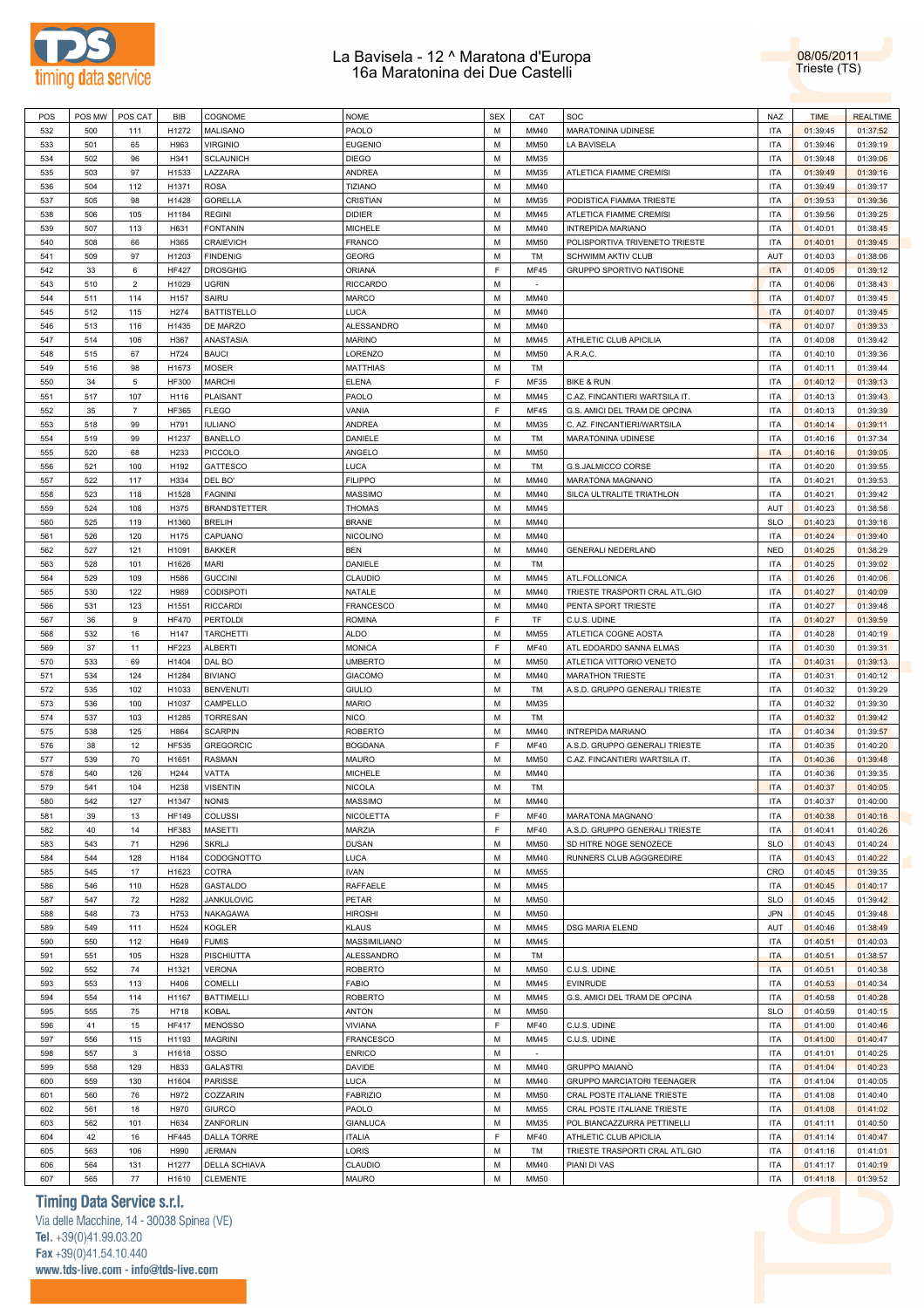



| POS | POS MW | POS CAT        | <b>BIB</b>   | COGNOME           | <b>NOME</b>              | <b>SEX</b> | CAT         | SOC                            | <b>NAZ</b> | <b>TIME</b> | <b>REALTIME</b> |
|-----|--------|----------------|--------------|-------------------|--------------------------|------------|-------------|--------------------------------|------------|-------------|-----------------|
| 608 | 566    |                |              | <b>ROSSO</b>      |                          | M          | MM35        |                                |            |             |                 |
|     |        | 102            | H818         |                   | <b>FEDERICO</b>          |            |             | G. S. ALPINI UDINE             | <b>ITA</b> | 01:41:25    | 01:39:32        |
| 609 | 567    | 78             | H1058        | <b>MISSORI</b>    | <b>MAURILIO</b>          | M          | <b>MM50</b> | A.S.D. GRUPPO GENERALI TRIESTE | <b>ITA</b> | 01:41:25    | 01:41:08        |
| 610 | 568    | 79             | H763         | <b>SKOcIR</b>     | <b>BOJAN</b>             | M          | <b>MM50</b> |                                | <b>SLO</b> | 01:41:27    | 01:40:34        |
| 611 | 569    | 80             | H1310        | <b>AZZOLINI</b>   | <b>GIOVANNI BATTISTA</b> | M          | <b>MM50</b> |                                | <b>ITA</b> | 01:41:30    | 01:41:04        |
| 612 | 570    | 116            | H809         | <b>COLOMBINI</b>  | GIANCARLO                | M          | MM45        | <b>CORRINTIME</b>              | <b>ITA</b> | 01:41:30    | 01:40:38        |
|     |        |                |              |                   |                          |            |             |                                |            |             |                 |
| 613 | 571    | 117            | H1494        | <b>MASUTTI</b>    | <b>BENEDETTO</b>         | M          | MM45        |                                | <b>ITA</b> | 01:41:32    | 01:41:04        |
| 614 | 572    | 81             | H1103        | <b>BEORCHIA</b>   | CLAUDIO                  | M          | <b>MM50</b> | G. M. UDINESI UOEI             | <b>ITA</b> | 01:41:37    | 01:38:59        |
| 615 | 43     | 6              | <b>HF282</b> | RAJGELJ OZEBEK    | <b>MELITA</b>            | F          | MF35        | <b>CLUB FOCUS</b>              | <b>SLO</b> | 01:41:37    | 01:41:18        |
| 616 | 573    | 103            | H343         | ZANGRANDO         | <b>RICCARDO</b>          | M          | MM35        | LA BAVISELA                    | <b>ITA</b> | 01:41:37    | 01:40:51        |
| 617 | 44     | 8              | <b>HF397</b> | <b>MULLONI</b>    | <b>GIOVANNA</b>          | F          | MF45        | G. M. UDINESI UOEI             | <b>ITA</b> | 01:41:38    | 01:39:49        |
|     |        |                |              |                   |                          |            |             |                                |            |             |                 |
| 618 | 574    | 82             | H1120        | DIDONE'           | SILVANO                  | M          | <b>MM50</b> | <b>MARATHON TRIESTE</b>        | <b>ITA</b> | 01:41:39    | 01:41:04        |
| 619 | 575    | 118            | H418         | <b>BIASUTTI</b>   | EMANUELE                 | M          | MM45        | <b>KEEP MOVING</b>             | <b>ITA</b> | 01:41:39    | 01:40:53        |
| 620 | 576    | 107            | H1517        | QUALLI            | ANDREA                   | M          | TM          | LA BAVISELA                    | <b>ITA</b> | 01:41:42    | 01:40:58        |
| 621 | 577    | 132            | H144         | <b>AUBER</b>      | DAVIDE                   | M          | MM40        |                                | <b>ITA</b> | 01:41:43    | 01:40:49        |
| 622 | 578    | 6              | H145         | <b>TUIACH</b>     | ENZO                     | M          | <b>MM60</b> | FINCANTIERI WARTSILA           | <b>ITA</b> | 01:41:44    | 01:40:56        |
|     |        |                |              |                   |                          |            |             |                                |            |             |                 |
| 623 | 579    | 108            | H996         | <b>TRENTO</b>     | <b>FRANCO</b>            | M          | TM          | G.S. AMICI DEL TRAM DE OPCINA  | <b>ITA</b> | 01:41:46    | 01:40:20        |
| 624 | 580    | 119            | H821         | <b>DEMITRI</b>    | <b>STEFANO</b>           | M          | MM45        |                                | <b>ITA</b> | 01:41:46    | 01:41:32        |
| 625 | 581    | 133            | H1311        | ZANARDO           | <b>STEFANO</b>           | M          | MM40        | FINCANTIERI ATL. MONFALCONE    | <b>ITA</b> | 01:41:49    | 01:40:57        |
| 626 | 582    | 109            | H122         | <b>BAGATTO</b>    | DANIELE                  | M          | TM          | OLIMPIA TERENZANO              | <b>ITA</b> | 01:41:50    | 01:41:05        |
| 627 | 583    | 104            | H1256        | <b>SIRAGUSA</b>   | LUCA                     | M          | MM35        | ATL. CIBENO                    | <b>ITA</b> | 01:41:50    | 01:40:38        |
|     |        |                |              |                   |                          |            |             |                                |            |             |                 |
| 628 | 584    | 105            | H1662        | <b>TOSSUTTI</b>   | <b>MARCO</b>             | M          | MM35        |                                | <b>ITA</b> | 01:41:51    | 01:41:04        |
| 629 | 585    | 110            | H1009        | <b>BACINELLO</b>  | <b>FEDERICO</b>          | M          | TM          | G.S. AMICI DEL TRAM DE OPCINA  | <b>ITA</b> | 01:41:52    | 01:41:29        |
| 630 | 586    | 134            | H1118        | <b>DEMUNDO</b>    | FRANCESCO                | M          | MM40        | LA BAVISELA                    | <b>ITA</b> | 01:41:54    | 01:40:47        |
| 631 | 587    | 135            | H1308        | ZANCHETTA         | <b>STEFANO</b>           | M          | MM40        | A.S.D. PAVANELLO               | <b>ITA</b> | 01:41:54    | 01:40:59        |
| 632 |        | 111            | H1040        | CESARATO          | <b>EMANUELE</b>          | M          | TM          |                                | <b>ITA</b> | 01:41:56    | 01:41:33        |
|     | 588    |                |              |                   |                          |            |             | A.S.D. GRUPPO GENERALI TRIESTE |            |             |                 |
| 633 | 589    | 136            | H1190        | <b>BOLZICCO</b>   | PAOLO                    | M          | MM40        | C.U.S. UDINE                   | <b>ITA</b> | 01:41:56    | 01:41:43        |
| 634 | 590    | 137            | H395         | <b>HOFER</b>      | ALEXANDER                | M          | MM40        |                                | AUT        | 01:41:57    | 01:39:35        |
| 635 | 45     | 17             | HF93         | GATTEL            | <b>MARINA</b>            | F          | <b>MF40</b> | RUNNERS CLUB AGGGREDIRE        | <b>ITA</b> | 01:41:57    | 01:41:36        |
| 636 | 591    | 106            | H449         | <b>MASON</b>      | <b>AURI</b>              | M          | MM35        | ATLETICA BUJA                  | <b>ITA</b> | 01:41:58    | 01:40:49        |
|     |        |                |              |                   |                          |            |             |                                |            |             |                 |
| 637 | 592    | 120            | H183         | <b>TREVISAN</b>   | <b>GIULIANO</b>          | M          | MM45        | RUNNERS CLUB AGGGREDIRE        | <b>ITA</b> | 01:41:58    | 01:41:25        |
| 638 | 593    | $\overline{7}$ | H978         | PALERMO           | <b>ANTONIO</b>           | M          | <b>MM60</b> | TRIESTE TRASPORTI CRAL ATL.GIO | <b>ITA</b> | 01:41:58    | 01:41:42        |
| 639 | 594    | 112            | H881         | DE VENUTO         | <b>GIUSEPPE</b>          | M          | TM          |                                | <b>ITA</b> | 01:42:00    | 01:40:58        |
| 640 | 595    | 83             | H770         | <b>TRAVAGLINI</b> | <b>BRUNO</b>             | M          | <b>MM50</b> |                                | <b>ITA</b> | 01:42:00    | 01:40:49        |
| 641 | 596    | 121            | H1144        | MIANI             | ALESSANDRO               | M          | MM45        | <b>MARATHON TRIESTE</b>        | <b>ITA</b> | 01:42:01    | 01:41:26        |
|     |        |                |              |                   |                          |            |             |                                |            |             |                 |
| 642 | 597    | 113            | H340         | COPPA             | FRANCESCO                | M          | TM          | G.P. CASALESE                  | <b>ITA</b> | 01:42:01    | 01:40:14        |
| 643 | 598    | 138            | H530         | DIETRICHSTEINER   | TONI                     | M          | MM40        |                                | AUT        | 01:42:02    | 01:41:50        |
| 644 | 599    | $\overline{2}$ | H120         | <b>ROSSI</b>      | <b>ADRIANO</b>           | M          | <b>MM65</b> | OLIMPIA TERENZANO              | <b>ITA</b> | 01:42:03    | 01:41:17        |
| 645 | 46     | 10             | <b>HF369</b> | <b>RINALDO</b>    | <b>MARA CARMEN</b>       | F          | TF          | ATL.MONTEBELLUNA VENETO BANCA  | <b>ITA</b> | 01:42:04    | 01:40:52        |
| 646 | 600    | 107            | H715         | SBUELZ            | MARCO                    | M          | MM35        |                                | <b>ITA</b> | 01:42:06    | 01:39:22        |
| 647 | 47     | $\overline{7}$ | <b>HF475</b> | <b>CICUTIN</b>    | LARA                     | F          | MF35        |                                | <b>ITA</b> | 01:42:08    | 01:41:19        |
|     |        |                |              |                   |                          |            |             | G.S.D. VAL ROSANDRA TRIESTE    |            |             |                 |
| 648 | 601    | 122            | H860         | SERANGELI         | <b>MASSIMO</b>           | M          | MM45        | ASD ATLETICA AMATORI VELLETRI  | <b>ITA</b> | 01:42:08    | 01:41:24        |
| 649 | 602    | 108            | H1292        | CASTELLARIN       | PARIDE                   | M          | MM35        |                                | <b>ITA</b> | 01:42:09    | 01:41:26        |
| 650 | 603    | 109            | H493         | <b>MOHORIC</b>    | MATJAZ                   | M          | MM35        |                                | <b>SLO</b> | 01:42:09    | 01:40:12        |
| 651 | 604    | 123            | H594         | <b>BASALDELLA</b> | <b>MARCO</b>             | M          | MM45        |                                | <b>ITA</b> | 01:42:10    | 01:41:24        |
|     |        | $\overline{4}$ | H299         | MOC               | <b>JAROSLAV</b>          | M          | $\sim$      | LIBERECKE GAZELY               | CZE        |             |                 |
| 652 | 605    |                |              |                   |                          |            |             |                                |            | 01:42:10    | 01:39:50        |
| 653 | 48     | 8              | <b>HF327</b> | LIPPI             | <b>FEDERICA</b>          | F          | MF35        | <b>MARATHON TRIESTE</b>        | <b>ITA</b> | 01:42:11    | 01:41:29        |
| 654 | 606    | 124            | H1216        | <b>CULOT</b>      | <b>STEFANO</b>           | M          | MM45        |                                | <b>ITA</b> | 01:42:13    | 01:41:05        |
| 655 | 607    | 139            | H77          | WEIßENBACHER      | <b>HERMANN</b>           | M          | MM40        | LC ASKÖ BREITENAU              | AUT        | 01:42:14    | 01:41:31        |
| 656 | 608    | 84             | H458         | <b>NORBEDO</b>    | GIORGIO                  | M          | <b>MM50</b> |                                | <b>ITA</b> | 01:42:17    | 01:41:21        |
|     |        |                |              | DA VICO           |                          |            |             |                                |            |             |                 |
| 657 | 609    | 125            | H1329        |                   | <b>RENATO</b>            | M          | MM45        |                                | <b>ITA</b> | 01:42:22    | 01:41:56        |
| 658 | 610    | 19             | H1531        | MARZI             | <b>ROBERTO</b>           | M          | <b>MM55</b> | A.S.D. GRUPPO GENERALI TRIESTE | <b>ITA</b> | 01:42:22    | 01:42:06        |
| 659 | 611    | 85             | H636         | DE ROSSI          | <b>VLADIMIRO</b>         | M          | <b>MM50</b> | POL.BIANCAZZURRA PETTINELLI    | <b>ITA</b> | 01:42:26    | 01:41:23        |
| 660 | 612    | 126            | H1572        | <b>KRULCIC</b>    | VALTER                   | M          | MM45        | RUNNING WORLD TRIESTE          | <b>ITA</b> | 01:42:26    | 01:42:02        |
| 661 | 613    | 127            | H236         | <b>PRADER</b>     | ARNOLD                   | M          | MM45        |                                | <b>ITA</b> | 01:42:32    | 01:42:28        |
| 662 | 614    | 8              | H994         | SPEDICATI         | <b>STEFANO</b>           | M          | <b>MM60</b> | G.S. AMICI DEL TRAM DE OPCINA  | <b>ITA</b> | 01:42:32    | 01:42:14        |
|     |        |                |              |                   |                          |            |             |                                |            |             |                 |
| 663 | 615    | 86             | H347         | LUSETIC           | <b>GIORDANO</b>          | M          | <b>MM50</b> | A.R.A.C.                       | <b>ITA</b> | 01:42:32    | 01:42:03        |
| 664 | 616    | 9              | H1298        | <b>MENEGHINI</b>  | <b>GIOVANNI</b>          | M          | <b>MM60</b> | VENEZIA RUNNERS ATL.MURANO     | <b>ITA</b> | 01:42:37    | 01:42:22        |
| 665 | 617    | 114            | H1534        | ORDANO            | <b>RAIMONDO</b>          | M          | TM          | ATLETICA FIAMME CREMISI        | <b>ITA</b> | 01:42:37    | 01:42:05        |
| 666 | 618    | 87             | H577         | PIANELLA          | <b>ROBERTO</b>           | M          | <b>MM50</b> | RUNNING WORLD TRIESTE          | <b>ITA</b> | 01:42:39    | 01:42:32        |
|     |        |                |              |                   |                          |            |             |                                |            |             |                 |
| 667 | 619    | 140            | H680         | <b>PORCELLATO</b> | ALESSANDRO               | M          | MM40        | PERCORRERE IL SILE A.S.D.      | <b>ITA</b> | 01:42:42    | 01:40:46        |
| 668 | 620    | 10             | H405         | <b>GUNJAC</b>     | <b>VLADIMIR</b>          | M          | <b>MM60</b> | <b>TEKASKI FORUM</b>           | <b>SLO</b> | 01:42:43    | 01:41:08        |
| 669 | 621    | 141            | H393         | <b>BARADELLO</b>  | LUCA                     | M          | MM40        | ATLETICA BUJA                  | <b>ITA</b> | 01:42:48    | 01:41:51        |
| 670 | 622    | 128            | H180         | <b>FERRARI</b>    | DARIO                    | M          | MM45        | GRUPPO PODISTICO GARGAGNAGO    | ITA        | 01:42:50    | 01:40:57        |
| 671 | 623    | 11             | H1297        | <b>BULLO</b>      | DANIELE                  | M          | <b>MM60</b> | VENEZIA RUNNERS ATL.MURANO     | <b>ITA</b> | 01:42:52    | 01:42:39        |
|     |        |                |              |                   |                          |            |             |                                |            |             |                 |
| 672 | 624    | 129            | H700         | LAZZERINI         | DANIELE                  | M          | MM45        | AMATORI LIBERTAS CARNIA        | ITA        | 01:42:52    | 01:41:58        |
| 673 | 625    | 130            | H1125        | <b>MICHELANI</b>  | <b>STEFANO</b>           | M          | MM45        | A.S.D. GRUPPO GENERALI TRIESTE | <b>ITA</b> | 01:42:55    | 01:42:17        |
| 674 | 626    | 110            | H1340        | <b>BENCO</b>      | <b>ROBERTO</b>           | M          | MM35        |                                | ITA        | 01:42:55    | 01:42:14        |
| 675 | 627    | 20             | H1071        | <b>SACCARI</b>    | PIERPAOLO                | M          | <b>MM55</b> | A.S.D. GRUPPO GENERALI TRIESTE | <b>ITA</b> | 01:42:57    | 01:41:26        |
| 676 | 628    | 21             | H561         | SPANIC            | VESELKO                  | M          | <b>MM55</b> | SD HITRE NOGE SENOZECE         | <b>SLO</b> | 01:43:03    | 01:42:57        |
|     |        |                |              |                   |                          |            |             |                                |            |             |                 |
| 677 | 629    | 142            | H805         | <b>DELLA MEA</b>  | VINCENZO                 | M          | MM40        | G. S. ALPINI UDINE             | <b>ITA</b> | 01:43:05    | 01:41:13        |
| 678 | 630    | 22             | H766         | <b>REGATTIN</b>   | <b>VITTORIO</b>          | M          | <b>MM55</b> | LIBERTAS UDINE                 | <b>ITA</b> | 01:43:06    | 01:41:31        |
| 679 | 49     | 18             | <b>HF487</b> | <b>TORRES</b>     | <b>FLAVIA</b>            | F          | <b>MF40</b> | CIRCOLO RIC. UNIVERSITARIO TS  | <b>ITA</b> | 01:43:09    | 01:41:36        |
| 680 | 631    | 111            | H153         | <b>SUSANA</b>     | <b>DENIS</b>             | M          | MM35        |                                | <b>ITA</b> | 01:43:11    | 01:42:00        |
|     |        |                |              |                   |                          |            |             |                                |            |             |                 |
| 681 | 632    | 143            | H534         | ANDREOZZI         | <b>MASSIMO</b>           | M          | MM40        |                                | <b>ITA</b> | 01:43:14    | 01:41:28        |
| 682 | 633    | 115            | H1550        | ZANCOLA           | <b>ANDREA</b>            | M          | TM          |                                | ITA        | 01:43:16    | 01:42:15        |
| 683 | 634    | 112            | H1236        | ADAMO             | LUIGI                    | M          | MM35        | MARATONINA UDINESE             | ITA        | 01:43:19    | 01:41:13        |

## **Timing Data Service s.r.l.**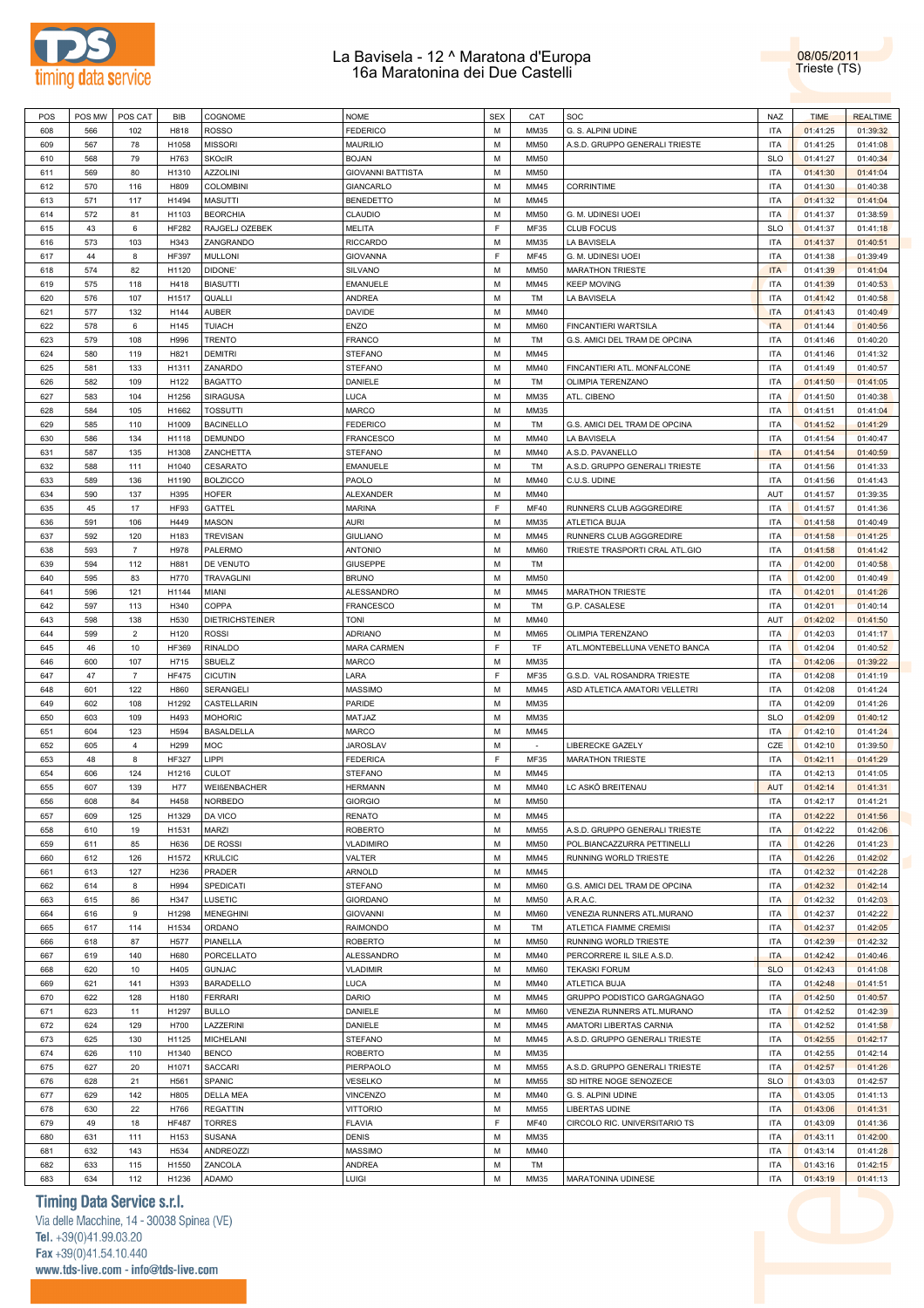



| POS | POS MW | POS CAT | BIB             | COGNOME           | <b>NOME</b>       | <b>SEX</b> | CAT         | SOC                            | NAZ                      | <b>TIME</b> | <b>REALTIME</b> |
|-----|--------|---------|-----------------|-------------------|-------------------|------------|-------------|--------------------------------|--------------------------|-------------|-----------------|
| 684 | 635    | 113     | H1425           | <b>BERNARDON</b>  | ANDREA            | M          | MM35        |                                | <b>ITA</b>               | 01:43:22    | 01:41:40        |
| 685 | 50     | 4       | <b>HF164</b>    | <b>BRESAN</b>     | VILMA             | F          | <b>MF50</b> |                                | <b>SLO</b>               | 01:43:23    | 01:42:52        |
| 686 | 636    | 23      | H829            | <b>MARCHI</b>     | <b>FLAVIO</b>     | M          | <b>MM55</b> | <b>BIKE &amp; RUN</b>          | <b>ITA</b>               | 01:43:24    | 01:42:23        |
| 687 | 637    | 88      | H1077           | SCODELLARO        | <b>RENATO</b>     | M          | <b>MM50</b> | A.S.D. GRUPPO GENERALI TRIESTE | <b>ITA</b>               | 01:43:25    | 01:43:02        |
| 688 | 638    | 114     | H1379           | GASSER            | <b>MORENO</b>     | M          | MM35        |                                | <b>ITA</b>               | 01:43:27    | 01:42:34        |
| 689 | 639    | 131     | H1400           | KAPULICA          | ALEKSANDAR        | M          | MM45        |                                | SRB                      | 01:43:28    | 01:42:06        |
| 690 | 640    | 144     | H491            | ZAGAR             | JURE              | M          | MM40        |                                | <b>SLO</b>               | 01:43:28    | 01:41:30        |
| 691 | 641    | 116     | H <sub>23</sub> | <b>GIACOMELLI</b> | ALESSANDRO        | M          | TM          | A.S.D. GRUPPO GENERALI TRIESTE | <b>ITA</b>               | 01:43:29    | 01:43:06        |
| 692 | 642    | 145     | H1021           | CARLI             | ANDREA            | M          | MM40        | <b>BLADE RUNNERS MANIAGO</b>   | <b>ITA</b>               | 01:43:30    | 01:42:24        |
| 693 | 643    | 146     | H590            | PERIC             | CLAUDIO           | M          | MM40        |                                | <b>ITA</b>               | 01:43:31    | 01:42:35        |
| 694 | 644    | 24      | H957            | CHIZZO            | <b>ALDO</b>       | M          | <b>MM55</b> | LA BAVISELA                    | <b>ITA</b>               | 01:43:31    | 01:42:59        |
| 695 | 645    | 115     | H1002           | <b>ANGILERI</b>   | MARCO             | M          | MM35        | G.S. AMICI DEL TRAM DE OPCINA  | <b>ITA</b>               | 01:43:32    | 01:43:08        |
| 696 | 646    | 116     | H1603           | <b>KRASKOVIC</b>  | <b>TOMISLAV</b>   | M          | MM35        | S. ATL. ALTOPIANO TRIESTE      | CRO                      | 01:43:32    | 01:42:28        |
| 697 | 647    | 89      | H736            | <b>FELACO</b>     | CIRO              | M          | <b>MM50</b> | MARIO TOSI TARVISIO            | <b>ITA</b>               | 01:43:33    | 01:41:42        |
| 698 | 51     | 11      | HF43            | PINESE            | MICHELA           | E          | TF          |                                | <b>ITA</b>               | 01:43:35    | 01:42:44        |
| 699 | 648    | 147     | H1507           | BAVA              | <b>MICHELE</b>    | M          | MM40        |                                | <b>ITA</b>               | 01:43:36    | 01:42:49        |
| 700 | 649    | 132     | H267            | TADEL             | <b>BOSTJAN</b>    | M          | MM45        |                                | <b>SLO</b>               | 01:43:38    | 01:42:43        |
| 701 | 650    |         | H1518           | <b>GALATI</b>     |                   | M          | TM          |                                | <b>ITA</b>               |             | 01:43:19        |
|     |        | 117     |                 |                   | GIUSEPPE          | M          |             | G.S. AMICI DEL TRAM DE OPCINA  |                          | 01:43:41    |                 |
| 702 | 651    | 148     | H394            | <b>MORATTO</b>    | LUCA              | E          | MM40        |                                | <b>ITA</b><br><b>SLO</b> | 01:43:41    | 01:43:32        |
| 703 | 52     | 9       | <b>HF304</b>    | <b>JEJCIC</b>     | DARJA             | E          | MF35        |                                |                          | 01:43:42    | 01:42:39        |
| 704 | 53     | 9       | <b>HF158</b>    | <b>HLABIAN</b>    | <b>ELENA</b>      |            | MF45        | <b>EVINRUDE</b>                | <b>ITA</b>               | 01:43:43    | 01:43:24        |
| 705 | 652    | 90      | H63             | CARDUCCI          | <b>DOMENICO</b>   | M          | <b>MM50</b> | ATLETICA ALTO FRIULI           | <b>ITA</b>               | 01:43:44    | 01:43:29        |
| 706 | 653    | 149     | H1026           | DE DONA' VICARE   | <b>MAURO</b>      | M          | MM40        | SCUOLA DI MARATONA VITTORIO V  | <b>ITA</b>               | 01:43:46    | 01:42:15        |
| 707 | 654    | 118     | H130            | MIAN              | ALESSANDRO        | M          | TM          |                                | <b>ITA</b>               | 01:43:46    | 01:42:45        |
| 708 | 655    | 133     | H593            | <b>IUSTULIN</b>   | DANIELE           | M          | MM45        | ATLETICA INSIEL TRIESTE        | <b>ITA</b>               | 01:43:47    | 01:43:37        |
| 709 | 54     | 12      | <b>HF59</b>     | HABER             | <b>MEGAN</b>      | E          | TF          |                                | <b>USA</b>               | 01:43:48    | 01:42:58        |
| 710 | 656    | 134     | H45             | EIMANNSBERGER     | CHRISTIAN         | M          | MM45        |                                | <b>GER</b>               | 01:43:49    | 01:42:11        |
| 711 | 657    | 150     | H459            | <b>FACCIN</b>     | <b>MICHELE</b>    | M          | MM40        | LIBERTAS UDINE                 | <b>ITA</b>               | 01:43:51    | 01:42:08        |
| 712 | 658    | 117     | H808            | DI BERT           | CRISTIAN          | M          | MM35        | PODISMO BUTTRIO                | <b>ITA</b>               | 01:43:53    | 01:41:59        |
| 713 | 55     | 13      | <b>HF283</b>    | URLI              | <b>IRENE</b>      | E          | TF          |                                | <b>ITA</b>               | 01:43:53    | 01:43:04        |
| 714 | 659    | 135     | H1320           | <b>GIORGIONE</b>  | <b>FEDERICO</b>   | M          | MM45        | C.U.S. UDINE                   | <b>ITA</b>               | 01:43:54    | 01:43:09        |
| 715 | 660    | 25      | H918            | VALENTINI         | LUIGI             | M          | <b>MM55</b> | <b>MARATHON TRIESTE</b>        | <b>ITA</b>               | 01:43:55    | 01:43:36        |
| 716 | 661    | 136     | H1392           | <b>REBULA</b>     | SILVIO            | M          | MM45        |                                | <b>ITA</b>               | 01:43:57    | 01:41:56        |
| 717 | 662    | 137     | H1439           | <b>DONNO</b>      | LUCIANO           | M          | MM45        | OLIMPIA TERENZANO              | <b>ITA</b>               | 01:43:57    | 01:41:15        |
| 718 | 663    | 151     | H1267           | <b>CHIRICO</b>    | DAVIDE            | M          | MM40        |                                | <b>ITA</b>               | 01:43:58    | 01:43:16        |
| 719 | 664    | 138     | H1558           | CADELLI           | LORENZO           | M          | MM45        | CAI CORSA IN MONTAGNA SAG TS   | <b>ITA</b>               | 01:43:59    | 01:43:12        |
| 720 | 665    | 152     | H793            | <b>IORDAN</b>     | PAOLO             | M          | MM40        |                                | <b>ITA</b>               | 01:44:02    | 01:42:10        |
| 721 | 666    | 119     | H1448           | <b>FORNI</b>      | <b>FABRIZIO</b>   | M          | TM          |                                | <b>ITA</b>               | 01:44:02    | 01:41:52        |
| 722 | 667    | 139     | H467            | <b>COSLOVICH</b>  | GIANLUCA          | M          | MM45        | CRAL POSTE ITALIANE TRIESTE    | <b>ITA</b>               | 01:44:03    | 01:43:30        |
| 723 | 668    | 120     | H178            | <b>RODEGHERO</b>  | <b>RICCARDO</b>   | M          | TM          | GRUPPO PODISTICO GARGAGNAGO    | <b>ITA</b>               | 01:44:04    | 01:42:12        |
| 724 | 669    | 121     | H666            | <b>BUOSI</b>      | MATTEO            | M          | TM          |                                | <b>ITA</b>               | 01:44:05    | 01:42:41        |
| 725 | 670    | 140     | H1315           | <b>BUTTAZZONI</b> | <b>ROBERTO</b>    | M          | MM45        |                                | <b>ITA</b>               | 01:44:06    | 01:43:15        |
| 726 | 671    | 118     | H679            | NOTARSTEFANO      | <b>GIULIO</b>     | M          | MM35        |                                | <b>ITA</b>               | 01:44:07    | 01:43:28        |
| 727 | 672    | 12      | H998            | KOSUTA            | ZDRAVKO           | M          | <b>MM60</b> | G.S. AMICI DEL TRAM DE OPCINA  | <b>ITA</b>               | 01:44:10    | 01:43:35        |
| 728 | 673    | 13      | H1373           | <b>BOSA</b>       | <b>MARIO</b>      | M          | <b>MM60</b> |                                | <b>ITA</b>               | 01:44:10    | 01:43:17        |
| 729 | 674    | 119     | H771            | DI BERT           | LUCA              | M          | MM35        | LIBERTAS UDINE                 | <b>ITA</b>               | 01:44:11    | 01:43:16        |
| 730 | 675    | 122     | H1280           | QUATTRONE         | <b>ANTONIO</b>    | M          | TM          |                                | <b>ITA</b>               | 01:44:12    | 01:43:41        |
| 731 | 676    | 141     | H1335           | <b>ANCILLAO</b>   | FRANCO            | M          | MM45        | MARIO TOSI TARVISIO            | <b>ITA</b>               | 01:44:13    | 01:43:29        |
| 732 | 677    | 123     | H734            | <b>GABANA</b>     | DANIELE           | M          | TM          | BLADE RUNNERS MANIAGO          | <b>ITA</b>               | 01:44:16    | 01:43:10        |
| 733 | 678    | 120     | H591            | <b>DIANO</b>      | DANIELE           | M          | MM35        |                                | <b>ITA</b>               | 01:44:17    | 01:42:53        |
| 734 | 679    | 121     | H562            | ORRU              | <b>FRANCESCO</b>  | M          | MM35        | ATL EDOARDO SANNA ELMAS        | <b>ITA</b>               | 01:44:18    | 01:43:19        |
| 735 | 680    | 14      | H938            | <b>RUZZIER</b>    | <b>MARINO</b>     | M          | <b>MM60</b> | G.S.D. VAL ROSANDRA TRIESTE    | <b>ITA</b>               | 01:44:20    | 01:43:33        |
| 736 | 56     | 14      | <b>HF109</b>    | VALENTIN          | EVI               | E          | TF          |                                | <b>ITA</b>               | 01:44:20    | 01:44:18        |
| 737 | 681    | 153     | H1418           | <b>GREGUOL</b>    | <b>GIANPIERO</b>  | M          | MM40        | POL.BIANCAZZURRA PETTINELLI    | <b>ITA</b>               | 01:44:22    | 01:44:00        |
| 738 | 682    | 91      | H928            | <b>GIACOMINI</b>  | <b>ROBERTO</b>    | M          | <b>MM50</b> | G.S.D. VAL ROSANDRA TRIESTE    | <b>ITA</b>               | 01:44:23    | 01:43:36        |
| 739 | 57     | 10      | <b>HF522</b>    | PATERNOSTER       | EVA               | F          | MF35        | G.S.D. VAL ROSANDRA TRIESTE    | <b>ITA</b>               | 01:44:25    | 01:43:37        |
| 740 | 683    | 26      | H926            | <b>DREOSSI</b>    | GIUSEPPE          | M          | MM55        | G.S.D. VAL ROSANDRA TRIESTE    | <b>ITA</b>               | 01:44:27    | 01:43:59        |
| 741 | 684    | 122     | H1187           | <b>MARTELOSSI</b> | FABIO             | M          | MM35        |                                | <b>ITA</b>               | 01:44:29    | 01:43:19        |
| 742 | 685    | 92      | H1031           | <b>BACCI</b>      | FRANCESCO         | M          | <b>MM50</b> | <b>GENERALI RUNNERS</b>        | <b>ITA</b>               | 01:44:30    | 01:43:54        |
| 743 | 686    | 15      | H936            | PETOHLEB          | <b>GUERRINO</b>   | M          | <b>MM60</b> | G.S.D. VAL ROSANDRA TRIESTE    | <b>ITA</b>               | 01:44:30    | 01:44:18        |
| 744 | 687    | 123     | H119            | <b>GRILLONE</b>   | SAVERIO           | M          | MM35        | OLIMPIA TERENZANO              | <b>ITA</b>               | 01:44:31    | 01:43:46        |
|     |        |         |                 |                   |                   | F          |             |                                |                          |             |                 |
| 745 | 58     | 19      | <b>HF289</b>    | <b>MENARDI</b>    | <b>MARINA</b>     |            | <b>MF40</b> |                                | <b>ITA</b>               | 01:44:31    | 01:43:21        |
| 746 | 688    | 142     | H1032           | <b>BASTASI</b>    | <b>STEFANO</b>    | M          | MM45        | <b>GENERALI RUNNERS</b>        | <b>ITA</b>               | 01:44:33    | 01:44:18        |
| 747 | 59     | 20      | <b>HF439</b>    | KRALJ             | LUCIJA            | F          | <b>MF40</b> | MARATONINA UDINESE             | <b>ITA</b>               | 01:44:35    | 01:44:09        |
| 748 | 689    | 154     | H117            | ARCE              | DANIEL EDUARDO    | M          | MM40        |                                | ARG                      | 01:44:35    | 01:43:51        |
| 749 | 690    | 155     | H486            | PIANI             | LUCA              | M          | MM40        | PODISMO BUTTRIO                | <b>ITA</b>               | 01:44:37    | 01:42:42        |
| 750 | 691    | 124     | H234            | CASONATO          | CRISTIANO         | M          | TM          |                                | <b>ITA</b>               | 01:44:38    | 01:44:06        |
| 751 | 692    | 143     | H48             | <b>VILCNIK</b>    | <b>KONRAD</b>     | M          | MM45        | AMD TAM MARIBOR                | <b>SLO</b>               | 01:44:40    | 01:44:17        |
| 752 | 693    | 144     | H555            | <b>DEIDDA</b>     | <b>STEFANO</b>    | M          | MM45        | <b>GS RUNNERS CAGLIARI</b>     | <b>ITA</b>               | 01:44:42    | 01:43:12        |
| 753 | 694    | 145     | H477            | PIETROPAOLO       | <b>VINCENZO</b>   | M          | MM45        | PODISMO BUTTRIO                | <b>ITA</b>               | 01:44:42    | 01:43:51        |
| 754 | 695    | 125     | H1109           | <b>DI TRANI</b>   | <b>GIANLUCA</b>   | M          | TM          |                                | <b>ITA</b>               | 01:44:44    | 01:43:51        |
| 755 | 696    | 146     | H1108           | <b>MANCINI</b>    | GASPARE           | M          | MM45        | G.M. UDINESI U.O.E.I.          | <b>ITA</b>               | 01:44:44    | 01:43:50        |
| 756 | 697    | 147     | H768            | <b>BEAN</b>       | MARCO             | M          | MM45        | GRUPPO MARCIATORI GORIZIA      | <b>ITA</b>               | 01:44:46    | 01:44:11        |
| 757 | 698    | 148     | H231            | <b>FIORIN</b>     | <b>ALESSANDRO</b> | M          | MM45        | TEAM 3 ESSE                    | <b>ITA</b>               | 01:44:47    | 01:43:34        |
| 758 | 699    | 93      | H78             | <b>JANESCH</b>    | <b>REINHOLD</b>   | M          | <b>MM50</b> |                                | AUT                      | 01:44:47    | 01:42:33        |
| 759 | 700    | 126     | H1322           | <b>BORELLA</b>    | MASSIMO           | M          | TM          |                                | <b>ITA</b>               | 01:44:55    | 01:44:14        |

## **Timing Data Service s.r.l.**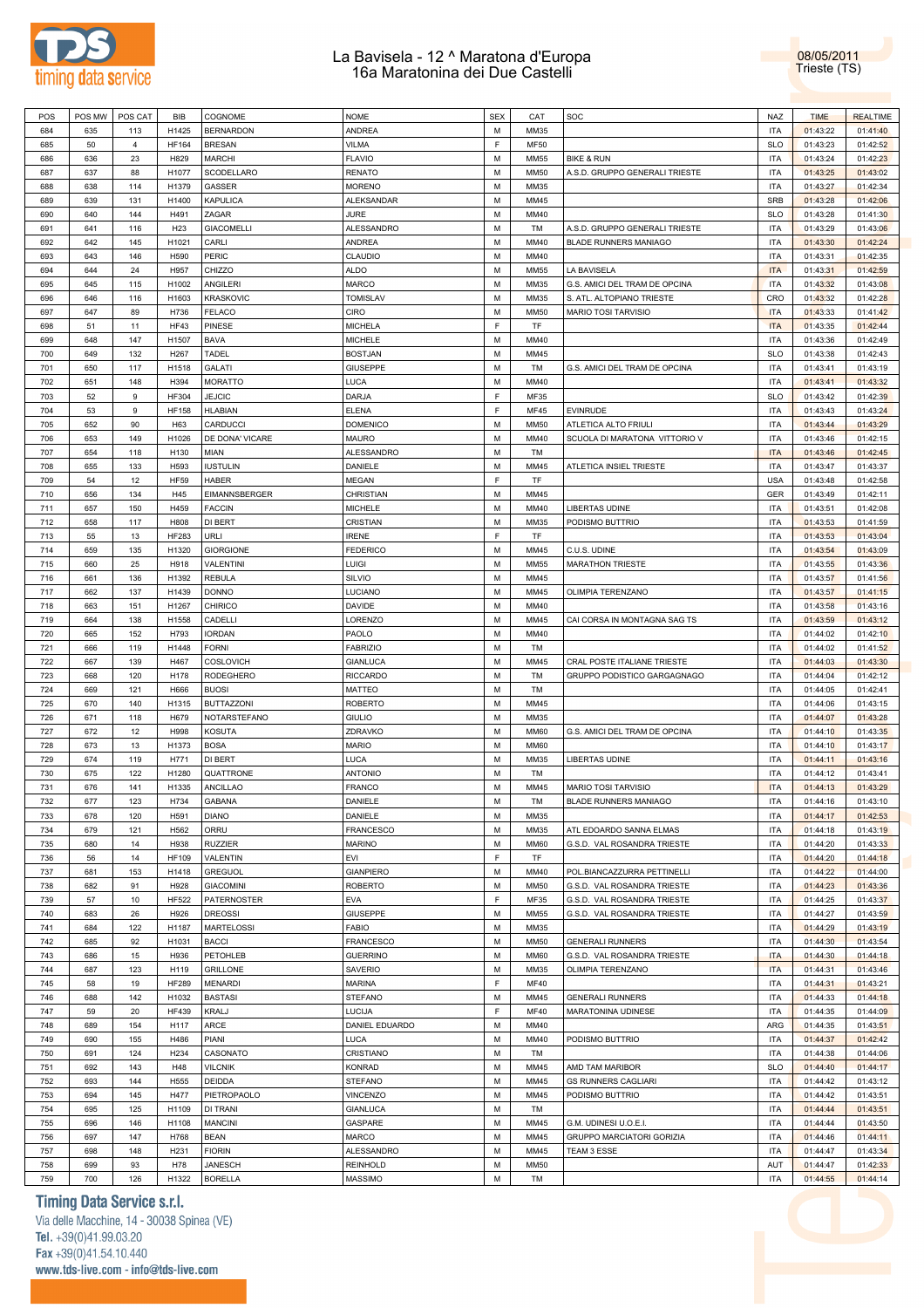

| POS        | POS MW     | POS CAT    | BIB             | COGNOME                          | <b>NOME</b>              | <b>SEX</b> | CAT          | SOC                                   | NAZ                      | <b>TIME</b>          | <b>REALTIME</b>      |  |
|------------|------------|------------|-----------------|----------------------------------|--------------------------|------------|--------------|---------------------------------------|--------------------------|----------------------|----------------------|--|
| 760        | 701        | 124        | H1648           | VITALI                           | <b>MARCO</b>             | M          | MM35         |                                       | <b>ITA</b>               | 01:44:57             | 01:44:34             |  |
| 761        | 702        | 125        | H893            | CONCU                            | <b>STEFANO</b>           | M          | MM35         | PODISMO BUTTRIO                       | <b>ITA</b>               | 01:44:58             | 01:42:42             |  |
|            |            |            |                 | <b>VERONESE</b>                  |                          | M          |              |                                       | <b>ITA</b>               |                      |                      |  |
| 762        | 703        | 126        | H200            |                                  | <b>ADAMO</b>             |            | MM35         | RUNNERS CLUB AGGGREDIRE               |                          | 01:44:58             | 01:43:45             |  |
| 763        | 704        | 149        | H1122           | <b>DALLA RIVA</b>                | <b>MARIO</b>             | M          | MM45         | A.R.A.C.                              | <b>ITA</b>               | 01:44:59             | 01:44:30             |  |
| 764        | 705        | 3          | H585            | SOLARI                           | <b>ERMEN</b>             | M          | <b>MM65</b>  | AMATORI LIBERTAS CARNIA               | <b>ITA</b>               | 01:45:02             | 01:44:04             |  |
| 765        | 706        | 156        | H1378           | MORO                             | <b>GIANFRANCO</b>        | M          | MM40         | CAI CIM SAG TRIESTE ASD               | <b>ITA</b>               | 01:45:04             | 01:44:16             |  |
| 766        | 707        | 150        | H1290           | OBLACH                           | ANTONIO SERGIO           | M          | MM45         | <b>G.S. AQUILEIA</b>                  | <b>ITA</b>               | 01:45:08             | 01:44:39             |  |
| 767        | 708        | 157        | H1283           | <b>GIURIANI</b>                  | ALESSANDRO               | M          | MM40         |                                       | <b>ITA</b>               | 01:45:08             | 01:43:24             |  |
| 768        | 709        | 94         | H772            | FOLLO                            | <b>FABIO</b>             | M          | <b>MM50</b>  | <b>G.S. AQUILEIA</b>                  | <b>ITA</b>               | 01:45:09             | 01:44:44             |  |
|            |            |            |                 |                                  |                          |            |              |                                       |                          |                      |                      |  |
| 769        | 710        | 158        | H316            | DEFRANCESCHI                     | <b>DENIS</b>             | M          | MM40         | PODISTICA FIAMMA TRIESTE              | <b>ITA</b>               | 01:45:09             | 01:44:58             |  |
| 770        | 711        | 151        | H982            | PARON                            | <b>STEFANO</b>           | M          | MM45         | TRIESTE TRASPORTI CRAL ATL.GIO        | <b>ITA</b>               | 01:45:10             | 01:44:54             |  |
| 771        | 712        | 159        | H684            | MAURI                            | ALESSANDRO               | M          | MM40         | G.S. ALPINI NUCLEO DI PULFERO         | <b>ITA</b>               | 01:45:11             | 01:44:12             |  |
| 772        | 713        | 127        | H115            | <b>VENTURI</b>                   | <b>LUCA</b>              | M          | TM           |                                       | <b>ITA</b>               | 01:45:12             | 01:44:10             |  |
| 773        | 714        | 152        | H735            | <b>SEGHETTI</b>                  | CLAUDIO                  | M          | MM45         | POL. PORTO 85                         | <b>ITA</b>               | 01:45:12             | 01:44:14             |  |
| 774        | 715        | 160        | H <sub>13</sub> | NAU                              | <b>THOMAS</b>            | M          | MM40         |                                       | <b>GER</b>               |                      | 01:44:25             |  |
|            |            |            |                 |                                  |                          |            |              | <b>GENERALI MUNCHEN</b>               |                          | 01:45:13             |                      |  |
| 775        | 716        | 153        | H1390           | ZANFAGNINI                       | <b>LUCA</b>              | M          | MM45         |                                       | <b>ITA</b>               | 01:45:14             | 01:43:57             |  |
| 776        | 717        | 128        | H1490           | <b>BORGHI</b>                    | ANDREA                   | M          | TM           |                                       | <b>ITA</b>               | 01:45:14             | 01:44:13             |  |
| 777        | 60         | 10         | HF216           | <b>FLOREANI</b>                  | <b>ELENA</b>             | F.         | <b>MF45</b>  | G.M. G.S. AQUILE FRIULANE             | <b>ITA</b>               | 01:45:18             | 01:43:58             |  |
| 778        | 718        | 16         | H1000           | <b>FURLANI</b>                   | <b>ALFREDO</b>           | M          | <b>MM60</b>  | G.S. AMICI DEL TRAM DE OPCINA         | <b>ITA</b>               | 01:45:23             | 01:44:44             |  |
| 779        | 719        | 129        | H891            | NONINI                           | <b>ALBERTO</b>           | M          | TM           | PODISMO BUTTRIO                       | <b>ITA</b>               | 01:45:25             | 01:44:41             |  |
| 780        | 720        | 154        | H1540           | LASORTE                          | PAOLO                    | M          | MM45         | ATLETICA ALTOPIANO TRIESTE            | <b>ITA</b>               | 01:45:25             | 01:44:47             |  |
|            |            |            |                 |                                  |                          |            |              |                                       |                          |                      |                      |  |
| 781        | 721        | 17         | H624            | ORLANDINI                        | LUIGI                    | M          | <b>MM60</b>  | RUNNERS BERGAMO                       | <b>ITA</b>               | 01:45:27             | 01:44:40             |  |
| 782        | 722        | 27         | H474            | <b>TORELLA</b>                   | LUCIO                    | M          | <b>MM55</b>  | PODISMO BUTTRIO                       | <b>ITA</b>               | 01:45:27             | 01:44:36             |  |
| 783        | 723        | 161        | H1453           | LINDAVER                         | PAOLO                    | M          | MM40         | <b>KEEP MOVING</b>                    | <b>ITA</b>               | 01:45:28             | 01:44:42             |  |
| 784        | 724        | 95         | H1078           | <b>SCOZIERO</b>                  | <b>MASSIMO</b>           | M          | <b>MM50</b>  | A.S.D. GRUPPO GENERALI TRIESTE        | <b>ITA</b>               | 01:45:29             | 01:45:08             |  |
| 785        | 725        | 127        | H872            | <b>MICHELUTTI</b>                | <b>MARCO</b>             | M          | MM35         |                                       | <b>ITA</b>               | 01:45:30             | 01:44:44             |  |
| 786        |            | 130        | H764            | <b>BOLTAR</b>                    | <b>JURE</b>              | M          | TM           |                                       | <b>SLO</b>               |                      | 01:44:36             |  |
|            | 726        |            |                 |                                  |                          |            |              |                                       |                          | 01:45:31             |                      |  |
| 787        | 727        | 155        | H1399           | <b>GASPARINI</b>                 | <b>FRANCESCO</b>         | M          | MM45         | SPORT CITY BASE RUNNING               | <b>ITA</b>               | 01:45:32             | 01:43:50             |  |
| 788        | 728        | 156        | H306            | <b>CIMADOR</b>                   | <b>ENRICO</b>            | M          | MM45         | DUE PONTI SRL                         | <b>ITA</b>               | 01:45:35             | 01:44:27             |  |
| 789        | 729        | 128        | H709            | <b>RUZZIER</b>                   | PAOLO                    | M          | MM35         |                                       | <b>ITA</b>               | 01:45:37             | 01:44:55             |  |
| 790        | 730        | 162        | H412            | <b>TERLIZZI</b>                  | PIERPAOLO                | M          | MM40         | <b>KEEP MOVING</b>                    | <b>ITA</b>               | 01:45:37             | 01:45:00             |  |
| 791        | 61         | 21         | HF414           | <b>FONTANELLA</b>                | <b>FRANCESCA</b>         | E          | <b>MF40</b>  |                                       | <b>ITA</b>               | 01:45:38             | 01:45:03             |  |
|            |            |            |                 |                                  |                          |            |              |                                       |                          |                      |                      |  |
| 792        | 731        | 96         | H542            | <b>BRAGANTINI</b>                | PAOLO                    | M          | <b>MM50</b>  | LATIN MARATHON LOVERS A.S.D.          | <b>ITA</b>               | 01:45:39             | 01:45:00             |  |
| 793        | 732        | 157        | H559            | POZAR                            | <b>BOJAN</b>             | M          | MM45         | SD HITRE NOGE SENOZECE                | <b>SLO</b>               | 01:45:40             | 01:42:49             |  |
| 794        | 733        | 158        | H330            | <b>MARTINUZZI</b>                | EZIO                     | M          | MM45         | MARATONA MAGNANO                      | <b>ITA</b>               | 01:45:42             | 01:45:15             |  |
| 795        | 734        | 163        | H1351           | VASON                            | <b>ALBANO</b>            | M          | MM40         |                                       | <b>ITA</b>               | 01:45:43             | 01:44:56             |  |
| 796        | 735        | 129        | H784            | <b>GIACALONE</b>                 | <b>ALBERTO</b>           | M          | MM35         | ATLETICA BUJA                         | <b>ITA</b>               | 01:45:46             | 01:44:55             |  |
| 797        | 736        | 97         | H635            | <b>BORTOLOZZO</b>                | <b>ROBERTO</b>           | M          | <b>MM50</b>  | POL.BIANCAZZURRA PETTINELLI           | <b>ITA</b>               | 01:45:46             | 01:44:47             |  |
| 798        |            | 11         | <b>HF565</b>    | NASCIMBENI                       | <b>ROMINA</b>            | F          | MF35         | CARNIATLETICA                         | <b>ITA</b>               |                      | 01:45:38             |  |
|            | 62         |            |                 |                                  |                          |            |              |                                       |                          | 01:45:50             |                      |  |
| 799        | 737        | 98         | H386            | CRABU                            | <b>MARIO</b>             | M          | <b>MM50</b>  | POOL SPORT TRIESTE                    | <b>ITA</b>               | 01:45:50             | 01:45:44             |  |
| 800        | 738        | 130        | H1582           | <b>BLANZAN</b>                   | <b>LUCA</b>              | M          | MM35         |                                       | <b>ITA</b>               | 01:45:50             | 01:45:37             |  |
| 801        | 739        | 131        | H1556           | <b>BOCA</b>                      | <b>RAZVAN</b>            | M          | MM35         | POL.BIANCAZZURRA PETTINELLI           | <b>ITA</b>               | 01:45:51             | 01:43:53             |  |
| 802        | 740        | 164        | H618            | <b>STEFANI</b>                   | <b>MASSIMO</b>           | M          | MM40         | PENTA SPORT TRIESTE                   | <b>ITA</b>               | 01:45:52             | 01:45:22             |  |
| 803        | 741        | 132        | H417            | PREGARZ                          | <b>TIZIANO</b>           | M          | MM35         | <b>KEEP MOVING</b>                    | <b>ITA</b>               | 01:45:53             | 01:44:54             |  |
| 804        | 742        | 165        | H898            | KASTELIC                         | <b>IGOR</b>              | M          | MM40         | <b>TEKASKI FORUM</b>                  | <b>SLO</b>               |                      | 01:45:43             |  |
|            |            |            |                 |                                  |                          |            |              |                                       |                          | 01:45:55             |                      |  |
| 805        | 743        | 159        | H1242           | <b>CESCHIA</b>                   | ANDREA                   | M          | MM45         | MARATONINA UDINESE                    | <b>ITA</b>               | 01:45:56             | 01:45:40             |  |
| 806        | 744        | 99         | H186            | MIDENA                           | LUCIO                    | M          | <b>MM50</b>  | RUNNERS CLUB AGGGREDIRE               | <b>ITA</b>               | 01:45:57             | 01:45:37             |  |
| 807        | 745        | 133        | H1100           | <b>TRYBUSZKIEWICZ</b>            | <b>WOJCIECH</b>          | M          | MM35         | <b>GENERALI RUNNING TEAM - POLAND</b> | POL                      | 01:46:00             | 01:44:53             |  |
| 808        | 746        | 100        | H1483           | MATTARELLI                       | <b>MAURIZIO</b>          | M          | <b>MM50</b>  | <b>GRUPPO MARCIATORI TEENAGER</b>     | <b>ITA</b>               | 01:46:04             | 01:46:04             |  |
| 809        | 747        | 166        | H1124           | CARAFFA                          | ALESSANDRO               | М          | MM40         | POL.BIANCAZZURRA PETTINELLI           | <b>ITA</b>               | 01:46:04             | 01:45:42             |  |
|            |            |            |                 |                                  |                          | M          |              |                                       |                          |                      | 01:45:43             |  |
| 810        | 748        | 160        | H1127           | UCCELLI                          | <b>STEFANO</b>           |            | MM45         | POL.BIANCAZZURRA PETTINELLI           | <b>ITA</b>               | 01:46:05             |                      |  |
| 811        | 749        | 167        | H1128           | <b>BELLAN</b>                    | <b>LUCA</b>              | M          | MM40         | <b>VENICEMARATHON CLUB</b>            | <b>ITA</b>               | 01:46:05             | 01:45:42             |  |
| 812        | 63         | 12         | HF402           | DALLA RIVA                       | <b>SIMONA</b>            | E          | MF35         | GA ARISTIDE COIN VENEZIA 1949         | <b>ITA</b>               | 01:46:05             | 01:45:42             |  |
| 813        | 750        | 161        | H1243           | PIZZIOLI                         | ALESSANDRO               | M          | MM45         | MARATONINA UDINESE                    | <b>ITA</b>               | 01:46:06             | 01:45:39             |  |
| 814        | 64         | 22         | <b>HF492</b>    | <b>FRESCHET</b>                  | ANGELA                   | E          | MF40         | PODISTI CORDENONS                     | <b>ITA</b>               | 01:46:08             | 01:45:58             |  |
| 815        | 751        | 134        | H1145           | <b>TOGNON</b>                    | <b>FABRIZIO</b>          | M          | MM35         | MARATHON TRIESTE                      | <b>ITA</b>               | 01:46:10             | 01:44:25             |  |
| 816        | 752        | 162        | H1023           | <b>BERTUZZI</b>                  | <b>FABRIZIO</b>          | M          | MM45         |                                       | <b>ITA</b>               | 01:46:13             | 01:45:30             |  |
|            |            |            |                 |                                  |                          |            |              |                                       |                          |                      |                      |  |
| 817        | 753        | 168        | H1479           | <b>ACERBI</b>                    | PAOLO                    | M          | MM40         |                                       | <b>ITA</b>               | 01:46:14             | 01:45:11             |  |
| 818        | 754        | 101        | H1376           | ZEARO                            | <b>MARIO</b>             | M          | <b>MM50</b>  | MARIO TOSI TARVISIO                   | <b>ITA</b>               | 01:46:17             | 01:44:26             |  |
| 819        | 755        | 28         | H830            | <b>SELLERI</b>                   | <b>GIANLUCA</b>          | M          | <b>MM55</b>  |                                       | <b>ITA</b>               | 01:46:18             | 01:45:34             |  |
| 820        | 756        | 135        | H1579           | MONTESANO                        | <b>MATTEO</b>            | M          | MM35         | <b>MARATHON TRIESTE</b>               | <b>ITA</b>               | 01:46:19             | 01:45:43             |  |
| 821        | 757        | 102        | H1286           | AMATO                            | <b>GIUSEPPE</b>          | M          | <b>MM50</b>  | ATLETICA BUJA                         | <b>ITA</b>               | 01:46:21             | 01:43:31             |  |
| 822        | 758        | 169        | H622            | <b>FRITTOLI</b>                  | DARIO                    | M          | MM40         | <b>EVINRUDE</b>                       | <b>ITA</b>               | 01:46:22             | 01:45:45             |  |
|            |            |            |                 |                                  |                          |            |              |                                       |                          |                      |                      |  |
| 823        | 759        | 136        | H1516           | <b>BONALI</b>                    | LORIS                    | M          | MM35         | RUNNERS CLUB AGGGREDIRE               | <b>ITA</b>               | 01:46:22             | 01:45:32             |  |
| 824        | 760        | 170        | H691            | <b>FON</b>                       | PAOLO                    | M          | MM40         | RUNNING WORLD TRIESTE                 | <b>ITA</b>               | 01:46:25             | 01:45:08             |  |
| 825        | 65         | 11         | <b>HF520</b>    | <b>BONANNI</b>                   | <b>ADRIANA</b>           | E          | MF45         | ATLETICA DOLCE NORD-EST               | <b>ITA</b>               | 01:46:28             | 01:44:44             |  |
|            |            | 12         | HF320           | KUMPERSCAK                       | <b>VERA</b>              | E          | MF45         | <b>TEKASKI FORUM</b>                  | <b>SLO</b>               | 01:46:29             | 01:46:02             |  |
| 826        | 66         |            |                 |                                  | <b>MICHELE</b>           | M          | MM45         |                                       | <b>ITA</b>               | 01:46:29             | 01:45:22             |  |
|            |            |            |                 |                                  |                          |            |              |                                       |                          |                      |                      |  |
| 827        | 761        | 163        | H1498           | DE PETRIS                        |                          |            |              |                                       |                          |                      |                      |  |
| 828        | 762        | 164        | H598            | RE                               | <b>GIAMPAOLO</b>         | M          | MM45         |                                       | <b>ITA</b>               | 01:46:30             | 01:45:24             |  |
| 829        | 763        | 137        | H1068           | <b>REALE</b>                     | <b>RICCARDO</b>          | M          | MM35         | A.S.D. GRUPPO GENERALI TRIESTE        | <b>ITA</b>               | 01:46:30             | 01:45:36             |  |
| 830        | 67         | 13         | <b>HF270</b>    | <b>ANTONINI</b>                  | <b>DONATELLA</b>         | E          | MF35         | ATLETICA BUJA                         | <b>ITA</b>               | 01:46:31             | 01:46:11             |  |
| 831        | 764        | 138        | H1655           | SANCIN                           | <b>GIANLUCA</b>          | M          | MM35         |                                       | <b>ITA</b>               | 01:46:32             | 01:44:33             |  |
| 832        | 765        | 131        | H1018           | RHAZZALI                         | <b>MOHCINE</b>           | M          | TM           | ATL.MONTEBELLUNA VENETO BANCA         | <b>ITA</b>               | 01:46:38             | 01:45:26             |  |
|            |            |            |                 |                                  |                          |            |              |                                       |                          |                      |                      |  |
| 833        | 766        | 139        | H337            | CAVALLO                          | <b>DENIS</b>             | M          | MM35         | MARATONA MAGNANO                      | <b>ITA</b>               | 01:46:42             | 01:44:13             |  |
| 834<br>835 | 767<br>768 | 140<br>171 | H1594<br>H307   | <b>FABRICI</b><br><b>ASTOLFI</b> | ANDREA<br><b>UMBERTO</b> | M<br>M     | MM35<br>MM40 | <b>MARATHON TRIESTE</b>               | <b>ITA</b><br><b>ITA</b> | 01:46:43<br>01:46:43 | 01:46:23<br>01:45:52 |  |

# **Timing Data Service s.r.l.**

Via delle Macchine, 14 - 30038 Spinea (VE) Tel. +39(0)41.99.03.20 Fax +39(0)41.54.10.440 www.tds-live.com - info@tds-live.com



08/05/2011 Trieste (TS)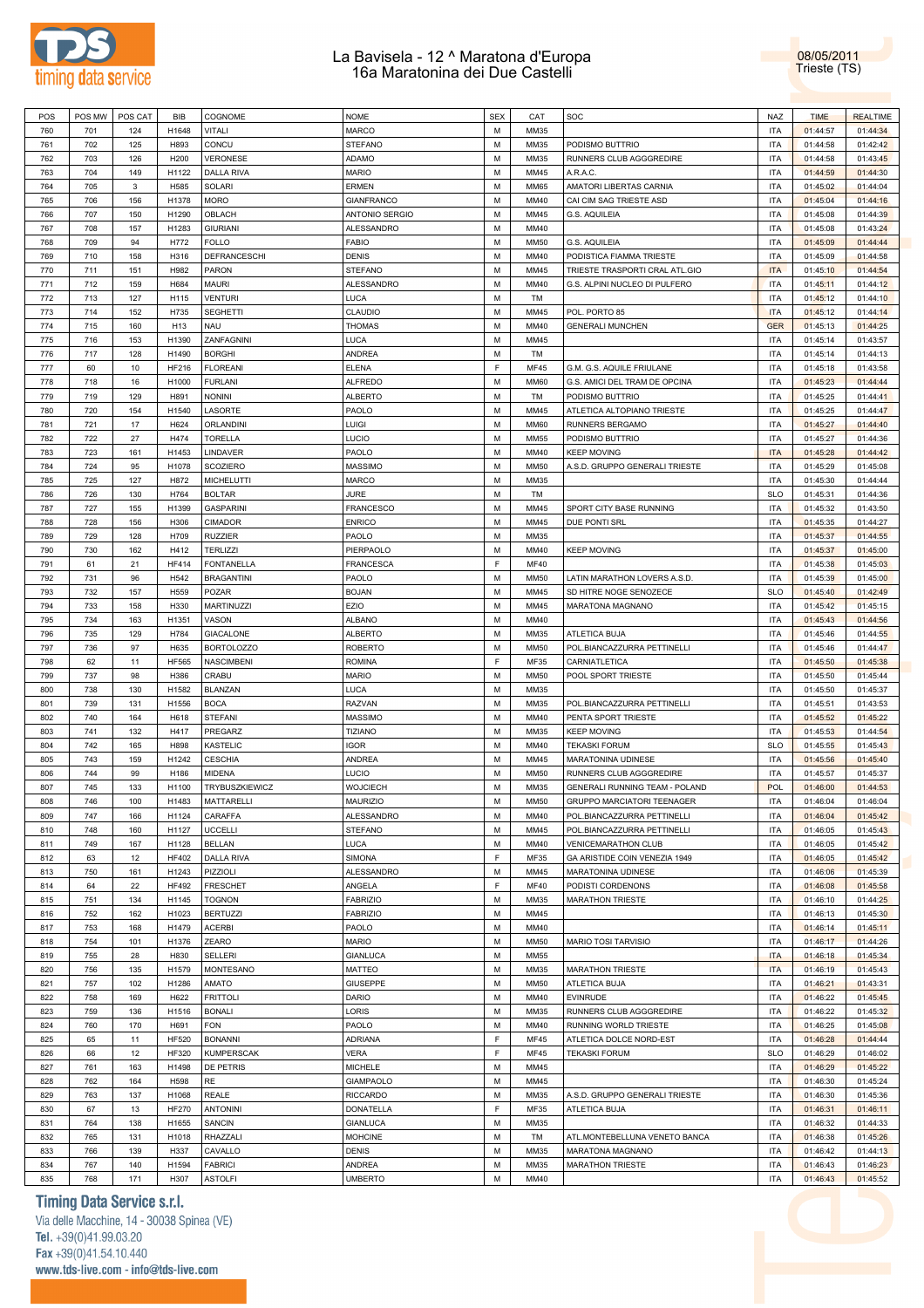



| POS | POS MW | POS CAT     | <b>BIB</b>       | COGNOME          | <b>NOME</b>       | <b>SEX</b> | CAT         | SOC                            | <b>NAZ</b> | <b>TIME</b> | <b>REALTIME</b> |
|-----|--------|-------------|------------------|------------------|-------------------|------------|-------------|--------------------------------|------------|-------------|-----------------|
|     |        |             |                  |                  |                   |            |             |                                |            |             |                 |
| 836 | 769    | 172         | H270             | <b>BONIN</b>     | SANDRO            | М          | MM40        |                                | <b>ITA</b> | 01:46:45    | 01:45:14        |
| 837 | 770    | 132         | H1659            | <b>JERSE</b>     | LUCIO             | М          | TM          |                                | <b>ITA</b> | 01:46:46    | 01:46:25        |
| 838 | 771    | 165         | H584             | GIUGOVAZ         | <b>MAURO</b>      | M          | MM45        | CIRCOLO RIC. UNIVERSITARIO TS  | <b>ITA</b> | 01:46:47    | 01:45:15        |
| 839 | 772    | 133         | H604             | MALVASI          | PIETRO            | М          | TM          |                                | <b>ITA</b> | 01:46:49    | 01:44:49        |
| 840 | 68     | 23          | <b>HF416</b>     | <b>FONTANA</b>   | <b>MARTA</b>      | F          | <b>MF40</b> | OLIMPIA TERENZANO              | <b>ITA</b> | 01:46:50    | 01:46:17        |
|     |        |             |                  |                  |                   |            |             |                                |            |             |                 |
| 841 | 773    | 166         | H1019            | ARIGLIANO        | ALESSANDRO        | М          | MM45        | ATLETICA FIAMME CREMISI        | <b>ITA</b> | 01:46:51    | 01:46:18        |
| 842 | 69     | 13          | <b>HF363</b>     | <b>GNOATO</b>    | TIZIANA           | F          | <b>MF45</b> | G.S. AMICI DEL TRAM DE OPCINA  | <b>ITA</b> | 01:46:51    | 01:46:03        |
| 843 | 774    | 103         | H694             | <b>MESTRONI</b>  | <b>DORIANO</b>    | М          | <b>MM50</b> | C.AZ. FINCANTIERI WARTSILA IT. | <b>ITA</b> | 01:46:53    | 01:46:24        |
| 844 | 70     | 14          | <b>HF364</b>     | <b>VISINTIN</b>  | LOREDANA          | F          | <b>MF45</b> | G.S. AMICI DEL TRAM DE OPCINA  | <b>ITA</b> | 01:46:55    | 01:46:06        |
| 845 | 775    | 141         | H1341            | ZAVATTIN         | <b>MASSIMO</b>    | M          | MM35        |                                | <b>ITA</b> | 01:47:01    | 01:45:36        |
|     |        |             |                  |                  |                   |            |             |                                |            |             |                 |
| 846 | 776    | 173         | H1196            | <b>BASILE</b>    | <b>VINCENZO</b>   | М          | MM40        | C.U.S. UDINE                   | <b>ITA</b> | 01:47:05    | 01:46:37        |
| 847 | 777    | 167         | H1440            | <b>BERTOZZI</b>  | <b>EDOARDO</b>    | М          | MM45        | MARATONINA UDINESE             | <b>ITA</b> | 01:47:06    | 01:44:57        |
| 848 | 778    | 174         | H1317            | <b>RIZZOLO</b>   | <b>IVAN</b>       | M          | MM40        | HAPPY RUNNER CLUB              | <b>ITA</b> | 01:47:07    | 01:46:26        |
| 849 | 779    | 168         | H314             | SABATINO         | <b>ANTONIO</b>    | М          | MM45        | G.S. SAN GIACOMO               | <b>ITA</b> | 01:47:11    | 01:46:03        |
| 850 | 780    | 169         | H1611            | FRANZIN          | FRANCESCO         | М          | MM45        |                                | <b>ITA</b> | 01:47:13    | 01:46:33        |
|     |        |             |                  |                  |                   |            |             | PENTA SPORT TRIESTE            |            |             |                 |
| 851 | 781    | 175         | H1116            | <b>FALOMO</b>    | <b>NICOLA</b>     | М          | MM40        | NIU' TEAM                      | <b>ITA</b> | 01:47:14    | 01:44:30        |
| 852 | 71     | 5           | <b>HF468</b>     | <b>MUSIGH</b>    | <b>MARINA</b>     | F          | <b>MF50</b> | GRUPPO SPORTIVO NATISONE       | <b>ITA</b> | 01:47:18    | 01:46:24        |
| 853 | 782    | 142         | H315             | <b>BRESSAN</b>   | <b>MAURIZIO</b>   | М          | MM35        | <b>EVINRUDE</b>                | <b>ITA</b> | 01:47:23    | 01:46:05        |
| 854 | 783    | 29          | H1001            | <b>CINCO</b>     | CARLO             | М          | <b>MM55</b> | G.S. AMICI DEL TRAM DE OPCINA  | <b>ITA</b> | 01:47:24    | 01:45:57        |
|     |        |             |                  |                  |                   |            |             |                                |            |             |                 |
| 855 | 784    | 170         | H1248            | DEI              | ALESSANDRO        | М          | MM45        | MARATONINA UDINESE             | <b>ITA</b> | 01:47:29    | 01:45:20        |
| 856 | 72     | 24          | <b>HF415</b>     | <b>COMIN</b>     | <b>LAURA RITA</b> | E          | <b>MF40</b> |                                | <b>ITA</b> | 01:47:29    | 01:46:06        |
| 857 | 73     | 14          | <b>HF507</b>     | <b>BOSA</b>      | SILVIA            | F          | MF35        | ATLETICA CIVIDALE DEL FRIULI   | <b>ITA</b> | 01:47:32    | 01:46:39        |
| 858 | 785    | 30          | H944             | ZUDIC            | CLAUDIO           | M          | <b>MM55</b> | G.S.D. VAL ROSANDRA TRIESTE    | <b>ITA</b> | 01:47:32    | 01:46:45        |
| 859 | 74     | 25          | <b>HF174</b>     | <b>LICITRA</b>   | NADIA             | F          | <b>MF40</b> | G.S.D. SAI FRECCE BIANCHE POD  | <b>ITA</b> | 01:47:33    | 01:46:17        |
|     |        |             |                  |                  |                   |            |             |                                |            |             |                 |
| 860 | 786    | 143         | H94              | PERSOGLIA        | <b>MICHELE</b>    | М          | MM35        |                                | <b>ITA</b> | 01:47:39    | 01:46:38        |
| 861 | 787    | 134         | H1094            | OUWERKERK        | <b>WOUTER</b>     | M          | TM          | <b>GENERALI NEDERLAND</b>      | <b>NED</b> | 01:47:39    | 01:45:44        |
| 862 | 788    | 176         | H1397            | <b>MORETTI</b>   | <b>ENRICO</b>     | М          | MM40        | CAI CIM SAG TRIESTE ASD        | <b>ITA</b> | 01:47:41    | 01:46:52        |
| 863 | 789    | 144         | H <sub>241</sub> | CANDOTTI         | <b>SERGIO</b>     | М          | MM35        |                                | <b>ITA</b> | 01:47:41    | 01:46:13        |
| 864 | 790    | 177         | H1106            | <b>FASIOLO</b>   | <b>DENNIS</b>     | М          | MM40        | G. M. UDINESI UOEI             | <b>ITA</b> | 01:47:44    | 01:46:57        |
|     |        |             |                  |                  |                   |            |             |                                |            |             |                 |
| 865 | 791    | 178         | H1527            | <b>MERLO</b>     | <b>NICOLA</b>     | M          | MM40        |                                | <b>ITA</b> | 01:47:45    | 01:46:39        |
| 866 | 792    | 104         | H16              | <b>HELM</b>      | ANDREAS           | М          | <b>MM50</b> | <b>GENERALI MUNCHEN</b>        | <b>GER</b> | 01:47:46    | 01:46:58        |
| 867 | 793    | 179         | H133             | KOHLMAIER        | <b>GERALD</b>     | M          | MM40        |                                | AUT        | 01:47:48    | 01:46:22        |
| 868 | 794    | 105         | H1039            | CATALANI         | ALESSANDRO        | M          | <b>MM50</b> | A.S.D. GRUPPO GENERALI TRIESTE | <b>ITA</b> | 01:47:50    | 01:46:19        |
| 869 | 75     | 15          | <b>HF79</b>      | <b>MISKIW</b>    | LIDA              | F          | TF          |                                | GBR        | 01:47:50    | 01:46:29        |
|     |        |             |                  |                  |                   |            |             |                                |            |             |                 |
| 870 | 795    | 145         | H440             | GAIER            | <b>RICCARDO</b>   | M          | MM35        | GRUPPO MARCIATORI GORIZIA      | <b>ITA</b> | 01:47:51    | 01:46:12        |
| 871 | 796    | 180         | H154             | <b>OLIVO</b>     | DANIELE           | M          | MM40        |                                | <b>ITA</b> | 01:47:54    | 01:46:39        |
| 872 | 797    | 171         | H427             | <b>RONCO</b>     | <b>UBERTO</b>     | М          | MM45        |                                | <b>ITA</b> | 01:47:56    | 01:46:16        |
| 873 | 798    | 106         | H1119            | <b>SERGAS</b>    | <b>DARIO</b>      | М          | <b>MM50</b> | LA BAVISELA                    | <b>ITA</b> | 01:47:56    | 01:46:50        |
| 874 | 799    | 31          | H1205            | MASETTO          | <b>IVANO</b>      | М          | <b>MM55</b> | CLUB DEL TORCIO                | <b>ITA</b> | 01:47:58    | 01:46:58        |
|     |        |             |                  |                  |                   | F          |             |                                |            |             |                 |
| 875 | 76     | 15          | <b>HF586</b>     | WALCHER          | <b>ASTRID</b>     |            | <b>MF45</b> |                                | AUT        | 01:47:59    | 01:46:34        |
| 876 | 800    | 172         | H159             | CEROI            | <b>FABIO</b>      | М          | MM45        | ATLETICA BUJA                  | <b>ITA</b> | 01:48:01    | 01:46:52        |
| 877 | 77     | 16          | <b>HF280</b>     | MATTANA          | <b>ELENA</b>      | F          | <b>MF45</b> | ATL.BASSANO RUNNING STORE      | <b>ITA</b> | 01:48:02    | 01:47:57        |
| 878 | 801    | 135         | H1462            | PAVAN            | ALESSANDRO        | М          | TM          |                                | <b>ITA</b> | 01:48:03    | 01:47:34        |
| 879 | 802    | 173         | H135             | PARMAR           | VIJAY             | M          | MM45        |                                | GBR        | 01:48:05    | 01:46:28        |
|     |        |             |                  |                  |                   |            |             |                                |            |             |                 |
| 880 | 803    | 32          | H507             | DALBERTO         | <b>GUIDO</b>      | M          | <b>MM55</b> | AMICI DEL PORTO DI TRIESTE     | <b>ITA</b> | 01:48:06    | 01:47:24        |
| 881 | 804    | 107         | H215             | <b>MORI</b>      | <b>MARCO</b>      | M          | <b>MM50</b> | ARCI GOLESE PARMA              | <b>ITA</b> | 01:48:07    | 01:47:35        |
| 882 | 805    | 108         | H549             | DI MARCO         | GIANCARLO         | М          | <b>MM50</b> | VILLA ADA GREEN RUNNER         | <b>ITA</b> | 01:48:08    | 01:47:33        |
| 883 | 806    | 181         | H113             | <b>STEFANI</b>   | ALESSANDRO        | М          | MM40        | G.S. SAN GIACOMO               | <b>ITA</b> | 01:48:08    | 01:47:28        |
| 884 | 807    | 174         | H <sub>237</sub> | <b>TOMA</b>      | ANDREA            | M          | <b>MM45</b> | ATL.VICENTINA                  | <b>ITA</b> | 01:48:10    | 01:46:39        |
|     |        |             |                  |                  |                   |            |             |                                |            |             |                 |
| 885 | 78     | 26          | <b>HF97</b>      | <b>FAVARETTO</b> | PAOLA             | F          | MF40        |                                | <b>ITA</b> | 01:48:10    | 01:46:08        |
| 886 | 808    | 182         | H1405            | OBIT             | ANDREA            | М          | MM40        |                                | <b>ITA</b> | 01:48:11    | 01:46:14        |
| 887 | 809    | 183         | H1356            | GALANTE          | MASSIMILIANO      | М          | MM40        |                                | <b>ITA</b> | 01:48:13    | 01:47:07        |
| 888 | 810    | 136         | H1210            | MAGNANI          | <b>FEDERICO</b>   | M          | TM          |                                | <b>ITA</b> | 01:48:19    | 01:46:52        |
| 889 | 811    | 18          | H125             | LAZZARETTI       | LUIGI             | M          | <b>MM60</b> | G.S. TOCCALMATTO               | <b>ITA</b> | 01:48:19    | 01:46:47        |
|     |        |             |                  |                  |                   |            |             |                                |            |             |                 |
| 890 | 812    | 33          | H489             | SANTER           | MANFRED           | М          | <b>MM55</b> | APOTHEKE LANDSKRON             | AUT        | 01:48:21    | 01:48:08        |
| 891 | 79     | 6           | <b>HF185</b>     | SANTER           | <b>BARBARA</b>    | F          | <b>MF50</b> | APOTHEKE LANDSKRON             | AUT        | 01:48:22    | 01:48:09        |
| 892 | 813    | 184         | H1053            | MARCUZZI         | <b>MASSIMO</b>    | М          | MM40        | A.S.D. GRUPPO GENERALI TRIESTE | <b>ITA</b> | 01:48:23    | 01:47:20        |
| 893 | 80     | 17          | <b>HF534</b>     | CONFORTO         | LUISA             | F          | <b>MF45</b> |                                | <b>ITA</b> | 01:48:24    | 01:47:20        |
| 894 | 814    | 175         | H1382            | LIGOTTI          | <b>GIUSEPPE</b>   | М          | MM45        | G.S. SAN GIACOMO               | <b>ITA</b> | 01:48:25    | 01:47:20        |
|     |        |             |                  |                  |                   |            |             |                                |            |             |                 |
| 895 | 815    | 176         | H446             | PRATURLON        | <b>MAURO</b>      | М          | MM45        |                                | <b>ITA</b> | 01:48:25    | 01:47:54        |
| 896 | 81     | 15          | <b>HF455</b>     | <b>FUMO</b>      | <b>ELISABETTA</b> | F          | MF35        | MARATONINA UDINESE             | <b>ITA</b> | 01:48:27    | 01:46:35        |
| 897 | 816    | 109         | H725             | <b>FAROLFI</b>   | <b>MARCO</b>      | М          | <b>MM50</b> | C.AZ. FINCANTIERI WARTSILA IT. | <b>ITA</b> | 01:48:29    | 01:46:23        |
| 898 | 817    | 146         | H1543            | <b>GRATTON</b>   | <b>ALBERTO</b>    | М          | MM35        |                                | <b>ITA</b> | 01:48:31    | 01:47:49        |
|     |        |             |                  |                  |                   | F          |             |                                |            |             |                 |
| 899 | 82     | 27          | <b>HF112</b>     | <b>ILARI</b>     | SONIA             |            | <b>MF40</b> |                                | <b>ITA</b> | 01:48:32    | 01:46:35        |
| 900 | 818    | 110         | H218             | DI RONCO         | <b>BASILIO</b>    | М          | <b>MM50</b> |                                | <b>ITA</b> | 01:48:33    | 01:46:30        |
| 901 | 819    | 34          | H374             | <b>FIOR</b>      | <b>FLAVIO</b>     | М          | <b>MM55</b> | PIANI DI VAS                   | <b>ITA</b> | 01:48:33    | 01:47:35        |
| 902 | 820    | 185         | H1350            | SALMASO          | ANDREA            | М          | MM40        |                                | <b>ITA</b> | 01:48:34    | 01:47:49        |
| 903 | 821    | 137         | H1168            | PETRONIO         | giacomo           | М          | TM          |                                | <b>ITA</b> | 01:48:34    | 01:47:26        |
|     |        |             |                  |                  |                   |            |             |                                |            |             |                 |
| 904 | 822    | 147         | H1614            | CARBONI          | ANDREA            | М          | MM35        |                                | <b>ITA</b> | 01:48:36    | 01:47:46        |
| 905 | 823    | 35          | H1431            | <b>MUSSARI</b>   | VINCENZO          | М          | <b>MM55</b> |                                | <b>ITA</b> | 01:48:39    | 01:46:16        |
| 906 | 824    | 186         | H1107            | <b>RUGO</b>      | <b>FABRIZIO</b>   | М          | MM40        |                                | <b>ITA</b> | 01:48:42    | 01:47:55        |
| 907 | 825    | 148         | H1207            | <b>BULLA</b>     | <b>ROBERTO</b>    | М          | MM35        | A.S.D. BIPEDI                  | <b>ITA</b> | 01:48:42    | 01:48:20        |
| 908 | 83     | $\,$ 5 $\,$ | <b>HF474</b>     | POZZI MUCELLI    | <b>MARTINA</b>    | F          | $\sim$      |                                | <b>ITA</b> | 01:48:43    | 01:46:31        |
|     |        |             |                  |                  |                   |            |             |                                |            |             |                 |
| 909 | 826    | 177         | H1514            | <b>GRASSI</b>    | <b>FRANCO</b>     | М          | MM45        | C.R.S. VIGILI DEL FUOCO TS     | <b>ITA</b> | 01:48:48    | 01:48:03        |
| 910 | 827    | 187         | H856             | <b>VOLPINI</b>   | <b>GIOVANNI</b>   | М          | MM40        | A.S.D. ATLETICA HERMADA        | <b>ITA</b> | 01:48:49    | 01:47:10        |
| 911 | 828    | 178         | H1569            | <b>GHERARDI</b>  | LUCA              | M          | MM45        |                                | <b>ITA</b> | 01:48:50    | 01:46:02        |

## **Timing Data Service s.r.l.**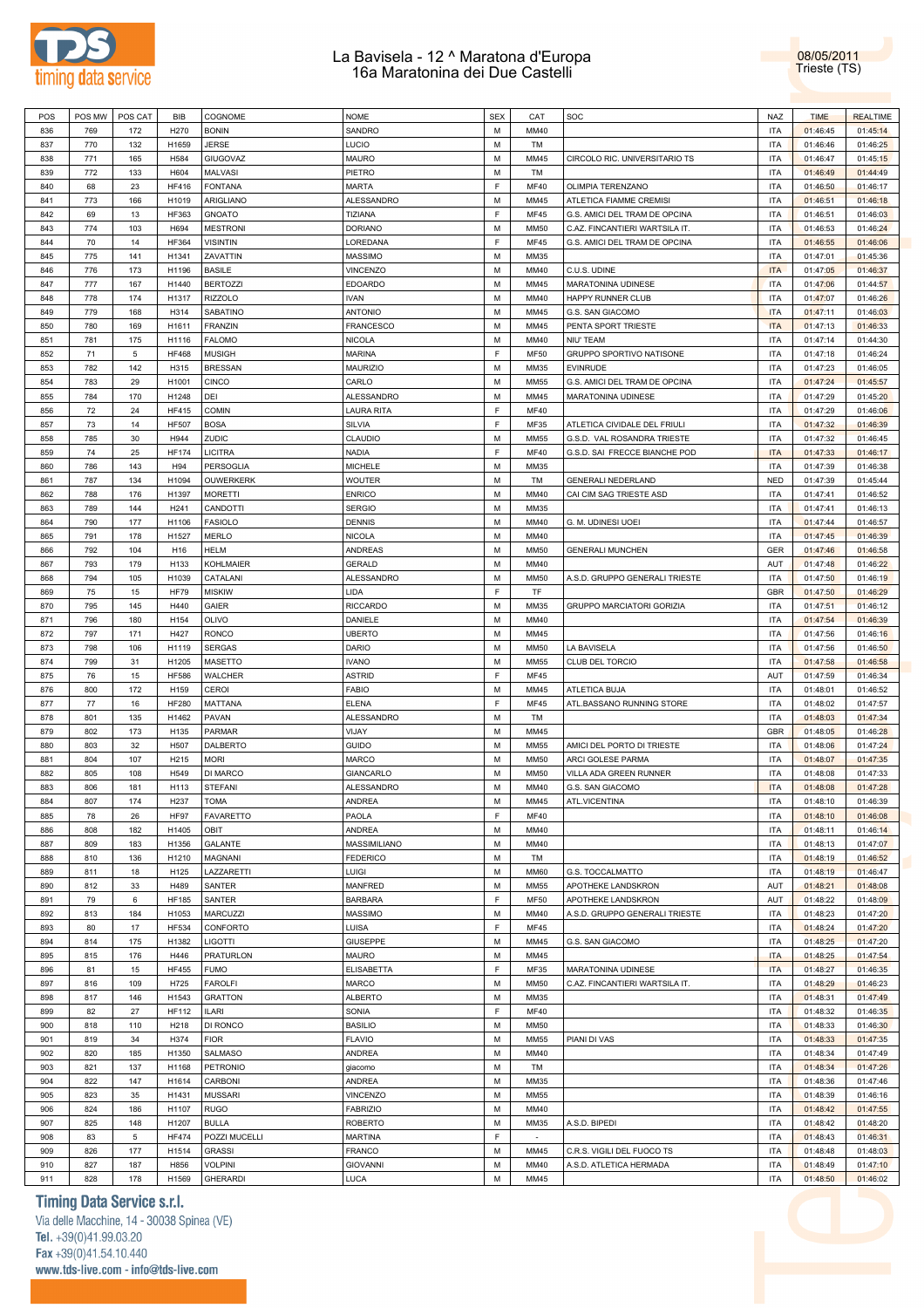

08/05/2011 Trieste (TS)

| POS | POS MW | POS CAT        | BIB               | COGNOME          | <b>NOME</b>       | <b>SEX</b> | CAT         | SOC                            | NAZ        | <b>TIME</b> | <b>REALTIME</b> |
|-----|--------|----------------|-------------------|------------------|-------------------|------------|-------------|--------------------------------|------------|-------------|-----------------|
| 912 | 829    | 138            | H706              | LESCHIUTTA       | LUCA              | M          | TM          |                                | <b>ITA</b> | 01:48:50    | 01:47:49        |
| 913 | 830    | 179            | H1521             | MICOLAUCICH      | <b>FULVIO</b>     | M          | MM45        | G.S. VAL ROSANDRA TRIESTE      | <b>ITA</b> | 01:48:51    | 01:48:02        |
| 914 | 831    | 188            | H597              | <b>TROIANO</b>   | <b>GIUSEPPE</b>   | M          | MM40        |                                | <b>ITA</b> | 01:48:53    | 01:47:32        |
| 915 | 832    | 180            | H447              | <b>D'ALIESIO</b> | <b>MARCO</b>      | M          | MM45        | <b>MARATHON UOEI</b>           | <b>ITA</b> | 01:48:54    | 01:48:16        |
|     |        |                |                   |                  |                   | M          |             |                                | <b>ITA</b> |             |                 |
| 916 | 833    | 189            | H369              | PROVINZANO       | <b>GIORGIO</b>    |            | MM40        | ATHLETIC CLUB APICILIA         |            | 01:48:54    | 01:47:18        |
| 917 | 834    | 139            | H223              | MISIC            | TINE              | M          | TM          |                                | <b>SLO</b> | 01:48:55    | 01:48:00        |
| 918 | 84     | 16             | <b>HF196</b>      | DE GIORGIO       | SUSANNA           | E          | TF          | C.AZ. FINCANTIERI WARTSILA IT. | <b>ITA</b> | 01:48:56    | 01:48:25        |
| 919 | 835    | 111            | H421              | ZUDDAS           | CLAUDIO           | M          | <b>MM50</b> | C.AZ. FINCANTIERI WARTSILA IT. | <b>ITA</b> | 01:48:56    | 01:48:27        |
| 920 | 85     | 16             | <b>HF331</b>      | <b>GORI</b>      | <b>FEDERICA</b>   | F          | MF35        | G.S.D. VAL ROSANDRA TRIESTE    | <b>ITA</b> | 01:48:58    | 01:48:30        |
| 921 | 836    | 19             | H1192             | ZUZZI            | <b>GIORGIO</b>    | M          | <b>MM60</b> | C.U.S. UDINE                   | <b>ITA</b> | 01:49:01    | 01:48:16        |
| 922 | 837    | 112            | H621              | MONTANELLI       | <b>ROBERTO</b>    | M          | <b>MM50</b> | <b>EVINRUDE</b>                | <b>ITA</b> | 01:49:02    | 01:48:25        |
| 923 | 838    | 9              | H1506             | CASSON           | <b>FABIO</b>      | M          | <b>SM</b>   | G.S. AMICI DEL TRAM DE OPCINA  | <b>ITA</b> | 01:49:03    | 01:48:06        |
| 924 | 86     | 17             | <b>HF259</b>      | STRADELLA        | <b>FEDERICA</b>   | F          | TF          |                                | <b>ITA</b> | 01:49:03    | 01:47:23        |
|     |        |                |                   | SALA             |                   | M          |             |                                | <b>ITA</b> |             |                 |
| 925 | 839    | 140            | H1073             |                  | <b>GIOVANNI</b>   |            | TM          | A.S.D. GRUPPO GENERALI TRIESTE |            | 01:49:05    | 01:47:35        |
| 926 | 840    | 181            | H1041             | COSTAGLIOLA      | <b>GIANLUIGI</b>  | M          | MM45        | A.S.D. GRUPPO GENERALI TRIESTE | <b>ITA</b> | 01:49:07    | 01:48:32        |
| 927 | 841    | 149            | H1363             | <b>BENCI</b>     | <b>MICHELE</b>    | M          | MM35        | PODISTICA FIAMMA TRIESTE       | <b>ITA</b> | 01:49:11    | 01:47:39        |
| 928 | 87     | $\overline{1}$ | <b>HF585</b>      | GEIGER           | <b>BRIGITTE</b>   | F          | <b>MF55</b> |                                | AUT        | 01:49:12    | 01:46:45        |
| 929 | 842    | 150            | H <sub>2</sub> 84 | WAGNER           | <b>MARTIN</b>     | M          | MM35        |                                | AUT        | 01:49:15    | 01:47:32        |
| 930 | 843    | 141            | H1562             | DRUZETA          | <b>TONI</b>       | M          | TM          |                                | CRO        | 01:49:15    | 01:48:48        |
| 931 | 88     | 28             | <b>HF436</b>      | <b>VISENTINI</b> | NEDDA             | F.         | <b>MF40</b> | MARATONINA UDINESE             | <b>ITA</b> | 01:49:16    | 01:47:13        |
| 932 | 844    | 190            | H132              | <b>MARTUCCI</b>  | ANGELO            | M          | MM40        | FINCANTIERI ATL. MONFALCONE    | <b>ITA</b> | 01:49:16    | 01:48:24        |
| 933 | 845    | 6              | H1355             | GE               | <b>XIAOCHAUN</b>  | M          | $\sim$      |                                | <b>ITA</b> | 01:49:17    | 01:47:30        |
| 934 |        |                |                   |                  |                   | M          | MM45        | ATLETICA INSIEL TRIESTE        | <b>ITA</b> |             |                 |
|     | 846    | 182            | H <sub>100</sub>  | RUDEZ            | <b>MAURO</b>      |            |             |                                |            | 01:49:18    | 01:48:29        |
| 935 | 847    | 142            | H1590             | PARIS            | <b>JAN</b>        | M          | TM          |                                |            | 01:49:18    | 01:48:26        |
| 936 | 848    | 191            | H671              | <b>BUDAI</b>     | LUCA              | M          | MM40        |                                | <b>ITA</b> | 01:49:19    | 01:47:58        |
| 937 | 849    | 192            | H769              | <b>BANELLI</b>   | SANDRO            | M          | MM40        |                                | <b>ITA</b> | 01:49:23    | 01:47:40        |
| 938 | 89     | 18             | <b>HF328</b>      | VERNUCCIO        | ARIANNA           | F          | MF45        | <b>MARATHON TRIESTE</b>        | <b>ITA</b> | 01:49:24    | 01:48:15        |
| 939 | 90     | 18             | <b>HF581</b>      | <b>FURLANI</b>   | GIULIA            | F.         | TF          | PENTA SPORT TRIESTE            | <b>ITA</b> | 01:49:25    | 01:49:09        |
| 940 | 850    | 143            | H868              | <b>FORNATARO</b> | <b>VITTORIO</b>   | M          | TM          | GRUPPO MARCIATORI GORIZIA      | <b>ITA</b> | 01:49:26    | 01:48:25        |
| 941 | 851    | 151            | H1592             | CARLETTI         | PAOLO             | M          | MM35        | A.R.A.C.                       | <b>ITA</b> | 01:49:28    | 01:47:53        |
| 942 | 91     | 29             | <b>HF120</b>      | ORDINANOVICH     | CLARA             | F          | <b>MF40</b> | PODISTICA FIAMMA TRIESTE       | <b>ITA</b> | 01:49:29    | 01:48:25        |
| 943 | 852    | 36             |                   | <b>ROMANO</b>    | <b>FRANCO</b>     | M          |             |                                | <b>ITA</b> | 01:49:29    | 01:48:25        |
|     |        |                | H968              |                  |                   |            | <b>MM55</b> | LA BAVISELA                    |            |             |                 |
| 944 | 92     | 17             | <b>HF166</b>      | MARCHI           | <b>MARIAPIA</b>   | F          | MF35        | LA BAVISELA                    | <b>ITA</b> | 01:49:29    | 01:48:25        |
| 945 | 853    | 152            | H506              | <b>BINTER</b>    | WOLFGANG          | M          | MM35        |                                | AUT        | 01:49:30    | 01:47:15        |
| 946 | 93     | 19             | <b>HF138</b>      | WEISS            | LISA              | F          | TF          |                                | AUT        | 01:49:30    | 01:48:26        |
| 947 | 854    | 153            | H1568             | TAUCER           | AMEDEO            | M          | MM35        | AMICI DEL PORTO DI TRIESTE     | <b>ITA</b> | 01:49:32    | 01:48:48        |
| 948 | 855    | 144            | H1441             | JURI             | LUKA              | M          | TM          |                                | <b>SLO</b> | 01:49:32    | 01:47:41        |
| 949 | 856    | 193            | H676              | DALLAGIACOMA     | ALESSANDRO        | M          | MM40        |                                | <b>ITA</b> | 01:49:33    | 01:47:59        |
| 950 | 857    | 145            | H <sub>255</sub>  | PALMISANO        | ANDREA            | M          | TM          | NIU' TEAM                      | <b>ITA</b> | 01:49:33    | 01:48:00        |
| 951 | 858    | 183            | H1212             | MUSIGH           | <b>MARCO</b>      | M          | MM45        | GRUPPO SPORTIVO NATISONE       | <b>ITA</b> | 01:49:38    | 01:49:13        |
| 952 | 859    | 194            | H995              | CERULO           | FERNANDO          | M          | MM40        | G.S. AMICI DEL TRAM DE OPCINA  | <b>ITA</b> | 01:49:40    | 01:48:46        |
| 953 | 860    | 195            | H483              | DE PAULI         | <b>GIORGIO</b>    | M          | MM40        | PODISMO BUTTRIO                | <b>ITA</b> | 01:49:42    | 01:48:50        |
|     |        |                |                   |                  |                   |            |             |                                |            |             |                 |
| 954 | 861    | 196            | H402              | SORANZIO         | <b>MICHELE</b>    | M          | MM40        |                                | <b>ITA</b> | 01:49:43    | 01:48:22        |
| 955 | 862    | 154            | H <sub>2</sub> 32 | LI CAUSI         | DAVIDE            | M          | MM35        | TEAM 3 ESSE                    | <b>ITA</b> | 01:49:49    | 01:48:38        |
| 956 | 863    | 20             | H436              | LEPRE            | <b>ROMANO</b>     | M          | <b>MM60</b> | PIANI DI VAS                   | <b>ITA</b> | 01:49:50    | 01:48:51        |
| 957 | 864    | 113            | H <sub>205</sub>  | DI TERLIZZI      | GIUSEPPE LEONARDO | M          | <b>MM50</b> |                                | <b>ITA</b> | 01:49:50    | 01:48:59        |
| 958 | 865    | 37             | H547              | PIPAN            | DAVIDE            | M          | <b>MM55</b> |                                | <b>ITA</b> | 01:49:52    | 01:48:45        |
| 959 | 866    | 197            | H140              | ZAFFANI          | <b>ROBERTO</b>    | M          | MM40        | GEMONATLETICA S.R.L. DIL       | <b>ITA</b> | 01:49:52    | 01:47:55        |
| 960 | 867    | 38             | H1457             | CONTI            | WALTER            | M          | <b>MM55</b> |                                | <b>ITA</b> | 01:49:53    | 01:48:58        |
| 961 | 868    | 198            | H437              | <b>BOSCAROL</b>  | MASSIMILIANO      | М          | MM40        |                                | <b>ITA</b> | 01:49:54    | 01:48:34        |
|     |        |                |                   |                  |                   | F          |             |                                |            |             |                 |
| 962 | 94     | $\overline{2}$ | <b>HF103</b>      | SINICCO          | CLAUDIA           |            | MF55        |                                | <b>ITA</b> | 01:49:55    | 01:48:40        |
| 963 | 869    | 199            | H1492             | <b>IUST</b>      | <b>GIULIANO</b>   | М          | MM40        |                                | <b>ITA</b> | 01:49:56    | 01:48:38        |
| 964 | 870    | 184            | H589              | <b>FATTORI</b>   | <b>GIOVANNI</b>   | M          | MM45        |                                | <b>ITA</b> | 01:49:57    | 01:48:10        |
| 965 | 871    | 185            | H240              | DE STEFANO       | <b>GIUSEPPE</b>   | M          | MM45        |                                | <b>ITA</b> | 01:49:57    | 01:49:07        |
| 966 | 872    | 114            | H454              | ANDILORO         | <b>ROBERTO</b>    | M          | <b>MM50</b> | LA BAVISELA                    | <b>ITA</b> | 01:49:57    | 01:48:59        |
| 967 | 873    | 39             | H44               | MAYR-SCHMÖLZER   | <b>OSKAR</b>      | M          | <b>MM55</b> | <b>LCC WIEN</b>                | AUT        | 01:49:58    | 01:48:34        |
| 968 | 874    | $\overline{1}$ | H839              | <b>SECOMANDI</b> | <b>ADRIANO</b>    | M          | <b>MM70</b> | CRAL BANCA POP. BERGAMO        | <b>ITA</b> | 01:49:59    | 01:49:57        |
| 969 | 95     | 30             | HF394             | <b>GERETTI</b>   | MAGDA             | F          | <b>MF40</b> | G. M. UDINESI UOEI             | <b>ITA</b> | 01:49:59    | 01:49:12        |
| 970 | 875    | 146            | H399              | STENTA           | <b>MARTINO</b>    | M          | TM          |                                | <b>ITA</b> | 01:50:00    | 01:48:14        |
| 971 | 876    | 115            | H126              | <b>BALLICO</b>   | <b>LUIGI</b>      | M          | <b>MM50</b> | ATLETICA BUJA                  | <b>ITA</b> | 01:50:01    | 01:49:29        |
|     |        |                |                   | PELLEGRINO       | <b>CIRO</b>       |            |             |                                | <b>ITA</b> |             |                 |
| 972 | 877    | 200            | H <sub>56</sub>   |                  |                   | M          | MM40        |                                |            | 01:50:01    | 01:49:21        |
| 973 |        |                |                   | <b>FRANZONI</b>  | <b>ENRICO</b>     | M          | MM35        |                                | <b>ITA</b> | 01:50:03    | 01:48:05        |
| 974 | 878    | 155            | H245              |                  |                   |            |             |                                |            |             |                 |
| 975 | 879    | 10             | H519              | VEGLIA           | <b>EDOARDO</b>    | M          | <b>SM</b>   | POLISPORTIVA TRIVENETO TRIESTE | <b>ITA</b> | 01:50:03    | 01:49:47        |
|     | 880    | 147            | H692              | <b>GIANNINI</b>  | DAVIDE            | M          | TM          |                                | <b>ITA</b> | 01:50:04    | 01:48:03        |
| 976 | 881    | 148            | H141              | DI VORA          | DANILO            | M          | TM          | GEMONATLETICA S.R.L. DIL.      | <b>ITA</b> | 01:50:04    | 01:48:08        |
| 977 | 96     | 18             | <b>HF69</b>       | FAZIO            | <b>FRANCESCA</b>  | F.         | MF35        | G.S. AQUILEIA                  | <b>ITA</b> | 01:50:05    | 01:49:36        |
| 978 | 882    | 156            | H1585             | <b>BEZZECCHI</b> | <b>EMILIANO</b>   | M          | MM35        |                                | <b>ITA</b> | 01:50:06    | 01:49:48        |
|     |        |                |                   |                  |                   |            |             |                                |            |             |                 |
| 979 | 97     | 19             | <b>HF238</b>      | <b>PETTOSINI</b> | DONATELLA         | F          | MF45        | ATL EDOARDO SANNA ELMAS        | <b>ITA</b> | 01:50:06    | 01:49:06        |
| 980 | 883    | 116            | H1326             | SOLDATI          | <b>SERGIO</b>     | M          | <b>MM50</b> | POL.BIANCAZZURRA PETTINELLI    | <b>ITA</b> | 01:50:07    | 01:48:24        |
| 981 | 884    | 186            | H582              | RACCANELLO       | MAURIZIO          | M          | MM45        | PFIZER ITALIA RUNNING TEAM     | <b>ITA</b> | 01:50:07    | 01:48:24        |
| 982 | 98     | 20             | HF491             | SACHER           | <b>ELENA</b>      | F          | TF          | LA BAVISELA                    | <b>ITA</b> | 01:50:09    | 01:49:04        |
| 983 | 885    | 149            | H152              | <b>MATTIONI</b>  | ANDREA            | М          | TM          | LIBERTAS UDINE                 | <b>ITA</b> | 01:50:10    | 01:48:29        |
| 984 | 886    | 11             | H1510             | HAGER            | <b>STEFANO</b>    | M          | SM          |                                | <b>ITA</b> | 01:50:15    | 01:48:46        |
| 985 | 887    | 150            | H1282             | <b>CURCI</b>     | <b>GIULIANO</b>   | М          | TM          | C.AZ. FINCANTIERI WARTSILA IT. | <b>ITA</b> | 01:50:15    | 01:48:47        |
| 986 | 888    | 117            | H722              | COMAND           | <b>MAURO</b>      | M          | <b>MM50</b> |                                | <b>ITA</b> | 01:50:16    | 01:48:55        |
| 987 | 889    | 187            | H911              | FAZI             | <b>ROBERTO</b>    | M          | MM45        | MARATHON TRIESTE               | <b>ITA</b> | 01:50:17    | 01:50:02        |

# **Timing Data Service s.r.l.**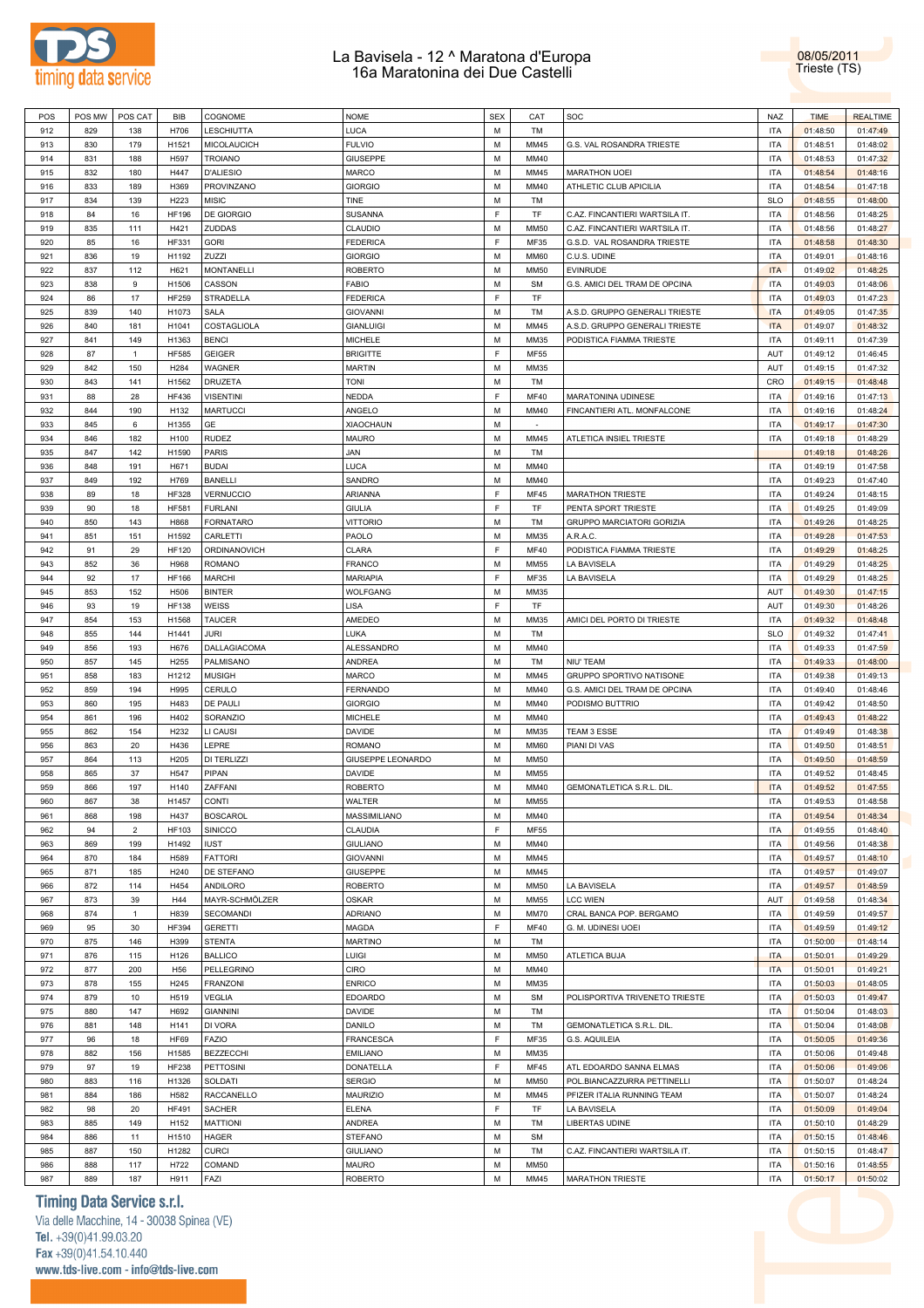

08/05/2011 Trieste (TS)

| POS  | POS MW | POS CAT        | BIB              | COGNOME           | <b>NOME</b>       | <b>SEX</b>  | CAT         | SOC                            | NAZ        | <b>TIME</b> | <b>REALTIME</b> |  |
|------|--------|----------------|------------------|-------------------|-------------------|-------------|-------------|--------------------------------|------------|-------------|-----------------|--|
| 988  | 890    | 118            | H613             | WERNIG            | SIEGFRIED         | М           | <b>MM50</b> |                                | AUT        | 01:50:18    | 01:50:06        |  |
|      |        |                |                  |                   |                   |             |             |                                |            |             |                 |  |
| 989  | 99     | 20             | <b>HF503</b>     | LESCHIUTTA        | ANNAMARIA         | E           | MF45        | OLIMPIA TERENZANO              | <b>ITA</b> | 01:50:20    | 01:49:48        |  |
| 990  | 891    | 151            | H719             | SNAIDERO          | <b>MARCO</b>      | M           | TM          |                                | <b>ITA</b> | 01:50:21    | 01:48:56        |  |
| 991  | 892    | 119            | H1064            | PACOVICH          | <b>MAURIZIO</b>   | М           | <b>MM50</b> | A.S.D. GRUPPO GENERALI TRIESTE | <b>ITA</b> | 01:50:22    | 01:49:04        |  |
|      |        |                |                  |                   |                   |             |             |                                |            |             |                 |  |
| 992  | 893    | 201            | H678             | <b>MERCURIO</b>   | <b>SERGIO</b>     | M           | MM40        |                                | <b>ITA</b> | 01:50:23    | 01:49:58        |  |
| 993  | 894    | 188            | H1102            | <b>BELTRAMI</b>   | ALESSANDRO        | M           | MM45        | A.R.A.C.                       | <b>ITA</b> | 01:50:24    | 01:48:45        |  |
| 994  | 895    | 120            | H786             | VIOLA             | LIVIO             | М           | MM50        |                                | <b>ITA</b> | 01:50:25    | 01:49:07        |  |
| 995  | 896    | 189            | H329             | FARMI             | <b>GIANNI</b>     | M           | MM45        | MARATONA MAGNANO               | <b>ITA</b> | 01:50:26    | 01:49:15        |  |
|      |        |                |                  |                   |                   |             |             |                                |            |             |                 |  |
| 996  | 897    | 7              | H897             | <b>BOHINC</b>     | URBAN             | M           | $\sim$      | TEKASKI FORUM                  | <b>SLO</b> | 01:50:28    | 01:50:24        |  |
| 997  | 898    | 40             | H929             | <b>HERVAT</b>     | <b>EUGENIO</b>    | M           | <b>MM55</b> | G.S.D. VAL ROSANDRA TRIESTE    | <b>ITA</b> | 01:50:28    | 01:49:39        |  |
| 998  | 899    | 121            | H1245            | VUERICH           | <b>MASSIMO</b>    | М           | <b>MM50</b> | MARATONINA UDINESE             | <b>ITA</b> | 01:50:32    | 01:47:49        |  |
|      |        |                |                  |                   |                   |             |             |                                |            |             |                 |  |
| 999  | 900    | $\mathbf{1}$   | H1537            |                   |                   | М           | N/A         |                                | <b>ITA</b> | 01:50:33    | 01:48:58        |  |
| 1000 | 100    | 31             | <b>HF257</b>     | CICUTO            | CINZIA            | E           | <b>MF40</b> | ATHLETIC CLUB APICILIA         | <b>ITA</b> | 01:50:33    | 01:48:58        |  |
| 1001 | 901    | 157            | H321             | GONGOLO           | <b>FRANCESCO</b>  | М           | MM35        |                                | <b>ITA</b> | 01:50:34    | 01:48:39        |  |
| 1002 | 902    | 190            | H997             | VACLIK            | <b>EDOARDO</b>    | М           | MM45        | G.S. AMICI DEL TRAM DE OPCINA  | <b>ITA</b> | 01:50:35    | 01:49:42        |  |
|      |        |                |                  |                   |                   |             |             |                                |            |             |                 |  |
| 1003 | 903    | 152            | H545             | PODRECCA          | <b>GIANLUCA</b>   | M           | TM          |                                | <b>ITA</b> | 01:50:35    | 01:49:09        |  |
| 1004 | 904    | 153            | H <sub>291</sub> | PALMISANO         | <b>FABIO</b>      | M           | TM          | NIU' TEAM                      | <b>ITA</b> | 01:50:37    | 01:49:01        |  |
| 1005 | 905    | 122            | H1365            | <b>BRAVIN</b>     | CLAUDIO           | М           | <b>MM50</b> | G. P. LIVENZA SACILE           | <b>ITA</b> | 01:50:37    | 01:48:43        |  |
|      |        |                |                  |                   | PAVLO             | М           | $\sim$      |                                | <b>UKR</b> |             | 01:49:09        |  |
| 1006 | 906    | 8              | H1601            | LUKAN             |                   |             |             |                                |            | 01:50:38    |                 |  |
| 1007 | 907    | 154            | H50              | PICHLER           | <b>GERFRIED</b>   | М           | TM          |                                | AUT        | 01:50:38    | 01:48:29        |  |
| 1008 | 101    | 32             | <b>HF268</b>     | PILOSIO           | <b>STEFANIA</b>   | E           | <b>MF40</b> | G. P. LIVENZA SACILE           | <b>ITA</b> | 01:50:42    | 01:48:48        |  |
| 1009 | 908    | 155            | H <sub>203</sub> | AIREN             | <b>SIMON</b>      | М           | TM          | RUNNERS CLUB AGGGREDIRE        | <b>ITA</b> | 01:50:42    | 01:50:22        |  |
|      |        |                |                  |                   |                   |             |             |                                |            |             |                 |  |
| 1010 | 909    | 202            | H1544            | LEONI             | GIANLUCA          | M           | MM40        |                                | <b>ITA</b> | 01:50:43    | 01:49:21        |  |
| 1011 | 910    | 191            | H397             | PIRISI            | <b>MARCO</b>      | M           | MM45        |                                | <b>ITA</b> | 01:50:45    | 01:48:59        |  |
| 1012 | 102    | 19             | <b>HF92</b>      | <b>FURLAN</b>     | CINZIA            | F           | MF35        | RUNNERS CLUB AGGGREDIRE        | <b>ITA</b> | 01:50:46    | 01:50:23        |  |
| 1013 | 911    | 192            | H128             | MAGGI             | <b>ADRIANO</b>    | М           | MM45        |                                | <b>ITA</b> | 01:50:47    | 01:49:20        |  |
|      |        |                |                  |                   |                   |             |             |                                |            |             |                 |  |
| 1014 | 103    | 7              | HF253            | ARNOLD            | CONNY             | E           | <b>MF50</b> | <b>GENERALI MUNCHEN</b>        | GER        | 01:50:48    | 01:49:38        |  |
| 1015 | 912    | 41             | H1580            | DAL MASO          | PAOLO             | M           | <b>MM55</b> |                                | <b>ITA</b> | 01:50:51    | 01:50:00        |  |
| 1016 | 913    | 158            | H142             | PATERNI           | <b>ALESSIO</b>    | М           | MM35        | PODISTICA IL CAMPINO           | <b>ITA</b> | 01:50:51    | 01:48:55        |  |
|      |        |                |                  |                   |                   |             |             |                                |            |             |                 |  |
| 1017 | 914    | 42             | H596             | PIRKER            | KARL              | М           | <b>MM55</b> |                                | AUT        | 01:50:53    | 01:49:44        |  |
| 1018 | 915    | 43             | H <sub>27</sub>  | SAVIANO           | RAFFAELE          | M           | MM55        | ASD MARATHON CLUB FRATTESE     | <b>ITA</b> | 01:50:54    | 01:50:23        |  |
| 1019 | 916    | 159            | H1222            | <b>POGACNIK</b>   | PRIMOZ'           | M           | MM35        |                                | <b>SLO</b> | 01:50:55    | 01:48:56        |  |
| 1020 | 104    | 9              | <b>HF88</b>      | GOODLETT          | PAIGE             | F           | $\sim$      |                                | <b>USA</b> | 01:50:56    | 01:49:33        |  |
|      |        |                |                  |                   |                   |             |             |                                |            |             |                 |  |
| 1021 | 917    | 156            | H1147            | RUPIL             | MASSIMILIANO      | М           | TM          |                                | <b>ITA</b> | 01:50:57    | 01:50:11        |  |
| 1022 | 918    | 123            | H853             | MAROSTICA         | <b>ALBINO</b>     | M           | <b>MM50</b> | A.S.D. ATLETICA HERMADA        | <b>ITA</b> | 01:50:58    | 01:49:19        |  |
| 1023 | 919    | 160            | H1644            | PULEO             | SALVATORE         | М           | MM35        | NIU' TEAM                      | <b>ITA</b> | 01:51:02    | 01:48:19        |  |
| 1024 |        |                | <b>HF38</b>      |                   | <b>ASTRID</b>     | F           |             |                                | GER        |             | 01:49:28        |  |
|      | 105    | 21             |                  | GOETTERT          |                   |             | MF45        |                                |            | 01:51:05    |                 |  |
| 1025 | 920    | 161            | H292             | CIPRIANI          | <b>FABIO</b>      | M           | MM35        |                                | <b>ITA</b> | 01:51:08    | 01:50:18        |  |
| 1026 | 106    | $\overline{1}$ | <b>HF102</b>     | <b>RIZZOTTI</b>   | <b>EMILIANA</b>   | F           | <b>MF60</b> | ATLETICA BUJA                  | <b>ITA</b> | 01:51:09    | 01:50:00        |  |
| 1027 | 921    | 193            | H755             | ZUCCHIATTI        | <b>GIANNI</b>     | М           | MM45        | ATLETICA BUJA                  | <b>ITA</b> | 01:51:09    | 01:48:25        |  |
|      |        |                | <b>HF421</b>     |                   |                   | E           |             |                                |            |             |                 |  |
| 1028 | 107    | 22             |                  | VALETIC SAMSA     | <b>MONIKA</b>     |             | <b>MF45</b> |                                | <b>SLO</b> | 01:51:09    | 01:49:32        |  |
| 1029 | 922    | 203            | H259             | <b>JERMAN</b>     | <b>GREGOR</b>     | M           | MM40        |                                | <b>SLO</b> | 01:51:10    | 01:49:12        |  |
| 1030 | 923    | 204            | H1288            | JEROMELA          | <b>DAVOR</b>      | М           | MM40        | PODISTICA FIAMMA TRIESTE       | <b>ITA</b> | 01:51:11    | 01:49:31        |  |
| 1031 | 924    | 162            | H1672            | SAIDL             | <b>FILIP</b>      | М           | MM35        |                                | CZE        | 01:51:11    | 01:48:50        |  |
|      |        |                |                  |                   |                   |             |             |                                |            |             |                 |  |
| 1032 | 925    | 157            | H298             | MOC               | <b>RADEK</b>      | М           | TM          |                                | CZE        | 01:51:11    | 01:48:50        |  |
| 1033 | 926    | 158            | H1275            | WEAVER            | <b>MATTHEW</b>    | М           | TM          |                                | GBR        | 01:51:13    | 01:48:55        |  |
| 1034 | 108    | 20             | HF234            | NOVEL             | <b>MARINA</b>     | F           | MF35        |                                | <b>ITA</b> | 01:51:14    | 01:49:56        |  |
|      | 927    |                |                  |                   |                   |             |             |                                | <b>ITA</b> |             |                 |  |
| 1035 |        | 163            | H695             | PATRONCINO        | ANDREA            | М           | MM35        |                                |            | 01:51:14    | 01:49:59        |  |
| 1036 | 928    | 159            | H1419            | <b>GRGIC</b>      | JAN               | M           | TM          | RUNNING WORLD TRIESTE          | <b>ITA</b> | 01:51:15    | 01:50:20        |  |
| 1037 | 109    | 8              | HF441            | MICHELIZZA        | <b>ADRIANA</b>    | F           | <b>MF50</b> | MARATONINA UDINESE             | <b>ITA</b> | 01:51:16    | 01:49:09        |  |
| 1038 | 929    | 124            | H490             | ORDINANOVICH      | ALESSANDRO        | М           | <b>MM50</b> |                                | <b>ITA</b> | 01:51:17    | 01:49:28        |  |
|      |        |                |                  |                   |                   |             |             |                                |            |             |                 |  |
| 1039 | 930    | 21             | H837             | <b>FRANCHIONI</b> | <b>MARIO</b>      | M           | <b>MM60</b> | CRAL BANCA POP. BERGAMO        | <b>ITA</b> | 01:51:17    | 01:48:44        |  |
| 1040 | 931    | 205            | H677             | <b>DONDA</b>      | <b>ENRICO</b>     | М           | MM40        | <b>INTREPIDA MARIANO</b>       | <b>ITA</b> | 01:51:17    | 01:49:58        |  |
| 1041 | 110    | 21             | <b>HF456</b>     | VODOPIVEC         | <b>INGRID</b>     | $\mathsf F$ | MF35        |                                | <b>SLO</b> | 01:51:18    | 01:50:44        |  |
| 1042 | 932    | 4              | H1628            | WOLLIK            | VALENTIN          | М           | <b>MM65</b> |                                | AUT        | 01:51:18    | 01:49:53        |  |
|      |        |                |                  |                   |                   |             |             |                                |            |             |                 |  |
| 1043 | 933    | 206            | H529             | QUARGNAL          | RAFFAELE          | М           | MM40        | FINCANTIERI ATL. MONFALCONE    | <b>ITA</b> | 01:51:20    | 01:50:51        |  |
| 1044 | 934    | 207            | H1413            | <b>FRATTINI</b>   | <b>MASSIMO</b>    | М           | MM40        | TEAM 3 ESSE                    | <b>ITA</b> | 01:51:20    | 01:50:05        |  |
| 1045 | 935    | 208            | H804             | <b>TORNATORE</b>  | DAVIDE            | М           | MM40        | <b>RUNNERS DESIO</b>           | <b>ITA</b> | 01:51:20    | 01:49:50        |  |
| 1046 | 111    | 33             | <b>HF106</b>     | PALUMBO           | ANNA MARIA        | E           | <b>MF40</b> | TEAM 3 ESSE                    | <b>ITA</b> | 01:51:21    | 01:50:09        |  |
|      |        |                |                  |                   |                   |             |             |                                |            |             |                 |  |
| 1047 | 936    | 194            | H1368            | SPADOTTO          | <b>GIANLUCA</b>   | М           | MM45        | TREVISATLETICA                 | <b>ITA</b> | 01:51:23    | 01:50:43        |  |
| 1048 | 937    | $\overline{5}$ | H <sub>28</sub>  | SAVIANO           | ANDREA            | М           | <b>MM65</b> | ASD MARATHON CLUB FRATTESE     | <b>ITA</b> | 01:51:24    | 01:50:52        |  |
| 1049 | 938    | 125            | H792             | ALMERIGOGNA       | MARCO             | М           | <b>MM50</b> | ROAD RUNNERS CLUB MILANO       | <b>ITA</b> | 01:51:26    | 01:50:43        |  |
|      |        |                |                  | <b>VECCHIET</b>   |                   |             |             |                                | <b>ITA</b> |             |                 |  |
| 1050 | 939    | 209            | H1309            |                   | <b>GIULIO</b>     | М           | MM40        |                                |            | 01:51:26    | 01:50:12        |  |
| 1051 | 112    | 3              | <b>HF473</b>     | CRIACO            | LUCIANA           | $\mathsf F$ | <b>MF55</b> | G. M. UDINESI UOEI             | <b>ITA</b> | 01:51:27    | 01:50:20        |  |
| 1052 | 113    | 23             | <b>HF493</b>     | CASTRO            | <b>CLEMENTINA</b> | $\mathsf F$ | <b>MF45</b> | LA BAVISELA                    | <b>ITA</b> | 01:51:27    | 01:49:40        |  |
| 1053 | 114    | 24             | HF211            | <b>ROSSI</b>      | ANNA              | E           | <b>MF45</b> | GRUPPO MARCIATORI GORIZIA      | <b>ITA</b> | 01:51:29    | 01:50:54        |  |
|      |        |                |                  |                   |                   |             |             |                                |            |             |                 |  |
| 1054 | 115    | 25             | <b>HF288</b>     | MIAN              | CLAUDIA           | E           | <b>MF45</b> | GRUPPO MARCIATORI TEENAGER     | <b>ITA</b> | 01:51:29    | 01:50:38        |  |
| 1055 | 940    | 195            | H339             | VIDONI            | REMO              | М           | MM45        |                                | <b>ITA</b> | 01:51:31    | 01:49:54        |  |
| 1056 | 941    | 164            | H704             | DOETZL            | <b>MARTIN</b>     | М           | MM35        |                                | AUT        | 01:51:32    | 01:49:32        |  |
|      |        |                |                  |                   | ALESSANDRO        | М           |             |                                | <b>ITA</b> |             |                 |  |
| 1057 | 942    | 196            | H1343            | MAIORANO          |                   |             | MM45        |                                |            | 01:51:33    | 01:49:46        |  |
| 1058 | 943    | 210            | H627             | ROSATO SIRI       | MARCELO           | М           | MM40        |                                | <b>ITA</b> | 01:51:35    | 01:49:47        |  |
| 1059 | 944    | 211            | H1403            | <b>GUERRIERO</b>  | <b>STEFANO</b>    | М           | MM40        |                                | <b>ITA</b> | 01:51:35    | 01:49:22        |  |
| 1060 | 116    | 21             | <b>HF549</b>     | <b>BELLINA</b>    | <b>ESTER</b>      | E           | TF          | ATLETICA BUJA                  | <b>ITA</b> | 01:51:36    | 01:50:05        |  |
|      |        |                |                  |                   |                   |             |             |                                |            |             |                 |  |
| 1061 | 945    | 212            | H1408            | ZORAT             | <b>GILBERTO</b>   | М           | MM40        |                                | <b>ITA</b> | 01:51:38    | 01:49:11        |  |
|      |        |                |                  |                   | DANTE             |             | MM40        |                                | <b>ITA</b> |             |                 |  |
| 1062 | 946    | 213            | H1407            | FAGONE            |                   | М           |             |                                |            | 01:51:38    | 01:49:11        |  |
| 1063 | 947    | 214            | H578             | <b>SILVESTRIN</b> | CLAUDIO           | М           | MM40        | ITALIANA AZZANO RUNNERS        | <b>ITA</b> | 01:51:38    | 01:49:40        |  |

# **Timing Data Service s.r.l.**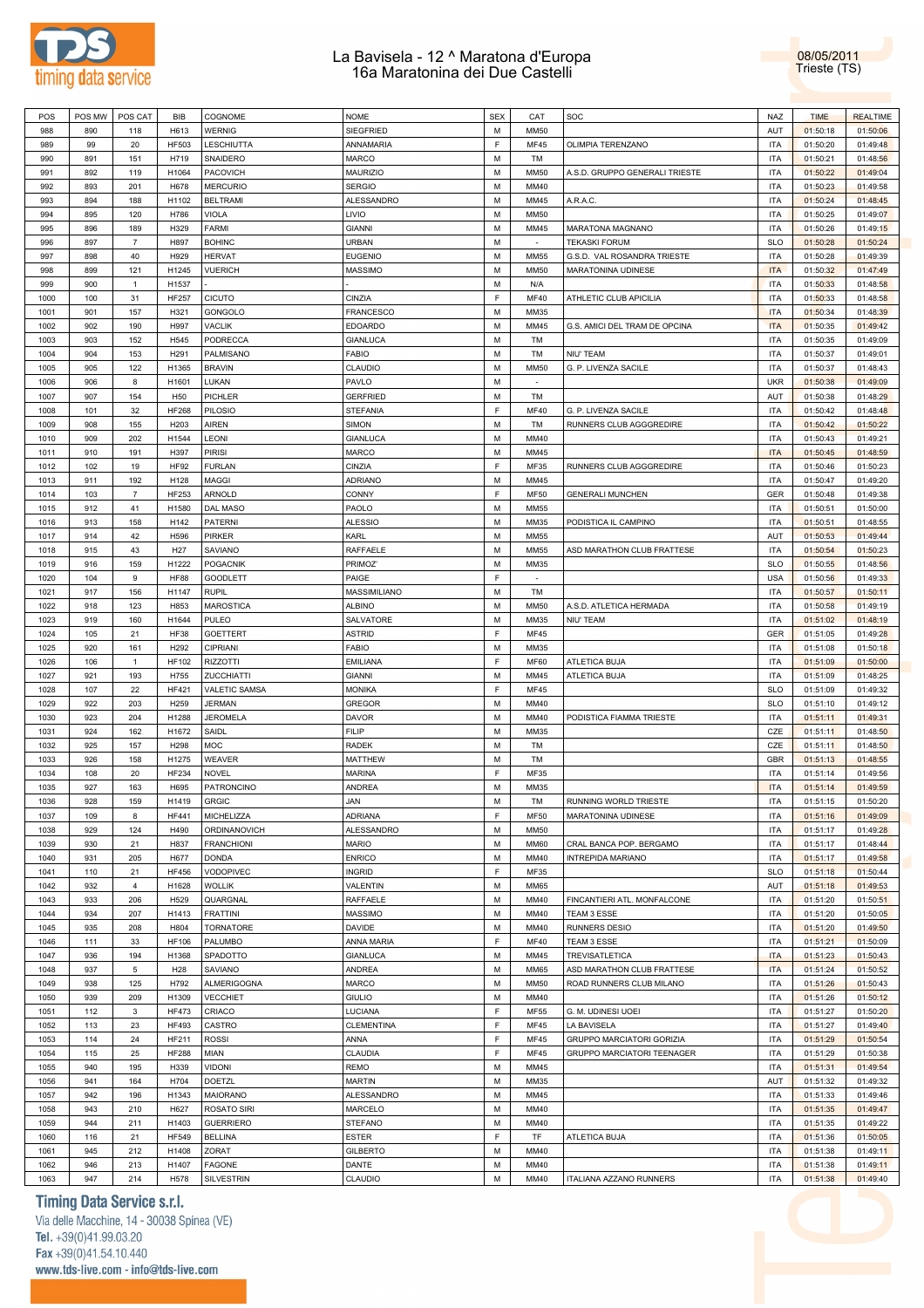



| POS  | POS MW | POS CAT |                 |                        | <b>NOME</b>       | <b>SEX</b> | CAT         |                                | <b>NAZ</b> |             |                 |
|------|--------|---------|-----------------|------------------------|-------------------|------------|-------------|--------------------------------|------------|-------------|-----------------|
|      |        |         | <b>BIB</b>      | COGNOME                |                   |            |             | SOC                            |            | <b>TIME</b> | <b>REALTIME</b> |
| 1064 | 117    | 26      | <b>HF110</b>    | DE CILLIA              | <b>ILARIA</b>     | F          | MF45        | ATLETICA BUJA                  | <b>ITA</b> | 01:51:40    | 01:50:31        |
| 1065 | 948    | 197     | H356            | CANTONI                | <b>ADRIANO</b>    | M          | MM45        | ASD PROST RUNNING TEAM         | <b>ITA</b> | 01:51:40    | 01:50:18        |
| 1066 | 949    | 126     | H639            | <b>VIAN</b>            | <b>VIRGINIO</b>   | M          | <b>MM50</b> | POL.BIANCAZZURRA PETTINELLI    | <b>ITA</b> | 01:51:41    | 01:50:22        |
|      |        |         |                 |                        |                   |            |             |                                |            |             |                 |
| 1067 | 950    | 215     | H851            | MAZZERO                | <b>DIEGO</b>      | M          | MM40        | G.S. JALMICCO ASD              | <b>ITA</b> | 01:51:43    | 01:50:57        |
| 1068 | 951    | 127     | H745            | CHINELLATO             | <b>REGINALDO</b>  | M          | <b>MM50</b> | POL.BIANCAZZURRA PETTINELLI    | <b>ITA</b> | 01:51:44    | 01:50:43        |
| 1069 | 952    | 216     | H1583           | <b>VICO</b>            | <b>WALTER</b>     | M          | MM40        |                                | <b>ITA</b> | 01:51:45    | 01:50:29        |
|      |        |         |                 |                        |                   |            |             |                                |            |             |                 |
| 1070 | 118    | 22      | <b>HF173</b>    | <b>SARTORI</b>         | SABINA            | F          | <b>TF</b>   |                                | <b>ITA</b> | 01:51:48    | 01:50:24        |
| 1071 | 119    | 23      | <b>HF582</b>    | <b>GREBLO</b>          | FRANCESCA         | F          | TF          |                                | <b>ITA</b> | 01:51:50    | 01:50:25        |
| 1072 | 953    | 217     | H742            | <b>IOB</b>             | <b>GABRIELE</b>   | M          | MM40        |                                | <b>ITA</b> | 01:51:51    | 01:49:48        |
|      |        |         |                 |                        |                   |            |             |                                |            |             |                 |
| 1073 | 954    | 198     | H95             | <b>TACCARI</b>         | <b>GIUSEPPE</b>   | M          | MM45        | <b>MARATHON TRIESTE</b>        | <b>ITA</b> | 01:51:52    | 01:51:11        |
| 1074 | 955    | 218     | H1466           | ANGELINI               | <b>MICHELE</b>    | M          | MM40        | LA BAVISELA                    | <b>ITA</b> | 01:51:53    | 01:50:15        |
| 1075 | 956    | 160     | H392            | <b>TONUTTI</b>         | <b>FILIPPO</b>    | M          | TM          |                                | <b>ITA</b> | 01:51:54    | 01:49:44        |
|      |        |         |                 |                        |                   |            |             |                                |            |             |                 |
| 1076 | 957    | 161     | H1577           | <b>MORGAN</b>          | <b>GIULIO</b>     | M          | TM          |                                | <b>ITA</b> | 01:51:54    | 01:50:52        |
| 1077 | 958    | 162     | H1391           | KON?URAT               | LUKA              | M          | TM          |                                | <b>CRO</b> | 01:51:55    | 01:50:45        |
| 1078 | 959    | 219     | H487            | PANDOLFO               | <b>MARCO</b>      | M          | MM40        |                                | <b>ITA</b> | 01:51:56    | 01:50:33        |
|      |        |         |                 |                        |                   |            |             |                                |            |             |                 |
| 1079 | 960    | 199     | H286            | <b>JANACH</b>          | SIEGHARD          | M          | MM45        |                                | AUT        | 01:51:57    | 01:49:45        |
| 1080 | 961    | 22      | H1061           | MONTECALVO             | RINALDO           | M          | <b>MM60</b> | A.S.D. GRUPPO GENERALI TRIESTE | <b>ITA</b> | 01:52:00    | 01:51:50        |
| 1081 | 962    | 44      | H838            | <b>LOCATELLI</b>       | ANGELO            | M          | <b>MM55</b> | CRAL BANCA POP. BERGAMO        | <b>ITA</b> | 01:52:00    | 01:50:56        |
|      |        |         |                 |                        |                   |            |             |                                |            |             |                 |
| 1082 | 963    | 220     | H <sub>53</sub> | <b>COMELLI</b>         | <b>STEFANO</b>    | M          | MM40        |                                | <b>ITA</b> | 01:52:01    | 01:49:20        |
| 1083 | 120    | 24      | <b>HF461</b>    | <b>CRISCI</b>          | <b>SARA</b>       | F          | TF          |                                | <b>ITA</b> | 01:52:03    | 01:51:22        |
| 1084 | 121    | 22      | <b>HF264</b>    | <b>MORSUT</b>          | <b>FRANCESCA</b>  | E          | MF35        |                                | <b>ITA</b> | 01:52:03    | 01:50:38        |
|      |        |         |                 |                        |                   |            |             |                                |            |             |                 |
| 1085 | 122    | 23      | <b>HF572</b>    | <b>GENZO</b>           | CLAUDIA           | F          | <b>MF35</b> |                                | <b>ITA</b> | 01:52:06    | 01:50:40        |
| 1086 | 964    | 163     | H1426           | <b>GIUNTINI</b>        | <b>ALBERTO</b>    | M          | TM          | PODISMO BUTTRIO                | <b>ITA</b> | 01:52:09    | 01:49:53        |
| 1087 | 965    | 200     | H1304           | <b>GALATI</b>          | PIETRO            | M          | MM45        | <b>MARATHON LEGNAGO</b>        | <b>ITA</b> | 01:52:10    | 01:51:18        |
|      |        |         |                 |                        |                   |            |             |                                |            |             |                 |
| 1088 | 123    | 25      | <b>HF451</b>    | <b>ARNOLD</b>          | <b>HANNAH</b>     | E          | TF          |                                | GBR        | 01:52:11    | 01:49:53        |
| 1089 | 124    | 34      | <b>HF571</b>    | <b>CECCHI</b>          | RAFFAELLA         | F          | <b>MF40</b> | C.AZ. FINCANTIERI WARTSILA IT. | <b>ITA</b> | 01:52:17    | 01:50:49        |
| 1090 | 966    | 201     | H1017           | <b>FARAGUNA</b>        | PAOLO             | M          | MM45        | <b>EVINRUDE</b>                | <b>ITA</b> | 01:52:17    | 01:52:08        |
|      |        |         |                 |                        |                   |            |             |                                |            |             |                 |
| 1091 | 967    | 45      | H902            | ZABRET                 | <b>JOZE</b>       | M          | <b>MM55</b> | <b>TEKASKI FORUM</b>           | <b>SLO</b> | 01:52:18    | 01:52:08        |
| 1092 | 125    | 24      | <b>HF457</b>    | <b>BAZZICHETTO</b>     | <b>MONICA</b>     | F          | MF35        |                                | <b>ITA</b> | 01:52:19    | 01:51:18        |
| 1093 | 968    | 46      | H1004           | <b>PRIBAC</b>          | <b>DARIO</b>      | M          | <b>MM55</b> | G.S. AMICI DEL TRAM DE OPCINA  | <b>ITA</b> | 01:52:21    | 01:51:22        |
|      |        |         |                 |                        |                   |            |             |                                |            |             |                 |
| 1094 | 969    | 23      | H1313           | <b>KROPFITSCH</b>      | <b>WOLFGANG</b>   | M          | <b>MM60</b> |                                | AUT        | 01:52:25    | 01:50:12        |
| 1095 | 970    | 165     | H1480           | <b>FONTANA</b>         | <b>FEDERICO</b>   | M          | MM35        |                                | <b>ITA</b> | 01:52:25    | 01:50:56        |
| 1096 | 126    | 27      | <b>HF244</b>    | <b>DRAGONI</b>         | PAOLA             | F          | MF45        | ATL. SESTINI                   | <b>ITA</b> | 01:52:29    | 01:51:50        |
|      |        |         |                 |                        |                   |            |             |                                |            |             |                 |
| 1097 | 971    | 6       | H870            | <b>LUCON</b>           | <b>SERGIO</b>     | M          | MM65        | GRUPPO MARCIATORI GORIZIA      | <b>ITA</b> | 01:52:29    | 01:51:59        |
| 1098 | 127    | 35      | <b>HF114</b>    | <b>SCHIAVUZZI</b>      | <b>FULVIA</b>     | F          | <b>MF40</b> | LA BAVISELA                    | <b>ITA</b> | 01:52:30    | 01:51:01        |
| 1099 | 972    | 202     | H697            | <b>GUERZONI</b>        | <b>MARCO</b>      | M          | MM45        | POLISPORTIVA CAMPOGALLIANO     | <b>ITA</b> | 01:52:33    | 01:50:44        |
|      |        |         |                 |                        |                   |            |             |                                |            |             |                 |
| 1100 | 973    | 164     | H137            | KADLEC                 | PAUL              | M          | TM          | <b>THK</b>                     | AUT        | 01:52:35    | 01:50:13        |
| 1101 | 974    | 203     | H149            | <b>RAMPAZZO</b>        | <b>FABRIZIO</b>   | M          | MM45        | LATIN MARATHON LOVERS          | <b>ITA</b> | 01:52:38    | 01:52:30        |
| 1102 | 975    | 165     | H <sub>52</sub> | GRANDE                 | <b>ANTONIO</b>    | M          | TM          | ATLETICA VENAFRO               | <b>ITA</b> | 01:52:40    | 01:52:32        |
| 1103 | 128    | 36      | <b>HF86</b>     | ZIRTI                  | SILVIA            | F          | <b>MF40</b> | <b>ESSETRE RUNNING</b>         | <b>ITA</b> | 01:52:41    | 01:51:09        |
|      |        |         |                 |                        |                   |            |             |                                |            |             |                 |
| 1104 | 976    | 47      | H1287           | `ARABON                | <b>BOJAN</b>      | M          | <b>MM55</b> |                                | <b>SLO</b> | 01:52:42    | 01:52:22        |
| 1105 | 977    | 166     | H1370           | CETTOLO                | <b>MAURO</b>      | M          | TM          |                                | <b>ITA</b> | 01:52:43    | 01:50:02        |
| 1106 | 978    | 221     | H158            | <b>GOBBO</b>           | <b>MASSIMO</b>    | M          | MM40        |                                | <b>ITA</b> | 01:52:45    | 01:51:27        |
|      |        |         |                 |                        |                   |            |             |                                |            |             |                 |
| 1107 | 979    | 222     | H701            | <b>SIMONETTI</b>       | <b>GIOVANNI</b>   | M          | MM40        | AMATORI LIBERTAS CARNIA        | <b>ITA</b> | 01:52:45    | 01:51:05        |
| 1108 | 980    | 223     | H1524           | <b>GIANNOTTA</b>       | <b>STEFANO</b>    | M          | MM40        |                                | <b>ITA</b> | 01:52:47    | 01:51:15        |
| 1109 | 981    | 204     | H17             | <b>PLASSER</b>         | <b>WOLFGANG</b>   | M          | MM45        | <b>GENERALI AUSTRIA</b>        | AUT        | 01:52:48    | 01:52:37        |
|      |        |         |                 |                        |                   |            |             |                                |            |             |                 |
| 1110 | 982    | 205     | H595            | PALUMBO                | <b>MARCO</b>      | M          | MM45        | A.S. MEDITERRANEA              | <b>ITA</b> | 01:52:51    | 01:51:25        |
| 1111 | 983    | 206     | H105            | <b>MAURI</b>           | <b>MORRIS</b>     | M          | MM45        | ATLETICA INSIEL TRIESTE        | <b>ITA</b> | 01:52:52    | 01:52:06        |
| 1112 | 984    | 128     | H188            | <b>TERENZONI</b>       | LUIGI             | M          | MM50        | ATLETICA LUNIGIANA             | ITA        | 01:52:53    | 01:51:01        |
|      |        |         |                 |                        |                   |            |             |                                |            |             |                 |
| 1113 | 129    | 37      | <b>HF217</b>    | LAZZARI                | CRISTIANA         | F          | <b>MF40</b> | ITALIANA AZZANO RUNNERS        | <b>ITA</b> | 01:52:54    | 01:51:32        |
| 1114 | 985    | 166     | H505            | <b>ROTH</b>            | <b>BERND</b>      | M          | MM35        |                                | AUT        | 01:52:55    | 01:50:40        |
| 1115 | 130    | 26      | <b>HF207</b>    | SVEJDA                 | <b>MICHAELA</b>   | F          | <b>TF</b>   |                                | AUT        | 01:52:55    | 01:50:41        |
|      |        |         |                 |                        |                   |            |             |                                |            |             |                 |
| 1116 | 986    | 129     | H74             | <b>HOLLAUF</b>         | GÜNTHER           | M          | <b>MM50</b> |                                | AUT        | 01:52:57    | 01:51:59        |
| 1117 | 987    | 130     | H1209           | CALDERARI DI PALAZZOLO | PAOLO             | M          | <b>MM50</b> |                                | <b>ITA</b> | 01:52:58    | 01:51:31        |
| 1118 | 988    | 224     | H1631           | VATTA                  | <b>RICCARDO</b>   | M          | MM40        |                                | <b>ITA</b> | 01:53:00    | 01:52:08        |
|      |        |         |                 |                        |                   |            |             |                                |            |             |                 |
| 1119 | 989    | 225     | H500            | <b>ROBLEGG</b>         | <b>LUCIO</b>      | M          | MM40        |                                | <b>ITA</b> | 01:53:05    | 01:52:01        |
| 1120 | 990    | 167     | H275            | <b>MOIOLI</b>          | <b>UMBERTO</b>    | M          | TM          |                                | <b>ITA</b> | 01:53:07    | 01:51:32        |
| 1121 | 991    | 207     | H1496           | ANSELMI                | <b>GIOACCHINO</b> | M          | MM45        |                                | <b>ITA</b> | 01:53:07    | 01:51:53        |
|      |        |         |                 |                        |                   |            |             |                                |            |             |                 |
| 1122 | 992    | 208     | H1030           | MAGGI                  | CLAUDIO           | M          | MM45        |                                | <b>ITA</b> | 01:53:09    | 01:50:49        |
| 1123 | 993    | 48      | H1589           | <b>JANICEK</b>         | JOSEF             | M          | <b>MM55</b> | GENERALI REPUBBLICA CECA       | <b>CZE</b> | 01:53:10    | 01:52:18        |
| 1124 | 994    | 209     | H1104           | <b>CHRIST</b>          | <b>ANTONIO</b>    | M          | MM45        | G. M. UDINESI UOEI             | <b>ITA</b> | 01:53:11    | 01:50:33        |
|      |        |         |                 |                        |                   |            |             |                                |            |             |                 |
| 1125 | 995    | 168     | H1630           | DANEU                  | <b>JAURIJ</b>     | M          | TM          |                                | <b>ITA</b> | 01:53:11    | 01:51:06        |
| 1126 | 996    | 131     | H497            | <b>NYARY</b>           | <b>GYORGY</b>     | M          | <b>MM50</b> |                                | <b>HUN</b> | 01:53:12    | 01:52:46        |
| 1127 | 997    | 167     | H363            | COLONNELLO             | <b>MAURIZIO</b>   | M          | MM35        |                                | <b>ITA</b> | 01:53:14    | 01:51:03        |
|      |        |         |                 |                        |                   |            |             |                                |            |             |                 |
| 1128 | 131    | 25      | <b>HF175</b>    | MERLUZZI               | ANNA              | F          | MF35        |                                | <b>ITA</b> | 01:53:14    | 01:51:00        |
| 1129 | 132    | 27      | <b>HF32</b>     | WINKLER                | ANTONIA           | F          | TF          |                                | AUT        | 01:53:14    | 01:51:16        |
| 1130 | 998    | 169     | H760            | AICHHOLZER             | <b>BERNARD</b>    | M          | TM          |                                | AUT        | 01:53:14    | 01:51:16        |
|      |        |         |                 |                        |                   |            |             |                                |            |             |                 |
| 1131 | 133    | 28      | <b>HF524</b>    | <b>XODO</b>            | SERENA            | F          | <b>TF</b>   |                                | <b>ITA</b> | 01:53:16    | 01:51:02        |
| 1132 | 999    | 168     | H250            | <b>MARCHESAN</b>       | <b>FABIO</b>      | M          | MM35        | FINCANTIERI ATL. MONFALCONE    | <b>ITA</b> | 01:53:19    | 01:51:34        |
| 1133 | 1000   | 226     | H1486           | MOZETIC'               | <b>ROBERT</b>     | M          | MM40        |                                | SLO        | 01:53:20    | 01:52:27        |
|      |        |         |                 |                        |                   |            |             |                                |            |             |                 |
| 1134 | 1001   | 210     | H710            | <b>GRASSI</b>          | <b>FABRIZIO</b>   | M          | MM45        |                                | <b>ITA</b> | 01:53:21    | 01:52:25        |
| 1135 | 134    | 9       | <b>HF367</b>    | CALZI                  | NELLY             | E          | <b>MF50</b> | G.S. AMICI DEL TRAM DE OPCINA  | <b>ITA</b> | 01:53:23    | 01:53:04        |
| 1136 | 135    | 26      | <b>HF516</b>    | <b>SUBER</b>           | VALENTINA         | F          | MF35        |                                | <b>ITA</b> | 01:53:23    | 01:51:35        |
|      | 1002   |         |                 |                        |                   | M          |             |                                | <b>ITA</b> |             |                 |
| 1137 |        | 170     | H1247           | <b>STURMA</b>          | <b>IVAN</b>       |            | TM          | MARATONINA UDINESE             |            | 01:53:24    | 01:50:41        |
| 1138 | 1003   | 211     | H533            | MARIZZA                | <b>EDI</b>        | M          | MM45        |                                | <b>ITA</b> | 01:53:25    | 01:51:38        |
| 1139 | 1004   | 132     | H1459           | <b>ROTA</b>            | SANDRO            | М          | <b>MM50</b> |                                | <b>ITA</b> | 01:53:26    | 01:51:25        |

## **Timing Data Service s.r.l.**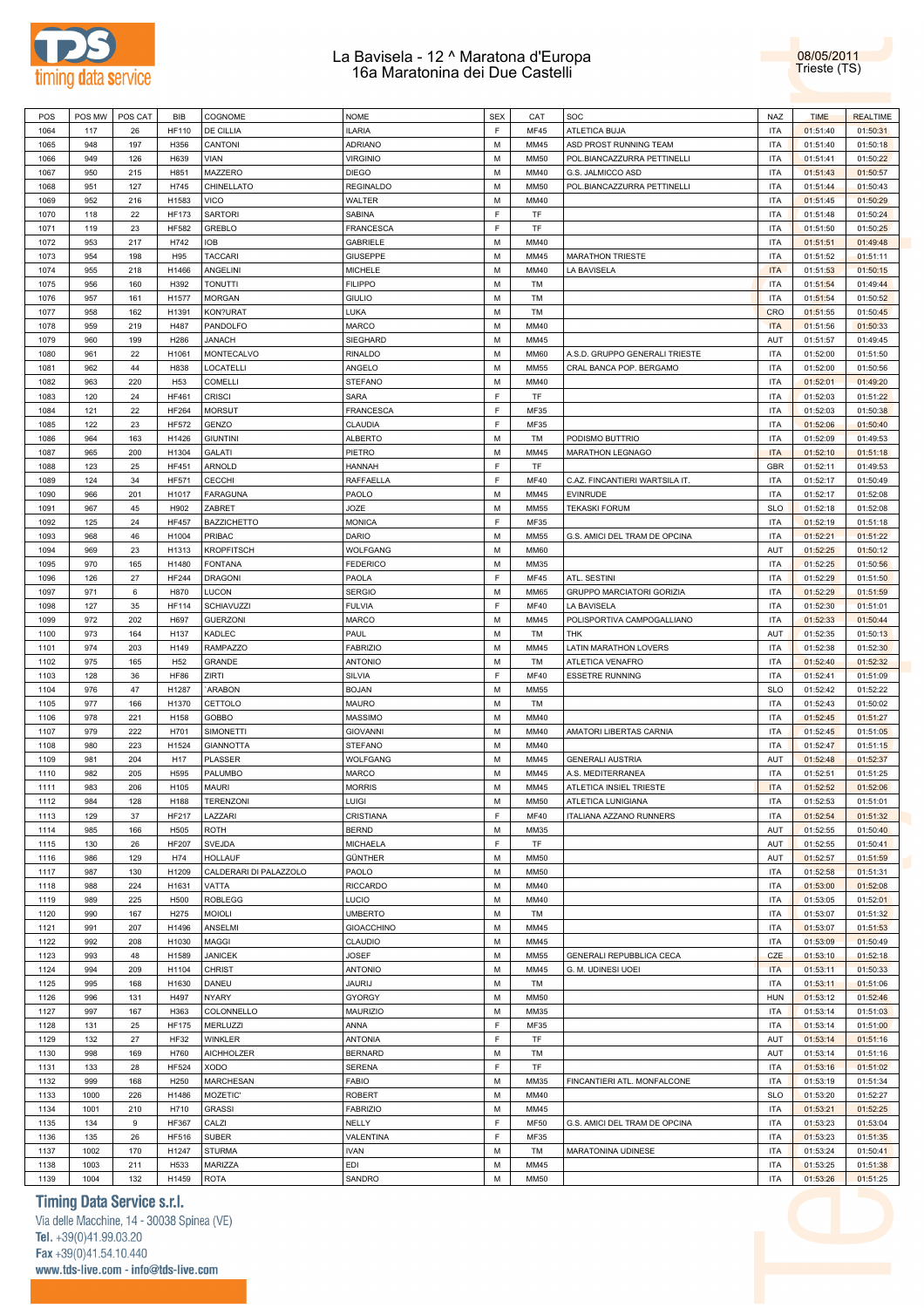



| POS  | POS MW | POS CAT        | BIB          | COGNOME             | <b>NOME</b>          | <b>SEX</b> | CAT         | SOC                            | <b>NAZ</b> | <b>TIME</b> | <b>REALTIME</b> |
|------|--------|----------------|--------------|---------------------|----------------------|------------|-------------|--------------------------------|------------|-------------|-----------------|
| 1140 | 1005   | 212            | H663         | <b>FRANCESCHINA</b> | <b>DARIO LUIGI</b>   | M          | MM45        |                                | <b>ITA</b> | 01:53:27    | 01:51:27        |
|      |        |                |              |                     |                      |            |             |                                |            |             |                 |
| 1141 | 1006   | 133            | H354         | <b>CENCIG</b>       | <b>NICOLA</b>        | M          | <b>MM50</b> | ASD PROST RUNNING TEAM         | <b>ITA</b> | 01:53:27    | 01:52:09        |
| 1142 | 1007   | $\overline{7}$ | H352         | LUCIN               | LUIGI                | M          | <b>MM65</b> | G.S. FRAVEGGIO                 | <b>ITA</b> | 01:53:30    | 01:52:22        |
| 1143 | 1008   | 213            | H404         | KOVIC               | <b>IGOR</b>          | M          | MM45        |                                | <b>SLO</b> | 01:53:30    | 01:51:41        |
| 1144 | 1009   | 227            | H1395        | NIEMIZ              | <b>GIOVANNI</b>      | M          | MM40        |                                | <b>ITA</b> | 01:53:31    | 01:52:21        |
| 1145 | 136    | 27             | <b>HF258</b> | <b>FORNASARO</b>    | <b>GIORGIA</b>       | E          | MF35        | G.S. AMICI DEL TRAM DE OPCINA  | <b>ITA</b> | 01:53:33    | 01:52:04        |
|      |        |                |              |                     |                      |            |             |                                |            |             |                 |
| 1146 | 1010   | 214            | H64          | <b>FACCIN</b>       | <b>STEFANO</b>       | M          | MM45        | HAPPY RUNNER CLUB              | <b>ITA</b> | 01:53:34    | 01:52:06        |
| 1147 | 1011   | 228            | H98          | <b>BENEDETTI</b>    | <b>GERMANO</b>       | M          | MM40        | ATL. SAN MARTINO COOP CASARSA  | <b>ITA</b> | 01:53:34    | 01:53:04        |
| 1148 | 137    | 10             | HF212        | CAU                 | <b>MARIA ROSARIA</b> | E          | <b>MF50</b> | <b>GS RUNNERS CAGLIARI</b>     | <b>ITA</b> | 01:53:38    | 01:52:38        |
| 1149 | 1012   | 134            | H956         | <b>REPA</b>         | <b>ROBERTO</b>       | M          | <b>MM50</b> | LA BAVISELA                    | <b>ITA</b> | 01:53:39    | 01:51:32        |
|      |        |                |              |                     |                      | M          |             |                                |            |             |                 |
| 1150 | 1013   | 229            | H1333        | <b>MORAS</b>        | <b>ROBERTO</b>       |            | MM40        |                                | <b>ITA</b> | 01:53:39    | 01:52:35        |
| 1151 | 138    | 28             | HF513        | <b>TONERO</b>       | <b>MICHELA</b>       | E          | <b>MF45</b> | GRUPPO SPORTIVO NATISONE       | <b>ITA</b> | 01:53:39    | 01:52:43        |
| 1152 | 1014   | 215            | H1596        | <b>EGARESE</b>      | LUCA                 | M          | MM45        |                                | <b>ITA</b> | 01:53:40    | 01:51:34        |
| 1153 | 1015   | 216            | H1270        | <b>FUCCARO</b>      | <b>ALESSANDRO</b>    | M          | MM45        | PODISTICA FIAMMA TRIESTE       | <b>ITA</b> | 01:53:41    | 01:52:05        |
| 1154 | 1016   | 171            | H1557        | MILELLA             | <b>ANDREA</b>        | M          | <b>TM</b>   |                                | <b>ITA</b> | 01:53:42    | 01:52:15        |
|      |        |                |              |                     |                      |            |             |                                |            |             |                 |
| 1155 | 1017   | 49             | H87          | <b>MORRONE</b>      | <b>ANDREA</b>        | M          | MM55        | ASS. DILETTANTIST BARIMARATONA | <b>ITA</b> | 01:53:43    | 01:52:47        |
| 1156 | 1018   | 24             | H350         | LONGO               | <b>GIULIO</b>        | M          | <b>MM60</b> | G.S. AMICI DEL TRAM DE OPCINA  | <b>ITA</b> | 01:53:44    | 01:52:37        |
| 1157 | 1019   | 135            | H779         | <b>GOSTISA</b>      | <b>JOZE</b>          | M          | <b>MM50</b> | K BEVKE                        | <b>SLO</b> | 01:53:45    | 01:52:21        |
| 1158 | 1020   | 169            | H1485        | LEGISA              | PAOLO                | M          | MM35        |                                | <b>SLO</b> | 01:53:46    | 01:52:52        |
| 1159 | 139    | 38             | <b>HF168</b> | <b>DATZINGER</b>    | <b>ANDREA</b>        | E          | <b>MF40</b> |                                | AUT        | 01:53:49    | 01:52:24        |
|      |        |                |              |                     |                      |            |             |                                |            |             |                 |
| 1160 | 1021   | 217            | H749         | PANTALEO            | <b>GIACOMO</b>       | M          | MM45        | A.S.D. POD. PONTELUNGO BOLOGNA | <b>ITA</b> | 01:53:49    | 01:52:28        |
| 1161 | 140    | 29             | <b>HF576</b> | <b>MILOSEVIC</b>    | <b>IVANA</b>         | E          | TF          | RSD ULJANIK PULA               | CRO        | 01:53:49    | 01:53:33        |
| 1162 | 1022   | 230            | H931         | <b>LIPPOLIS</b>     | <b>ROBERTO</b>       | M          | MM40        | G.S.D. VAL ROSANDRA TRIESTE    | <b>ITA</b> | 01:53:50    | 01:52:38        |
| 1163 | 1023   | 218            | H861         | TACCHETTI BLASI     | <b>ALVARO</b>        | M          | MM45        | ASD ATLETICA AMATORI VELLETRI  | <b>ITA</b> | 01:53:51    | 01:53:07        |
| 1164 | 141    | 29             | <b>HF279</b> | <b>DEMARIA</b>      | ALESSANDRA           | E          | <b>MF45</b> | A.S.D. POD. PONTELUNGO BOLOGNA | <b>ITA</b> | 01:53:51    | 01:52:30        |
|      |        |                |              |                     |                      |            |             |                                |            |             |                 |
| 1165 | 1024   | 50             | H362         | PAGNUTTI            | <b>GIANCARLO</b>     | M          | MM55        | ATLETICA BUJA                  | <b>ITA</b> | 01:53:53    | 01:51:40        |
| 1166 | 142    | 30             | <b>HF130</b> | KANALEC             | <b>TANJA</b>         | E          | TF          |                                | <b>SLO</b> | 01:53:54    | 01:51:50        |
| 1167 | 1025   | 136            | H407         | <b>COMELLI</b>      | LUCIANO              | M          | <b>MM50</b> | <b>EVINRUDE</b>                | <b>ITA</b> | 01:53:54    | 01:52:13        |
| 1168 | 1026   | 219            | H479         | <b>GELMI</b>        | <b>GIORGIO</b>       | M          | MM45        | PODISMO BUTTRIO                | <b>ITA</b> | 01:53:58    | 01:52:22        |
|      |        |                |              | <b>BOZIC</b>        |                      | M          |             |                                |            |             |                 |
| 1169 | 1027   | 231            | H1232        |                     | <b>ROBERT</b>        |            | MM40        |                                | <b>SLO</b> | 01:54:00    | 01:52:50        |
| 1170 | 1028   | 232            | H1231        | <b>HLEDE</b>        | KLAUDIJ              | M          | MM40        |                                | <b>SLO</b> | 01:54:00    | 01:52:50        |
| 1171 | 1029   | 51             | H170         | KOSTR               | MATIJA               | M          | MM55        |                                | <b>SLO</b> | 01:54:04    | 01:53:01        |
| 1172 | 143    | 28             | <b>HF579</b> | VERDEL              | VANJA                | F          | MF35        |                                | <b>SLO</b> | 01:54:08    | 01:53:10        |
| 1173 | 144    | 29             | <b>HF405</b> | <b>GIASSI</b>       | MARTA                | E          | MF35        | <b>MARATHON TRIESTE</b>        | <b>ITA</b> | 01:54:10    | 01:53:22        |
|      |        |                |              |                     |                      | M          |             |                                |            |             |                 |
| 1174 | 1030   | 8              | H1278        | DE FILIPPI          | ERMANNO              |            | <b>MM65</b> | GINNASTICA COMENSE 1872        | <b>ITA</b> | 01:54:10    | 01:53:19        |
| 1175 | 1031   | 137            | H1529        | FASSETTA            | ALESSANDRO           | M          | <b>MM50</b> |                                | <b>ITA</b> | 01:54:14    | 01:53:04        |
| 1176 | 1032   | 172            | H991         | <b>BRIZZI</b>       | GIANLUCA LEONARDO    | M          | TM          | AMICI DEL TRAM DI OPCINA       | <b>ITA</b> | 01:54:17    | 01:53:40        |
| 1177 | 1033   | 173            | H150         | <b>TEFERA DIRO</b>  | <b>GULILAT</b>       | M          | TM          |                                | ETH        | 01:54:20    | 01:52:20        |
| 1178 | 1034   | 138            | H1016        | <b>BIVIANO</b>      | <b>GIACOMO</b>       | M          | <b>MM50</b> |                                | <b>ITA</b> | 01:54:22    | 01:53:42        |
|      |        |                |              |                     |                      | M          |             |                                | <b>ITA</b> |             |                 |
| 1179 | 1035   | 170            | H615         | <b>PERESSUTTI</b>   | <b>GABRIELE</b>      |            | MM35        | NIU' TEAM                      |            | 01:54:24    | 01:51:40        |
| 1180 | 145    | $\mathbf{1}$   | <b>HF554</b> | LONGO               | MADDALENA            | E          | JF          | PENTATLETICA                   | <b>ITA</b> | 01:54:30    | 01:52:18        |
| 1181 | 1036   | 233            | H1394        | <b>SICCO</b>        | <b>GIACOMO</b>       | M          | MM40        | ATLETICA DOLCE NORD-EST        | <b>ITA</b> | 01:54:31    | 01:53:49        |
| 1182 | 1037   | 220            | H1656        | <b>FURLANETTO</b>   | <b>GIULIO</b>        | M          | MM45        | PENTA SPORT TRIESTE            | <b>ITA</b> | 01:54:32    | 01:52:33        |
| 1183 | 1038   | 52             | H1361        | <b>DESINANO</b>     | LORENZO              | M          | <b>MM55</b> |                                | <b>ITA</b> | 01:54:33    | 01:53:40        |
|      |        |                |              |                     |                      | M          |             | A.S.D. PAVANELLO               |            |             |                 |
| 1184 | 1039   | 174            | H358         | <b>ERCOLINO</b>     | <b>CRISTIAN</b>      |            | TM          |                                | <b>ITA</b> | 01:54:45    | 01:52:04        |
| 1185 | 1040   | 53             | H882         | <b>ERCOLINO</b>     | <b>TOBIA</b>         | M          | <b>MM55</b> | A.S.D. PAVANELLO               | <b>ITA</b> | 01:54:45    | 01:52:08        |
| 1186 | 1041   | 175            | H360         | ZANARDO             | <b>GIANLUIGI</b>     | M          | TM          | A.S.D. PAVANELLO               | <b>ITA</b> | 01:54:45    | 01:52:07        |
| 1187 | 1042   | 234            | H248         | <b>GIRALDI</b>      | <b>GIANFRANCO</b>    | M          | <b>MM40</b> |                                | <b>ITA</b> | 01:54:49    | 01:52:30        |
| 1188 | 1043   | 139            | H91          | ANTIGA              | <b>GIANLUIGI</b>     | M          | <b>MM50</b> |                                | <b>ITA</b> | 01:54:51    | 01:52:43        |
|      |        |                |              |                     |                      |            |             |                                |            |             |                 |
| 1189 | 1044   | 235            | H754         | DE LOSA             | <b>MICHELE</b>       | M          | MM40        | ATLETICA BUJA                  | <b>ITA</b> | 01:54:53    | 01:52:09        |
| 1190 | 146    | 30             | <b>HF437</b> | DELFRATE            | <b>BEATRICE</b>      | E          | <b>MF45</b> | MARATONINA UDINESE             | <b>ITA</b> | 01:54:55    | 01:52:47        |
| 1191 | 1045   | 221            | H1433        | SERBELLONI          | CARLO                | M          | MM45        |                                | <b>ITA</b> | 01:54:56    | 01:53:39        |
| 1192 | 1046   | 25             | H1011        | <b>FORNASARI</b>    | <b>FULVIO</b>        | M          | <b>MM60</b> | G.S. AMICI DEL TRAM DE OPCINA  | <b>ITA</b> | 01:54:56    | 01:54:46        |
| 1193 | 1047   | 222            | H1353        | <b>RIPOSATI</b>     | <b>DOMENICO</b>      | M          | MM45        | <b>TREVISATLETICA</b>          | <b>ITA</b> | 01:54:58    | 01:54:39        |
|      |        |                |              |                     |                      |            |             |                                |            |             |                 |
| 1194 | 1048   | 236            | H1334        | <b>BORELLA</b>      | PIERO                | M          | MM40        | <b>TREVISATLETICA</b>          | <b>ITA</b> | 01:54:58    | 01:54:37        |
| 1195 | 1049   | 140            | H816         | <b>MICHELUTTI</b>   | <b>GIORGIO</b>       | M          | <b>MM50</b> | G. S. ALPINI UDINE             | <b>ITA</b> | 01:55:04    | 01:52:26        |
| 1196 | 1050   | 176            | H614         | <b>BROSOLO</b>      | MANUEL               | M          | TM          | NIU' TEAM                      | <b>ITA</b> | 01:55:04    | 01:54:05        |
| 1197 | 1051   | 171            | H1227        | MONAI               | <b>DENIS</b>         | M          | MM35        | MARATONINA UDINESE             | <b>ITA</b> | 01:55:04    | 01:52:22        |
| 1198 | 1052   | 237            | H109         | DIAZ                | <b>ANTONIO</b>       | M          | MM40        |                                | <b>ESP</b> | 01:55:05    | 01:54:04        |
|      |        |                |              |                     |                      |            |             |                                |            |             |                 |
| 1199 | 1053   | 172            | H1622        | PADOVAN             | <b>IGOR</b>          | M          | MM35        |                                | <b>ITA</b> | 01:55:06    | 01:53:28        |
| 1200 | 1054   | 177            | H1279        | <b>GUSTIN</b>       | <b>MARTIN</b>        | M          | TM          | LA BAVISELA                    | <b>ITA</b> | 01:55:08    | 01:52:42        |
| 1201 | 1055   | 178            | H723         | MARZANO             | <b>ANTONIO</b>       | M          | TM          |                                | <b>ITA</b> | 01:55:09    | 01:53:32        |
| 1202 | 147    | 31             | <b>HF517</b> | <b>GORASSINI</b>    | <b>FRANCESCA</b>     | E          | <b>MF45</b> | PODISMO BUTTRIO                | <b>ITA</b> | 01:55:09    | 01:52:21        |
|      |        |                |              |                     |                      | M          |             |                                | <b>SLO</b> |             |                 |
| 1203 | 1056   | 26             | H832         | OHNJEC              | <b>FRANCI</b>        |            | <b>MM60</b> |                                |            | 01:55:10    | 01:54:24        |
| 1204 | 148    | 30             | <b>HF426</b> | <b>FRASCA</b>       | DANIELA              | E          | MF35        | ROAD RUNNERS CLUB MILANO       | <b>ITA</b> | 01:55:12    | 01:53:36        |
| 1205 | 149    | 31             | HF165        | LAMONACA            | <b>DEBORA</b>        | E          | MF35        |                                | <b>ITA</b> | 01:55:15    | 01:55:00        |
| 1206 | 1057   | 141            | H895         | <b>BALABANIC</b>    | PAVLE                | M          | <b>MM50</b> | <b>TEKASKI FORUM</b>           | <b>SLO</b> | 01:55:20    | 01:53:26        |
| 1207 | 1058   | 54             | H1249        | <b>STRUZZO</b>      | <b>PIERLUIGI</b>     | M          | <b>MM55</b> | MARATONINA UDINESE             | <b>ITA</b> | 01:55:20    | 01:53:38        |
|      |        |                |              |                     | <b>MAURO</b>         | M          |             |                                |            |             |                 |
| 1208 | 1059   | 238            | H501         | <b>ROGANTIN</b>     |                      |            | MM40        | G.S. AMICI DEL TRAM DE OPCINA  | <b>ITA</b> | 01:55:21    | 01:54:39        |
| 1209 | 1060   | 223            | H966         | <b>RUSSO</b>        | <b>STEFANO</b>       | M          | MM45        | LA BAVISELA                    | <b>ITA</b> | 01:55:28    | 01:53:36        |
| 1210 | 1061   | 224            | H1643        | <b>TONDELLI</b>     | ARTURO               | M          | MM45        |                                | <b>ITA</b> | 01:55:30    | 01:52:58        |
| 1211 | 150    | 31             | <b>HF454</b> | ZILLIO              | LISA                 | E          | TF          |                                | <b>ITA</b> | 01:55:30    | 01:53:47        |
|      |        |                |              |                     |                      | M          | MM35        |                                | <b>ITA</b> |             |                 |
| 1212 | 1062   | 173            | H526         | DE CORTI            | <b>ROBERTO</b>       |            |             |                                |            | 01:55:30    | 01:54:02        |
| 1213 | 1063   | 174            | H217         | <b>ESPOSITO</b>     | DAVID                | M          | MM35        | G.S. SAN GIACOMO               | <b>ITA</b> | 01:55:32    | 01:53:00        |
| 1214 | 1064   | 239            | H1025        | <b>PUNTEL</b>       | DANIELE              | M          | MM40        |                                | <b>ITA</b> | 01:55:34    | 01:54:17        |
| 1215 | 151    | $\overline{4}$ | HF351        | KATUNAR             | ORNELLA              | E          | <b>MF55</b> | LA BAVISELA                    | <b>ITA</b> | 01:55:35    | 01:54:33        |

## **Timing Data Service s.r.l.**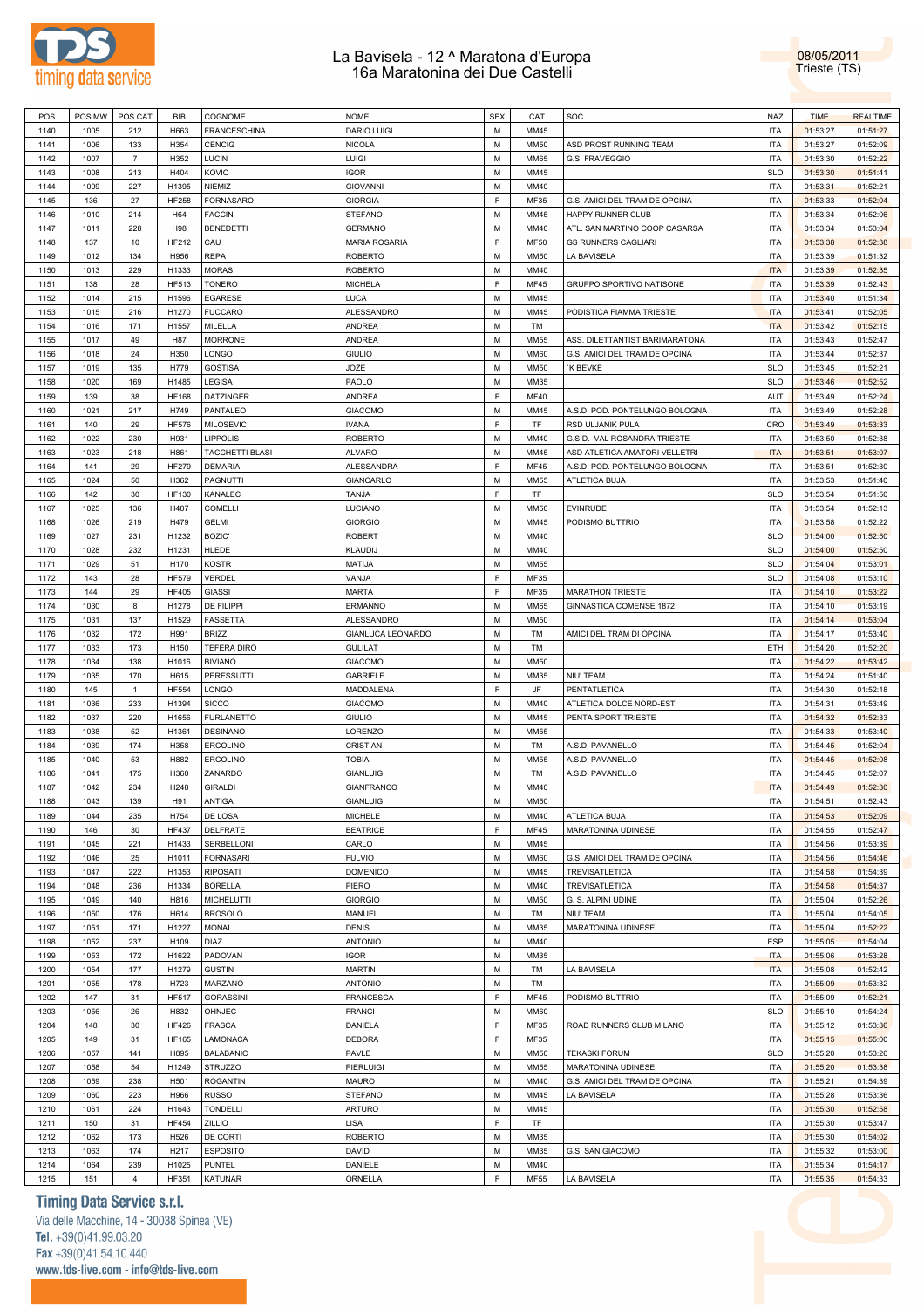



| POS  | POS MW | POS CAT        | BIB              | COGNOME           | <b>NOME</b>       | <b>SEX</b> | CAT         | SOC                           | <b>NAZ</b> | <b>TIME</b> | <b>REALTIME</b> |
|------|--------|----------------|------------------|-------------------|-------------------|------------|-------------|-------------------------------|------------|-------------|-----------------|
| 1216 | 1065   | 179            | H1263            | <b>DURACKOVIC</b> | <b>DAMIR</b>      | M          | TM          |                               | <b>SLO</b> | 01:55:36    | 01:53:28        |
| 1217 | 152    | 32             | <b>HF387</b>     | <b>RUZZA</b>      | <b>MICHELA</b>    | F          | MF35        |                               | <b>ITA</b> | 01:55:38    | 01:54:35        |
|      |        |                |                  |                   |                   | M          |             |                               |            |             |                 |
| 1218 | 1066   | 180            | H1374            | ZANINI            | ANDREA            |            | TM          |                               | <b>ITA</b> | 01:55:38    | 01:54:45        |
| 1219 | 1067   | 181            | H847             | LAGHI             | <b>RODOLFO</b>    | M          | TM          | RUNNING WORLD TRIESTE         | <b>ITA</b> | 01:55:39    | 01:53:11        |
| 1220 | 1068   | 240            | H359             | ZAFFALON          | <b>ALBERTO</b>    | М          | MM40        | A.S.D. PAVANELLO              | <b>ITA</b> | 01:55:40    | 01:53:00        |
| 1221 | 153    | 32             | <b>HF237</b>     | PIRKER            | <b>MARTINA</b>    | F          | TF          |                               | AUT        | 01:55:44    | 01:54:35        |
| 1222 | 154    | 39             | <b>HF501</b>     | <b>BRELIH</b>     | MARTINA           | F          | <b>MF40</b> |                               | <b>SLO</b> | 01:55:59    | 01:54:51        |
| 1223 | 155    | 40             | HF242            | POVSE             | <b>METKA</b>      | F          | <b>MF40</b> |                               | <b>SLO</b> | 01:56:00    | 01:54:09        |
| 1224 | 1069   | 55             | H717             | <b>SKRLJ</b>      | <b>FRANC</b>      | M          | <b>MM55</b> | SD HITRE NOGE SENOZECE        | <b>SLO</b> | 01:56:00    | 01:53:50        |
| 1225 | 1070   | 182            | H645             | <b>ADAMI</b>      | LUCA              | M          | TM          |                               | <b>ITA</b> | 01:56:01    | 01:54:14        |
| 1226 | 1071   | 56             | H1632            | <b>BERGLES</b>    | FRANZ             | M          | <b>MM55</b> | KAFFEE " ALT-EGGENBERG"       | <b>AUT</b> | 01:56:04    | 01:53:36        |
| 1227 | 1072   | 183            | H1293            | DI MEO            | <b>NICOLA</b>     | M          |             |                               | <b>ITA</b> | 01:56:05    |                 |
|      |        |                |                  |                   |                   |            | TM          |                               |            |             | 01:54:23        |
| 1228 | 1073   | 142            | H1358            | <b>LIOTTA</b>     | <b>GIUSEPPE</b>   | M          | <b>MM50</b> | LIBERTAS UDINE                | <b>ITA</b> | 01:56:05    | 01:53:43        |
| 1229 | 1074   | 143            | H1663            | WALCHER           | <b>HEINRICH</b>   | M          | <b>MM50</b> |                               | <b>AUT</b> | 01:56:07    | 01:53:41        |
| 1230 | 156    | 11             | <b>HF404</b>     | <b>RUSTJA</b>     | SABINE            | F          | <b>MF50</b> | <b>ATLETICA TRIESTE</b>       | <b>ITA</b> | 01:56:07    | 01:55:51        |
| 1231 | 1075   | 184            | H83              | <b>VITIELLO</b>   | <b>FEDERICO</b>   | M          | TM          |                               | <b>ITA</b> | 01:56:09    | 01:55:11        |
| 1232 | 1076   | 144            | H30              | <b>MAURI</b>      | <b>ROBERTO</b>    | М          | <b>MM50</b> |                               | <b>ITA</b> | 01:56:11    | 01:54:37        |
| 1233 | 157    | 32             | <b>HF409</b>     | <b>BUROLO</b>     | <b>GABRIELLA</b>  | F          | <b>MF45</b> | EVINRUDE                      | <b>ITA</b> | 01:56:13    | 01:54:24        |
| 1234 | 1077   | 225            | H909             | DAPELO            | DAVIDE            | М          | MM45        | <b>MARATHON TRIESTE</b>       | <b>ITA</b> | 01:56:15    | 01:55:19        |
| 1235 | 1078   | $\overline{2}$ | H1028            | POLI              | <b>RUGGERO</b>    | M          | MM70        | LA BAVISELA                   | <b>ITA</b> | 01:56:19    | 01:55:22        |
|      |        |                |                  |                   |                   | M          |             |                               |            |             |                 |
| 1236 | 1079   | 27             | H351             | NOBIL LANZARINI   | AMADEO            |            | <b>MM60</b> | ATLETICA BUJA                 | <b>ITA</b> | 01:56:22    | 01:53:26        |
| 1237 | 158    | 5              | <b>HF541</b>     | CAINERO           | LILIANA           | F          | <b>MF55</b> | G. M. UDINESI UOEI            | <b>ITA</b> | 01:56:22    | 01:55:08        |
| 1238 | 1080   | 241            | H690             | <b>AZZOLIN</b>    | MAURO             | M          | MM40        | G.S. SAN GIACOMO              | <b>ITA</b> | 01:56:23    | 01:55:04        |
| 1239 | 1081   | 145            | H548             | <b>BERTON</b>     | GIUSEPPE          | M          | <b>MM50</b> | CRAL OC CONEGLIANO            | <b>ITA</b> | 01:56:26    | 01:54:17        |
| 1240 | 159    | 6              | HF348            | <b>BANDEL</b>     | <b>DORA</b>       | F          | <b>MF55</b> | LA BAVISELA                   | <b>ITA</b> | 01:56:27    | 01:54:40        |
| 1241 | 1082   | 57             | H658             | PELLUCCO          | <b>RENZO</b>      | M          | <b>MM55</b> |                               | <b>ITA</b> | 01:56:30    | 01:56:21        |
| 1242 | 1083   | 226            | H826             | <b>TOFFOLI</b>    | STEFANO           | M          | MM45        | SCUOLA DI MARATONA VITTORIO V | <b>ITA</b> | 01:56:32    | 01:54:34        |
| 1243 | 1084   | 58             | H1505            | VASSILA'          | ALESSANDRO        | M          | <b>MM55</b> | G.S. AMICI DEL TRAM DE OPCINA | <b>ITA</b> | 01:56:33    | 01:55:17        |
| 1244 | 1085   | 227            | H1105            | <b>VENICA</b>     | ALESSANDRO        | М          | MM45        | G. M. UDINESI UOEI            | <b>ITA</b> | 01:56:34    | 01:53:56        |
| 1245 | 1086   | 242            | H65              | <b>SCHMIDT</b>    | CHRISTIAN         | M          | MM40        |                               | AUT        | 01:56:35    | 01:54:30        |
|      |        |                |                  |                   |                   |            |             |                               |            |             |                 |
| 1246 | 1087   | 185            | H558             | CARBONI           | <b>ENRICO</b>     | М          | TM          |                               | <b>ITA</b> | 01:56:38    | 01:54:09        |
| 1247 | 1088   | 186            | H608             | SCODELLER         | SIMONE            | M          | TM          |                               | ITA        | 01:56:39    | 01:54:21        |
| 1248 | 160    | 33             | <b>HF182</b>     | CALLIGARO         | <b>MARGHERITA</b> | F          | <b>MF45</b> | <b>KEEP MOVING</b>            | <b>ITA</b> | 01:56:40    | 01:55:15        |
| 1249 | 1089   | 175            | H782             | VELIKANJE         | <b>BOGDAN</b>     | M          | MM35        |                               | <b>SLO</b> | 01:56:42    | 01:54:23        |
| 1250 | 1090   | 243            | H781             | PELLIS            | MITJA             | M          | MM40        |                               | <b>SLO</b> | 01:56:45    | 01:54:27        |
| 1251 | 161    | 12             | <b>HF546</b>     | VASSILA'          | RAFFAELLA         | F          | <b>MF50</b> | G.S. AMICI DEL TRAM DE OPCINA | <b>ITA</b> | 01:56:46    | 01:55:30        |
| 1252 | 1091   | 3              | H1259            | <b>BUCOVAZ</b>    | <b>MARIO</b>      | M          | <b>MM70</b> | GRUPPO SPORTIVO NATISONE      | <b>ITA</b> | 01:56:48    | 01:54:33        |
|      |        |                |                  |                   |                   |            |             |                               |            |             |                 |
|      |        |                |                  |                   |                   |            |             |                               |            |             |                 |
| 1253 | 1092   | 187            | H1260            | <b>BUCOVAZ</b>    | DANIEL            | M          | TM          |                               | <b>ITA</b> | 01:56:49    | 01:54:33        |
| 1254 | 1093   | 228            | H289             | <b>MARTIN</b>     | <b>FABIO</b>      | M          | MM45        |                               | <b>ITA</b> | 01:56:51    | 01:55:33        |
| 1255 | 1094   | 229            | H958             | <b>FORLEO</b>     | <b>VINCENZO</b>   | M          | MM45        | LA BAVISELA                   | <b>ITA</b> | 01:56:51    | 01:55:21        |
| 1256 | 1095   | 230            | H1258            | CADEL             | <b>ROBERTO</b>    | M          | MM45        |                               | <b>ITA</b> | 01:56:52    | 01:54:27        |
| 1257 | 1096   | 244            | H1217            | KAHLHAMMER        | <b>ULRICH</b>     | M          | MM40        | SCHWIMMACTIVCLUB              | AUT        | 01:56:52    | 01:54:29        |
| 1258 | 1097   | 245            | H1229            | KAMPEL            | <b>ALFRED</b>     | М          | MM40        | <b>SCHWIMMACTIVCLUB</b>       | AUT        | 01:56:53    | 01:54:29        |
| 1259 | 162    | 33             | <b>HF481</b>     | <b>HAJEK</b>      | SABINE            | F          | TF          | <b>GENERALI AUSTRIA</b>       | AUT        | 01:56:54    | 01:54:25        |
| 1260 | 1098   | 246            | H1625            | <b>PONTIERI</b>   | ETTORE            | М          | MM40        |                               | ITA        | 01:56:56    | 01:54:42        |
| 1261 | 1099   | 231            | H97              | AVANZINI          | ANDREA            | М          | MM45        | MARATHON LEGNAGO              | ITA        | 01:56:57    | 01:55:43        |
| 1262 | 163    | 33             | <b>HF193</b>     | GANGL             | ANDREA            | F          | MF35        |                               | AUT        | 01:56:57    | 01:55:27        |
|      |        |                |                  |                   |                   | F          |             |                               |            |             |                 |
| 1263 | 164    | 34             | <b>HF292</b>     | TASSAN MAZZOCCO   | <b>BARBARA</b>    |            | MF35        |                               | <b>ITA</b> | 01:57:02    | 01:55:20        |
| 1264 | 165    | 41             | <b>HF39</b>      | PALMANO           | SABRINA           | E          | MF40        |                               | <b>ITA</b> | 01:57:04    | 01:54:23        |
| 1265 | 1100   | 9              | H1254            | <b>MARANGON</b>   | SILVANO           | M          | <b>MM65</b> | AMATORI ATL.CHIRIGNAGO        | <b>ITA</b> | 01:57:06    | 01:55:32        |
| 1266 | 1101   | 176            | H1219            | DELLA NEGRA       | <b>MASSIMO</b>    | M          | MM35        |                               | <b>ITA</b> | 01:57:11    | 01:56:17        |
| 1267 | 166    | 34             | HF430            | <b>BRUSON</b>     | SIMONA            | F          | <b>TF</b>   |                               | <b>ITA</b> | 01:57:11    | 01:56:18        |
| 1268 | 1102   | 232            | H1176            | <b>RAVEDONI</b>   | LUCIO             | М          | MM45        |                               | <b>ITA</b> | 01:57:12    | 01:55:00        |
| 1269 | 1103   | 233            | H1175            | <b>MILANESE</b>   | GIANCARLO         | M          | MM45        |                               | <b>ITA</b> | 01:57:12    | 01:55:00        |
| 1270 | 167    | $\overline{7}$ | <b>HF580</b>     | VALICH            | TIZIANA           | F          | <b>MF55</b> | PENTA SPORT TRIESTE           | <b>ITA</b> | 01:57:14    | 01:56:58        |
| 1271 | 1104   | 188            | H1024            | DE ANDREA         | ALESSANDRO        | М          | TM          |                               | <b>ITA</b> | 01:57:15    | 01:54:52        |
| 1272 | 168    | 42             | <b>HF309</b>     | PAULITTI          | SONIA             | F          | <b>MF40</b> |                               | <b>ITA</b> | 01:57:15    | 01:55:35        |
|      |        |                |                  |                   |                   | F          | TF          |                               |            |             |                 |
| 1273 | 169    | 35             | HF310            | PAULITTI          | <b>MICHELA</b>    |            |             |                               | <b>ITA</b> | 01:57:17    | 01:55:36        |
| 1274 | 1105   | 146            | H580             | <b>MAION</b>      | <b>RODOLFO</b>    | М          | <b>MM50</b> | AMATORI LIBERTAS CARNIA       | <b>ITA</b> | 01:57:18    | 01:56:20        |
| 1275 | 1106   | 247            | H249             | COLPO             | <b>FRANCESCO</b>  | M          | MM40        |                               | <b>ITA</b> | 01:57:20    | 01:54:18        |
| 1276 | 1107   | 248            | H1535            | <b>BENVENUTI</b>  | MAURO             | М          | MM40        |                               | <b>ITA</b> | 01:57:21    | 01:54:18        |
| 1277 | 1108   | 147            | H1010            | CORETTI           | <b>FAUSTO</b>     | M          | <b>MM50</b> | G.S. AMICI DEL TRAM DE OPCINA | <b>ITA</b> | 01:57:22    | 01:56:33        |
| 1278 | 170    | 36             | <b>HF267</b>     | <b>SCIACCA</b>    | <b>MARTA</b>      | F          | TF          |                               | <b>ITA</b> | 01:57:22    | 01:56:30        |
| 1279 | 1109   | 234            | H1146            | ZANGRANDO         | LEONARDO          | M          | MM45        | <b>MARATHON TRIESTE</b>       | <b>ITA</b> | 01:57:24    | 01:56:10        |
| 1280 | 1110   | 189            | H287             | POPOVIC           | <b>MARKO</b>      | M          | TM          |                               | SRB        | 01:57:26    | 01:55:18        |
| 1281 | 1111   | 190            | H303             | <b>MLADENOVIC</b> | VLATKO            | M          | TM          |                               | SRB        | 01:57:27    | 01:55:19        |
| 1282 | 1112   | 249            | H1381            | ALBEGGIANI        | <b>GIORGIO</b>    | М          | MM40        | C.U.S. UDINE                  | <b>ITA</b> | 01:57:27    | 01:56:16        |
|      |        |                |                  |                   |                   |            |             |                               |            |             |                 |
| 1283 | 1113   | 235            | H380             | <b>BONIFACIO</b>  | STEFANO           | M          | MM45        | POOL SPORT TRIESTE            | <b>ITA</b> | 01:57:32    | 01:57:18        |
| 1284 | 1114   | 177            | H <sub>214</sub> | DE castro         | SABINO            | М          | MM35        |                               | <b>ITA</b> | 01:57:32    | 01:55:54        |
| 1285 | 1115   | 59             | H139             | ZAMPEDRI          | ERNESTO           | M          | <b>MM55</b> | ROAD RUNNERS CLUB MILANO      | <b>ITA</b> | 01:57:34    | 01:55:58        |
| 1286 | 171    | 34             | HF250            | CASSANI           | DONATELLA         | F          | <b>MF45</b> |                               | <b>ITA</b> | 01:57:35    | 01:56:15        |
| 1287 | 172    | 43             | <b>HF147</b>     | FASANO            | TIZIANA           | F          | <b>MF40</b> | MARATONA MAGNANO              | <b>ITA</b> | 01:57:39    | 01:56:28        |
| 1288 | 1116   | 191            | H300             | <b>TOMASEK</b>    | <b>RADEK</b>      | М          | TM          | LIBERECKE GAZELY              | CZE        | 01:57:39    | 01:55:19        |
| 1289 | 173    | 35             | <b>HF438</b>     | <b>DORIGO</b>     | <b>FABRICIA</b>   | F          | <b>MF45</b> | MARATONINA UDINESE            | <b>ITA</b> | 01:57:41    | 01:55:00        |
| 1290 | 174    | 36             | HF433            | PARAVAN           | CLAUDIA           | F          | MF45        | MARATONINA UDINESE            | <b>ITA</b> | 01:57:41    | 01:55:00        |

## **Timing Data Service s.r.l.**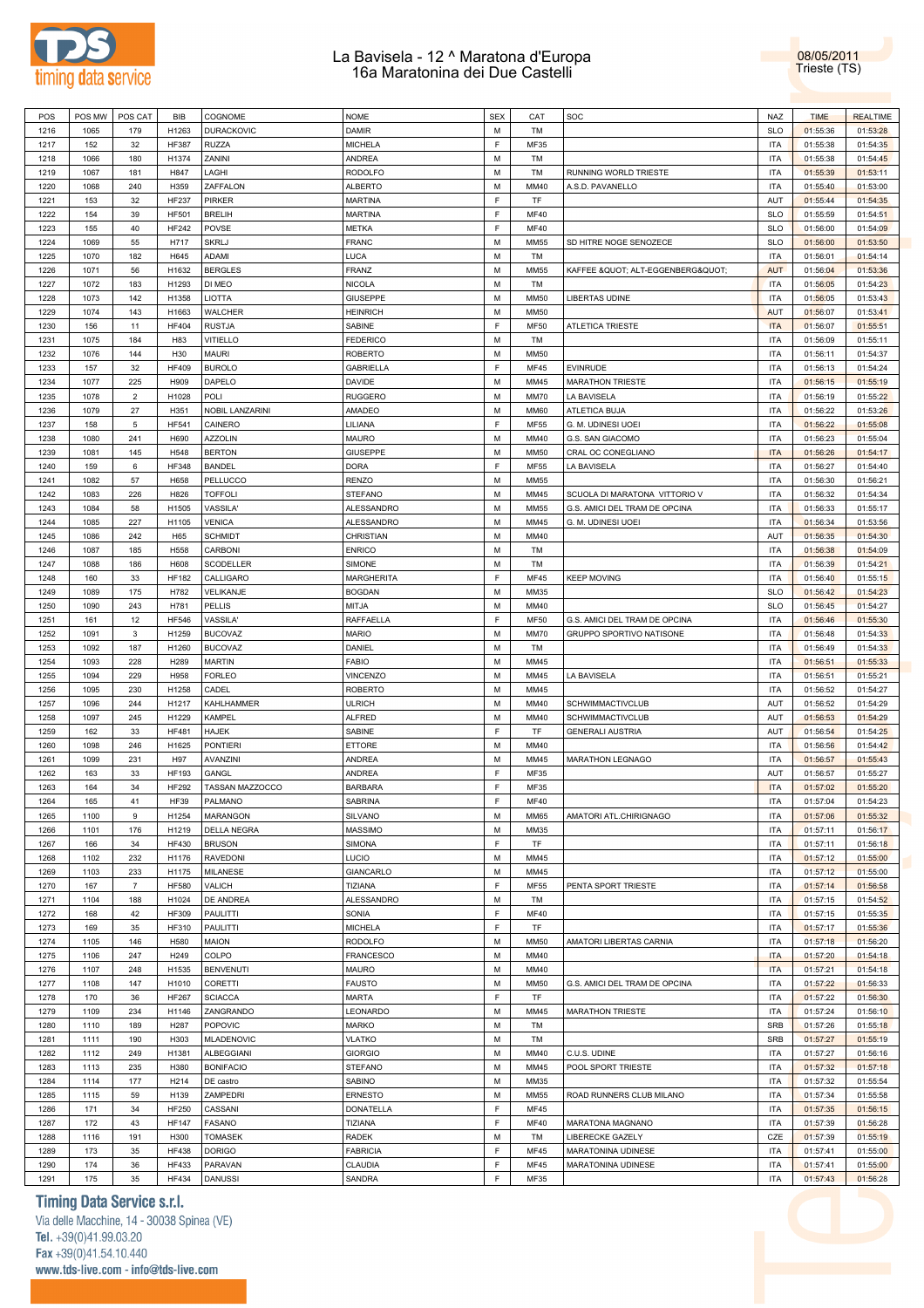



| POS  | POS MW | POS CAT     | <b>BIB</b>      | COGNOME             | $\sf{NOME}$     | <b>SEX</b> | CAT         | SOC                            | <b>NAZ</b> | <b>TIME</b> | <b>REALTIME</b> |
|------|--------|-------------|-----------------|---------------------|-----------------|------------|-------------|--------------------------------|------------|-------------|-----------------|
| 1292 | 1117   | 236         | H1214           | <b>DEROSSI</b>      | <b>ANTONIO</b>  | M          | MM45        |                                | <b>ITA</b> | 01:57:44    | 01:56:25        |
| 1293 | 1118   | 178         | H199            | SPADOTTO            | <b>ROBERTO</b>  | M          | MM35        | RUNNERS CLUB AGGGREDIRE        | <b>ITA</b> | 01:57:46    | 01:55:57        |
|      |        |             |                 | PARO                | <b>GIORGIO</b>  | M          |             |                                | <b>ITA</b> |             |                 |
| 1294 | 1119   | 237         | H185            |                     |                 |            | MM45        | RUNNERS CLUB AGGGREDIRE        |            | 01:57:49    | 01:56:00        |
| 1295 | 176    | 13          | <b>HF485</b>    | <b>JANIBA</b>       | <b>BRIGITTE</b> | F          | <b>MF50</b> | <b>GENERALI AUSTRIA</b>        | AUT        | 01:57:49    | 01:55:21        |
| 1296 | 1120   | 179         | H1600           | MERSECCHI           | <b>MARCO</b>    | M          | MM35        |                                | <b>ITA</b> | 01:57:49    | 01:56:13        |
|      |        |             |                 |                     |                 |            |             |                                |            |             |                 |
| 1297 | 1121   | 60          | H278            | LONARDI             | Luigi           | M          | MM55        | G.P.GARGAGNAGO                 | <b>ITA</b> | 01:57:50    | 01:55:57        |
| 1298 | 1122   | 192         | H1481           | <b>BORTOLATO</b>    | <b>TOMMASO</b>  | M          | TM          | WARTSILA FINCANTIERI           | <b>ITA</b> | 01:57:50    | 01:56:31        |
| 1299 | 1123   | 180         | H179            | <b>UGOLINI</b>      | EMANUELE        | M          | MM35        | GRUPPO PODISTICO GARGAGNAGO    | <b>ITA</b> | 01:57:51    | 01:55:59        |
| 1300 | 1124   | 61          | H1451           | <b>MARCHETTI</b>    | <b>ORAZIO</b>   | M          | MM55        | ASD AMATORI PODISMO BENEVENTO  | <b>ITA</b> |             |                 |
|      |        |             |                 |                     |                 |            |             |                                |            | 01:57:56    | 01:55:36        |
| 1301 | 1125   | 238         | H884            | <b>MOSETTI</b>      | <b>FLAVIO</b>   | M          | MM45        |                                | <b>ITA</b> | 01:57:59    | 01:56:58        |
| 1302 | 1126   | 148         | H874            | PENZO               | <b>DIEGO</b>    | M          | <b>MM50</b> | ATHLETIC CLUB APICILIA         | <b>ITA</b> | 01:57:59    | 01:55:45        |
| 1303 | 1127   |             | H216            | DE BIASI            | <b>GIUSEPPE</b> | М          | TM          | G.S. SAN GIACOMO               | ITA        |             |                 |
|      |        | 193         |                 |                     |                 |            |             |                                |            | 01:58:01    | 01:55:30        |
| 1304 | 1128   | 62          | H943            | <b>BRUNI</b>        | LIVIO           | M          | MM55        | G.S.D. VAL ROSANDRA TRIESTE    | ITA        | 01:58:03    | 01:57:13        |
| 1305 | 1129   | 239         | H90             | <b>ALBERER</b>      | <b>GERHARD</b>  | М          | MM45        |                                | <b>AUT</b> | 01:58:06    | 01:55:49        |
| 1306 | 1130   | 149         | H <sub>55</sub> | <b>PESTA</b>        | WOLFGANG        | M          | MM50        |                                | <b>AUT</b> | 01:58:07    | 01:54:57        |
|      |        |             |                 |                     |                 |            |             |                                |            |             |                 |
| 1307 | 1131   | 240         | H138            | <b>BERTAZZOLI</b>   | <b>MASSIMO</b>  | M          | MM45        | CASTELLO RUNNING               | ITA        | 01:58:08    | 01:57:03        |
| 1308 | 1132   | 241         | H428            | KULLE               | <b>ANDREAS</b>  | M          | MM45        |                                | AUT        | 01:58:09    | 01:55:59        |
| 1309 | 177    | 37          | <b>HF121</b>    | <b>TAYLOR</b>       | JEMIMA          | F          | <b>MF45</b> |                                | <b>GBR</b> | 01:58:12    | 01:55:36        |
|      |        |             |                 |                     |                 |            |             |                                |            |             |                 |
| 1310 | 178    | 38          | <b>HF358</b>    | <b>SUTEJ</b>        | <b>MAJA</b>     | F          | MF45        | LA BAVISELA                    | <b>ITA</b> | 01:58:12    | 01:56:23        |
| 1311 | 1133   | 250         | H263            | <b>MALATO</b>       | UGO             | M          | MM40        |                                | <b>ITA</b> | 01:58:13    | 01:55:35        |
| 1312 | 1134   | 242         | H262            | <b>FRANZOI</b>      | <b>IVANO</b>    | M          | MM45        |                                | <b>ITA</b> | 01:58:14    | 01:55:37        |
|      |        |             |                 |                     |                 |            |             |                                |            |             |                 |
| 1313 | 179    | 39          | <b>HF162</b>    | <b>VIDMAR ZORIC</b> | <b>IRENA</b>    | F          | <b>MF45</b> |                                | <b>SLO</b> | 01:58:14    | 01:56:11        |
| 1314 | 180    | 44          | HF263           | <b>MARTINI</b>      | <b>GUDRUN</b>   | F          | <b>MF40</b> |                                | GER        | 01:58:16    | 01:56:43        |
| 1315 | 1135   | 63          | H1364           | CALABRESE           | <b>MASSIMO</b>  | М          | MM55        |                                | <b>ITA</b> | 01:58:17    | 01:56:47        |
|      |        |             |                 |                     |                 |            |             |                                |            |             |                 |
| 1316 | 1136   | 181         | H378            | <b>UGOLINI</b>      | ALESSANDRO      | M          | MM35        |                                | <b>ITA</b> | 01:58:17    | 01:55:30        |
| 1317 | 1137   | 28          | H840            | <b>MONTI</b>        | <b>MARCO</b>    | M          | <b>MM60</b> | CRAL BANCA POP. BERGAMO        | <b>ITA</b> | 01:58:17    | 01:55:45        |
| 1318 | 181    | 45          | <b>HF567</b>    | <b>DILLICH</b>      | DANIELA         | F          | <b>MF40</b> | LA BAVISELA                    | <b>ITA</b> | 01:58:18    | 01:56:48        |
|      |        |             |                 |                     |                 |            |             |                                |            |             |                 |
| 1319 | 1138   | 243         | H961            | <b>SECHI</b>        | MASSIMILIANO    | М          | MM45        | LA BAVISELA                    | <b>ITA</b> | 01:58:19    | 01:56:02        |
| 1320 | 182    | 37          | <b>HF239</b>    | PIOVESANA           | KATIA           | F          | TF          | G. P. LIVENZA SACILE           | <b>ITA</b> | 01:58:20    | 01:56:21        |
| 1321 | 183    | 46          | <b>HF266</b>    | <b>FEDRI</b>        | <b>BARBARA</b>  | F          | <b>MF40</b> | NIU' TEAM                      | <b>ITA</b> | 01:58:20    | 01:56:40        |
|      |        |             |                 |                     |                 |            |             |                                |            |             |                 |
| 1322 | 1139   | 244         | H922            | <b>BOLANAZ</b>      | PAOLO           | M          | MM45        | G.S.D. VAL ROSANDRA TRIESTE    | <b>ITA</b> | 01:58:21    | 01:57:27        |
| 1323 | 1140   | 29          | H1069           | <b>RICAMO</b>       | <b>BRUNO</b>    | M          | MM60        | A.S.D. GRUPPO GENERALI TRIESTE | ITA        | 01:58:26    | 01:56:36        |
| 1324 | 1141   | 150         | H89             | <b>KLAMMER</b>      | PETER           | M          | MM50        |                                | AUT        | 01:58:30    | 01:56:13        |
|      |        |             |                 |                     |                 |            |             |                                |            |             |                 |
| 1325 | 1142   | 182         | H632            | PERALES GOMEZ       | NÉSTOR          | M          | MM35        |                                | ESP        | 01:58:32    | 01:56:42        |
| 1326 | 184    | 36          | <b>HF249</b>    | PONS GRAU           | VANESSA         | F          | MF35        |                                | ESP        | 01:58:32    | 01:56:42        |
| 1327 | 1143   | 245         | H904            | <b>MENIN</b>        | <b>ALDO</b>     | M          | MM45        |                                | <b>ITA</b> | 01:58:33    | 01:58:12        |
|      |        |             |                 |                     |                 |            |             |                                |            |             |                 |
| 1328 | 185    | 47          | 2123            | PASSERI             | <b>ISABELLA</b> | F          | <b>MF40</b> |                                | <b>ITA</b> | 01:58:35    | 01:56:53        |
| 1329 | 186    | 37          | <b>HF101</b>    | <b>FEDERICI</b>     | CHIARA          | F          | MF35        | FINCANTIERI ATL. MONFALCONE    | <b>ITA</b> | 01:58:36    | 01:58:08        |
| 1330 | 1144   | 10          | H962            | VALLES              | MARCO           | M          | MM65        | LA BAVISELA                    | <b>ITA</b> | 01:58:38    | 01:57:19        |
| 1331 | 187    | 38          | <b>HF350</b>    | JUGOVAC             | <b>BARBARA</b>  | F          | MF35        | LA BAVISELA                    | <b>ITA</b> |             |                 |
|      |        |             |                 |                     |                 |            |             |                                |            | 01:58:38    | 01:57:04        |
| 1332 | 1145   | 151         | H1291           | DE COLLE            | FRANCO          | M          | <b>MM50</b> |                                | <b>ITA</b> | 01:58:38    | 01:57:15        |
| 1333 | 188    | 40          | <b>HF77</b>     | MOSQUERA RIVAS      | <b>EMERITA</b>  | F          | <b>MF45</b> |                                | COL        | 01:58:43    | 01:57:47        |
| 1334 | 189    | 39          | <b>HF62</b>     | CANALAZ             | <b>BELINDA</b>  | F          | MF35        | NIU' TEAM                      | <b>ITA</b> | 01:58:45    | 01:58:20        |
|      |        |             |                 |                     |                 |            |             |                                |            |             |                 |
| 1335 | 1146   | 152         | H780            | <b>PENSO</b>        | PAOLO           | М          | <b>MM50</b> | POL.BIANCAZZURRA PETTINELLI    | <b>ITA</b> | 01:58:50    | 01:57:52        |
| 1336 | 1147   | 183         | H1149           | DE CHIARA           | <b>ANTONIO</b>  | M          | MM35        |                                | <b>ITA</b> | 01:58:51    | 01:56:38        |
| 1337 | 1148   | 184         | H49             | <b>GRABNER</b>      | <b>MARTIN</b>   | М          | MM35        | <b>BSG INFINEON</b>            | AUT        | 01:58:54    | 01:56:45        |
|      |        |             |                 |                     |                 |            |             |                                |            |             |                 |
| 1338 | 1149   | 246         | H1454           | <b>BURSICH</b>      | <b>DAVOR</b>    | M          | MM45        |                                | <b>ITA</b> | 01:58:56    | 01:58:06        |
| 1339 | 1150   | 30          | H1113           | <b>NONINI</b>       | CLAUDIO         | M          | <b>MM60</b> | G. M. UDINESI UOEI             | <b>ITA</b> | 01:58:57    | 01:58:12        |
| 1340 | 190    | 40          | <b>HF542</b>    | <b>RUBERTO</b>      | ROMINA          | F.         | MF35        | LA BAVISELA                    | <b>ITA</b> | 01:58:59    | 01:57:33        |
|      |        |             |                 |                     |                 |            |             |                                |            |             |                 |
| 1341 | 1151   | 247         | H1087           | <b>VIDOVICH</b>     | <b>ILVIO</b>    | М          | MM45        | A.S.D. GRUPPO GENERALI TRIESTE | <b>ITA</b> | 01:58:59    | 01:57:46        |
| 1342 | 191    | $\mathbf 2$ | <b>HF502</b>    | <b>GIROTTO</b>      | <b>GIORGIA</b>  | F          | SF          | C.U.S. TRIESTE                 | <b>ITA</b> | 01:58:59    | 01:57:16        |
| 1343 | 192    | 41          | <b>HF265</b>    | <b>KNOWLES</b>      | KATHRYN         | F          | MF35        | A.S.D. POD. PONTELUNGO BOLOGNA | <b>ITA</b> | 01:59:01    | 01:57:40        |
|      |        |             |                 |                     |                 |            |             |                                |            |             |                 |
| 1344 | 1152   | 31          | H1097           | <b>HENDRIKSEN</b>   | <b>HENK</b>     | M          | <b>MM60</b> | <b>GENERALI NEDERLAND</b>      | <b>NED</b> | 01:59:01    | 01:57:04        |
| 1345 | 1153   | 248         | H1171           | <b>CENDRON</b>      | <b>ROBERT</b>   | M          | MM45        | MONTELLO RUNNERS CLUB          | <b>ITA</b> | 01:59:02    | 01:56:48        |
| 1346 | 1154   | 64          | H560            | <b>JOVANOVIC</b>    | MILOVAN         | M          | MM55        | HITRE NOGE                     | <b>SLO</b> | 01:59:02    | 01:57:14        |
|      |        |             |                 |                     |                 |            |             |                                |            |             |                 |
| 1347 | 1155   | 249         | H1546           | <b>SEVERINI</b>     | CLAUDIO         | M          | MM45        | <b>ATLETICA TRIESTE</b>        | <b>ITA</b> | 01:59:04    | 01:56:58        |
| 1348 | 193    | 8           | <b>HF395</b>    | <b>FURIAN</b>       | <b>TERESA</b>   | F          | <b>MF55</b> | G. M. UDINESI UOEI             | <b>ITA</b> | 01:59:05    | 01:57:16        |
| 1349 | 194    | 41          | HF349           | RASPAOLO            | LUCIA           | F          | <b>MF45</b> | LA BAVISELA                    | <b>ITA</b> | 01:59:06    | 01:57:38        |
|      |        |             |                 |                     |                 |            |             |                                |            |             |                 |
| 1350 | 195    | 48          | <b>HF153</b>    | ZUZIC               | SUZANA          | F          | <b>MF40</b> |                                | CRO        | 01:59:09    | 01:56:47        |
| 1351 | 196    | 49          | <b>HF90</b>     | <b>SERENA</b>       | SONIA           | F          | <b>MF40</b> | PERCORRERE IL SILE             | <b>ITA</b> | 01:59:12    | 01:56:20        |
| 1352 | 1156   | 250         | H647            | <b>DIETMAR</b>      | <b>MUSI</b>     | M          | MM45        |                                | <b>AUT</b> | 01:59:16    | 01:57:11        |
|      |        |             |                 |                     |                 |            |             |                                |            |             |                 |
| 1353 | 1157   | 251         | H430            | <b>NALON</b>        | ROBERTO         | M          | MM40        |                                | <b>ITA</b> | 01:59:17    | 01:57:55        |
| 1354 | 1158   | 153         | H855            | VITTI               | <b>AUGUSTO</b>  | M          | MM50        | A.S.D. ATLETICA HERMADA        | <b>ITA</b> | 01:59:19    | 01:57:42        |
| 1355 | 1159   | 154         | H1330           | <b>GASPARINI</b>    | PAOLO           | M          | MM50        | C.U.S. TRIESTE                 | <b>ITA</b> | 01:59:20    | 01:57:37        |
|      |        |             |                 |                     |                 |            |             |                                |            |             |                 |
| 1356 | 1160   | 251         | H1553           | ARCESE              | ALESSANDRO      | M          | MM45        | GRUPPO MARCIATORI TEENAGER     | <b>ITA</b> | 01:59:22    | 01:58:24        |
| 1357 | 197    | 50          | <b>HF525</b>    | LIVA                | PATRIZIA ROSA   | F          | <b>MF40</b> | GRUPPO MARCIATORI GORIZIA      | <b>ITA</b> | 01:59:24    | 01:58:23        |
| 1358 | 198    | 42          | <b>HF410</b>    | <b>BURGHER</b>      | ARIANNA         | F          | MF45        | EVINRUDE                       | <b>ITA</b> | 01:59:25    | 01:57:36        |
|      |        |             | H1230           | <b>USAJ</b>         | ALES            |            |             |                                | <b>SLO</b> |             |                 |
| 1359 | 1161   | 252         |                 |                     |                 | M          | MM45        |                                |            | 01:59:27    | 01:58:17        |
| 1360 | 1162   | 65          | H1264           | GALASSINI           | <b>GABRIELE</b> | M          | MM55        |                                | <b>ITA</b> | 01:59:28    | 01:58:04        |
| 1361 | 199    | 42          | <b>HF447</b>    | <b>CIMO MORTE</b>   | SANDRA          | F          | MF35        |                                | <b>ITA</b> | 01:59:28    | 01:58:05        |
| 1362 |        |             | H242            |                     | <b>VINCENZO</b> | M          | MM65        |                                | <b>ITA</b> | 01:59:30    | 01:56:35        |
|      | 1163   | 11          |                 | CASULA              |                 |            |             | ATLETICA BUJA                  |            |             |                 |
| 1363 | 1164   | 66          | H581            | <b>MARTINELLI</b>   | <b>FABRIZIO</b> | M          | MM55        | <b>MARATHON TRIESTE</b>        | <b>ITA</b> | 01:59:31    | 01:58:38        |
| 1364 | 200    | 43          | <b>HF108</b>    | <b>CIMADOR</b>      | LUISA           | F          | MF45        | G.S. SAN GIACOMO               | <b>ITA</b> | 01:59:31    | 01:58:08        |
| 1365 |        |             |                 |                     |                 |            |             |                                |            |             |                 |
|      | 1165   | 252         | H131            | <b>VENTURI</b>      | <b>FABRIZIO</b> | M          | MM40        |                                | <b>ITA</b> | 01:59:32    | 01:58:13        |
| 1366 | 201    | 51          | <b>HF169</b>    | PALUMBO             | ROSSELLA        | F          | <b>MF40</b> | POOL SPORT TRIESTE             | <b>ITA</b> | 01:59:33    | 01:59:18        |
| 1367 | 202    | 52          | <b>HF134</b>    | COSOLO              | DANIELA         | F          | <b>MF40</b> |                                | <b>ITA</b> | 01:59:36    | 01:58:18        |

## **Timing Data Service s.r.l.**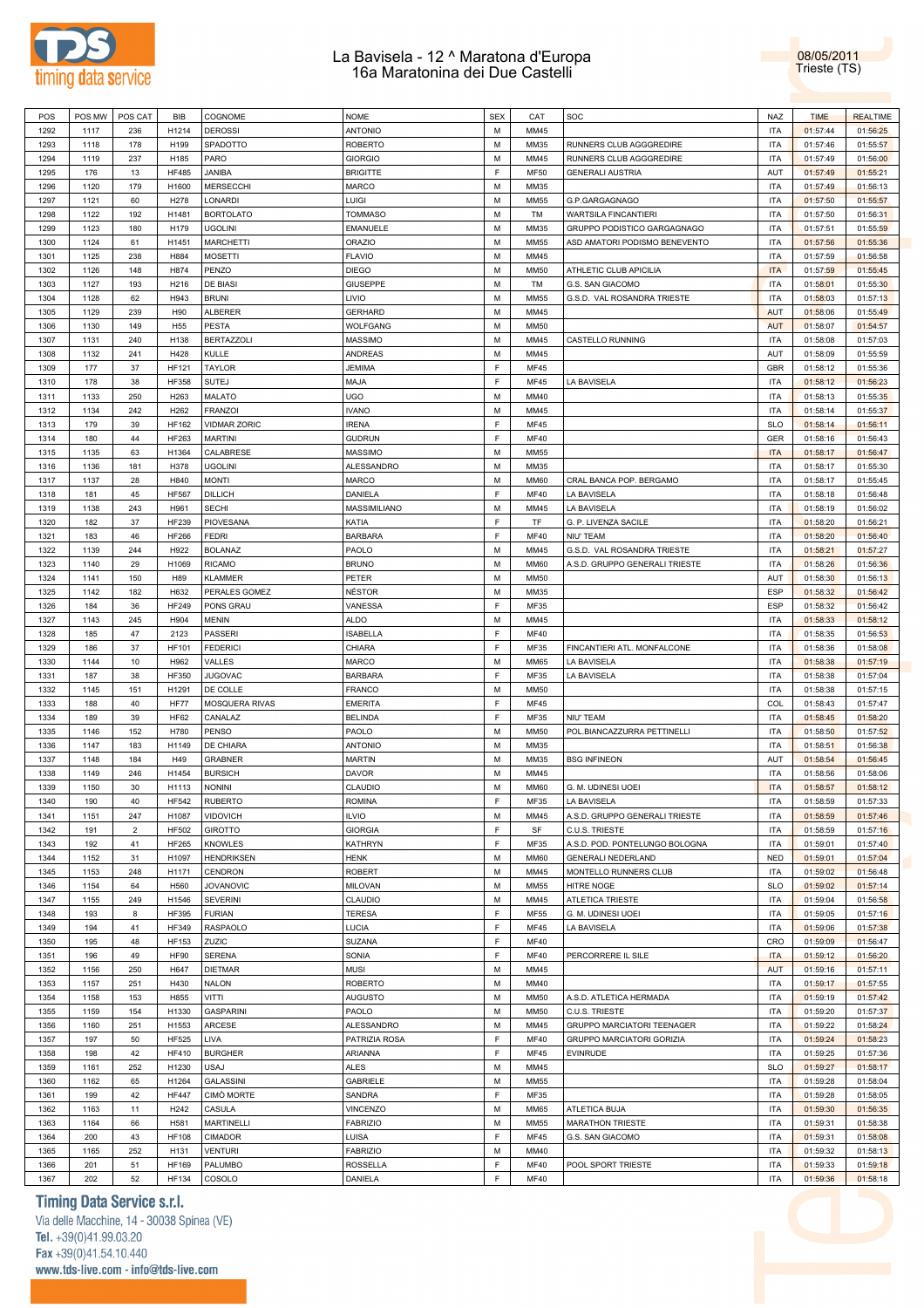



| POS  | POS MW | POS CAT | BIB             | COGNOME                         | <b>NOME</b>      | <b>SEX</b> | CAT         | SOC                              | <b>NAZ</b> | <b>TIME</b> | <b>REALTIME</b> |
|------|--------|---------|-----------------|---------------------------------|------------------|------------|-------------|----------------------------------|------------|-------------|-----------------|
| 1368 | 203    | 9       | <b>HF329</b>    | <b>ASCANI</b>                   | ANNA             | F          | MF55        | G.S.D. VAL ROSANDRA TRIESTE      | <b>ITA</b> | 01:59:37    | 01:57:46        |
| 1369 | 1166   | 194     | H411            | CERNUTA                         | <b>ANDREA</b>    | М          | TM          |                                  | <b>ITA</b> | 01:59:42    | 01:57:57        |
| 1370 | 1167   | 253     | H408            | CADEZ                           | <b>EMIL</b>      | М          | MM45        |                                  | <b>SLO</b> | 01:59:44    | 01:57:45        |
| 1371 | 1168   | 195     | H1328           | DI CHIARA                       | MARCO            | М          | TM          |                                  | <b>ITA</b> | 01:59:45    | 01:58:25        |
| 1372 | 1169   | 185     | H1204           | SIAN                            | <b>MICHAEL</b>   | М          | MM35        |                                  | <b>USA</b> | 01:59:45    | 01:57:39        |
| 1373 | 204    | 53      | <b>HF132</b>    | <b>FISCHER</b>                  | <b>GABRIELA</b>  | F          | <b>MF40</b> |                                  | AUT        | 01:59:46    | 01:58:04        |
| 1374 | 1170   | 155     | H1154           | PIZZENGO                        | <b>MAURIZIO</b>  | М          | <b>MM50</b> | CRAL POSTE ITALIANE TRIESTE      | ITA        | 01:59:48    | 01:57:19        |
| 1375 | 205    | 38      | <b>HF498</b>    | PIZZOLATO                       | SILVIA           | F          | TF          |                                  | ITA        | 01:59:50    | 01:58:05        |
| 1376 | 206    | 14      | <b>HF479</b>    | GRAEFE                          | <b>RAMONA</b>    | F          | <b>MF50</b> | <b>GENERALI MUNCHEN</b>          | GER        | 01:59:51    | 01:58:16        |
| 1377 | 1171   | 253     | H1615           | COGO                            | VITO             | М          | MM40        | ITALIANA AZZANO RUNNERS          | <b>ITA</b> | 01:59:52    | 01:57:52        |
| 1378 | 207    | 54      | <b>HF278</b>    | <b>HORTSCHITZ</b>               | <b>DORIS</b>     | F          | MF40        | NÖ GEBIETSKRANKENKASSE           | <b>AUT</b> | 01:59:54    | 01:58:12        |
| 1379 | 1172   | 32      | H945            | <b>HORVAT</b>                   | <b>SLAVKO</b>    | M          | MM60        | <b>VIHARNIK KOPER</b>            | <b>SLO</b> | 01:59:55    | 01:58:08        |
| 1380 | 1173   | 254     | H370            | <b>BELLONI</b>                  | <b>RENATO</b>    | М          | MM40        | ATHLETIC CLUB APICILIA           | <b>ITA</b> | 01:59:57    | 01:58:22        |
|      |        |         |                 |                                 |                  | E          |             |                                  |            |             |                 |
| 1381 | 208    | 44      | <b>HF558</b>    | <b>BURSIC</b><br><b>BELLANI</b> | <b>DORIJANA</b>  |            | <b>MF45</b> |                                  | <b>CRO</b> | 02:00:00    | 01:58:19        |
| 1382 | 1174   | 196     | H661            |                                 | LUCA             | М<br>F     | TM          |                                  | <b>ITA</b> | 02:00:01    | 01:59:06        |
| 1383 | 209    | 43      | <b>HF510</b>    | TIHOMIROVIC                     | JELENA           |            | MF35        | AK KASTAV MARATON                | CRO        | 02:00:02    | 01:58:51        |
| 1384 | 1175   | 186     | H160            | BABIC'                          | MATJAZ           | М          | MM35        |                                  | <b>SLO</b> | 02:00:03    | 01:58:06        |
| 1385 | 1176   | 4       | H1138           | LEONARDI                        | <b>FRANCO</b>    | М          | MM70        | RUNNING WORLD TRIESTE            | <b>ITA</b> | 02:00:06    | 01:57:40        |
| 1386 | 210    | 44      | <b>HF272</b>    | <b>PREVIATO</b>                 | CHIARA           | F          | MF35        |                                  | ITA        | 02:00:08    | 01:58:06        |
| 1387 | 211    | 39      | <b>HF472</b>    | MASE'                           | ANNA             | F          | TF          |                                  | ITA        | 02:00:09    | 01:58:27        |
| 1388 | 212    | 40      | HF462           | MULLNER                         | <b>ERIKA</b>     | F          | TF          |                                  | ITA        | 02:00:11    | 01:58:29        |
| 1389 | 1177   | 255     | H66             | <b>SCHMIDT</b>                  | <b>MICHAEL</b>   | м          | MM40        |                                  | AUT        | 02:00:11    | 01:58:07        |
| 1390 | 1178   | 256     | H1545           | BAN                             | <b>MAURIZIO</b>  | М          | MM40        |                                  | <b>ITA</b> | 02:00:11    | 01:58:16        |
| 1391 | 1179   | 254     | H1488           | DI FRESCO                       | <b>FRANCESCO</b> | M          | MM45        |                                  | <b>ITA</b> | 02:00:13    | 01:57:52        |
| 1392 | 1180   | 33      | H744            | <b>RONCAGLIA</b>                | CARLO            | M          | MM60        | POLISPORTIVA CASTELFRANCO EMILIA | <b>ITA</b> | 02:00:13    | 01:58:19        |
| 1393 | 1181   | 257     | H1082           | <b>STORICI</b>                  | <b>GIOVANNI</b>  | M          | MM40        |                                  | <b>ITA</b> | 02:00:16    | 01:59:40        |
| 1394 | 1182   | 67      | H1235           | ZENTILIN                        | <b>SERGIO</b>    | М          | <b>MM55</b> | MARATONINA UDINESE               | <b>ITA</b> | 02:00:17    | 01:59:16        |
| 1395 | 213    | 55      | HF312           | <b>BALDAN</b>                   | <b>MARTINA</b>   | F          | <b>MF40</b> |                                  | <b>ITA</b> | 02:00:18    | 01:59:16        |
| 1396 | 1183   | 197     | H517            | <b>MARCHI</b>                   | DANIELE          | М          | TM          |                                  | ITA        | 02:00:18    | 01:57:38        |
| 1397 | 214    | 56      | HF519           | CHILO                           | SILVIA           | F          | MF40        | PODISMO BUTTRIO                  | ITA        | 02:00:19    | 01:57:24        |
| 1398 | 215    | 10      | <b>HF425</b>    | <b>FOLTRAN</b>                  | <b>RENATA</b>    | F          | MF55        | CLUB DEL TORCIO                  | ITA        | 02:00:20    | 01:59:20        |
| 1399 | 1184   | 258     | H602            | DROBESCH                        | ROBERT           | М          | MM40        |                                  | AUT        | 02:00:20    | 01:58:57        |
| 1400 | 1185   | 255     | H536            | PLACANICA                       | VALENTINO        | М          | MM45        | POLISPORTIVA PROGRESSO A.S.D.    | <b>ITA</b> | 02:00:22    | 01:57:57        |
| 1401 | 1186   | 256     | H401            | <b>MENCHETTI</b>                | <b>GIORGIO</b>   | м          | MM45        | G.S.D. SAI FRECCE BIANCHE POD    | ITA        | 02:00:24    | 01:59:07        |
| 1402 | 216    | 57      | <b>HF116</b>    | <b>MANCINI</b>                  | <b>MARA</b>      | F          | MF40        | LIBERTAS UDINE                   | ITA        | 02:00:25    | 01:58:11        |
| 1403 | 217    | 58      | HF325           | <b>FERLUGA</b>                  | <b>ERIKA</b>     | F          | <b>MF40</b> | <b>MARATHON TRIESTE</b>          | ITA        | 02:00:26    | 01:59:18        |
| 1404 | 1187   | 259     | H434            | <b>BUIATTI</b>                  | <b>MASSIMO</b>   | М          | MM40        |                                  | <b>ITA</b> | 02:00:26    | 01:59:13        |
| 1405 | 1188   | 257     | H1179           | <b>FERRETTI</b>                 | <b>MASSIMO</b>   | M          | MM45        |                                  | <b>ITA</b> | 02:00:28    | 01:58:26        |
| 1406 | 1189   | 258     | H84             | PICCOLO                         | <b>FABIO</b>     | М          | MM45        |                                  | <b>ITA</b> | 02:00:29    | 01:58:16        |
| 1407 | 1190   | 259     | H1458           | <b>GAGLIOTI</b>                 | COSTANTE         | М          | MM45        |                                  | ITA        | 02:00:30    | 01:58:11        |
| 1408 | 1191   | 260     | H1015           | <b>DONATO</b>                   | DANIELE          | М          | MM45        |                                  | <b>ITA</b> | 02:00:30    | 01:57:45        |
| 1409 | 218    | 59      | <b>HF180</b>    | QUERINI                         | <b>GLORIA</b>    | F          | <b>MF40</b> | <b>KEEP MOVING</b>               | ITA        | 02:00:30    | 01:59:07        |
| 1410 | 1192   | 260     | H310            | <b>BORGATO</b>                  | <b>ALBERTO</b>   | М          | MM40        |                                  | ITA        | 02:00:31    | 01:58:10        |
| 1411 | 1193   | 261     | H633            | <b>FONTANA</b>                  | <b>VINCENZO</b>  | М          | MM45        |                                  | ITA        | 02:00:33    | 01:58:33        |
| 1412 | 1194   | 187     | H219            | <b>ELIDORO</b>                  | <b>LUCA</b>      | М          | MM35        |                                  | ITA        | 02:00:35    | 01:58:44        |
| 1413 | 1195   | 68      | H834            | <b>BIZZARRA</b>                 | <b>DIONISIO</b>  | м          | MM55        | G.P. D.L. FERROVIARIO UDINE      | ITA        | 02:00:35    | 01:57:39        |
| 1414 | 219    | 41      | <b>HF99</b>     | SOFFIENTINI                     | VALERIA          | F          | TF          |                                  | ITA        | 02:00:35    | 01:58:44        |
| 1415 | 1196   | 156     | H227            | <b>MARCOLIN</b>                 | ANDREA           | M          | <b>MM50</b> | ROAD RUNNERS CLUB MILANO         | <b>ITA</b> | 02:00:38    | 01:59:01        |
| 1416 | 1197   | 157     | H903            | <b>MEZNARSIC</b>                | <b>BOJAN</b>     | М          | <b>MM50</b> | <b>TEKASKI FORUM</b>             | <b>SLO</b> | 02:00:39    | 02:00:26        |
| 1417 | 1198   | 262     | H96             | AVANZINI                        | SIMONE           | М          | MM45        | MARATHON LEGNAGO                 | <b>ITA</b> | 02:00:40    | 01:59:31        |
| 1418 | 1199   | 198     | H576            | <b>SCATTON</b>                  | <b>MASSIMO</b>   | М          | TM          | <b>NIU' TEAM</b>                 | <b>ITA</b> | 02:00:40    | 01:59:40        |
| 1419 | 1200   | 158     | H1244           | ZOLLI                           | <b>SERGIO</b>    | M          | <b>MM50</b> | MARATONINA UDINESE               | <b>ITA</b> | 02:00:41    | 01:58:38        |
| 1420 | 1201   | 261     | H312            | <b>COSTANTINI</b>               | LUCA             | М          | MM40        |                                  | <b>ITA</b> | 02:00:41    | 01:58:21        |
| 1421 | 1202   | 263     | H1541           | <b>RABUSIN</b>                  | MARCO            | М          | MM45        |                                  | <b>ITA</b> | 02:00:44    | 02:00:03        |
| 1422 | 1203   | 199     | H1417           | <b>BELLONI</b>                  | PIETRO           | М          | TM          |                                  | <b>ITA</b> | 02:00:45    | 01:58:16        |
| 1423 | 220    | 45      | <b>HF179</b>    | CAU                             | <b>EMANUELA</b>  | F          | MF35        | <b>KEEP MOVING</b>               | <b>ITA</b> | 02:00:47    | 01:59:22        |
| 1424 | 1204   | 264     | H355            | <b>TOSOLINI</b>                 | <b>ROBERTO</b>   | М          | MM45        | ASD PROST RUNNING TEAM           | <b>ITA</b> | 02:00:48    | 01:59:27        |
| 1425 | 1205   | 200     | H <sub>24</sub> | <b>TITONEL</b>                  | PAOLO            | M          | TM          |                                  | <b>ITA</b> | 02:00:48    | 01:58:32        |
| 1426 |        |         |                 |                                 |                  | М          |             |                                  |            |             |                 |
|      | 1206   | 262     | H541            | <b>RAGNO</b>                    | <b>FABIO</b>     |            | MM40        | GRUPPO PODISTICO GARGAGNAGO      | <b>ITA</b> | 02:00:48    | 01:58:56        |
| 1427 | 1207   | 188     | H308            | LACOVIG                         | PAOLO            | М          | MM35        |                                  | <b>ITA</b> | 02:00:49    | 01:58:59        |
| 1428 | 221    | 46      | <b>HF550</b>    | <b>GLAVAN</b>                   | <b>SIMONA</b>    | F          | MF35        |                                  | <b>SLO</b> | 02:00:53    | 01:58:51        |
| 1429 | 1208   | 263     | H313            | <b>STOCOVICH</b>                | ANDREA           | М          | MM40        | FEDERCLUB TRIESTE                | <b>ITA</b> | 02:00:57    | 01:59:24        |
| 1430 | 222    | 60      | <b>HF142</b>    | CAPITANIO                       | SANDRA           | F          | MF40        | LA BAVISELA                      | <b>ITA</b> | 02:00:58    | 01:59:24        |
| 1431 | 223    | 42      | HF399           | PELLEGRINI                      | CRISTINA         | E          | TF          | LA BAVISELA                      | <b>ITA</b> | 02:00:58    | 01:59:53        |
| 1432 | 1209   | 189     | H1121           | <b>GERMANI</b>                  | CHRISTIAN        | М          | MM35        | LA BAVISELA                      | <b>ITA</b> | 02:00:58    | 01:59:53        |
| 1433 | 1210   | 265     | H702            | SGARABOTTOLO                    | <b>ADRIAN</b>    | М          | MM45        |                                  | <b>ITA</b> | 02:00:59    | 01:59:00        |
| 1434 | 224    | 45      | HF260           | SPURIO                          | SUSANNA          | F          | <b>MF45</b> |                                  | <b>ITA</b> | 02:00:59    | 01:59:00        |
| 1435 | 1211   | 69      | H326            | SCORDO                          | <b>LUIGI</b>     | М          | MM55        | INTREPIDA MARIANO                | <b>ITA</b> | 02:01:00    | 01:59:42        |
| 1436 | 225    | 47      | <b>HF199</b>    | <b>BIN</b>                      | <b>ELENA</b>     | F          | MF35        | CRAL POSTE ITALIANE TRIESTE      | <b>ITA</b> | 02:01:02    | 02:00:28        |
| 1437 | 226    | 43      | <b>HF61</b>     | VAZZOLER                        | <b>SERENA</b>    | F          | <b>TF</b>   |                                  | <b>ITA</b> | 02:01:02    | 01:58:21        |
| 1438 | 1212   | 70      | H924            | <b>HAREJ</b>                    | <b>ERVINO</b>    | М          | <b>MM55</b> | RUNNING WORLD TRIESTE            | <b>ITA</b> | 02:01:03    | 01:59:26        |
| 1439 | 227    | 44      | HF352           | POMPILIO                        | <b>ELISA</b>     | E          | TF          | LA BAVISELA                      | <b>ITA</b> | 02:01:04    | 02:00:00        |
| 1440 | 1213   | 201     | H1484           | <b>BORIRE</b>                   | OLUWAGBENGA      | М          | TM          |                                  | <b>NGR</b> | 02:01:05    | 02:01:03        |
| 1441 | 1214   | 12      | H518            | SANTINI                         | <b>SERGIO</b>    | М          | <b>MM65</b> |                                  | <b>ITA</b> | 02:01:06    | 01:58:26        |
| 1442 | 228    | 45      | HF218           | <b>RADIN</b>                    | <b>ROBERTA</b>   | F          | TF          |                                  | <b>ITA</b> | 02:01:06    | 02:00:04        |
| 1443 | 229    | 48      | <b>HF34</b>     | <b>FURMAN</b>                   | <b>NINA</b>      | F          | MF35        |                                  | <b>SLO</b> | 02:01:07    | 01:59:04        |

## **Timing Data Service s.r.l.**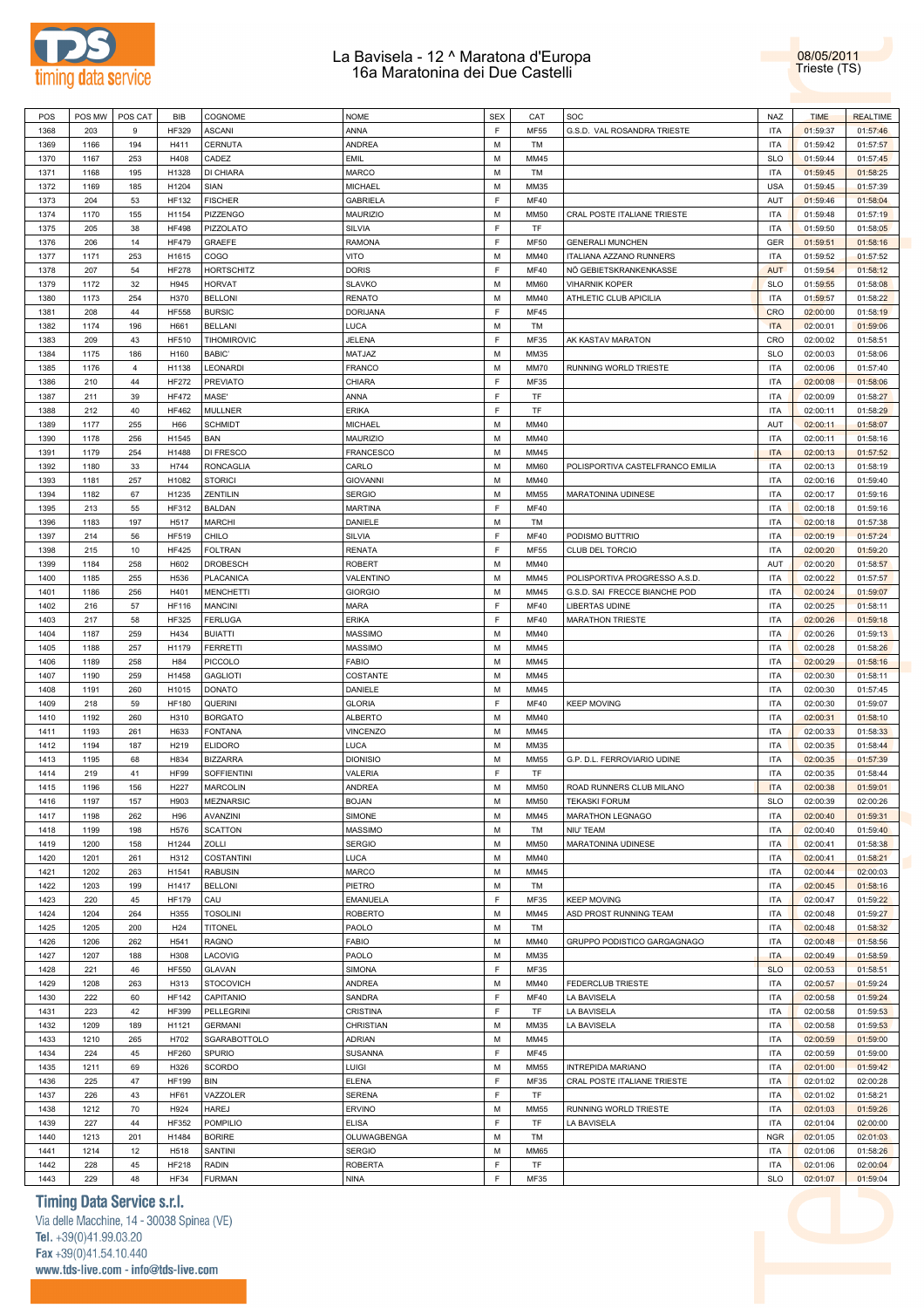

08/05/2011 Trieste (TS)

| POS  | POS MW | POS CAT      | <b>BIB</b>   | COGNOME           | <b>NOME</b>          | <b>SEX</b> | CAT                      | SOC                            | <b>NAZ</b> | <b>TIME</b> | <b>REALTIME</b> |
|------|--------|--------------|--------------|-------------------|----------------------|------------|--------------------------|--------------------------------|------------|-------------|-----------------|
| 1444 | 230    | 46           | HF319        | <b>BOHINC</b>     | <b>GREGORIJA</b>     | F          | <b>MF45</b>              | <b>TEKASKI FORUM</b>           | <b>SLO</b> | 02:01:09    | 02:01:04        |
| 1445 | 1215   | 266          | H1238        | <b>BELLONI</b>    | <b>LUIGINO</b>       | M          | MM45                     | MARATONINA UDINESE             | <b>ITA</b> | 02:01:10    | 01:59:34        |
|      |        |              |              |                   | <b>EMILIANO</b>      |            |                          |                                |            |             |                 |
| 1446 | 1216   | 190          | H1262        | <b>BARTOLI</b>    |                      | M          | MM35                     |                                | <b>ITA</b> | 02:01:12    | 01:59:27        |
| 1447 | 1217   | 202          | H1162        | ZANON             | <b>STEFANO</b>       | М          | TM                       |                                | <b>ITA</b> | 02:01:16    | 01:59:27        |
| 1448 | 1218   | 71           | H1586        | <b>BERNARD</b>    | <b>GIORGIO</b>       | M          | <b>MM55</b>              | C.AZ. FINCANTIERI WARTSILA IT. | <b>ITA</b> | 02:01:17    | 02:01:05        |
| 1449 | 1219   | 159          | H531         | GOTTWALD          | <b>KLAUS</b>         | M          | <b>MM50</b>              | <b>KRR TRIATHON</b>            | AUT        | 02:01:18    | 01:58:41        |
| 1450 | 1220   | 203          | H1352        | <b>MISDARIS</b>   | DANIELE              | M          | TM                       | FINCANTIERI ATL. MONFALCONE    | <b>ITA</b> | 02:01:19    | 01:59:32        |
| 1451 | 1221   | 160          | H765         | MERLO             | <b>ENRICO</b>        | M          | <b>MM50</b>              | ATL.MIRAFIORI                  | <b>ITA</b> | 02:01:21    | 02:00:12        |
| 1452 | 231    | 46           | HF564        | <b>SULICI</b>     | CRISTINA             | F          | TF                       |                                | ROU        | 02:01:21    | 01:58:42        |
|      |        |              |              |                   |                      |            |                          |                                |            |             |                 |
| 1453 | 232    | 49           | <b>HF178</b> | <b>BIZJAK</b>     | <b>NIVES</b>         | F          | MF35                     | <b>SRD TRIGLAV</b>             | <b>SLO</b> | 02:01:22    | 01:59:23        |
| 1454 | 233    | 47           | <b>HF464</b> | GALLER            | <b>BETTINA</b>       | F          | TF                       |                                | <b>AUT</b> | 02:01:23    | 01:59:44        |
| 1455 | 234    | $\mathbf{3}$ | <b>HF187</b> | AMMANN            | SYLVIA               | F          | SF                       |                                | AUT        | 02:01:25    | 02:00:21        |
| 1456 | 1222   | 264          | H789         | <b>FARAON</b>     | <b>STEFANO</b>       | М          | MM40                     |                                | <b>ITA</b> | 02:01:32    | 01:58:51        |
| 1457 | 235    | 61           | <b>HF251</b> | PEDRINI           | <b>MARA</b>          | F          | MF40                     | G.S. FRAVEGGIO                 | <b>ITA</b> | 02:01:32    | 02:00:01        |
| 1458 | 236    | 47           | <b>HF248</b> | <b>PEDROTTI</b>   | NADIA                | F          | MF45                     | ATLETICA CLARINA TRENTINO      | <b>ITA</b> | 02:01:33    | 02:00:01        |
|      |        |              |              |                   |                      |            |                          |                                |            |             |                 |
| 1459 | 237    | 48           | <b>HF555</b> | PALONI            | <b>GIULIA</b>        | F          | TF                       | <b>MARATHON TRIESTE</b>        | <b>ITA</b> | 02:01:34    | 02:00:04        |
| 1460 | 1223   | 204          | H1271        | <b>NONINI</b>     | ALESSANDRO           | М          | TM                       |                                | <b>ITA</b> | 02:01:35    | 01:58:56        |
| 1461 | 238    | 49           | HF293        | <b>CLIGNON</b>    | LUANA                | F          | TF                       |                                | <b>ITA</b> | 02:01:36    | 01:58:58        |
| 1462 | 239    | 62           | <b>HF67</b>  | VALENTINI         | MANILA               | F          | <b>MF40</b>              |                                | <b>ITA</b> | 02:01:37    | 01:59:26        |
| 1463 | 1224   | 161          | H1157        | <b>VODOVNIK</b>   | ERWIN                | M          | <b>MM50</b>              |                                | AUT        | 02:01:38    | 01:59:02        |
| 1464 | 240    | 63           | HF511        | <b>MIESIAK</b>    | <b>BEATA</b>         | F          | <b>MF40</b>              |                                | <b>POL</b> | 02:01:43    | 01:59:07        |
|      |        |              |              |                   |                      |            |                          |                                |            |             |                 |
| 1465 | 241    | 50           | <b>HF442</b> | <b>NUBIANI</b>    | <b>ELISA</b>         | F          | TF                       | MARATONINA UDINESE             | <b>ITA</b> | 02:01:44    | 01:59:01        |
| 1466 | 242    | 64           | <b>HF450</b> | <b>UMMENHOFER</b> | <b>BEATE</b>         | F          | <b>MF40</b>              | <b>LANGUAGE SERIVCE</b>        | AUT        | 02:01:47    | 02:00:15        |
| 1467 | 1225   | 162          | H920         | <b>BENCI</b>      | <b>MARINO</b>        | M          | <b>MM50</b>              | G.S.D. VAL ROSANDRA TRIESTE    | <b>ITA</b> | 02:01:48    | 01:59:46        |
| 1468 | 1226   | 267          | H1377        | PETRACCO          | <b>RENZO</b>         | M          | MM45                     | <b>MARATHON TRIESTE</b>        | <b>ITA</b> | 02:01:49    | 02:00:18        |
| 1469 | 1227   | 268          | H662         | DE BONIS          | <b>ALBERTO</b>       | M          | MM45                     |                                | <b>ITA</b> | 02:01:51    | 01:59:34        |
| 1470 | 243    | 51           | <b>HF568</b> | <b>STASTNA</b>    | LUCIE                | F          | TF                       |                                | CZE        | 02:01:54    | 02:01:02        |
|      |        |              |              |                   |                      |            |                          |                                |            |             |                 |
| 1471 | 1228   | 269          | H1555        | COGOI             | PIERLUIGI            | М          | MM45                     |                                | <b>ITA</b> | 02:01:58    | 01:59:27        |
| 1472 | 1229   | $72\,$       | H1268        | <b>TROIAN</b>     | ANGELO               | M          | <b>MM55</b>              | A.S.D.APNEA EVOLUTION          | <b>ITA</b> | 02:02:00    | 02:00:29        |
| 1473 | 1230   | 73           | H567         | PNEVMATIKOS       | <b>PANTELIS</b>      | M          | <b>MM55</b>              |                                | GRE        | 02:02:04    | 02:00:00        |
| 1474 | 1231   | 34           | H1075        | SBRIZZAI          | <b>GIORGIO</b>       | M          | <b>MM60</b>              | A.S.D. GRUPPO GENERALI TRIESTE | <b>ITA</b> | 02:02:05    | 02:00:40        |
| 1475 | 1232   | 265          | H543         | <b>BAGLIO</b>     | <b>DOMENICO</b>      | M          | MM40                     |                                | <b>ITA</b> | 02:02:06    | 01:59:57        |
| 1476 | 1233   | 270          | H811         | <b>BERTO</b>      | CARLO                | M          | MM45                     | ROAD RUNNERS CLUB MILANO       | <b>ITA</b> | 02:02:07    | 02:00:00        |
|      |        |              |              |                   |                      |            |                          |                                |            |             |                 |
| 1477 | 1234   | 163          | H880         | LUISA VISSAT      | PAOLO                | M          | <b>MM50</b>              | <b>BLADE RUNNERS MANIAGO</b>   | <b>ITA</b> | 02:02:11    | 02:01:34        |
| 1478 | 244    | 65           | <b>HF307</b> | SABBATINO         | SONIA                | F          | <b>MF40</b>              | A.S.D. ATLETICA HERMADA        | <b>ITA</b> | 02:02:13    | 02:00:34        |
| 1479 | 1235   | 164          | H1305        | <b>STEVANIN</b>   | <b>ALDO</b>          | М          | <b>MM50</b>              | <b>FASHIONSPORT</b>            | <b>ITA</b> | 02:02:18    | 02:00:29        |
| 1480 | 245    | 48           | <b>HF561</b> | COPPOLA           | <b>ROBERTA</b>       | F          | <b>MF45</b>              |                                | <b>ITA</b> | 02:02:19    | 02:00:41        |
| 1481 | 246    | 10           | <b>HF480</b> | <b>HANKEL</b>     | JULIA                | F          | $\overline{\phantom{a}}$ | <b>GENERALI MUNCHEN</b>        | <b>GER</b> | 02:02:22    | 02:00:48        |
| 1482 | 1236   | 266          | H311         | DI CHINNO         | <b>ROBERTO</b>       | M          | MM40                     |                                | <b>ITA</b> | 02:02:22    | 02:00:02        |
|      |        |              |              |                   |                      |            |                          |                                |            |             |                 |
| 1483 | 1237   | 35           | H951         | <b>KLADNIK</b>    | <b>TONE</b>          | M          | <b>MM60</b>              | <b>VIHARNIK KOPER</b>          | <b>SLO</b> | 02:02:23    | 01:59:57        |
| 1484 | 247    | 52           | <b>HF82</b>  | DANEU             | <b>URSKA</b>         | F          | TF                       |                                | <b>ITA</b> | 02:02:24    | 02:00:20        |
| 1485 | 248    | 66           | <b>HF58</b>  | <b>HOLLAUF</b>    | <b>MARION</b>        | F          | <b>MF40</b>              |                                | AUT        | 02:02:24    | 02:01:26        |
| 1486 | 1238   | 191          | H1183        | ALBANESE          | <b>ENRICO</b>        | M          | MM35                     |                                | <b>ITA</b> | 02:02:26    | 02:00:41        |
| 1487 | 249    | 50           | <b>HF432</b> | DI CAMILLO        | EVA                  | F          | MF35                     |                                | <b>ITA</b> | 02:02:26    | 01:59:57        |
| 1488 | 1239   | 205          | H726         | VEZZOSI           | <b>NICOLO</b>        | М          | TM                       | ATLETICA DUE PERLE             | <b>ITA</b> | 02:02:31    | 02:00:03        |
|      |        |              |              |                   |                      |            |                          |                                |            |             |                 |
| 1489 | 250    | 51           | <b>HF527</b> | PEDRINI           | <b>URSULA</b>        | F          | MF35                     |                                | <b>ITA</b> | 02:02:37    | 02:00:07        |
| 1490 | 1240   | 165          | H229         | <b>NECCHI</b>     | DARIO                | М          | <b>MM50</b>              | ROAD RUNNERS CLUB MILANO       | <b>ITA</b> | 02:02:39    | 02:01:03        |
| 1491 | 1241   | 36           | H103         | <b>MARRI</b>      | <b>MAURO</b>         | М          | <b>MM60</b>              |                                | <b>ITA</b> | 02:02:39    | 02:00:34        |
| 1492 | 1242   | 192          | H521         | MAYER             | PETER                | ${\sf M}$  | MM35                     |                                | AUT        | 02:02:48    | 02:00:35        |
| 1493 | 1243   | 267          | H1152        | <b>MARTONE</b>    | MASSIMILIANO         | M          | MM40                     | LA BAVISELA                    | <b>ITA</b> | 02:02:48    | 02:01:51        |
| 1494 | 251    | 15           | HF530        | <b>FERRARI</b>    | <b>MARTA</b>         | F          | <b>MF50</b>              |                                | <b>ITA</b> | 02:02:50    | 02:01:21        |
|      |        |              |              |                   |                      |            |                          |                                |            |             |                 |
| 1495 | 1244   | 271          | H1331        | PITTERI           | <b>MICHELE</b>       | М          | MM45                     | VENEZIA RUNNERS ATL.MURANO     | <b>ITA</b> | 02:02:51    | 02:01:25        |
| 1496 | 252    | 67           | <b>HF204</b> | <b>MARUSIC</b>    | SILVANA              | F          | <b>MF40</b>              | PODISMO BUTTRIO                | <b>ITA</b> | 02:02:52    | 02:00:36        |
| 1497 | 1245   | 272          | H1617        | CARBONE           | <b>ANTONIO MARIA</b> | М          | MM45                     |                                | <b>ITA</b> | 02:02:55    | 02:00:53        |
| 1498 | 253    | 53           | <b>HF469</b> | DI LAZZARO        | KELLY                | F          | TF                       | ATHLETIC CLUB APICILIA         | <b>ITA</b> | 02:02:56    | 02:01:30        |
| 1499 | 254    | 49           | <b>HF208</b> | SABERNIK          | <b>IRIS</b>          | F          | MF45                     |                                | AUT        | 02:02:59    | 02:00:34        |
| 1500 | 1246   | 268          | H455         | DAMIANI           | <b>GIORGIO</b>       | М          | MM40                     |                                | <b>ITA</b> | 02:03:04    | 02:01:20        |
| 1501 | 255    | 54           | <b>HF181</b> | <b>DIMATTIA</b>   | ELIZABETH            | F          | TF                       |                                | <b>USA</b> | 02:03:06    | 02:00:21        |
|      |        |              |              |                   |                      |            |                          |                                |            |             |                 |
| 1502 | 1247   | 273          | H426         | <b>FELCARO</b>    | <b>MAURO</b>         | М          | MM45                     |                                | <b>ITA</b> | 02:03:07    | 02:02:29        |
| 1503 | 1248   | 206          | H556         | <b>VISENTINI</b>  | MARCO                | М          | TM                       |                                | <b>ITA</b> | 02:03:08    | 02:00:58        |
| 1504 | 1249   | 207          | H176         | GATTO             | <b>MICHELE</b>       | М          | TM                       | GRUPPO PODISTICO GARGAGNAGO    | <b>ITA</b> | 02:03:13    | 02:01:19        |
| 1505 | 1250   | 193          | H873         | <b>MORATTI</b>    | <b>MORENO</b>        | М          | MM35                     | GRUPPO SPORTIVO NATISONE       | <b>ITA</b> | 02:03:14    | 02:02:16        |
| 1506 | 256    | 68           | <b>HF573</b> | <b>TORROMEO</b>   | CINZIA               | F          | <b>MF40</b>              | G.S.D. VAL ROSANDRA TRIESTE    | <b>ITA</b> | 02:03:18    | 02:02:49        |
| 1507 | 257    | 55           | <b>HF195</b> | ZOSSI             | ANNA                 | F          | TF                       | LIBERTAS UDINE                 | <b>ITA</b> | 02:03:21    | 02:02:26        |
|      |        |              |              |                   |                      | F          |                          |                                |            |             |                 |
| 1508 | 258    | 69           | <b>HF566</b> | MENEGUZZI         | <b>ENRICA</b>        |            | <b>MF40</b>              | G. P. LIVENZA SACILE           | <b>ITA</b> | 02:03:22    | 02:01:29        |
| 1509 | 1251   | 194          | H743         | <b>ESPINOSA</b>   | JOSE                 | М          | MM35                     |                                | ESP        | 02:03:22    | 02:01:19        |
| 1510 | 1252   | 274          | H1416        | CORTE             | <b>FABIO</b>         | М          | MM45                     |                                | <b>ITA</b> | 02:03:23    | 02:01:26        |
| 1511 | 259    | 70           | <b>HF286</b> | TELL              | SERENA               | F          | <b>MF40</b>              | GRUPPO MARCIATORI TEENAGER     | <b>ITA</b> | 02:03:24    | 02:02:33        |
| 1512 | 260    | 50           | HF252        | <b>DINEIGER</b>   | GABRIELE             | F          | MF45                     |                                | GER        | 02:03:25    | 02:01:08        |
| 1513 | 261    | 52           | <b>HF229</b> | <b>KOREN</b>      | <b>VERENA</b>        | F          | MF35                     |                                | AUT        | 02:03:27    | 02:01:56        |
| 1514 | 262    | 51           | <b>HF458</b> | COMIN             | CRISTINA             | F          | <b>MF45</b>              | ATLETICA BUJA                  | <b>ITA</b> | 02:03:27    | 02:00:37        |
|      |        |              |              |                   |                      |            |                          |                                |            |             |                 |
| 1515 | 1253   | 195          | H1421        | <b>SORDI</b>      | <b>STEFANO</b>       | М          | MM35                     | A.S.D. ATLETICA CALENZANO      | <b>ITA</b> | 02:03:28    | 02:02:01        |
| 1516 |        | 52           | HF324        | COSSOVEL          | <b>ROBERTA</b>       | F          | MF45                     | <b>MARATHON TRIESTE</b>        | <b>ITA</b> | 02:03:29    | 02:02:32        |
|      | 263    |              |              |                   |                      |            |                          |                                |            |             |                 |
| 1517 | 1254   | 37           | H1066        | <b>PORETTI</b>    | <b>EDOARDO</b>       | М          | <b>MM60</b>              | A.S.D. GRUPPO GENERALI TRIESTE | <b>ITA</b> | 02:03:35    | 02:01:51        |
| 1518 | 264    | 56           | <b>HF418</b> | OSUALDINI         | <b>MILENA</b>        | F          | TF                       | C.U.S. UDINE                   | <b>ITA</b> | 02:03:35    | 02:01:46        |
| 1519 | 1255   | 74           | H1132        | LILLINI           | GIORGIO              | М          | <b>MM55</b>              | G.S.D. VAL ROSANDRA TRIESTE    | <b>ITA</b> | 02:03:35    | 02:01:01        |

### **Timing Data Service s.r.l.**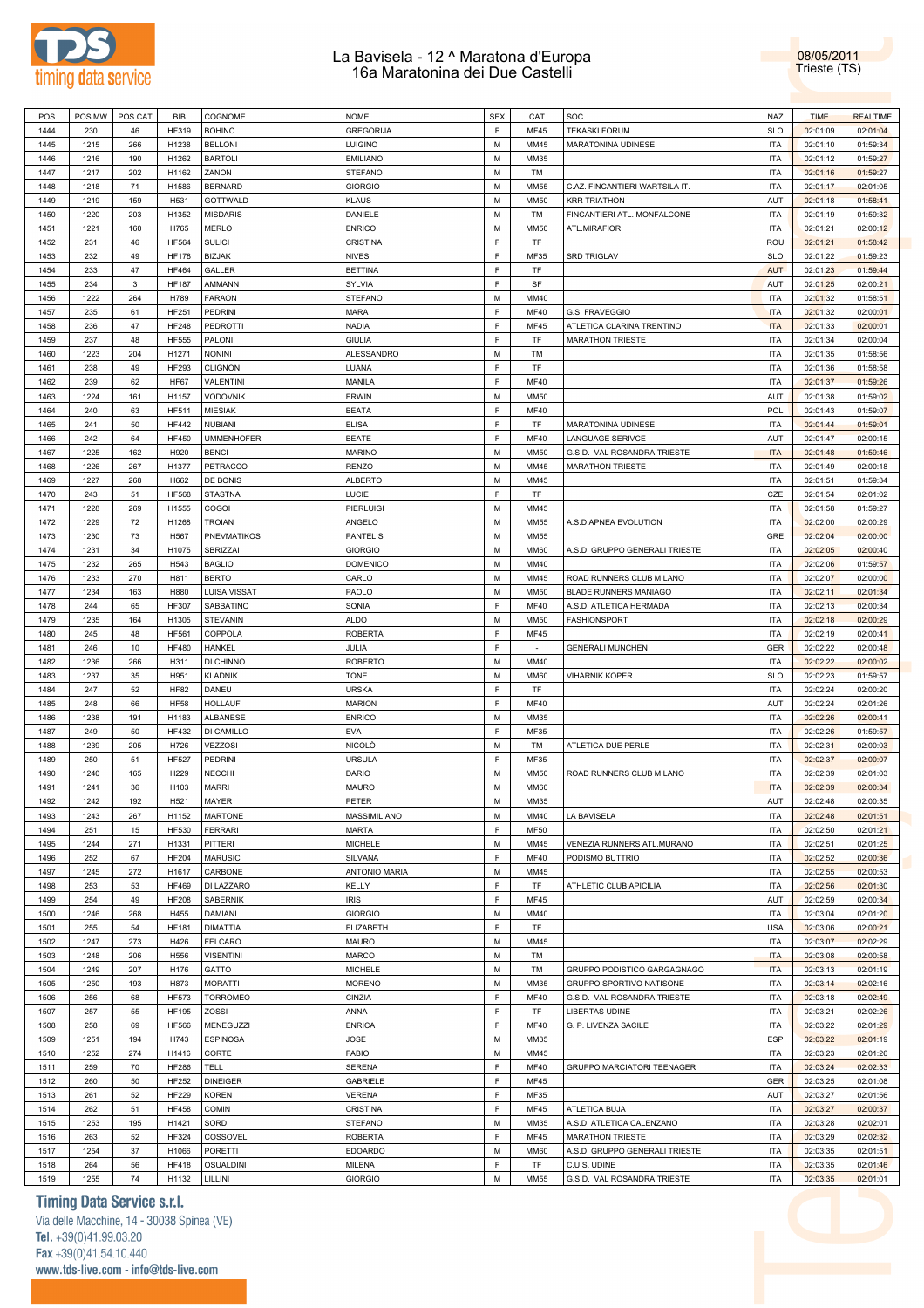



| POS  | POS MW | POS CAT         |                  |                   | <b>NOME</b>         | <b>SEX</b> | CAT         | SOC                               | <b>NAZ</b> |             | <b>REALTIME</b> |
|------|--------|-----------------|------------------|-------------------|---------------------|------------|-------------|-----------------------------------|------------|-------------|-----------------|
|      |        |                 | <b>BIB</b>       | COGNOME           |                     |            |             |                                   |            | <b>TIME</b> |                 |
| 1520 | 265    | 11              | <b>HF96</b>      | <b>ALLCHIN</b>    | <b>ADELYN</b>       | F          | $\sim$      |                                   | <b>USA</b> | 02:03:36    | 02:01:54        |
| 1521 | 1256   | 166             | H787             | MADOTTO           | <b>LINO</b>         | M          | <b>MM50</b> | LA BAVISELA                       | <b>ITA</b> | 02:03:37    | 02:01:30        |
| 1522 | 266    | 71              | <b>HF396</b>     | PIZZO             | <b>GABRIELLA</b>    | F          | <b>MF40</b> | OLIMPIA TERENZANO                 | <b>ITA</b> | 02:03:40    | 02:02:26        |
| 1523 | 267    | 53              | <b>HF111</b>     | <b>MORANDINI</b>  | NELLY               | F          | MF35        | ATLETICA BUJA                     | <b>ITA</b> | 02:03:49    | 02:02:37        |
|      |        |                 |                  |                   |                     | F          | MF45        | G. P. LIVENZA SACILE              | <b>ITA</b> | 02:03:49    |                 |
| 1524 | 268    | 53              | <b>HF467</b>     | <b>ACAMPORA</b>   | CARLA               |            |             |                                   |            |             | 02:03:49        |
| 1525 | 1257   | 208             | H687             | SCOLZ             | MASSIMILIANO        | M          | TM          |                                   | <b>ITA</b> | 02:03:50    | 02:03:02        |
| 1526 | 1258   | 167             | H1412            | QUARANTA          | <b>VINCENZO</b>     | M          | <b>MM50</b> | TEAM 3 ESSE                       | <b>ITA</b> | 02:03:52    | 02:02:39        |
| 1527 | 1259   | 269             | H1034            | <b>BOLOGNATO</b>  | RENÈ                | M          | MM40        | <b>GENERALI RUNNERS</b>           | <b>ITA</b> | 02:03:52    | 02:02:18        |
| 1528 | 269    | 54              | <b>HF385</b>     | PATTARO           | ANNA                | F          | MF35        | <b>GENERALI RUNNERS</b>           | <b>ITA</b> | 02:03:53    | 02:02:19        |
|      |        |                 |                  |                   |                     |            |             |                                   |            |             |                 |
| 1529 | 1260   | 270             | H1460            | CERNIVANI         | PAOLO               | M          | MM40        | A.S.D. GRUPPO GENERALI TRIESTE    | <b>ITA</b> | 02:03:54    | 02:02:22        |
| 1530 | 1261   | 271             | H19              | <b>RADINGER</b>   | CHRISTIAN           | M          | MM40        | <b>GENERALI AUSTRIA</b>           | <b>AUT</b> | 02:03:58    | 02:01:29        |
| 1531 | 1262   | 275             | H1576            | <b>MARCIONI</b>   | <b>MARZIO</b>       | М          | MM45        |                                   | ITA        | 02:04:00    | 02:02:22        |
| 1532 | 270    | 55              | <b>HF127</b>     | DI SCIACCA        | CLAUDIA             | F          | MF35        | C.U.S. UDINE                      | <b>ITA</b> | 02:04:03    | 02:03:13        |
| 1533 | 1263   | 168             | H <sub>29</sub>  | FERRANTE          | <b>MAURO</b>        | M          | <b>MM50</b> |                                   | <b>ITA</b> | 02:04:06    | 02:01:42        |
|      |        |                 |                  |                   |                     |            |             |                                   |            |             |                 |
| 1534 | 271    | 72              | <b>HF201</b>     | <b>BRAVI</b>      | <b>ALESSANDRA</b>   | F          | <b>MF40</b> | PODISMO BUTTRIO                   | <b>ITA</b> | 02:04:09    | 02:01:52        |
| 1535 | 272    | 73              | <b>HF443</b>     | <b>FANTINI</b>    | <b>MICHELA</b>      | F          | <b>MF40</b> | MARATONINA UDINESE                | <b>ITA</b> | 02:04:09    | 02:02:55        |
| 1536 | 1264   | 209             | H1155            | PASQUEREAU        | <b>VINCENT</b>      | M          | TM          |                                   | <b>FRA</b> | 02:04:09    | 02:01:51        |
| 1537 | 1265   | 75              | H923             | <b>BORSI</b>      | <b>DARIO</b>        | M          | <b>MM55</b> | G.S.D. VAL ROSANDRA TRIESTE       | <b>ITA</b> | 02:04:09    | 02:03:20        |
| 1538 | 273    | 57              | <b>HF584</b>     | <b>TROMBETTA</b>  | <b>MARTINA</b>      | F          | TF          |                                   | <b>ITA</b> | 02:04:10    | 02:01:11        |
|      |        |                 |                  |                   |                     |            |             |                                   |            |             |                 |
| 1539 | 1266   | $\overline{2}$  | <b>HF444</b>     |                   |                     | M          | N/A         |                                   | <b>ITA</b> | 02:04:11    | 02:01:37        |
| 1540 | 1267   | 38              | H256             | <b>JERMAN</b>     | <b>MILENKO</b>      | M          | <b>MM60</b> | <b>TEKASKI FORUM</b>              | <b>SLO</b> | 02:04:11    | 02:01:37        |
| 1541 | 1268   | 276             | H1134            | <b>TROTTA</b>     | <b>GIUSEPPE</b>     | M          | MM45        | <b>EVINRUDE</b>                   | <b>ITA</b> | 02:04:12    | 02:02:37        |
| 1542 | 1269   | 210             | H377             | <b>SIMON</b>      | DAN                 | М          | TM          |                                   | ROU        | 02:04:20    | 02:01:47        |
| 1543 | 1270   | 277             | H271             | <b>INTROZZI</b>   | <b>MASSIMO</b>      | M          | MM45        |                                   | <b>ITA</b> | 02:04:20    | 02:01:23        |
|      |        |                 |                  |                   |                     |            |             |                                   |            |             |                 |
| 1544 | 1271   | 76              | H955             | <b>TOSCAN</b>     | <b>REMIGIO</b>      | M          | MM55        | LA BAVISELA                       | <b>ITA</b> | 02:04:21    | 02:02:36        |
| 1545 | 274    | 11              | <b>HF347</b>     | PREMRU            | CLARA               | E          | <b>MF55</b> | LA BAVISELA                       | <b>ITA</b> | 02:04:21    | 02:02:35        |
| 1546 | 1272   | 272             | H1165            | PLAINO            | <b>GIANDOMENICO</b> | M          | MM40        | NIU' TEAM                         | <b>ITA</b> | 02:04:22    | 02:03:56        |
| 1547 | 275    | 74              | <b>HF355</b>     | PERRONE           | ARIANNA             | F          | <b>MF40</b> | LA BAVISELA                       | <b>ITA</b> | 02:04:22    | 02:02:51        |
| 1548 | 276    | 58              | <b>HF75</b>      | <b>GALIFI</b>     | <b>IADI</b>         | F          | TF          |                                   | <b>ITA</b> | 02:04:23    | 02:02:17        |
|      |        |                 |                  |                   |                     |            |             |                                   |            |             |                 |
| 1549 | 277    | 12              | <b>HF538</b>     | <b>FREGONESE</b>  | SANDRA              | F          | <b>MF55</b> | LIBERTAS UDINE                    | <b>ITA</b> | 02:04:25    | 02:02:10        |
| 1550 | 1273   | 273             | H197             | <b>MARCHESIN</b>  | <b>ALBERTO</b>      | M          | MM40        | RUNNERS CLUB AGGGREDIRE           | <b>ITA</b> | 02:04:34    | 02:04:00        |
| 1551 | 278    | 59              | <b>HF297</b>     | PELOSO            | <b>BARBARA</b>      | F          | TF          |                                   | <b>ITA</b> | 02:04:35    | 02:02:53        |
| 1552 | 1274   | 77              | H1234            | <b>GIAQUINTO</b>  | MARCELLO            | M          | <b>MM55</b> | MARATONINA UDINESE                | <b>ITA</b> | 02:04:47    | 02:02:40        |
| 1553 | 1275   | 274             | H247             | MALLARDI          | <b>FABIO</b>        | M          | MM40        |                                   | <b>ITA</b> | 02:04:51    | 02:02:31        |
|      |        |                 |                  |                   |                     |            |             |                                   |            |             |                 |
| 1554 | 1276   | 39              | H616             | <b>MORETTI</b>    | CLAUDIO             | M          | <b>MM60</b> | G.S. SAN GIACOMO                  | <b>ITA</b> | 02:04:52    | 02:02:13        |
| 1555 | 279    | 13              | <b>HF198</b>     | LISTUZZI          | MAILA               | F          | MF55        | CRAL POSTE ITALIANE TRIESTE       | <b>ITA</b> | 02:04:54    | 02:03:08        |
| 1556 | 1277   | 275             | H1084            | <b>UGHETTI</b>    | CORRADO             | M          | MM40        | A.S.D. GRUPPO GENERALI TRIESTE    | <b>ITA</b> | 02:04:58    | 02:04:22        |
| 1557 | 1278   | 276             | H1565            | SALOTTO           | PAOLO               | M          | MM40        | LA BAVISELA                       | <b>ITA</b> | 02:05:06    | 02:04:30        |
| 1558 | 1279   | $5\phantom{.0}$ | H1052            | <b>KROKOS</b>     | SPIRIDIONE          | M          | <b>MM70</b> | A.S.D. GRUPPO GENERALI TRIESTE    | <b>ITA</b> | 02:05:07    | 02:03:56        |
|      |        |                 |                  |                   |                     |            |             |                                   |            |             |                 |
| 1559 | 1280   | 40              | H820             | <b>KRAMPL</b>     | KARL                | M          | <b>MM60</b> |                                   | AUT        | 02:05:11    | 02:02:59        |
| 1560 | 280    | 54              | <b>HF577</b>     | <b>JESENKO</b>    | ILKA-MARIA          | F          | MF45        |                                   | AUT        | 02:05:12    | 02:02:59        |
| 1561 | 281    | 75              | <b>HF137</b>     | <b>MICATOVICH</b> | <b>ROBERTA</b>      | F          | <b>MF40</b> |                                   | <b>ITA</b> | 02:05:13    | 02:04:41        |
| 1562 | 282    | 14              | <b>HF318</b>     | <b>KOPRIVSEK</b>  | <b>JUSTINA</b>      | F          | <b>MF55</b> | <b>TEKASKI FORUM</b>              | <b>SLO</b> | 02:05:17    | 02:02:47        |
| 1563 | 283    | 56              | HF463            | ULIANA            | ZOELLA              | F          | MF35        |                                   | <b>ITA</b> | 02:05:19    | 02:04:00        |
|      |        |                 |                  |                   |                     |            |             |                                   |            |             |                 |
| 1564 | 284    | 60              | <b>HF53</b>      | RIVERA MALAVE     | <b>VERONICA</b>     | F          | TF          |                                   | <b>PUR</b> | 02:05:20    | 02:02:34        |
| 1565 | 285    | 15              | <b>HF368</b>     | <b>MORETTI</b>    | <b>STEFANIA</b>     | F          | <b>MF55</b> | G.S. AMICI DEL TRAM DE OPCINA     | <b>ITA</b> | 02:05:22    | 02:04:25        |
| 1566 | 286    | 55              | <b>HF296</b>     | DJINOVIC CARUGO   | <b>KRISTINA</b>     | F          | <b>MF45</b> |                                   | <b>SLO</b> | 02:05:23    | 02:03:02        |
| 1567 | 1281   | 278             | H601             | <b>TRUSCHNER</b>  | <b>HARALD</b>       | M          | MM45        |                                   | AUT        | 02:05:25    | 02:04:03        |
| 1568 | 1282   | 169             | H <sub>235</sub> | SILVA             | <b>OTTAVIO</b>      | М          | <b>MM50</b> | G.S. SAN GIACOMO                  | <b>ITA</b> | 02:05:29    | 02:04:03        |
|      |        |                 |                  |                   |                     |            |             |                                   |            |             |                 |
| 1569 | 287    | 16              | <b>HF366</b>     | <b>FALZARI</b>    | PATRIZIA            | E          | <b>MF55</b> | G.S. AMICI DEL TRAM DE OPCINA     | <b>ITA</b> | 02:05:37    | 02:04:04        |
| 1570 | 288    | 56              | HF515            | DA DALT           | <b>TATIANA</b>      | F          | MF45        | ATLETICA VITTORIO VENETO          | <b>ITA</b> | 02:05:47    | 02:03:35        |
| 1571 | 1283   | 13              | H908             | <b>BURLIN</b>     | <b>GIANFRANCO</b>   | M          | <b>MM65</b> | MARATHON TRIESTE                  | <b>ITA</b> | 02:05:54    | 02:05:00        |
| 1572 | 289    | 57              | <b>HF294</b>     | <b>OLIVEIRA</b>   | SORAYA              | F          | <b>MF35</b> |                                   | <b>BRA</b> | 02:05:54    | 02:04:48        |
| 1573 | 1284   | 14              | H546             | VALLI             | PIERALDO            | M          | <b>MM65</b> | <b>GRUPPO MARCIATORI TEENAGER</b> | <b>ITA</b> | 02:05:55    | 02:04:29        |
|      |        |                 |                  |                   |                     |            |             |                                   |            |             |                 |
| 1574 | 290    | 76              | HF323            | <b>PAVLICA</b>    | NADJA               | F          | <b>MF40</b> | <b>TEKASKI FORUM</b>              | <b>SLO</b> | 02:05:56    | 02:03:26        |
| 1575 | 1285   | 279             | H1599            | ZIVKOVIC          | PREDRAG             | M          | MM45        |                                   | CRO        | 02:05:57    | 02:04:14        |
| 1576 | 1286   | 170             | H1597            | <b>CIRIC</b>      | <b>DRAGAN</b>       | M          | <b>MM50</b> |                                   | CRO        | 02:05:57    | 02:04:14        |
| 1577 | 291    | 77              | <b>HF65</b>      | <b>OKSANEN</b>    | CARINA              | F          | <b>MF40</b> |                                   | SWE        | 02:06:01    | 02:03:31        |
| 1578 | 1287   | 280             | H1650            | <b>REGATTIERI</b> | <b>MARIO</b>        | M          | MM45        | ASSOCIAZIONE RICREATIVA ADDETT    | <b>ITA</b> | 02:06:03    | 02:03:57        |
|      |        |                 |                  |                   |                     |            |             |                                   |            |             |                 |
| 1579 | 1288   | 41              | H1624            | <b>MIGLIORINI</b> | <b>IVALDO</b>       | M          | <b>MM60</b> | CIRC.RICREATIVO CITTANOVA         | <b>ITA</b> | 02:06:05    | 02:03:38        |
| 1580 | 292    | 17              | <b>HF557</b>     | <b>VENTURELLI</b> | CARLA               | F          | <b>MF55</b> | CIRC.RICREATIVO CITTANOVA         | <b>ITA</b> | 02:06:06    | 02:03:39        |
| 1581 | 1289   | 281             | H554             | SACCANI           | PAOLO               | M          | MM45        |                                   | <b>ITA</b> | 02:06:06    | 02:04:00        |
| 1582 | 1290   | 171             | H266             | <b>VISCONTI</b>   | <b>FEDERICO</b>     | М          | <b>MM50</b> |                                   | <b>ITA</b> | 02:06:09    | 02:03:12        |
| 1583 | 293    | 61              | <b>HF47</b>      | BAHN              | <b>ALLIE</b>        | F          | TF          |                                   | <b>USA</b> | 02:06:09    | 02:03:53        |
|      |        |                 |                  |                   |                     |            |             |                                   |            |             |                 |
| 1584 | 1291   | 277             | H1564            | COANA             | ANDREA              | M          | MM40        |                                   | <b>ITA</b> | 02:06:11    | 02:03:47        |
| 1585 | 294    | 78              | <b>HF440</b>     | <b>TURCO</b>      | CAROL               | F          | <b>MF40</b> | MARATONINA UDINESE                | <b>ITA</b> | 02:06:15    | 02:04:08        |
| 1586 | 295    | 16              | <b>HF161</b>     | <b>KOSTR</b>      | <b>HELENA</b>       | F          | <b>MF50</b> |                                   | <b>SLO</b> | 02:06:15    | 02:05:13        |
| 1587 | 296    | 18              | <b>HF435</b>     | <b>ASQUINI</b>    | <b>FABIOLA</b>      | F          | <b>MF55</b> | MARATONINA UDINESE                | <b>ITA</b> | 02:06:16    | 02:03:48        |
| 1588 |        | 12              | HF91             |                   |                     | F          | $\sim$      |                                   | <b>SLO</b> |             |                 |
|      | 297    |                 |                  | <b>KOSTR</b>      | <b>URSKA</b>        |            |             |                                   |            | 02:06:16    | 02:05:14        |
| 1589 | 1292   | 42              | H941             | VENZA             | <b>BRUNO</b>        | M          | <b>MM60</b> | G.S.D. VAL ROSANDRA TRIESTE       | <b>ITA</b> | 02:06:16    | 02:05:34        |
| 1590 | 298    | 58              | <b>HF155</b>     | PREVITALI         | LAURA               | F          | <b>MF35</b> | RUNNING SARONNO                   | <b>ITA</b> | 02:06:17    | 02:04:40        |
| 1591 | 299    | 59              | <b>HF228</b>     | <b>KNAP</b>       | <b>HONORATA</b>     | F          | MF35        |                                   | <b>ITA</b> | 02:06:20    | 02:03:26        |
| 1592 | 1293   | 278             | H1647            | <b>BIONDI</b>     | <b>GIANLUCA</b>     | M          | MM40        |                                   | <b>ITA</b> | 02:06:21    | 02:03:55        |
|      |        |                 |                  |                   |                     |            |             |                                   |            |             |                 |
| 1593 | 300    | 62              | HF256            | PREDAN            | <b>ELISA</b>        | F          | TF          |                                   | <b>ITA</b> | 02:06:24    | 02:03:42        |
| 1594 | 301    | 63              | <b>HF379</b>     | <b>BELAZ</b>      | <b>BARBARA</b>      | F          | TF          | A.S.D. GRUPPO GENERALI TRIESTE    | <b>ITA</b> | 02:06:24    | 02:04:52        |
| 1595 | 1294   | 43              | H1660            | <b>MARAT</b>      | LUDWIG              | М          | <b>MM60</b> |                                   | AUT        | 02:06:25    | 02:03:57        |

## **Timing Data Service s.r.l.**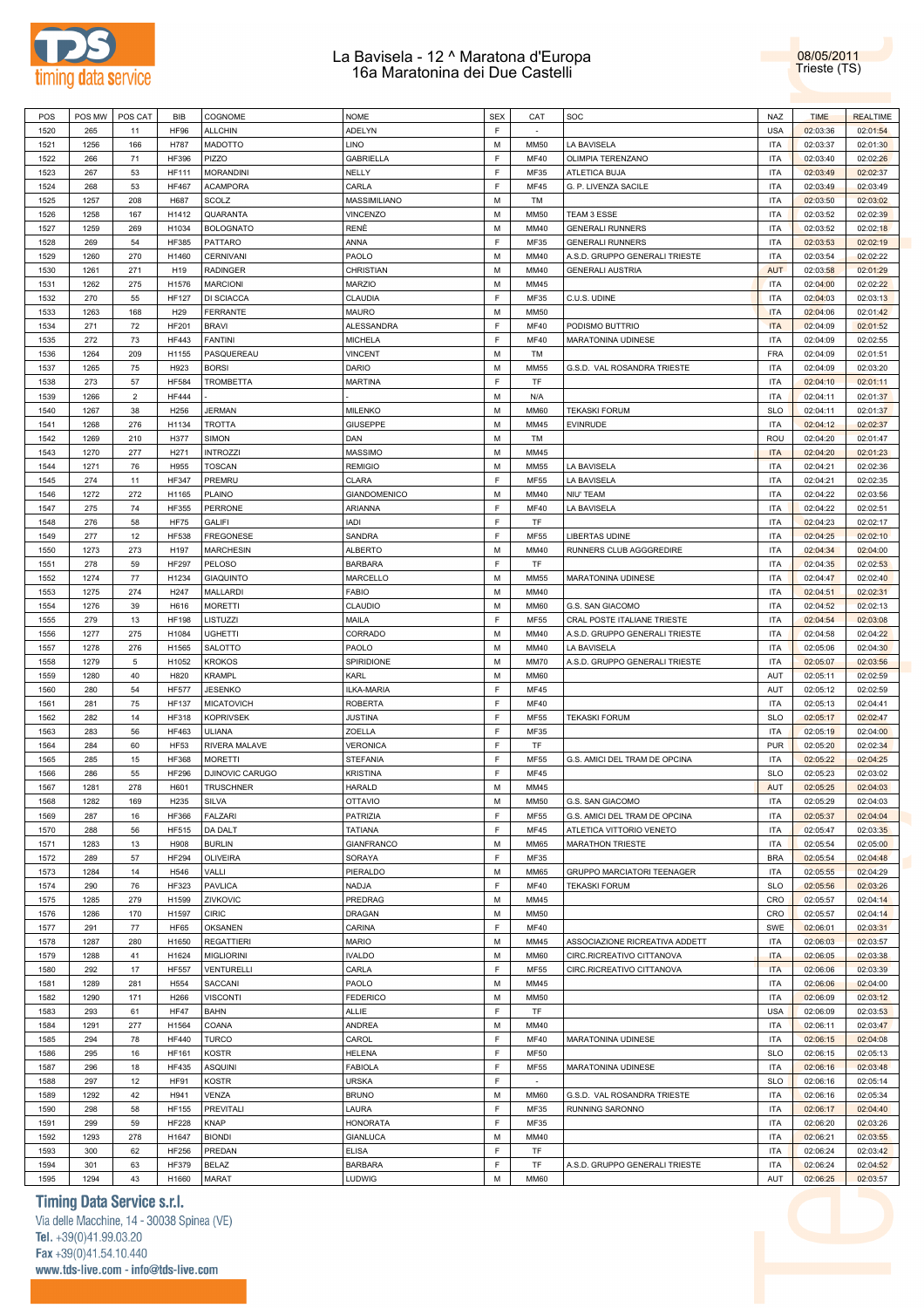



| POS          | POS MW      | POS CAT        | <b>BIB</b>                      | <b>COGNOME</b>            | <b>NOME</b>               | <b>SEX</b>  | CAT          | SOC                            | <b>NAZ</b>        | <b>TIME</b>          | <b>REALTIME</b>      |
|--------------|-------------|----------------|---------------------------------|---------------------------|---------------------------|-------------|--------------|--------------------------------|-------------------|----------------------|----------------------|
| 1596         | 1295        | 279            | H73                             | RIVOLT                    | ANDREA                    | M           | MM40         |                                | <b>ITA</b>        | 02:06:33             | 02:05:06             |
| 1597         | 1296        | 44             | H480                            | DELISE                    | LORIS                     | M           | <b>MM60</b>  | PODISMO BUTTRIO                | <b>ITA</b>        | 02:06:37             | 02:04:21             |
| 1598         | 1297        | 45             | H659                            | NEGRI                     | <b>STEFANO</b>            | M           | <b>MM60</b>  | G.S. AMICI DEL TRAM DE OPCINA  | <b>ITA</b>        | 02:06:40             | 02:03:51             |
| 1599         | 302         | 57             | <b>HF553</b>                    | <b>RUINI</b>              | CRISTINA                  | F           | MF45         |                                | <b>ITA</b>        | 02:06:40             | 02:04:18             |
|              |             |                |                                 |                           |                           |             |              |                                |                   |                      |                      |
| 1600         | 303         | 58             | <b>HF303</b>                    | ZGAVC                     | <b>NEVENKA</b>            | F           | MF45         |                                | <b>SLO</b>        | 02:06:46             | 02:05:43             |
| 1601         | 1298        | 282            | H1476                           | <b>WALDNER</b>            | MICHAEL                   | M           | MM45         |                                | AUT               | 02:06:46             | 02:03:52             |
| 1602         | 1299        | 283            | H1475                           | HASSLER                   | <b>RAINER</b>             | M           | MM45         |                                | AUT               | 02:06:46             | 02:03:52             |
| 1603         | 1300        | 78             | H1316                           | <b>CIGLIANO</b>           | <b>ANTONIO</b>            | M           | <b>MM55</b>  | CRAL BANCA POP. BERGAMO        | <b>ITA</b>        | 02:06:52             | 02:06:07             |
| 1604         | 1301        | 196            | H1591                           | NETTI                     | MARCO                     | M           | MM35         | LA BAVISELA                    | <b>ITA</b>        | 02:06:52             | 02:04:32             |
|              |             |                |                                 |                           |                           |             |              |                                |                   |                      |                      |
| 1605         | 1302        | 284            | H1646                           | <b>ROSSI</b>              | <b>GIANLUCA</b>           | M           | MM45         |                                | <b>ITA</b>        | 02:06:53             | 02:04:27             |
| 1606         | 1303        | 211            | H1274                           | ROZZI                     | <b>ALESSIO</b>            | M           | TM           |                                | <b>ITA</b>        | 02:06:54             | 02:04:50             |
| 1607         | 304         | 60             | <b>HF536</b>                    | <b>FACHIN</b>             | <b>ELISA</b>              | $\mathsf F$ | MF35         |                                | <b>ITA</b>        | 02:07:03             | 02:07:03             |
| 1608         | 1304        | 285            | H1156                           | SOLIMANO                  | NICOLÒ                    | M           | MM45         |                                | <b>ITA</b>        | 02:07:03             | 02:05:34             |
| 1609         | 1305        | 197            | H1447                           | PELLIS                    | <b>TOMMASO</b>            | M           | MM35         |                                | <b>ITA</b>        | 02:07:07             | 02:07:07             |
|              |             |                |                                 |                           |                           |             |              |                                |                   |                      |                      |
| 1610         | 1306        | 79             | H686                            | <b>GHERSINI</b>           | LIVIO                     | M           | <b>MM55</b>  | CRAL POSTE ITALIANE TRIESTE    | <b>ITA</b>        | 02:07:08             | 02:05:41             |
| 1611         | 305         | 59             | <b>HF544</b>                    | PELLIN                    | <b>MARINA</b>             | F           | <b>MF45</b>  |                                | <b>ITA</b>        | 02:07:09             | 02:04:27             |
| 1612         | 1307        | 280            | H475                            | <b>FAURLIN</b>            | <b>FABIO</b>              | M           | MM40         | PODISMO BUTTRIO                | <b>ITA</b>        | 02:07:09             | 02:04:54             |
| 1613         | 306         | 79             | <b>HF539</b>                    | <b>BARZAGHI</b>           | <b>ELENA</b>              | F           | <b>MF40</b>  |                                | <b>ITA</b>        | 02:07:10             | 02:04:28             |
| 1614         | 307         | 60             | <b>HF63</b>                     | HOLMÉN                    | <b>ULRIKA</b>             | F           | <b>MF45</b>  |                                | SWE               | 02:07:11             | 02:04:40             |
|              |             |                |                                 |                           |                           |             |              |                                |                   |                      |                      |
| 1615         | 308         | 17             | <b>HF543</b>                    | <b>MOCARINI</b>           | PAOLA                     | E           | <b>MF50</b>  | INSIEL                         | <b>ITA</b>        | 02:07:13             | 02:05:52             |
| 1616         | 1308        | 198            | H544                            | <b>FAUSTI</b>             | MASSIMO                   | M           | MM35         |                                | <b>ITA</b>        | 02:07:15             | 02:05:11             |
| 1617         | 309         | 64             | <b>HF314</b>                    | <b>GRILLI</b>             | <b>GIULIA</b>             | E           | TF           |                                | <b>ITA</b>        | 02:07:15             | 02:05:37             |
| 1618         | 1309        | 286            | H260                            | <b>VOITSCHEK</b>          | <b>GIANCARLO</b>          | M           | MM45         | LA BAVISELA                    | <b>ITA</b>        | 02:07:22             | 02:05:43             |
|              |             |                |                                 |                           |                           | M           |              |                                |                   |                      |                      |
| 1619         | 1310        | 172            | H1388                           | <b>TOPPANO</b>            | <b>WALTER</b>             |             | <b>MM50</b>  |                                | <b>ITA</b>        | 02:07:23             | 02:06:05             |
| 1620         | 310         | 61             | <b>HF105</b>                    | COVACCI                   | SIMONETTA                 | F           | MF45         | G.S.D. SAI FRECCE BIANCHE POD  | <b>ITA</b>        | 02:07:26             | 02:06:09             |
| 1621         | 1311        | 173            | H1325                           | <b>GUION</b>              | <b>RENZO</b>              | M           | <b>MM50</b>  |                                | <b>ITA</b>        | 02:07:26             | 02:06:42             |
| 1622         | 311         | 62             | <b>HF508</b>                    | <b>SCARSINI</b>           | <b>GIGLIOLA</b>           | F           | MF45         | MARIO TOSI TARVISIO            | <b>ITA</b>        | 02:07:29             | 02:05:38             |
| 1623         | 1312        | 212            | H322                            | SANTORO                   | <b>GIANLUCA</b>           | M           | TM           |                                | <b>ITA</b>        | 02:07:32             | 02:05:23             |
| 1624         | 1313        | 174            | H224                            | VEZZONI                   | <b>ELVIO</b>              | M           | <b>MM50</b>  | ATLETICA INSIEL TRIESTE        | <b>ITA</b>        | 02:07:33             |                      |
|              |             |                |                                 |                           |                           |             |              |                                |                   |                      | 02:05:38             |
| 1625         | 1314        | 287            | H1634                           | FUJII                     | JUN                       | M           | MM45         |                                | <b>JPN</b>        | 02:07:36             | 02:05:52             |
| 1626         | 1315        | 199            | H629                            | <b>BONINI</b>             | ALESSANDRO                | M           | MM35         |                                | <b>ITA</b>        | 02:07:36             | 02:04:49             |
| 1627         | 312         | 65             | <b>HF156</b>                    | PAVAN                     | <b>MICHELA</b>            | E           | TF           | ASD PROST RUNNING TEAM         | <b>ITA</b>        | 02:07:39             | 02:06:17             |
| 1628         | 313         | 61             | <b>HF302</b>                    | <b>CORSINI</b>            | MARIA                     | F           | MF35         | CRAL BANCA POP. BERGAMO        | <b>ITA</b>        | 02:07:49             | 02:05:37             |
|              |             |                |                                 |                           |                           |             |              |                                |                   |                      |                      |
| 1629         | 1316        | 213            | H527                            | <b>BATTISTON</b>          | LUCA                      | M           | TM           |                                | <b>ITA</b>        | 02:07:49             | 02:06:21             |
| 1630         | 314         | 62             | <b>HF403</b>                    | MADDALENI                 | <b>ROMINA</b>             | F           | MF35         | TRIESTE TRASPORTI CRAL ATL.GIO | <b>ITA</b>        | 02:07:53             | 02:07:36             |
| 1631         | 1317        | 15             | H1013                           | <b>KRATTER</b>            | SILVIO                    | M           | <b>MM65</b>  | G.S. AMICI DEL TRAM DE OPCINA  | <b>ITA</b>        | 02:07:56             | 02:07:03             |
| 1632         | 315         | 63             | <b>HF119</b>                    | <b>OCCHIALINI</b>         | <b>SOFIA</b>              | F           | MF45         | HAPPY RUNNER CLUB              | <b>ITA</b>        | 02:07:59             | 02:06:14             |
|              |             |                |                                 |                           |                           |             |              |                                |                   |                      |                      |
|              |             |                |                                 |                           |                           |             |              |                                |                   |                      |                      |
| 1633         | 316         | 63             | <b>HF484</b>                    | <b>RICHTER</b>            | <b>BRIGITTE</b>           | F           | MF35         | <b>GENERALI AUSTRIA</b>        | AUT               | 02:08:00             | 02:05:30             |
| 1634         | 317         | 66             | <b>HF411</b>                    | DEBERNARDI VENON          | <b>ROBERTA</b>            | F           | TF           |                                | <b>ITA</b>        | 02:08:01             | 02:05:46             |
| 1635         | 318         | 64             | <b>HF124</b>                    | <b>JURCA TADEL</b>        | <b>VESNA</b>              | F           | <b>MF45</b>  |                                | <b>SLO</b>        | 02:08:01             | 02:05:41             |
| 1636         | 1318        | 200            | H1081                           | <b>STEFANI</b>            | <b>FEDERICO</b>           | M           | MM35         | A.S.D. GRUPPO GENERALI TRIESTE | <b>ITA</b>        | 02:08:07             | 02:06:42             |
| 1637         | 319         | 67             | <b>HF583</b>                    | <b>NOTARO</b>             | CARMEN                    | F           | TF           |                                | <b>ITA</b>        | 02:08:08             | 02:06:18             |
|              |             |                |                                 |                           |                           |             |              |                                |                   |                      |                      |
| 1638         | 1319        | 46             | H194                            | CONTESSA                  | ADOLFO                    | M           | <b>MM60</b>  | G.S. AMICI PODISTI BS          | <b>ITA</b>        | 02:08:10             | 02:06:14             |
| 1639         | 1320        | 175            | H757                            | SCHÖN                     | JOHANN                    | M           | <b>MM50</b>  |                                | AUT               | 02:08:12             | 02:05:53             |
| 1640         | 1321        | 80             | H1241                           | CALLEGARI                 | MARIO                     | M           | MM55         | MARATONINA UDINESE             | <b>ITA</b>        | 02:08:20             | 02:05:38             |
| 1641         | 1322        | 288            | H1430                           | PIANEZZOLA                | <b>GIUSEPPE</b>           | M           | MM45         |                                | <b>ITA</b>        | 02:08:23             | 02:07:18             |
| 1642         | 320         | 80             | <b>HF377</b>                    | <b>BARAZZUTTI</b>         | PAOLA                     | F           | <b>MF40</b>  |                                | <b>ITA</b>        | 02:08:28             | 02:06:42             |
| 1643         | 321         | 65             | <b>HF428</b>                    | <b>IURETIG</b>            | <b>MILVA</b>              | E           | <b>MF45</b>  | GRUPPO SPORTIVO NATISONE       | <b>ITA</b>        | 02:08:43             | 02:07:47             |
|              |             |                |                                 |                           |                           |             |              |                                |                   |                      |                      |
| 1644         | 1323        | 201            | H1504                           | COLETTO                   | RAINER                    | ${\sf M}$   | MM35         |                                | <b>ITA</b>        | 02:08:50             | 02:06:31             |
| 1645         | 1324        | 289            | H228                            | <b>MORTARA</b>            | <b>MARCO</b>              | M           | MM45         | G.S.D. SAI FRECCE BIANCHE POD  | <b>ITA</b>        | 02:08:50             | 02:07:34             |
| 1646         | 322         | 64             | <b>HF224</b>                    | <b>FRASSON</b>            | <b>FEDERICA</b>           | F           | MF35         |                                | <b>ITA</b>        | 02:08:51             | 02:06:46             |
| 1647         | 1325        | 176            | H101                            | <b>TOMELLERI</b>          | PIER NICOLA               | M           | <b>MM50</b>  |                                | <b>ITA</b>        | 02:09:05             | 02:06:18             |
| 1648         | 323         | 66             | <b>HF80</b>                     | <b>SANDRINI</b>           | <b>RENATA</b>             | F           | MF45         | <b>MARATHON LEGNAGO</b>        | <b>ITA</b>        | 02:09:05             | 02:06:18             |
|              |             |                |                                 |                           |                           |             |              |                                |                   |                      |                      |
| 1649         | 1326        | 214            | H563                            | <b>ROMANUT</b>            | PIERLUIGI                 | M           | TM           |                                | <b>ITA</b>        | 02:09:06             | 02:06:13             |
| 1650         | 324         | 65             | <b>HF83</b>                     | STEFANELLO                | SILVIA                    | F           | MF35         |                                | <b>ITA</b>        | 02:09:14             | 02:07:17             |
| 1651         | 1327        | 202            | H1130                           | <b>GALMONTE</b>           | <b>MARCO</b>              | M           | MM35         |                                | <b>ITA</b>        | 02:09:22             | 02:06:41             |
| 1652         | 325         | 18             | <b>HF290</b>                    | <b>MUIESAN</b>            | <b>MARIACRISTINA</b>      | F           | <b>MF50</b>  |                                | <b>ITA</b>        | 02:09:25             | 02:07:21             |
| 1653         | 326         | $\overline{4}$ | <b>HF269</b>                    | <b>PALMIERI</b>           | <b>ALESSANDRA</b>         | F           | SF           | POLISPORTIVA PORTO 85          | <b>ITA</b>        | 02:09:26             | 02:07:10             |
|              |             |                |                                 |                           |                           |             |              |                                |                   |                      |                      |
| 1654         | 1328        | 177            | H35                             | SPLAIT                    | WALTER                    | M           | <b>MM50</b>  | HAPPY RUNNER CLUB              | <b>ITA</b>        | 02:09:26             | 02:07:29             |
| 1655         | 1329        | 215            | H1560                           | <b>MILOS</b>              | <b>FRANCESCO</b>          | M           | TM           |                                | <b>ITA</b>        | 02:09:31             | 02:07:06             |
| 1656         | 1330        | 216            | H1338                           | SNIDERO                   | MATTEO                    | M           | TM           |                                | <b>ITA</b>        | 02:09:31             | 02:07:18             |
| 1657         | 1331        | 81             | H1281                           | <b>RUSSO</b>              | <b>ALFIO</b>              | M           | MM55         | G.S. SAN GIACOMO               | <b>ITA</b>        | 02:09:33             | 02:06:54             |
| 1658         | 327         | 67             | <b>HF64</b>                     | DANNERT                   | CARIN                     | F           | <b>MF45</b>  |                                | SWE               | 02:09:34             | 02:07:04             |
|              |             |                |                                 |                           |                           |             |              |                                |                   |                      |                      |
| 1659         | 328         | 19             | <b>HF547</b>                    | KARIM                     | SILVA                     | F           | <b>MF50</b>  | ZIVA VODA                      | <b>SLO</b>        | 02:09:39             | 02:07:48             |
| 1660         | 329         | 68             | <b>HF459</b>                    | OBINO                     | <b>STEFANIA</b>           | F           | <b>MF45</b>  | <b>GS RUNNERS CAGLIARI</b>     | <b>ITA</b>        | 02:09:39             | 02:08:10             |
| 1661         | 1332        | 281            | H883                            | PIZZOLATO                 | LUCA                      | M           | MM40         | A.S.D. PAVANELLO               | <b>ITA</b>        | 02:09:41             | 02:07:04             |
| 1662         | 1333        | 203            | H1642                           | PIZZOLATO                 | ALESSANDRO                | M           | MM35         |                                | <b>ITA</b>        | 02:09:46             | 02:08:10             |
| 1663         | 1334        | 82             | H1133                           | STARACE                   | PIER UMBERTO              | M           | <b>MM55</b>  |                                | <b>ITA</b>        | 02:09:46             | 02:08:02             |
|              |             |                |                                 |                           |                           |             |              |                                |                   |                      |                      |
| 1664         | 330         | 69             | <b>HF504</b>                    | <b>RUCCHIN</b>            | MANUELA                   | F           | <b>MF45</b>  |                                | <b>ITA</b>        | 02:09:47             | 02:07:55             |
| 1665         | 1335        | 282            | H1059                           | <b>MOGNATO</b>            | <b>EROS</b>               | M           | MM40         | <b>GENERALI RUNNERS</b>        | <b>ITA</b>        | 02:09:48             | 02:09:12             |
| 1666         | 331         | 68             | <b>HF131</b>                    | CARSI                     | <b>MICHELA</b>            | F           | TF           |                                | <b>ITA</b>        | 02:09:49             | 02:07:25             |
| 1667         | 332         | 69             | <b>HF295</b>                    | HENDEL                    | <b>MIRIAM</b>             | F           | TF           | SCHWIMM AKTIV CLUB             | GER               | 02:09:50             | 02:07:01             |
| 1668         | 1336        | 16             | H867                            | <b>BENVENUTI</b>          | EDDY                      | M           | MM65         |                                | <b>ITA</b>        |                      |                      |
|              |             |                |                                 |                           |                           |             |              | GRUPPO MARCIATORI GORIZIA      |                   | 02:09:53             | 02:07:48             |
| 1669         | 1337        | 178            | H1470                           | <b>FREZZOLINI</b>         | <b>ROBERTO</b>            | M           | <b>MM50</b>  |                                | <b>ITA</b>        | 02:09:53             | 02:07:32             |
| 1670<br>1671 | 1338<br>333 | 290<br>66      | H <sub>59</sub><br><b>HF408</b> | <b>MANDL</b><br>PAVANELLO | <b>ANTON</b><br>DONATELLA | M<br>F      | MM45<br>MF35 | LA BAVISELA                    | AUT<br><b>ITA</b> | 02:09:54<br>02:09:57 | 02:07:21<br>02:07:06 |

## **Timing Data Service s.r.l.**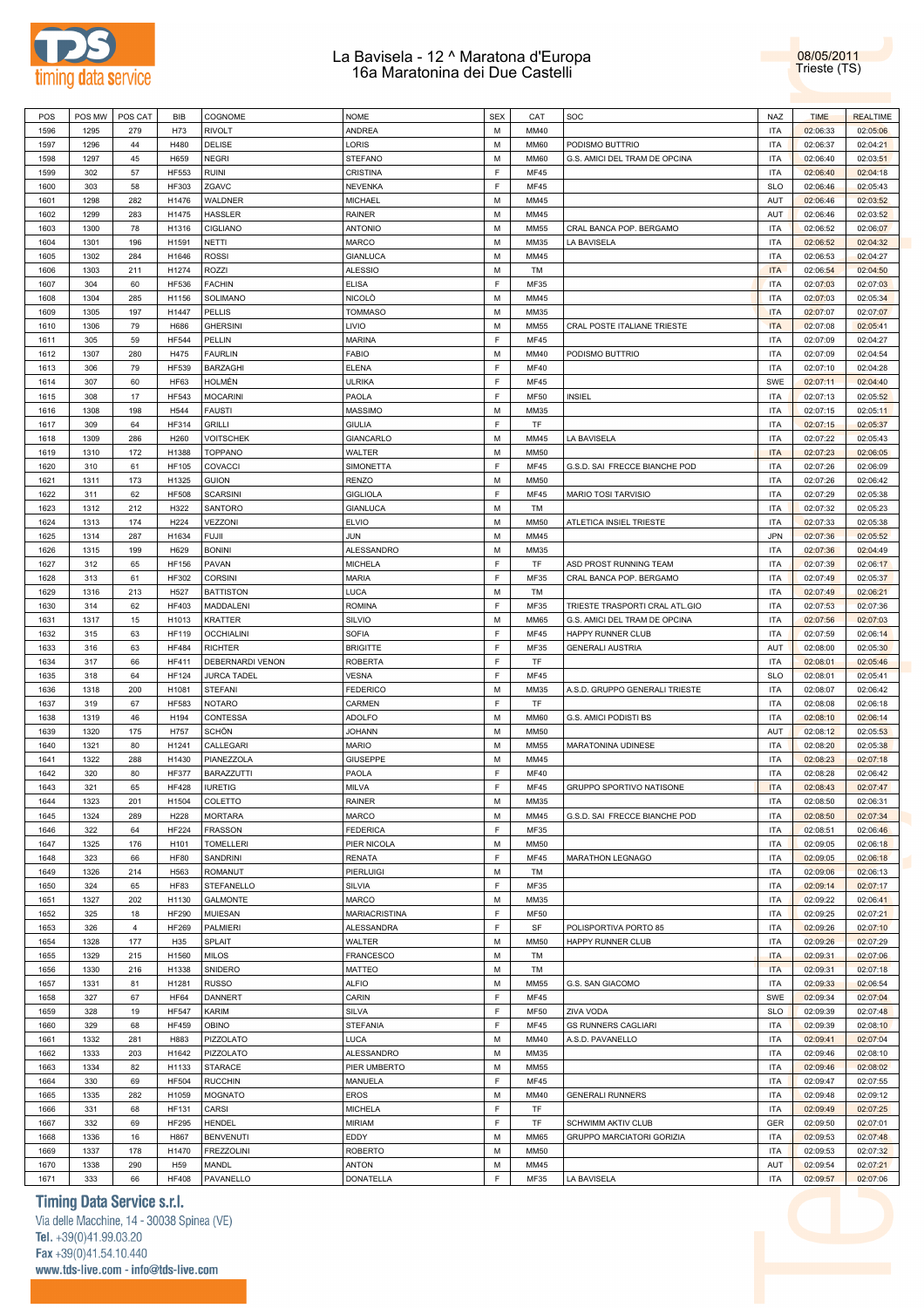

08/05/2011 Trieste (TS)

| 1672         | POS MW      | POS CAT        | BIB                 | COGNOME                              | <b>NOME</b>                   | <b>SEX</b> | CAT                        | SOC                            | <b>NAZ</b>        | <b>TIME</b>          | <b>REALTIME</b>      |
|--------------|-------------|----------------|---------------------|--------------------------------------|-------------------------------|------------|----------------------------|--------------------------------|-------------------|----------------------|----------------------|
|              | 1339        | 47             | H1566               | TREU                                 | <b>FURIO</b>                  | М          | <b>MM60</b>                |                                | <b>ITA</b>        | 02:09:58             | 02:09:13             |
| 1673         | 1340        | 291            | H810                | MACHADO                              | <b>JOSE CARLOS</b>            | M          | MM45                       |                                | <b>BRA</b>        | 02:09:58             | 02:08:51             |
|              |             |                |                     |                                      |                               |            |                            |                                |                   |                      |                      |
| 1674         | 334         | 20             | <b>HF186</b>        | <b>STANISSA</b>                      | <b>ELIANA</b>                 | F.         | <b>MF50</b>                |                                | <b>ITA</b>        | 02:10:00             | 02:08:11             |
| 1675         | 1341        | 179            | H1014               | ROMANO                               | <b>ROBERTO</b>                | М          | <b>MM50</b>                | G.S. AMICI DEL TRAM DE OPCINA  | <b>ITA</b>        | 02:10:00             | 02:08:16             |
| 1676         | 1342        | 180            | H461                | MOSE'                                | AURO                          | М          | <b>MM50</b>                | CRAL POSTE ITALIANE TRIESTE    | <b>ITA</b>        | 02:10:03             | 02:08:10             |
| 1677         | 1343        | 6              | H1056               | MASETTI                              | <b>ROBERTO</b>                | M          | MM70                       | A.S.D. GRUPPO GENERALI TRIESTE | <b>ITA</b>        | 02:10:05             | 02:08:41             |
| 1678         | 1344        | 204            | H1671               | TESSAROLO                            | <b>ALBERTO</b>                | М          | MM35                       |                                | <b>ITA</b>        | 02:10:13             | 02:07:27             |
| 1679         | 1345        | 205            | H <sub>272</sub>    | MAURI                                | SIMONE                        | М          | MM35                       |                                | <b>ITA</b>        | 02:10:15             | 02:08:04             |
|              |             |                |                     |                                      |                               |            |                            |                                |                   |                      |                      |
| 1680         | 1346        | 217            | H731                | GOSPODINOV                           | CHRISTO                       | М          | TM                         |                                | <b>BUL</b>        | 02:10:17             | 02:09:00             |
| 1681         | 1347        | 206            | H1638               | <b>D'AGOSTINA</b>                    | DANIELE                       | M          | MM35                       |                                | <b>ITA</b>        | 02:10:24             | 02:08:17             |
| 1682         | 335         | 19             | <b>HF35</b>         | <b>FISHWICK</b>                      | JANE                          | F.         | <b>MF55</b>                |                                | <b>GBR</b>        | 02:10:26             | 02:08:53             |
| 1683         | 1348        | 83             | H39                 | <b>FISHWICK</b>                      | <b>JOHN</b>                   | М          | MM55                       |                                | GBR               | 02:10:27             | 02:08:54             |
| 1684         | 1349        | 84             | H1608               | VIOLA                                | <b>GIORGIO</b>                | М          | MM55                       | ATLETICA INSIEL TRIESTE        | <b>ITA</b>        | 02:10:28             | 02:08:35             |
|              |             |                |                     | SASSO                                | DARIO                         | M          |                            |                                | <b>ITA</b>        |                      |                      |
| 1685         | 1350        | 181            | H1410               |                                      |                               |            | <b>MM50</b>                | ATL CUMIANA STILCAR            |                   | 02:10:29             | 02:08:30             |
| 1686         | 1351        | 85             | H1396               | CAMPANER                             | <b>GIOVANNI</b>               | М          | MM55                       |                                | <b>ITA</b>        | 02:10:38             | 02:09:04             |
| 1687         | 336         | 70             | <b>HF322</b>        | GOLOB                                | ALIJANA                       | F          | TF                         | <b>TEKASKI FORUM</b>           | <b>SLO</b>        | 02:10:39             | 02:10:07             |
| 1688         | 1352        | 283            | H788                | MADOTTO                              | PATRIZIO                      | М          | MM40                       | LA BAVISELA                    | <b>ITA</b>        | 02:10:41             | 02:08:09             |
| 1689         | 1353        | 207            | H336                | CAVALLO                              | CRISTIAN                      | M          | MM35                       | MARATONA MAGNANO               | <b>ITA</b>        | 02:10:49             | 02:08:21             |
| 1690         | 1354        | 218            | H1609               | FRANCO                               | MAURO                         | М          | TM                         |                                | <b>ITA</b>        | 02:10:50             | 02:08:57             |
|              |             |                |                     |                                      |                               | F          |                            |                                |                   |                      |                      |
| 1691         | 337         | 67             | <b>HF135</b>        | KIRIK                                | <b>BRANKA</b>                 |            | MF35                       | MARATONINA UDINESE             | <b>SLO</b>        | 02:10:50             | 02:09:36             |
| 1692         | 1355        | 219            | H43                 | OSMAJIC                              | <b>VLADIMIR</b>               | М          | TM                         |                                | <b>SRB</b>        | 02:10:51             | 02:09:24             |
| 1693         | 1356        | 182            | H948                | HODZIC                               | <b>HUSEIN</b>                 | M          | <b>MM50</b>                | <b>VIHARNIK KOPER</b>          | <b>SLO</b>        | 02:10:54             | 02:08:24             |
| 1694         | 1357        | 86             | H1559               | SALVINI                              | <b>UGO</b>                    | М          | MM55                       |                                | <b>ITA</b>        | 02:10:56             | 02:09:11             |
| 1695         | 1358        | 208            | H439                | VATTA                                | WILLY                         | М          | MM35                       | G.S. SAN GIACOMO               | <b>ITA</b>        | 02:11:11             | 02:09:52             |
| 1696         | 1359        | 292            | H854                | PERSIANI                             | <b>ROBERTO</b>                | М          | MM45                       | A.S.D. ATLETICA HERMADA        | <b>ITA</b>        | 02:11:12             | 02:09:32             |
|              |             |                |                     |                                      |                               |            |                            |                                |                   |                      |                      |
| 1697         | 338         | 71             | <b>HF518</b>        | ERMACORA                             | <b>ALBERTA</b>                | F.         | TF                         | PODISMO BUTTRIO                | <b>ITA</b>        | 02:11:19             | 02:08:30             |
| 1698         | 1360        | 17             | H912                | FRANCIOLI                            | <b>ROBERTO</b>                | М          | <b>MM65</b>                | <b>MARATHON TRIESTE</b>        | <b>ITA</b>        | 02:11:24             | 02:11:13             |
| 1699         | 339         | $\overline{2}$ | <b>HF382</b>        | KLEIN                                | PATRIZIA                      | F          | MF60                       | A.S.D. GRUPPO GENERALI TRIESTE | <b>ITA</b>        | 02:11:28             | 02:09:44             |
| 1700         | 1361        | 209            | H323                | SANTORO                              | <b>FRANCESCO</b>              | М          | MM35                       |                                | <b>ITA</b>        | 02:11:34             | 02:09:25             |
| 1701         | 340         | 21             | <b>HF299</b>        | CAIRONI                              | ANNA                          | F.         | <b>MF50</b>                | RUNNERS BERGAMO                | <b>ITA</b>        | 02:11:39             | 02:08:55             |
| 1702         |             | 72             | <b>HF194</b>        |                                      | <b>GIULIA</b>                 | F          | TF                         | C.AZ. FINCANTIERI WARTSILA IT. | <b>ITA</b>        |                      | 02:08:55             |
|              | 341         |                |                     | ZANIER                               |                               |            |                            |                                |                   | 02:11:40             |                      |
| 1703         | 1362        | 48             | H450                | ZANIER                               | <b>GIORGIO</b>                | М          | MM60                       | C.AZ. FINCANTIERI WARTSILA IT. | <b>ITA</b>        | 02:11:40             | 02:08:56             |
| 1704         | 1363        | 210            | H243                | SANT                                 | LUCA                          | М          | MM35                       |                                | <b>ITA</b>        | 02:11:42             | 02:10:29             |
| 1705         | 342         | 73             | <b>HF570</b>        | MOI                                  | MANUELA                       | F.         | TF                         | LA BAVISELA                    | <b>ITA</b>        | 02:11:48             | 02:10:20             |
| 1706         | 343         | 20             | <b>HF424</b>        | SANTELLANI                           | <b>FIORENZA</b>               | F          | <b>MF55</b>                | <b>CLUB DEL TORCIO</b>         | <b>ITA</b>        | 02:11:50             | 02:10:50             |
| 1707         | 344         | 21             | <b>HF203</b>        | PASSON                               | LUISA                         | F          | <b>MF55</b>                | PODISMO BUTTRIO                | <b>ITA</b>        | 02:11:55             | 02:09:41             |
|              |             |                |                     |                                      |                               | F.         |                            |                                |                   |                      |                      |
| 1708         | 345         | 22             | <b>HF236</b>        | PIRKER                               | <b>MARGIT</b>                 |            | <b>MF55</b>                |                                | AUT               | 02:11:57             | 02:10:49             |
| 1709         | 1364        | 211            | H1137               | SAKSIDA                              | PAOLO                         | М          | MM35                       | RUNNING WORLD TRIESTE          | <b>ITA</b>        | 02:12:00             | 02:10:13             |
| 1710         | 1365        | 220            | H1092               | <b>HAGEMAN</b>                       | ROY                           | М          | TM                         | GENERALI NEDERLAND             | <b>NED</b>        | 02:12:01             | 02:10:05             |
| 1711         | 1366        | 284            | H947                | STOJANOVIC                           | ZORAN                         | М          | MM40                       | <b>VIHARNIK KOPER</b>          | <b>SLO</b>        | 02:12:08             | 02:09:35             |
| 1712         | 346         | 68             | <b>HF291</b>        | <b>ORSATTI</b>                       | <b>ELVIRA</b>                 | F          | MF35                       |                                | <b>ITA</b>        | 02:12:10             | 02:09:23             |
|              |             |                |                     |                                      |                               | М          |                            |                                |                   |                      |                      |
|              |             |                |                     |                                      |                               |            |                            |                                |                   |                      |                      |
| 1713         | 1367        | 285            | H47                 | SOMMERSGUTER                         | UWE                           |            | MM40                       |                                | AUT               | 02:12:10             | 02:09:34             |
| 1714         | 1368        | 87             | H800                | CEVRO-VUKOVIC                        | <b>RENZO</b>                  | М          | MM55                       |                                | <b>ITA</b>        | 02:12:11             | 02:09:25             |
| 1715         | 1369        | 286            | H1637               | JELESKLAV                            | <b>HUBERT</b>                 | М          | MM40                       |                                | AUT               | 02:12:22             | 02:09:31             |
| 1716         | 347         | 69             | <b>HF301</b>        | DE POLO                              | <b>GABRIELLA</b>              | F          | MF35                       |                                | <b>ITA</b>        | 02:12:24             | 02:10:20             |
| 1717         | 1370        | 221            | H1511               | LINDMAIER                            | JONAS                         | М          | TM                         |                                | AUT               | 02:12:25             | 02:10:32             |
|              |             |                |                     |                                      |                               | F          |                            |                                | <b>ITA</b>        |                      |                      |
| 1718         | 348         | 22             | <b>HF336</b>        | <b>ROCHOW</b>                        | <b>REGINA</b>                 |            | <b>MF50</b>                | G.S.D. VAL ROSANDRA TRIESTE    |                   | 02:12:27             | 02:10:32             |
| 1719         | 349         | 23             | <b>HF356</b>        | AMADI                                | <b>ISA</b>                    | F.         | MF50                       | LA BAVISELA                    | <b>ITA</b>        | 02:12:32             | 02:09:34             |
| 1720         | 1371        | 222            | H1652               | LOMBARDO                             | GUIDO                         | M          | TM                         |                                | <b>ITA</b>        | 02:12:33             | 02:09:34             |
| 1721         | 350         | 81             | <b>HF551</b>        | <b>ROMANIN</b>                       | <b>MICHELA</b>                | F          | MF40                       | PIANI DI VAS                   | <b>ITA</b>        | 02:12:35             | 02:10:46             |
| 1722         | 351         | 70             | <b>HF552</b>        | ROMANIN                              | <b>BARBARA</b>                | F          | <b>MF45</b>                | PIANI DI VAS                   | <b>ITA</b>        | 02:12:35             | 02:10:47             |
| 1723         | 352         | 24             | HF210               | <b>EICHHORN</b>                      | <b>HENRIETTE</b>              | F          | <b>MF50</b>                |                                | AUT               | 02:12:36             | 02:10:20             |
| 1724         | 1372        | 88             | H1436               | FAORO                                | <b>ALDO</b>                   | М          | <b>MM55</b>                |                                | <b>ITA</b>        | 02:12:38             | 02:11:43             |
|              |             |                |                     |                                      |                               | F          |                            |                                |                   |                      |                      |
| 1725         | 353         | 25             | HF523               | LUISA-VISSAT                         | <b>GIANNA</b>                 |            | <b>MF50</b>                |                                | <b>ITA</b>        | 02:12:38             | 02:10:51             |
| 1726         | 1373        | 49             | H1110               | VELLANTE                             | <b>FRANCO</b>                 | М          | <b>MM60</b>                | G. M. UDINESI UOEI             | <b>ITA</b>        | 02:12:41             | 02:10:27             |
| 1727         | 354         | 82             | <b>HF526</b>        | CALO'                                | <b>MARIA TERESA</b>           | F          | <b>MF40</b>                |                                | <b>ITA</b>        | 02:12:42             | 02:10:19             |
| 1728         | 1374        | 212            | H683                | <b>SCHINTU</b>                       | PIERLUIGI                     | М          | MM35                       |                                | <b>ITA</b>        | 02:12:45             | 02:09:42             |
| 1729         | 355         | 74             | <b>HF227</b>        | <b>DOBNER</b>                        | MARIANNE                      | F          | TF                         |                                | AUT               | 02:12:47             | 02:10:25             |
| 1730         | 356         | 71             | <b>HF500</b>        | <b>MAGGIONI</b>                      | ANGELA                        | F          | <b>MF45</b>                | MARIO TOSI TARVISIO            | <b>ITA</b>        | 02:12:49             | 02:10:38             |
|              |             |                |                     |                                      |                               | F          |                            |                                |                   |                      |                      |
| 1731         | 357         | 70             | <b>HF176</b>        | SCHILLANI                            | <b>FRANCESCA</b>              |            | MF35                       |                                | <b>ITA</b>        | 02:12:50             | 02:11:29             |
| 1732         | 358         | 72             | <b>HF488</b>        | PARAVIA                              | RAFFAELLA                     | F          | <b>MF45</b>                |                                | <b>ITA</b>        | 02:12:52             | 02:10:27             |
| 1733         | 359         | 83             | <b>HF386</b>        | PERISSINOTTO                         | EDY                           | F          | <b>MF40</b>                | RUNNERS CLUB AGGGREDIRE        | <b>ITA</b>        | 02:13:00             | 02:11:12             |
| 1734         | 360         | 23             | <b>HF104</b>        | <b>BARBANERA</b>                     | PAOLA                         | F          | <b>MF55</b>                | LA BAVISELA                    | <b>ITA</b>        | 02:13:02             | 02:11:57             |
| 1735         | 1375        | 293            | H570                | LOMBARDO                             | <b>FRANCESCO</b>              | М          | MM45                       | A.S. MEDITERRANEA              | <b>ITA</b>        | 02:13:09             | 02:11:21             |
| 1736         | 361         | 71             | <b>HF275</b>        | DAL CIN                              | <b>MARTA</b>                  | F          | MF35                       |                                | <b>ITA</b>        | 02:13:14             | 02:11:16             |
|              |             |                |                     |                                      |                               |            |                            |                                |                   |                      |                      |
| 1737         | 1376        | 183            | H1607               | <b>MASOLIN</b>                       | ALESSANDRO                    | М          | <b>MM50</b>                | ATLETICA INSIEL TRIESTE        | <b>ITA</b>        | 02:13:17             | 02:11:23             |
| 1738         | 1377        | 287            | H58                 | KLEINHAGAUER                         | RAIMUND                       | М          | MM40                       |                                | AUT               | 02:13:20             | 02:10:47             |
| 1739         | 1378        | $\overline{7}$ | H1295               | NEGRI                                | SILVANO                       | М          | <b>MM70</b>                | VENEZIA RUNNERS ATL.MURANO     | <b>ITA</b>        | 02:13:21             | 02:12:57             |
| 1740         | 1379        | 89             | H1654               | PIPOLO                               | GIANFRANCO                    | М          | <b>MM55</b>                |                                | <b>ITA</b>        | 02:13:26             | 02:11:47             |
| 1741         | 1380        | 288            | H <sub>207</sub>    | PEROCCO                              | <b>SERGIO</b>                 | М          | MM40                       |                                | <b>ITA</b>        | 02:13:26             | 02:10:39             |
| 1742         | 362         | 73             | <b>HF277</b>        | WESS                                 | <b>MAGRET</b>                 | F          | <b>MF45</b>                | NÖ GEBIETSKRANKENKASSE         | AUT               | 02:13:28             | 02:11:48             |
| 1743         | 1381        | 223            | H664                | VALLAVANTI                           | MATTEO                        | М          | TM                         |                                | <b>ITA</b>        | 02:13:34             | 02:11:32             |
|              |             |                |                     |                                      |                               |            |                            |                                |                   |                      |                      |
| 1744         | 1382        | 18             | H482                | <b>BRAIDOTTI</b>                     | <b>GIANNI</b>                 | М          | <b>MM65</b>                | PODISMO BUTTRIO                | <b>ITA</b>        | 02:13:36             | 02:11:22             |
| 1745         | 1383        | 224            | H537                | ESANU                                | MAXIM                         | М          | TM                         |                                | ROU               | 02:13:45             | 02:11:12             |
| 1746<br>1747 | 363<br>1384 | 84<br>50       | <b>HF48</b><br>H535 | <b>BRAEUNLINGER</b><br><b>UMLAUF</b> | <b>NICOLA</b><br><b>FABIO</b> | F<br>М     | <b>MF40</b><br><b>MM60</b> | G.S. AMICI DEL TRAM DE OPCINA  | AUT<br><b>ITA</b> | 02:13:45<br>02:13:49 | 02:11:54<br>02:11:10 |

# **Timing Data Service s.r.l.**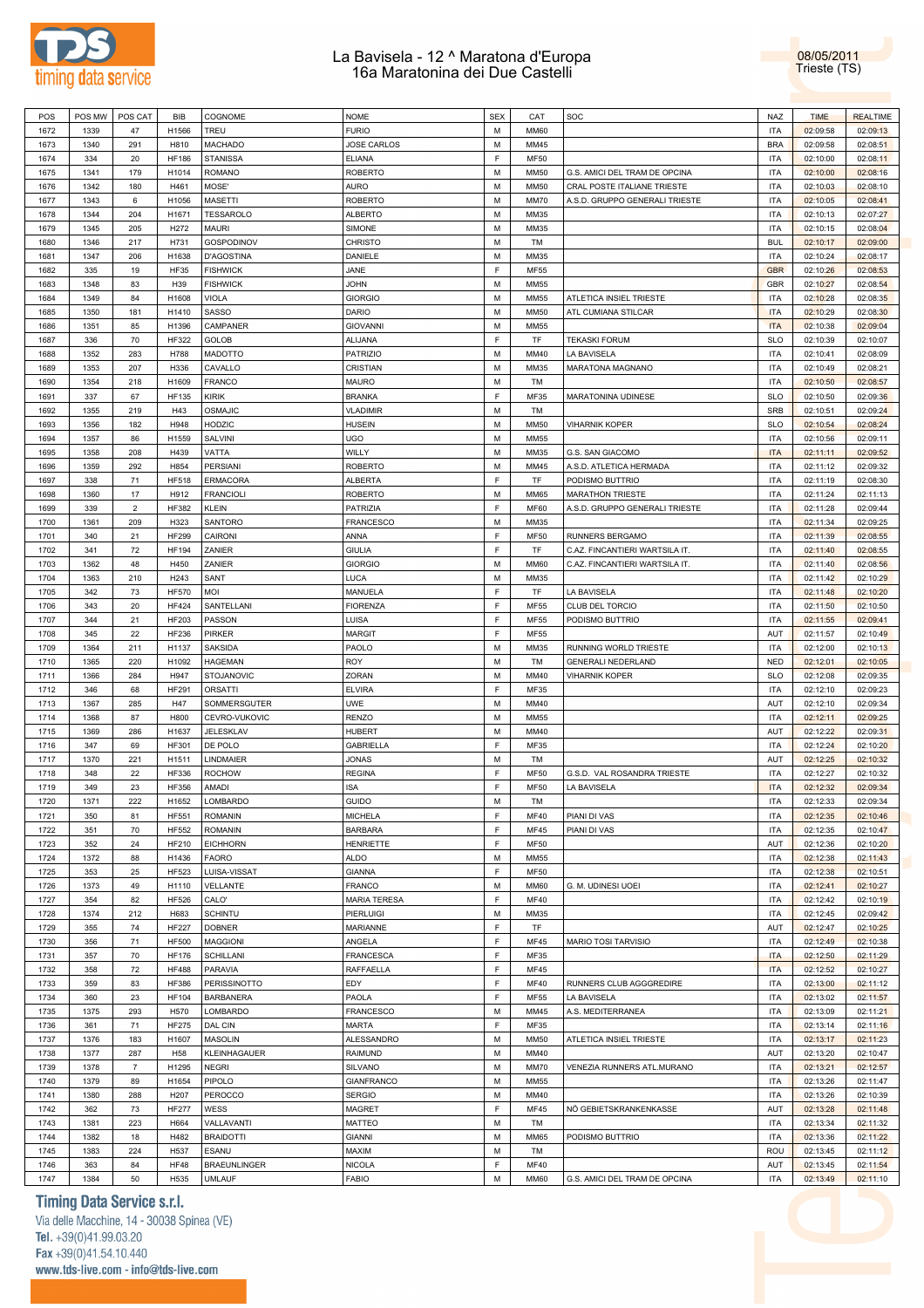



| POS  | POS MW | POS CAT      | BIB          | COGNOME               | <b>NOME</b>          | <b>SEX</b> | CAT         | SOC                             | <b>NAZ</b> | <b>TIME</b> | <b>REALTIME</b> |
|------|--------|--------------|--------------|-----------------------|----------------------|------------|-------------|---------------------------------|------------|-------------|-----------------|
| 1748 | 364    | 74           | <b>HF78</b>  | <b>KOHLMAIER</b>      | CHRISTINE            | E          | <b>MF45</b> |                                 | AUT        | 02:13:49    | 02:11:23        |
| 1749 | 1385   | 90           | H940         | SOTGIU                | FRANCESCO            | M          | <b>MM55</b> | G.S.D. VAL ROSANDRA TRIESTE     | <b>ITA</b> | 02:13:54    | 02:11:53        |
| 1750 | 365    | 75           | <b>HF413</b> | TONI                  | CRISTINA             | E          | <b>MF45</b> | MONTELLO RUNNERS CLUB           | <b>ITA</b> | 02:13:58    | 02:11:45        |
| 1751 | 1386   | 294          | H1072        | <b>SAITTA</b>         | FABIO                | M          | MM45        | A.S.D. GRUPPO GENERALI TRIESTE  | <b>ITA</b> | 02:13:59    | 02:12:44        |
| 1752 | 366    | 85           | <b>HF354</b> | <b>MAREGA</b>         | KETTY                | E          | <b>MF40</b> | LA BAVISELA                     | <b>ITA</b> | 02:13:59    | 02:11:28        |
| 1753 | 367    | $\mathbf{1}$ | <b>HF486</b> | VONO                  | ROSSELLA             | E          | PF          | G.S. SAN GIACOMO                | <b>ITA</b> | 02:14:00    | 02:12:25        |
| 1754 | 1387   | 91           | H569         | PIEROPAN              | <b>FRANCO</b>        | M          | <b>MM55</b> | ATL. SERNAGLIA MOB. VILLANOVA   | <b>ITA</b> | 02:14:13    | 02:12:18        |
| 1755 | 1388   | 184          | H1172        | <b>PRINCIC</b>        | ALESSANDRO           | M          | <b>MM50</b> | LATIN MARATHON LOVERS           | <b>ITA</b> | 02:14:22    | 02:12:56        |
| 1756 | 368    | 26           | HF512        | <b>MISDARIIS</b>      | PATRIZIA             | E          | <b>MF50</b> | ASSOCIAZIONE MARATONINA UDINESE | <b>ITA</b> | 02:14:28    | 02:12:01        |
| 1757 | 1389   | 92           | H416         | <b>SPESSOT</b>        | <b>GIULIANO</b>      | M          | <b>MM55</b> |                                 | <b>ITA</b> | 02:14:29    | 02:11:58        |
| 1758 | 369    | 86           | <b>HF575</b> | PAVATTI               | LARA                 | E          | <b>MF40</b> | GRUPPO MARCIATORI TEENAGER      | <b>ITA</b> | 02:14:30    | 02:12:41        |
| 1759 | 370    | 75           | <b>HF540</b> | <b>WHITTON</b>        | KATIE JANE           | E          | TF          |                                 | <b>GBR</b> | 02:14:33    | 02:12:36        |
| 1760 | 371    | 27           | <b>HF333</b> | LIN                   | <b>MARINA</b>        | E          | <b>MF50</b> | G.S.D. VAL ROSANDRA TRIESTE     | <b>ITA</b> | 02:14:41    | 02:12:48        |
| 1761 | 1390   | 8            | H1051        | JORDAN STEFANI        | GINO                 | M          | <b>MM70</b> | A.S.D. GRUPPO GENERALI TRIESTE  | <b>ITA</b> | 02:14:54    | 02:13:29        |
| 1762 | 372    | 87           | <b>HF143</b> | <b>RAGOSNIG</b>       | ANDREA               | E          | <b>MF40</b> |                                 | <b>AUT</b> | 02:15:00    | 02:12:49        |
| 1763 | 373    | 72           | <b>HF235</b> | <b>GENERALE</b>       | MARIANNA             | E          | MF35        |                                 | <b>ITA</b> | 02:15:02    | 02:13:18        |
| 1764 | 1391   | 289          | H550         | CETTOLO               | NICOLA               | M          | MM40        |                                 | <b>ITA</b> | 02:15:03    | 02:13:50        |
|      |        |              |              |                       |                      | E          |             |                                 |            |             |                 |
| 1765 | 374    | 76           | <b>HF531</b> | <b>STECCA</b>         | ANTONELLA            | E          | <b>MF45</b> |                                 | <b>ITA</b> | 02:15:08    | 02:13:39        |
| 1766 | 375    | 28           | <b>HF429</b> | <b>HRVOJIC</b>        | MARIJA               |            | <b>MF50</b> | <b>GAK GLINA</b>                | CRO        | 02:15:10    | 02:12:42        |
| 1767 | 1392   | 51           | H1218        | <b>HRVOJIC</b>        | MLADEN               | M          | <b>MM60</b> |                                 | CRO        | 02:15:11    | 02:12:42        |
| 1768 | 1393   | 185          | H60          | <b>MAURER</b>         | MICHAEL              | M          | <b>MM50</b> |                                 | AUT        | 02:15:16    | 02:12:42        |
| 1769 | 376    | 73           | <b>HF357</b> | LISJAK                | <b>FRANCESCA</b>     | E          | MF35        | LA BAVISELA                     | <b>ITA</b> | 02:15:18    | 02:13:49        |
| 1770 | 1394   | 186          | H1434        | <b>BRAZIOLI</b>       | RENATO               | M          | <b>MM50</b> | <b>G.P. CINGHIALS RUNNERS</b>   | <b>ITA</b> | 02:15:20    | 02:13:50        |
| 1771 | 377    | 74           | <b>HF431</b> | <b>HMELAK</b>         | MAYA                 | E          | MF35        | MAJA                            | <b>SLO</b> | 02:15:26    | 02:12:40        |
| 1772 | 378    | 29           | <b>HF122</b> | <b>ATTARDO</b>        | <b>MARIA FILIPPA</b> | E          | <b>MF50</b> |                                 | <b>ITA</b> | 02:15:39    | 02:12:41        |
| 1773 | 1395   | 213          | H1639        | LORO                  | <b>GABRIELE</b>      | M          | MM35        |                                 | <b>ITA</b> | 02:15:40    | 02:13:33        |
| 1774 | 1396   | 9            | H68          | KOHOUT                | <b>FRIEDRICH</b>     | M          | <b>MM70</b> |                                 | AUT        | 02:15:44    | 02:14:05        |
| 1775 | 1397   | 93           | H845         | <b>SCAGNETTO</b>      | ROMEO                | M          | <b>MM55</b> |                                 | <b>ITA</b> | 02:15:47    | 02:15:01        |
| 1776 | 379    | 76           | <b>HF148</b> | <b>ZORZI</b>          | CHIARA               | E          | TF          | <b>MARATONA MAGNANO</b>         | <b>ITA</b> | 02:15:47    | 02:14:35        |
| 1777 | 1398   | 225          | H376         | <b>HARNUT</b>         | CRISTIAN             | M          | TM          |                                 | ROU        | 02:15:48    | 02:13:15        |
| 1778 | 1399   | 214          | H1452        | DE FILIPPI            | <b>FEDERICO</b>      | M          | MM35        |                                 | <b>ITA</b> | 02:15:48    | 02:13:03        |
| 1779 | 1400   | 215          | H1424        | <b>SCHIMERA</b>       | DAVIDE               | M          | MM35        |                                 | <b>ITA</b> | 02:15:49    | 02:13:04        |
| 1780 | 380    | 77           | <b>HF255</b> | <b>BUSSETTI</b>       | CHIARA               | E          | TF          | <b>MARATHON TRIESTE</b>         | <b>ITA</b> | 02:16:10    | 02:13:46        |
| 1781 | 1401   | 187          | H927         | <b>FRUTTERO</b>       | <b>MAURIZIO</b>      | M          | <b>MM50</b> | G.S.D. VAL ROSANDRA TRIESTE     | <b>ITA</b> | 02:16:13    | 02:15:22        |
| 1782 | 1402   | 295          | H1567        | RANCHI                | MAX                  | M          | MM45        |                                 | <b>ITA</b> | 02:16:16    | 02:15:38        |
| 1783 | 1403   | 188          | H177         | ZAMPERINI             | ENZO                 | M          | <b>MM50</b> | GRUPPO PODISTICO GARGAGNAGO     | <b>ITA</b> | 02:16:23    | 02:14:29        |
| 1784 | 381    | 30           | <b>HF506</b> | DEL BEN               | <b>GIANNA</b>        | E          | <b>MF50</b> |                                 | <b>ITA</b> | 02:16:33    | 02:14:45        |
| 1785 | 382    | 88           | HF70         | <b>SCHALLER</b>       | <b>ASTRID</b>        | E          | <b>MF40</b> |                                 | AUT        | 02:16:35    | 02:14:17        |
| 1786 | 383    | 77           | <b>HF72</b>  | <b>JUSSNER</b>        | <b>ASTRID</b>        | E          | <b>MF45</b> |                                 | AUT        | 02:16:35    | 02:14:18        |
| 1787 | 1404   | 290          | H372         | <b>PONTOLILLO</b>     | ALESSANDRO           | M          | MM40        |                                 | <b>ITA</b> | 02:16:37    | 02:13:51        |
| 1788 | 384    | 31           | <b>HF205</b> | <b>MIORIN</b>         | <b>FRANCESCA</b>     | E          | <b>MF50</b> | PODISTI CORDENONS               | <b>ITA</b> | 02:16:52    | 02:14:41        |
| 1789 | 385    | 89           | <b>HF371</b> | <b>TREVISIOL</b>      | MARIELLA             | E          | <b>MF40</b> | ATL.MONTEBELLUNA VENETO BANCA   | <b>ITA</b> | 02:16:57    | 02:14:55        |
| 1790 | 386    | 78           | <b>HF370</b> | <b>DALLA LANA</b>     | CRISTINA             | E          | TF          | ATL.MONTEBELLUNA VENETO BANCA   | <b>ITA</b> | 02:16:58    | 02:14:55        |
| 1791 | 1405   | 226          | H277         | <b>HUDEJ</b>          | <b>GORAZD</b>        | M          | TM          |                                 | <b>SLO</b> | 02:17:01    | 02:14:07        |
| 1792 | 387    | 32           | <b>HF202</b> | <b>FILIPPIN</b>       | <b>ANTONELLA</b>     | F          | <b>MF50</b> | PODISMO BUTTRIO                 | <b>ITA</b> | 02:17:05    | 02:14:49        |
| 1793 | 388    | 79           | <b>HF453</b> | <b>SCAREL</b>         | SILVIA               | E          | TF          |                                 | <b>ITA</b> | 02:17:06    | 02:14:55        |
| 1794 | 389    | 90           | <b>HF129</b> | <b>SIMSIG</b>         | DANIELA              | F          | <b>MF40</b> | GRUPPO MARCIATORI GORIZIA       | <b>ITA</b> | 02:17:06    | 02:14:55        |
| 1795 | 390    | 24           | <b>HF560</b> | <b>BUCK</b>           | THERESIA             | E          | <b>MF55</b> |                                 | <b>GER</b> | 02:17:11    | 02:15:49        |
| 1796 | 1406   | 296          | H1640        | DORBOLO'              | <b>ROBERTO</b>       | M          | MM45        |                                 | <b>ITA</b> | 02:17:17    | 02:15:08        |
| 1797 | 391    | 80           | <b>HF52</b>  | <b>BAAR</b>           | ELIZABETH            | F          | TF          |                                 | <b>USA</b> | 02:17:24    | 02:14:38        |
| 1798 | 1407   | 297          | H212         | <b>CERVAI</b>         | <b>BRUNO</b>         | M          | MM45        | FINCANTIERI ATL. MONFALCONE     | <b>ITA</b> | 02:17:27    | 02:15:41        |
| 1799 | 1408   | 298          | H552         | ALTH                  | <b>WERNER</b>        | M          | MM45        |                                 | AUT        | 02:17:27    | 02:15:33        |
| 1800 | 392    | 78           | <b>HF476</b> | HUTTENLOHER           | <b>GABRIELE</b>      | F          | <b>MF45</b> | <b>GENERALI MUNCHEN</b>         | GER        | 02:17:29    | 02:15:49        |
| 1801 | 1409   | 299          | H1224        | <b>FUSARO</b>         | <b>DEMETRIO</b>      | M          | MM45        |                                 | <b>ITA</b> | 02:17:30    | 02:14:51        |
| 1802 | 1410   | 94           | H40          | <b>AFFRANIO</b>       | <b>FULVIO</b>        | M          | MM55        |                                 | <b>ITA</b> | 02:17:34    | 02:14:46        |
| 1803 | 393    | 81           | <b>HF339</b> | <b>HALILOVIC</b>      | LARISA               | E          | TF          | <b>VIHARNIK KOPER</b>           | <b>SLO</b> | 02:17:44    | 02:15:06        |
| 1804 | 394    | 79           | <b>HF160</b> | <b>DIMINUTTO</b>      | <b>DONATELLA</b>     | F          | <b>MF45</b> |                                 | <b>ITA</b> | 02:17:48    | 02:17:24        |
| 1805 | 395    | 33           | <b>HF126</b> | <b>BARBIERI</b>       | ANNALAURA            | F          | MF50        |                                 | <b>ITA</b> | 02:17:57    | 02:14:58        |
| 1806 | 396    | 75           | HF316        | <b>DEL PRIORE</b>     | <b>GABRIELLA</b>     | F          | MF35        | PODISMO BUTTRIO                 | <b>ITA</b> | 02:17:58    | 02:15:42        |
| 1807 | 397    |              | <b>HF281</b> | <b>FERRI</b>          | <b>ROBERTA</b>       | F          | <b>MF45</b> |                                 | <b>ITA</b> |             | 02:16:31        |
|      |        | 80           |              |                       |                      | F          |             |                                 |            | 02:18:10    |                 |
| 1808 | 398    | 81           | <b>HF243</b> | <b>DRAGAR</b>         | MOJCA                | E          | MF45        |                                 | <b>SLO</b> | 02:18:13    | 02:16:36        |
| 1809 | 399    | 82           | <b>HF94</b>  | <b>CECCHINI</b>       | <b>BARBARA</b>       |            | TF          |                                 | <b>ITA</b> | 02:18:14    | 02:17:03        |
| 1810 | 1411   | 300          | H967         | CARINI                | <b>FABIO</b>         | M          | MM45        | LA BAVISELA                     | <b>ITA</b> | 02:18:18    | 02:15:19        |
| 1811 | 400    | 25           | <b>HF372</b> | <b>BORDIN</b>         | <b>MARIA CARMELA</b> | E          | MF55        | ATL.MONTEBELLUNA VENETO BANCA   | <b>ITA</b> | 02:18:31    | 02:16:29        |
| 1812 | 1412   | 291          | H934         | CARUSO                | <b>GIANLUCA</b>      | M          | MM40        | <b>MARATHON TRIESTE</b>         | <b>ITA</b> | 02:18:32    | 02:16:59        |
| 1813 | 401    | 83           | <b>HF183</b> | <b>EUFEMI</b>         | COSTANZA             | F          | TF          |                                 | <b>ITA</b> | 02:18:32    | 02:16:00        |
| 1814 | 402    | 84           | <b>HF233</b> | COCITTO               | <b>MARTA</b>         | F          | TF          |                                 | <b>ITA</b> | 02:18:33    | 02:16:02        |
| 1815 | 1413   | 292          | H1515        | CAMPANER PASIANOTTO   | <b>GIOVANNI</b>      | M          | MM40        | ITALIANA AZZANO RUNNERS         | <b>ITA</b> | 02:18:50    | 02:16:51        |
| 1816 | 403    | 26           | <b>HF494</b> | <b>COCEANI PUZZER</b> | <b>MARIA</b>         | F          | <b>MF55</b> | LA BAVISELA                     | <b>ITA</b> | 02:18:56    | 02:16:59        |
| 1817 | 404    | 85           | <b>HF495</b> | <b>PUZZER</b>         | LINDA                | E          | TF          | LA BAVISELA                     | <b>ITA</b> | 02:18:56    | 02:16:59        |
| 1818 | 405    | 13           | <b>HF87</b>  | <b>COOPER</b>         | <b>ALEXANDRA</b>     | E          | $\sim$      |                                 | <b>USA</b> | 02:19:07    | 02:17:37        |
| 1819 | 1414   | $\mathbf{1}$ | H1139        | <b>GATTUSO</b>        | MARCELLO             | M          | <b>MM75</b> | RUNNING WORLD TRIESTE           | <b>ITA</b> | 02:19:10    | 02:16:45        |
| 1820 | 1415   | 227          | H1170        | <b>VEOS</b>           | COSTANTINO           | M          | TM          |                                 | <b>ITA</b> | 02:19:11    | 02:16:34        |
| 1821 | 406    | 27           | <b>HF76</b>  | <b>SCORDINO</b>       | ANNAMARIE            | E          | <b>MF55</b> | ATL. TUSCULUM                   | <b>ITA</b> | 02:19:14    | 02:16:50        |
| 1822 | 1416   | 216          | H1226        | <b>IURINCIC</b>       | PAOLO                | M          | MM35        |                                 | <b>ITA</b> | 02:19:24    | 02:16:36        |
| 1823 | 407    | 28           | <b>HF384</b> | PALLAVER              | <b>ISABELLA</b>      | F          | MF55        | A.S.D. GRUPPO GENERALI TRIESTE  | <b>ITA</b> | 02:19:27    | 02:18:15        |

## **Timing Data Service s.r.l.**

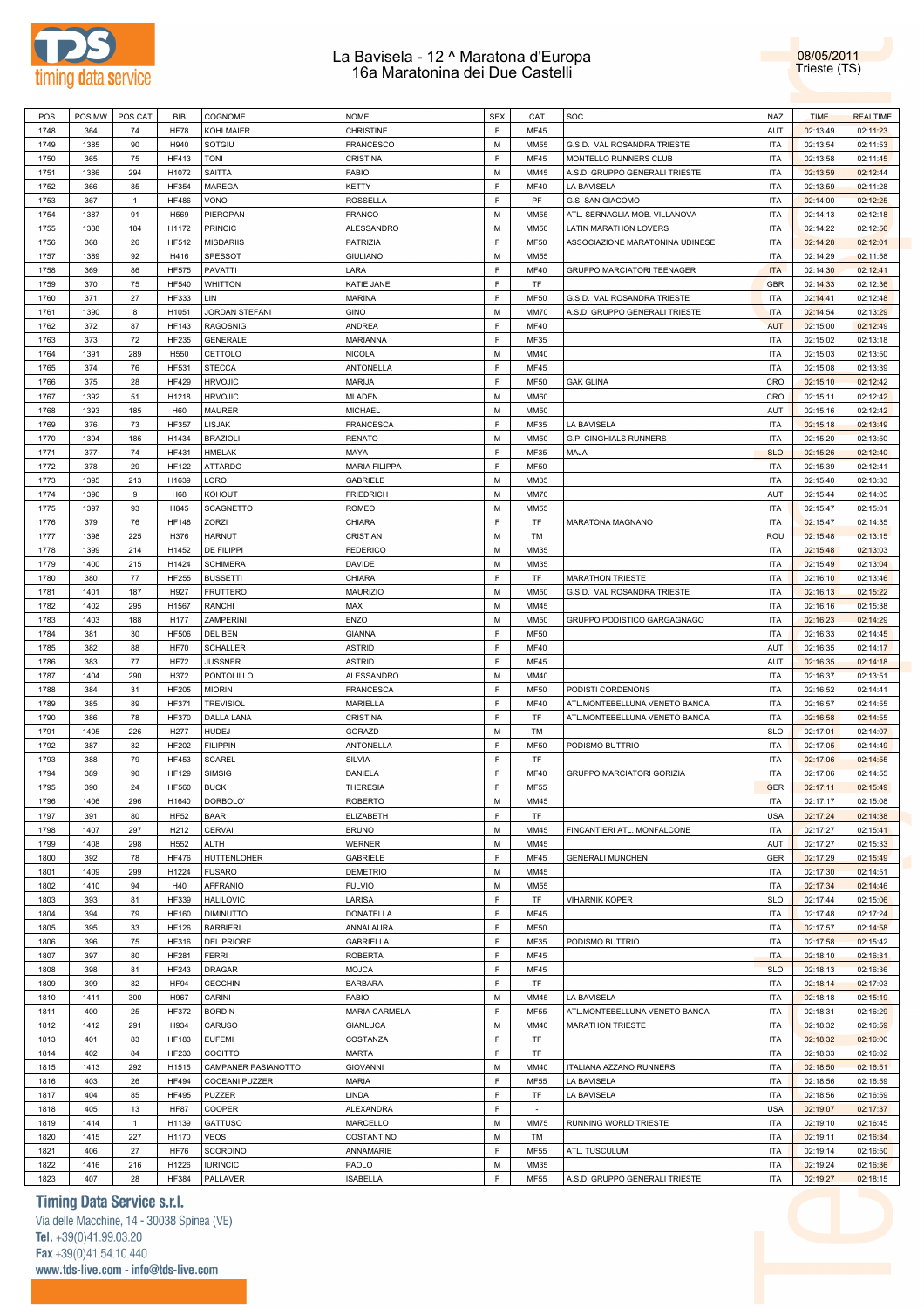



| POS  | POS MW | POS CAT        | <b>BIB</b>      | COGNOME           | <b>NOME</b>        | <b>SEX</b> | CAT         | SOC                            | <b>NAZ</b> | <b>TIME</b> | <b>REALTIME</b> |
|------|--------|----------------|-----------------|-------------------|--------------------|------------|-------------|--------------------------------|------------|-------------|-----------------|
| 1824 | 1417   | 301            | H1525           | <b>ROSALEN</b>    | <b>GIAN PIETRO</b> | М          | MM45        | PODISTI CORDENONS              | <b>ITA</b> | 02:19:27    | 02:17:47        |
|      |        |                |                 |                   |                    |            |             |                                |            |             |                 |
| 1825 | 1418   | 217            | H1123           | <b>GRUDINA</b>    | <b>ENNIO</b>       | М          | MM35        |                                | <b>ITA</b> | 02:19:37    | 02:17:25        |
| 1826 | 408    | 86             | <b>HF262</b>    | <b>DOROTEA</b>    | <b>SARA</b>        | F          | TF          | SCI CLUB M.TE ZONCOLAN         | <b>ITA</b> | 02:19:50    | 02:17:06        |
| 1827 | 1419   | 302            | H <sub>54</sub> | OLIVA             | <b>BENITO</b>      | M          | MM45        |                                | AUT        | 02:20:03    | 02:17:38        |
| 1828 | 409    | 76             | <b>HF100</b>    | ZANOLLA           | <b>MERI</b>        | E          | MF35        | FINCANTIERI ATL. MONFALCONE    | <b>ITA</b> | 02:20:11    | 02:18:25        |
| 1829 | 1420   | 228            | H1561           | <b>GABRIELLI</b>  | <b>FEDERICO</b>    | M          | TM          |                                | <b>ITA</b> | 02:20:34    | 02:18:09        |
| 1830 | 1421   | 229            | H1532           | <b>BETTI</b>      | ANDREA             | M          | TM          | <b>MARATHON TRIESTE</b>        | <b>ITA</b> | 02:20:41    | 02:19:10        |
|      |        |                |                 |                   |                    |            |             |                                |            |             |                 |
| 1831 | 1422   | 19             | H937            | <b>ROVERE</b>     | <b>ROBERTO</b>     | M          | <b>MM65</b> | G.S.D. VAL ROSANDRA TRIESTE    | <b>ITA</b> | 02:20:46    | 02:18:51        |
| 1832 | 410    | 29             | <b>HF452</b>    | <b>FERLETIC</b>   | <b>HELENA</b>      | E          | MF55        |                                | <b>SLO</b> | 02:20:53    | 02:18:51        |
| 1833 | 411    | 30             | <b>HF449</b>    | <b>BEVCIC</b>     | <b>NEVENKA</b>     | F          | <b>MF55</b> |                                | <b>SLO</b> | 02:20:58    | 02:18:56        |
| 1834 | 412    | 87             | <b>HF133</b>    | <b>TRNOVSEK</b>   | <b>KARMEN</b>      | F          | <b>TF</b>   |                                | <b>SLO</b> | 02:21:02    | 02:18:09        |
| 1835 | 413    | 3              | <b>HF85</b>     | <b>KALCICH</b>    | LICIA              | F          | <b>MF60</b> |                                | <b>ITA</b> | 02:21:06    | 02:18:56        |
|      | 1423   | 20             | H1142           | DELISE            |                    | M          | <b>MM65</b> | <b>MARATHON TRIESTE</b>        | <b>ITA</b> |             |                 |
| 1836 |        |                |                 |                   | <b>BRUNO</b>       |            |             |                                |            | 02:21:08    | 02:19:57        |
| 1837 | 414    | 91             | <b>HF490</b>    | <b>LOCKMER</b>    | <b>ANTONELLA</b>   | F          | <b>MF40</b> | LA BAVISELA                    | <b>ITA</b> | 02:21:09    | 02:18:50        |
| 1838 | 415    | 92             | <b>HF465</b>    | PUNGARSEK         | <b>RENATA</b>      | F          | <b>MF40</b> | <b>TEKASKI FORUM</b>           | <b>SLO</b> | 02:21:09    | 02:18:24        |
| 1839 | 1424   | 189            | H1070           | <b>ROSASCO</b>    | <b>ROBERTO</b>     | M          | MM50        | A.S.D. GRUPPO GENERALI TRIESTE | <b>ITA</b> | 02:21:14    | 02:19:41        |
| 1840 | 416    | 82             | <b>HF514</b>    | <b>MERONI</b>     | <b>GIUSEPPINA</b>  | F          | <b>MF45</b> | NUOVA ATLETICA DAL FRIULI      | <b>ITA</b> | 02:21:18    | 02:19:26        |
| 1841 | 417    | 83             | HF521           | <b>SEMOLIC</b>    | ANTONELLA          | F          | <b>MF45</b> | RUNNING WORLD TRIESTE          | <b>ITA</b> | 02:21:20    | 02:18:56        |
|      |        |                |                 |                   |                    |            |             |                                |            |             |                 |
| 1842 | 418    | 88             | <b>HF360</b>    | <b>SELIS</b>      | FRANCESCA          | F          | TF          | LA BAVISELA                    | <b>ITA</b> | 02:21:41    | 02:20:13        |
| 1843 | 419    | 77             | <b>HF55</b>     | TROJER            | <b>VITTORIA</b>    | E          | MF35        |                                | <b>ITA</b> | 02:21:54    | 02:21:16        |
| 1844 | 1425   | 218            | H1526           | CANCESCHI         | TOBIA              | M          | MM35        | <b>GS &amp; C L'AQUILONE</b>   | <b>ITA</b> | 02:22:00    | 02:20:33        |
| 1845 | 420    | $\overline{4}$ | <b>HF389</b>    | ZEMANEK           | SILVANA            | F          | <b>MF60</b> | A.S.D. GRUPPO GENERALI TRIESTE | <b>ITA</b> | 02:22:22    | 02:20:40        |
| 1846 | 421    | 84             | <b>HF74</b>     | <b>BONIN</b>      | <b>ALFONSINA</b>   | F          | MF45        |                                | <b>ITA</b> | 02:22:39    | 02:22:05        |
|      |        |                |                 |                   |                    |            |             |                                |            |             |                 |
| 1847 | 1426   | 95             | H827            | JALOVETZ          | <b>HANS</b>        | M          | MM55        |                                | <b>AUT</b> | 02:22:39    | 02:22:02        |
| 1848 | 1427   | 190            | H123            | <b>FACCHIN</b>    | <b>REMO</b>        | M          | MM50        |                                | <b>ITA</b> | 02:22:41    | 02:22:06        |
| 1849 | 1428   | 191            | H88             | ZAVAGNO           | <b>STEFANO</b>     | M          | <b>MM50</b> |                                | <b>ITA</b> | 02:22:54    | 02:22:19        |
| 1850 | 1429   | 293            | H1342           | DE PICCOLI        | <b>ROBERTO</b>     | M          | MM40        |                                | <b>ITA</b> | 02:22:57    | 02:21:31        |
| 1851 | 1430   | 230            | H1200           | <b>IONICO</b>     | <b>EMANUEL</b>     | M          | TM          | C.U.S. UDINE                   | <b>ITA</b> | 02:23:24    | 02:20:44        |
|      | 422    | 93             | <b>HF117</b>    | <b>JERMAN</b>     |                    | F          | <b>MF40</b> |                                | <b>SLO</b> |             |                 |
| 1852 |        |                |                 |                   | <b>KARIN</b>       |            |             | <b>TEKASKI FORUM</b>           |            | 02:23:31    | 02:20:57        |
| 1853 | 1431   | 294            | H110            | <b>GABERSEK</b>   | <b>IVAN</b>        | M          | MM40        |                                | <b>SLO</b> | 02:23:40    | 02:20:46        |
| 1854 | 1432   | 295            | H879            | CRETI             | <b>STEFANO</b>     | M          | MM40        |                                | <b>ITA</b> | 02:23:51    | 02:21:22        |
| 1855 | 423    | 85             | <b>HF184</b>    | <b>RAZETO</b>     | PAOLA              | F          | MF45        | <b>KEEP MOVING</b>             | <b>ITA</b> | 02:24:02    | 02:21:31        |
| 1856 | 1433   | 303            | H1657           | <b>ALBERTI</b>    | <b>NICOLA</b>      | M          | MM45        | U.S. QUERCIA TRENTINGRANA      | <b>ITA</b> | 02:24:06    | 02:22:05        |
|      |        |                |                 |                   |                    |            |             |                                |            |             |                 |
| 1857 | 1434   | 296            | H1478           | <b>PARIS</b>      | MASSIMILIANO       | М          | MM40        | C.AZ. FINCANTIERI WARTSILA IT. | <b>ITA</b> | 02:24:24    | 02:21:37        |
| 1858 | 424    | 86             | <b>HF499</b>    | <b>DRAGANI</b>    | <b>MONICA</b>      | F          | MF45        |                                | <b>ITA</b> | 02:24:42    | 02:22:12        |
| 1859 | 1435   | 192            | H1359           | <b>BON</b>        | <b>MARCO</b>       | M          | <b>MM50</b> |                                | <b>ITA</b> | 02:24:49    | 02:22:19        |
| 1860 | 425    | 94             | <b>HF305</b>    | <b>ISOLANI</b>    | SANDRA             | F          | <b>MF40</b> | A.S.D. ATLETICA HERMADA        | <b>ITA</b> | 02:25:04    | 02:23:24        |
| 1861 | 1436   | 10             | H1344           | <b>TRIPODI</b>    | <b>RENZO</b>       | M          | <b>MM70</b> | GM TEENAGER STARANZANO         | <b>ITA</b> | 02:25:05    | 02:23:04        |
| 1862 | 426    | 89             | <b>HF412</b>    | <b>REINOTTI</b>   | CHIARA MARGHERITA  | F          | TF          |                                | <b>ITA</b> | 02:25:06    | 02:22:29        |
|      |        |                |                 |                   |                    |            |             |                                |            |             |                 |
| 1863 | 427    | 34             | <b>HF460</b>    | <b>BERTUZZI</b>   | <b>GRAZIELLA</b>   | F          | <b>MF50</b> | G.S.G.M.AQUILE FRIULANE        | <b>ITA</b> | 02:25:22    | 02:23:35        |
| 1864 | 1437   | 96             | H1246           | SAVONITTO         | PAOLO              | M          | <b>MM55</b> | MARATONINA UDINESE             | <b>ITA</b> | 02:25:26    | 02:22:43        |
| 1865 | 428    | 95             | <b>HF578</b>    | KITO              | CHISATO            | F          | <b>MF40</b> |                                | <b>JPN</b> | 02:25:28    | 02:22:37        |
| 1866 | 429    | 96             | <b>HF163</b>    | <b>BOSCOLO</b>    | <b>GIOVANNA</b>    | F          | <b>MF40</b> |                                | <b>ITA</b> | 02:26:12    | 02:25:19        |
| 1867 | 430    | 90             | <b>HF240</b>    | <b>RAFFIN</b>     | <b>NICOLETTA</b>   | E          | TF          | G. P. LIVENZA SACILE           | <b>ITA</b> | 02:26:26    | 02:24:29        |
| 1868 | 1438   | 52             | H1602           | <b>NORBEDO</b>    | <b>GIANFRANCO</b>  | M          | <b>MM60</b> |                                | <b>ITA</b> | 02:26:32    | 02:25:09        |
|      |        |                |                 |                   |                    |            |             |                                |            |             |                 |
| 1869 | 1439   | 219            | H954            | KRAVANJA          | <b>IZTOK</b>       | M          | MM35        | <b>VIHARNIK KOPER</b>          | <b>SLO</b> | 02:26:36    | 02:23:59        |
| 1870 | 431    | 91             | HF340           | MARCETA           | ZIVANA             | F          | TF          | <b>VIHARNIK KOPER</b>          | <b>SLO</b> | 02:26:37    | 02:24:00        |
| 1871 | 1440   | 97             | H <sub>57</sub> | <b>GRANDUZZI</b>  | <b>ROBERTO</b>     | M          | <b>MM55</b> | LA BAVISELA                    | <b>ITA</b> | 02:26:52    | 02:25:12        |
| 1872 | 432    | 92             | <b>HF113</b>    | <b>BORDON</b>     | <b>ROBERTA</b>     | E          | <b>TF</b>   |                                | <b>ITA</b> | 02:26:56    | 02:24:06        |
| 1873 | 433    | 35             | HF213           | GASSER            | <b>SILVIA</b>      | F          | <b>MF50</b> |                                | AUT        | 02:27:20    | 02:25:10        |
|      |        |                |                 |                   |                    |            |             |                                |            |             |                 |
| 1874 | 1441   | 193            | H761            | <b>RUSSI</b>      | PAOLO              | M          | <b>MM50</b> |                                | <b>ITA</b> | 02:27:22    | 02:24:40        |
| 1875 | 1442   | 194            | H798            | TURAZZA           | <b>DOMENICO</b>    | M          | <b>MM50</b> |                                | <b>ITA</b> | 02:27:22    | 02:24:40        |
| 1876 | 1443   | 220            | H1101           | <b>KRZYSZCZAK</b> | <b>MARIUSZ</b>     | M          | MM35        | GENERALI RUNNING TEAM - POLAND | <b>POL</b> | 02:27:30    | 02:25:21        |
| 1877 | 434    | 93             | <b>HF422</b>    | <b>MIKLAVEC</b>   | TANJA              | F          | TF          |                                | <b>SLO</b> | 02:28:33    | 02:25:55        |
| 1878 | 435    | 97             | <b>HF537</b>    | <b>BIFFONI</b>    | <b>HEIDI</b>       | F          | <b>MF40</b> |                                | <b>ITA</b> | 02:28:36    | 02:25:53        |
| 1879 | 1444   | 231            | H1164           | <b>TOFFOLI</b>    | <b>GUIDO</b>       | M          | TM          | G. P. LIVENZA SACILE           | <b>ITA</b> | 02:28:38    | 02:25:56        |
|      |        |                |                 |                   |                    |            |             |                                |            |             |                 |
| 1880 | 1445   | 232            | H1166           | SPINAZZE'         | <b>MASSIMO</b>     | M          | TM          | G. P. LIVENZA SACILE           | <b>ITA</b> | 02:28:39    | 02:25:57        |
| 1881 | 436    | 36             | <b>HF225</b>    | MASTROSIMONE      | <b>STEFANIA</b>    | F          | <b>MF50</b> |                                | <b>ITA</b> | 02:29:06    | 02:26:58        |
| 1882 | 437    | 37             | <b>HF271</b>    | <b>MARESCHI</b>   | <b>ROSANNA</b>     | F          | MF50        |                                | <b>ITA</b> | 02:29:11    | 02:27:09        |
| 1883 | 1446   | 195            | H425            | DURÌ              | CLAUDIO            | M          | <b>MM50</b> | <b>KEEP MOVING</b>             | <b>ITA</b> | 02:29:22    | 02:26:51        |
| 1884 | 1447   | 98             | H1213           | OSELLADORE        | <b>ROBERTO</b>     | M          | <b>MM55</b> | AMICI DEL TRAM DI OPCINA       | <b>ITA</b> | 02:29:33    | 02:27:52        |
|      |        |                |                 |                   |                    |            |             |                                |            |             |                 |
| 1885 | 438    | 38             | <b>HF209</b>    | KAINDL            | LINDA              | F          | MF50        |                                | AUT        | 02:29:49    | 02:27:33        |
| 1886 | 439    | 94             | <b>HF373</b>    | DE COLLE          | <b>ALESSIA</b>     | F          | TF          |                                | <b>ITA</b> | 02:30:01    | 02:28:20        |
| 1887 | 440    | 98             | <b>HF49</b>     | TRONEBERGER       | SONJA              | F          | <b>MF40</b> |                                | AUT        | 02:30:12    | 02:27:35        |
| 1888 | 441    | 87             | <b>HF152</b>    | <b>HAMILTON</b>   | SHAWN              | F          | <b>MF45</b> |                                | <b>USA</b> | 02:30:12    | 02:27:40        |
| 1889 | 1448   | 233            | H344            | PELLEGRINO        | <b>MASSIMO</b>     | M          | TM          |                                | <b>ITA</b> | 02:30:29    | 02:28:34        |
|      |        |                |                 |                   |                    | F          |             |                                |            |             |                 |
| 1890 | 442    | 95             | <b>HF150</b>    | WATSON            | SALLY              |            | TF          |                                | <b>GBR</b> | 02:30:29    | 02:28:34        |
| 1891 | 443    | 78             | HF42            | <b>BONACIN</b>    | <b>MICHELA</b>     | F          | MF35        |                                | <b>ITA</b> | 02:30:36    | 02:27:44        |
| 1892 | 1449   | 196            | H950            | <b>HADZIC</b>     | <b>IBRAHIM</b>     | M          | <b>MM50</b> | <b>VIHARNIK KOPER</b>          | <b>SLO</b> | 02:30:46    | 02:28:16        |
| 1893 | 444    | 39             | <b>HF448</b>    | MARCUZZI          | <b>ELENA</b>       | F          | <b>MF50</b> |                                | <b>ITA</b> | 02:31:02    | 02:29:37        |
| 1894 | 445    | 99             | <b>HF528</b>    | <b>CINTOLESI</b>  | <b>ISABELLA</b>    | F          | <b>MF40</b> | A.S.D. ATLETICA CALENZANO      | <b>ITA</b> | 02:31:26    | 02:29:20        |
| 1895 | 1450   | 53             | H <sub>18</sub> | HICKERSBERGER     | ARNOLD             | M          | <b>MM60</b> | <b>GENERALI AUSTRIA</b>        | <b>SCT</b> | 02:31:33    | 02:28:44        |
|      |        |                |                 |                   |                    |            |             |                                |            |             |                 |
| 1896 | 1451   | 304            | H162            | <b>ROSSETTO</b>   | <b>RICCARDO</b>    | M          | MM45        |                                | <b>ITA</b> | 02:31:38    | 02:30:31        |
| 1897 | 446    | 96             | HF261           | <b>MAJERIC</b>    | <b>MOJCA</b>       | F          | TF          |                                | <b>SLO</b> | 02:31:51    | 02:30:21        |
| 1898 | 1452   | $\overline{2}$ | H1047           | <b>GERUSINA</b>   | <b>FULVIO</b>      | M          | <b>MM75</b> | A.S.D. GRUPPO GENERALI TRIESTE | <b>ITA</b> | 02:31:52    | 02:30:09        |
| 1899 | 1453   | 21             | H1036           | <b>BUDICIN</b>    | <b>GIOVANNI</b>    | М          | MM65        | A.S.D. GRUPPO GENERALI TRIESTE | ITA        | 02:31:54    | 02:29:29        |

## **Timing Data Service s.r.l.**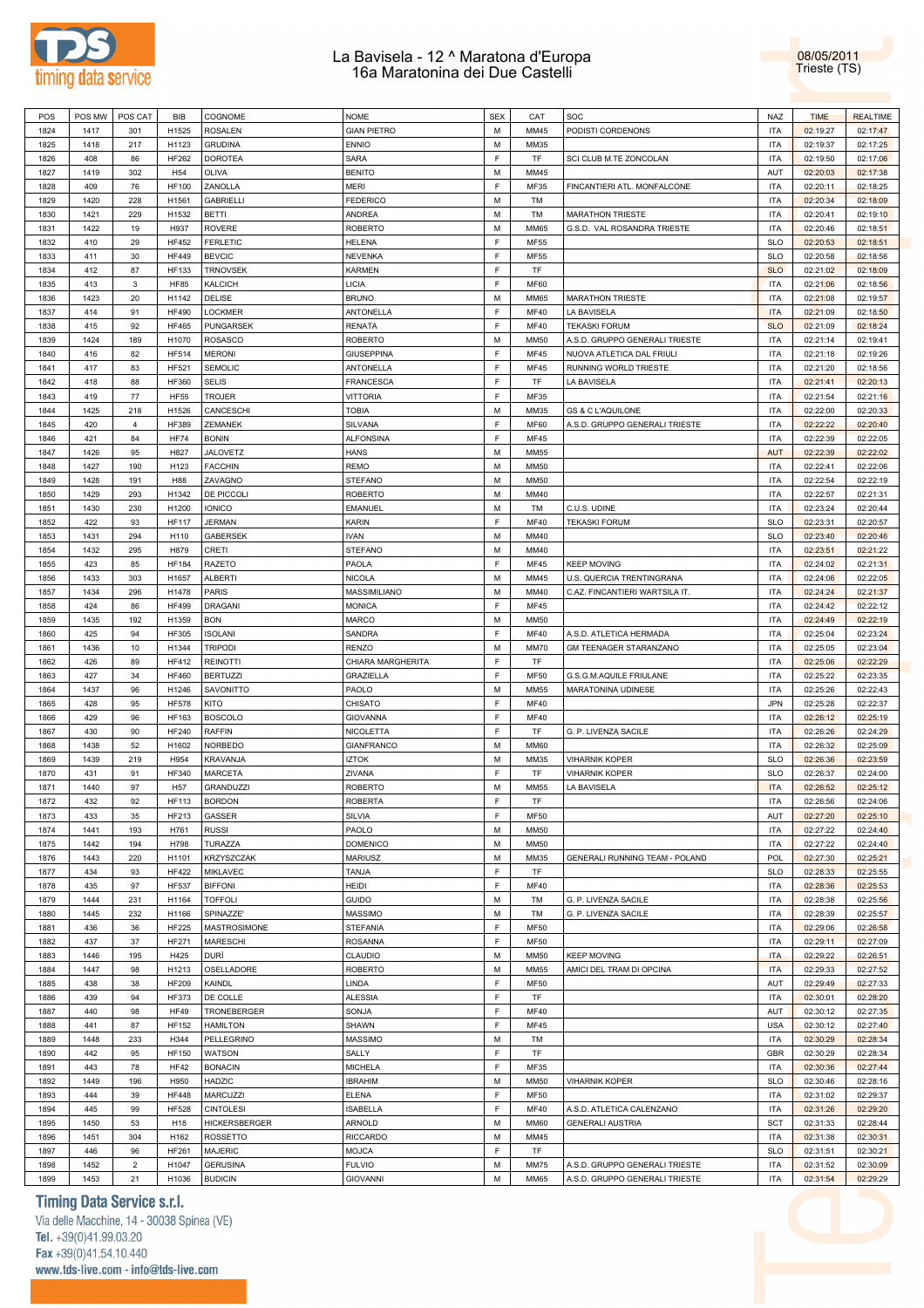



| POS  | POS MW | POS CAT        | <b>BIB</b>   | COGNOME              | <b>NOME</b>             | <b>SEX</b> | CAT         | SOC                                   | <b>NAZ</b> | <b>TIME</b> | <b>REALTIME</b> |
|------|--------|----------------|--------------|----------------------|-------------------------|------------|-------------|---------------------------------------|------------|-------------|-----------------|
| 1900 | 1454   | 234            | H1477        | <b>TRINCO</b>        | MASSIMILIANO            | M          | TM          |                                       | <b>ITA</b> | 02:31:58    | 02:29:50        |
|      |        |                |              |                      |                         | F          |             |                                       |            |             |                 |
| 1901 | 447    | 97             | <b>HF545</b> | <b>EPIFANI</b>       | <b>ELISA</b>            |            | TF          |                                       | <b>ITA</b> | 02:31:58    | 02:29:50        |
| 1902 | 1455   | 305            | H871         | <b>DEL NERI</b>      | <b>GRAZIANO</b>         | M          | MM45        | GRUPPO MARCIATORI GORIZIA             | <b>ITA</b> | 02:32:29    | 02:29:48        |
| 1903 | 1456   | 197            | H976         | <b>RICCI</b>         | <b>ROSSANO</b>          | M          | <b>MM50</b> | CRAL POSTE ITALIANE TRIESTE           | <b>ITA</b> | 02:32:37    | 02:29:46        |
| 1904 | 448    | 40             | HF362        | <b>DONINI</b>        | <b>SILVIA</b>           | F          | <b>MF50</b> | CRAL POSTE ITALIANE TRIESTE           | <b>ITA</b> | 02:32:37    | 02:29:46        |
| 1905 | 1457   | 99             | H901         | <b>AVSEC</b>         | <b>FRANCI</b>           | M          | MM55        | <b>TEKASKI FORUM</b>                  | <b>SLO</b> | 02:32:46    | 02:29:55        |
| 1906 | 449    | 14             | <b>HF144</b> | <b>SCHULMAN</b>      | <b>ALEXA</b>            | E          | $\sim$      |                                       | <b>USA</b> | 02:33:00    | 02:31:08        |
| 1907 | 450    | 15             | <b>HF89</b>  | LEE                  | <b>REBECCA</b>          | F          | $\sim$      |                                       | <b>USA</b> | 02:33:05    | 02:31:13        |
| 1908 | 1458   | 221            | H1666        | AMATULLI             | <b>SERGIO</b>           | M          | MM35        |                                       | <b>ITA</b> | 02:33:35    | 02:30:46        |
|      |        |                |              |                      |                         |            |             |                                       |            |             |                 |
| 1909 | 1459   | 297            | H1345        | PILLON               | LUCA                    | M          | MM40        | <b>VENICEMARATHON CLUB</b>            | <b>ITA</b> | 02:33:35    | 02:30:47        |
| 1910 | 1460   | 298            | H420         | SAVOIA               | <b>MARIO</b>            | M          | MM40        |                                       | <b>ITA</b> | 02:33:51    | 02:32:38        |
| 1911 | 451    | 5              | <b>HF374</b> | DI GRANDE            | CONCETTA                | F          | <b>MF60</b> | ATLETICA FIAMME CREMISI               | <b>ITA</b> | 02:34:06    | 02:31:55        |
| 1912 | 452    | 41             | <b>HF226</b> | <b>DOBNER</b>        | RENATE                  | F          | <b>MF50</b> |                                       | AUT        | 02:34:21    | 02:31:59        |
| 1913 | 453    | 42             | <b>HF482</b> | <b>SCHILLER</b>      | <b>GERDA</b>            | F          | <b>MF50</b> | <b>GENERALI AUSTRIA</b>               | <b>AUT</b> | 02:34:36    | 02:31:47        |
| 1914 | 454    | 100            | <b>HF172</b> | <b>KRAMMEL</b>       | <b>ELISABETH</b>        | F          | <b>MF40</b> |                                       | <b>AUT</b> | 02:34:46    | 02:32:10        |
|      |        |                |              |                      |                         |            |             |                                       |            |             |                 |
| 1915 | 1461   | 306            | H1151        | LUSCHEMANI           | <b>ENRICO</b>           | M          | MM45        | A.R.A.C                               | <b>ITA</b> | 02:34:51    | 02:32:12        |
| 1916 | 455    | 88             | <b>HF36</b>  | <b>BLIEM</b>         | MANUELA                 | F          | MF45        |                                       | AUT        | 02:34:52    | 02:32:17        |
| 1917 | 456    | 6              | <b>HF139</b> | <b>DRAKE</b>         | CAMILLE                 | F          | <b>MF60</b> |                                       | <b>USA</b> | 02:35:03    | 02:32:14        |
| 1918 | 1462   | 22             | H301         | <b>DRAKE</b>         | <b>MICHAEL</b>          | M          | MM65        |                                       | <b>USA</b> | 02:35:04    | 02:32:14        |
| 1919 | 457    | $\overline{1}$ | <b>HF115</b> | <b>PANZIRONI</b>     | ANNA MARIA              | F          | <b>MF65</b> | ATL. TUSCULUM                         | <b>ITA</b> | 02:35:05    | 02:32:41        |
| 1920 | 1463   | 198            | H1508        | <b>LUSTIG</b>        | <b>GERHARD</b>          | M          | <b>MM50</b> |                                       | AUT        | 02:35:19    | 02:32:56        |
|      |        |                |              |                      |                         |            |             |                                       |            |             |                 |
| 1921 | 1464   | 199            | H1552        | <b>SBRUGNERA</b>     | <b>FRANCO</b>           | M          | <b>MM50</b> | G.S. SAN GIACOMO                      | <b>ITA</b> | 02:35:37    | 02:34:02        |
| 1922 | 458    | 89             | HF562        | <b>RUCNA</b>         | <b>IRENA</b>            | F          | <b>MF45</b> | <b>VIHARNIK KOPER</b>                 | <b>SLO</b> | 02:35:42    | 02:33:05        |
| 1923 | 459    | 43             | <b>HF45</b>  | <b>BROTTO</b>        | <b>GIOVANNA</b>         | F          | <b>MF50</b> | G.M. G.S. AQUILE FRIULANE             | <b>ITA</b> | 02:35:54    | 02:33:59        |
| 1924 | 460    | 101            | <b>HF56</b>  | <b>PETERS</b>        | LIZ                     | F          | <b>MF40</b> |                                       | <b>NED</b> | 02:35:58    | 02:33:08        |
| 1925 | 461    | 102            | <b>HF57</b>  | <b>DEN HAAN</b>      | <b>BRENDA</b>           | F          | <b>MF40</b> |                                       | <b>NED</b> | 02:35:59    | 02:33:08        |
| 1926 | 1465   | 100            | H1581        | <b>MOZINA</b>        | <b>IZTOK</b>            | M          | MM55        | <b>VIHARNIK KOPER</b>                 | <b>SLO</b> | 02:36:04    | 02:33:26        |
|      |        |                |              |                      |                         | F          |             |                                       |            |             |                 |
| 1927 | 462    | 98             | <b>HF375</b> | <b>HERUY</b>         | <b>TIFSHIT SHIBABAW</b> |            | TF          | ATLETICA FIAMME CREMISI               | <b>ITA</b> | 02:36:15    | 02:34:03        |
| 1928 | 1466   | 307            | H1467        | PARLANTE             | ALESSANDRO              | M          | MM45        | <b>MARATHON TRIESTE</b>               | <b>ITA</b> | 02:37:12    | 02:34:37        |
| 1929 | 463    | 79             | <b>HF274</b> | <b>SERVADEI</b>      | <b>SIMONA</b>           | F          | MF35        | POLISPORTIVA CASTELFRANCO EMILIA      | <b>ITA</b> | 02:37:21    | 02:35:26        |
| 1930 | 464    | 90             | <b>HF273</b> | <b>DONDI</b>         | CARMELA                 | F          | MF45        | POLISPORTIVA CASTELFRANCO EMILIA      | <b>ITA</b> | 02:37:21    | 02:35:26        |
| 1931 | 1467   | 101            | H1491        | VENCHIARUTTI         | <b>ARRIGO</b>           | M          | MM55        |                                       | <b>ITA</b> | 02:38:20    | 02:36:58        |
| 1932 | 465    | 99             | HF532        | VIO                  | <b>MARGHERITA</b>       | F          | TF          |                                       | <b>ITA</b> | 02:38:31    | 02:37:25        |
|      |        |                |              |                      |                         | F          |             |                                       |            |             |                 |
| 1933 | 466    | 44             | <b>HF306</b> | SABBATINO            | <b>RAFFAELLA</b>        |            | <b>MF50</b> | A.S.D. ATLETICA HERMADA               | <b>ITA</b> | 02:38:32    | 02:36:52        |
| 1934 | 1468   | 200            | H799         | DI MANNO             | CLAUDIO                 | M          | <b>MM50</b> | A.S.D. ATLETICA MONTICELLANA          | <b>ITA</b> | 02:38:32    | 02:36:26        |
| 1935 | 467    | 45             | <b>HF533</b> | <b>VISINTIN</b>      | MARIAGRAZIA             | F          | <b>MF50</b> |                                       | <b>ITA</b> | 02:38:44    | 02:36:51        |
| 1936 | 1469   | 54             | H172         | <b>ARCAINI</b>       | <b>MARCO</b>            | M          | <b>MM60</b> | S.G.M. FORZA E CORAGGIO               | <b>ITA</b> | 02:39:41    | 02:38:46        |
| 1937 | 468    | 16             | HF37         | <b>BLIEM</b>         | <b>TAMARA</b>           | F          | $\sim$      |                                       | AUT        | 02:39:58    | 02:37:22        |
| 1938 | 469    | 31             | <b>HF407</b> | <b>BONANNO</b>       | <b>GIOVANNA</b>         | F          | <b>MF55</b> | A.R.A.C.                              | <b>ITA</b> | 02:40:00    | 02:37:21        |
|      | 1470   |                |              | LOY                  |                         | M          |             |                                       |            |             |                 |
| 1939 |        | 308            | H213         |                      | CORRADO                 |            | MM45        | A.R.A.C                               | <b>ITA</b> | 02:40:31    | 02:39:56        |
| 1940 | 470    | 91             | <b>HF66</b>  | WÂHLIN               | EWA                     | F          | <b>MF45</b> |                                       | SWE        | 02:41:09    | 02:38:39        |
| 1941 | 471    | $\overline{7}$ | <b>HF569</b> | <b>BRANISELJ</b>     | <b>ERIKA</b>            | F          | <b>MF60</b> | <b>TEKASKI FORUM</b>                  | <b>SLO</b> | 02:41:18    | 02:39:15        |
| 1942 | 1471   | 222            | H1306        | <b>LOBINA</b>        | <b>FABRIZIO</b>         | M          | MM35        | POL. MADONNINA                        | <b>ITA</b> | 02:41:24    | 02:39:18        |
| 1943 | 472    | 80             | <b>HF221</b> | <b>FRANCESCHINIS</b> | CHIARA                  | F          | MF35        |                                       | <b>ITA</b> | 02:41:24    | 02:39:18        |
| 1944 | 473    | 103            | HF392        | VERMEULEN            | JUDY                    | F          | <b>MF40</b> | <b>GENERALI NEDERLAND</b>             | <b>NED</b> | 02:41:50    | 02:39:04        |
| 1945 | 474    | 104            | HF315        | <b>BOLZICCO</b>      | EVI                     | F          | <b>MF40</b> | PODISMO BUTTRIO                       | <b>ITA</b> | 02:42:17    | 02:39:21        |
| 1946 | 1472   |                | H485         |                      | <b>GIOVANNI</b>         | M          | MM55        |                                       | <b>ITA</b> |             |                 |
|      |        | 102            |              | <b>RAISER</b>        |                         |            |             | PODISMO BUTTRIO                       |            | 02:42:17    | 02:39:21        |
| 1947 | 1473   | 235            | H825         | <b>MOORE</b>         | <b>STEVEN</b>           | M          | TM          |                                       | <b>USA</b> | 02:42:37    | 02:39:56        |
| 1948 | 475    | 100            | <b>HF298</b> | COLALUCA             | <b>BETH</b>             | F          | TF          |                                       | <b>USA</b> | 02:42:37    | 02:39:56        |
| 1949 | 476    | 101            | <b>HF529</b> | <b>MORSUT</b>        | <b>GIULIA</b>           | F          | TF          | A.S.D. GRUPPO SPORTIVO JALMICCO CORSE | ITA        | 02:43:34    | 02:41:13        |
| 1950 | 477    | 92             | HF342        | <b>TREBOVC</b>       | ORNELA                  | F          | MF45        | <b>VIHARNIK KOPER</b>                 | <b>SLO</b> | 02:44:46    | 02:42:21        |
| 1951 | 478    | 93             | <b>HF587</b> | <b>VERBIC'</b>       | SENYA                   | F          | <b>MF45</b> |                                       | <b>SLO</b> | 02:45:01    | 02:42:29        |
| 1952 | 479    | 94             | HF345        | <b>TEDESKO</b>       | ZDENKA                  | F          | <b>MF45</b> | <b>VIHARNIK KOPER</b>                 | <b>SLO</b> | 02:46:53    | 02:44:29        |
|      |        |                |              |                      |                         |            |             |                                       |            |             |                 |
| 1953 | 480    | 102            | <b>HF478</b> | MULLER               | <b>STEFANIE</b>         | F          | TF          | <b>GENERALI MUNCHEN</b>               | GER        | 02:47:42    | 02:45:19        |
| 1954 | 481    | 95             | <b>HF477</b> | VOETTER              | SABRINA                 | F          | MF45        | <b>GENERALI MUNCHEN</b>               | <b>GER</b> | 02:47:42    | 02:45:19        |
| 1955 | 482    | 81             | HF346        | <b>JOVIC</b>         | <b>BARBARA</b>          | F          | MF35        | <b>VIHARNIK KOPER</b>                 | <b>ITA</b> | 02:48:12    | 02:45:36        |
| 1956 | 1474   | 223            | H1367        | <b>BURATTIN</b>      | SIMONE                  | M          | MM35        |                                       | <b>ITA</b> | 02:48:25    | 02:46:24        |
| 1957 | 483    | 8              | <b>HF466</b> | <b>KROPFITSCH</b>    | <b>BRIGITTE</b>         | F          | <b>MF60</b> |                                       | AUT        | 02:48:25    | 02:45:35        |
| 1958 | 1475   | 309            | H1349        | <b>BERDINI</b>       | MASSIMILIANO            | M          | MM45        |                                       | <b>ITA</b> | 02:51:01    | 02:48:04        |
|      |        |                |              |                      |                         |            |             |                                       |            |             |                 |
| 1959 | 1476   | 224            | H1150        | CARNIERI             | LORENZO                 | M          | MM35        |                                       | <b>ITA</b> | 02:51:42    | 02:49:21        |
| 1960 | 484    | 103            | HF391        | DIJKHUIZEN           | <b>ELVIRA</b>           | F          | TF          | GENERALI NEDERLAND                    | <b>NED</b> | 02:52:30    | 02:49:44        |
| 1961 | 1477   | 17             | H905         | LANZA                | <b>SERGIO</b>           | M          | $\sim$      |                                       | <b>ITA</b> | 02:56:13    | 02:53:26        |
| 1962 | 485    | 82             | <b>HF107</b> | <b>FASOLIN</b>       | CRISTINA                | F          | MF35        |                                       | <b>ITA</b> | 03:01:45    | 02:59:28        |
| 1963 | 1478   | 299            | H1098        | <b>KLOEG</b>         | SANDER                  | M          | MM40        | <b>GENERALI NEDERLAND</b>             | <b>NED</b> | 03:06:04    | 03:03:12        |
| 1964 | 1479   | 300            | H1621        | DERMUTZ              | <b>GEORG</b>            | M          | MM40        |                                       | AUT        | 03:06:05    | 03:05:24        |
|      |        |                |              |                      |                         |            |             |                                       |            |             |                 |
| 1965 | 1480   | 103            | H953         | GAMS                 | MATJAZ                  | M          | MM55        | <b>VIHARNIK KOPER</b>                 | <b>SLO</b> | 03:06:29    | 03:03:53        |
| 1966 | 486    | 83             | <b>HF559</b> | LOY DE LEICHENFELD   | <b>ELISABETTA</b>       | F          | MF35        | <b>EVINRUDE</b>                       | <b>ITA</b> | 03:07:11    | 03:05:21        |
| 1967 | 487    | 105            | <b>HF60</b>  | <b>KRASEVEC</b>      | <b>NATASA</b>           | F          | <b>MF40</b> |                                       | <b>SLO</b> | 03:08:18    | 03:05:45        |
| 1968 | 1481   | 225            | H1612        | SIBAY                | MATJAZ                  | M          | MM35        |                                       | <b>SLO</b> | 03:08:26    | 03:05:51        |
| 1969 | 488    | 96             | <b>HF44</b>  | GRASSBERGER          | <b>ELISABETH</b>        | F          | MF45        |                                       | AUT        | 03:08:53    | 03:05:52        |
| 1970 | 489    | 46             | HF393        | CLOCCHIATTI          | VALENTINA               | F          | <b>MF50</b> | G. M. UDINESI UOEI                    | <b>ITA</b> | 03:14:34    | 03:14:34        |
|      |        |                |              |                      |                         |            |             |                                       |            |             |                 |
| 1971 | 1482   | 201            | H1114        | VALERI               | <b>FRANCESCO</b>        | M          | <b>MM50</b> | G. M. UDINESI UOEI                    | <b>ITA</b> | 03:14:35    | 03:14:35        |
| 1972 |        | 9              | <b>HF497</b> | SIBAV                | MARJETA                 | F          | <b>MF60</b> |                                       | <b>SLO</b> | 03:14:35    | 03:12:06        |
|      | 490    |                |              |                      |                         |            |             |                                       |            |             |                 |
| 1973 | 491    | 84             | <b>HF398</b> | SANDRI               | DONATELLA               | F          | MF35        |                                       | <b>ITA</b> | 03:26:30    | 03:24:11        |

## **Timing Data Service s.r.l.**